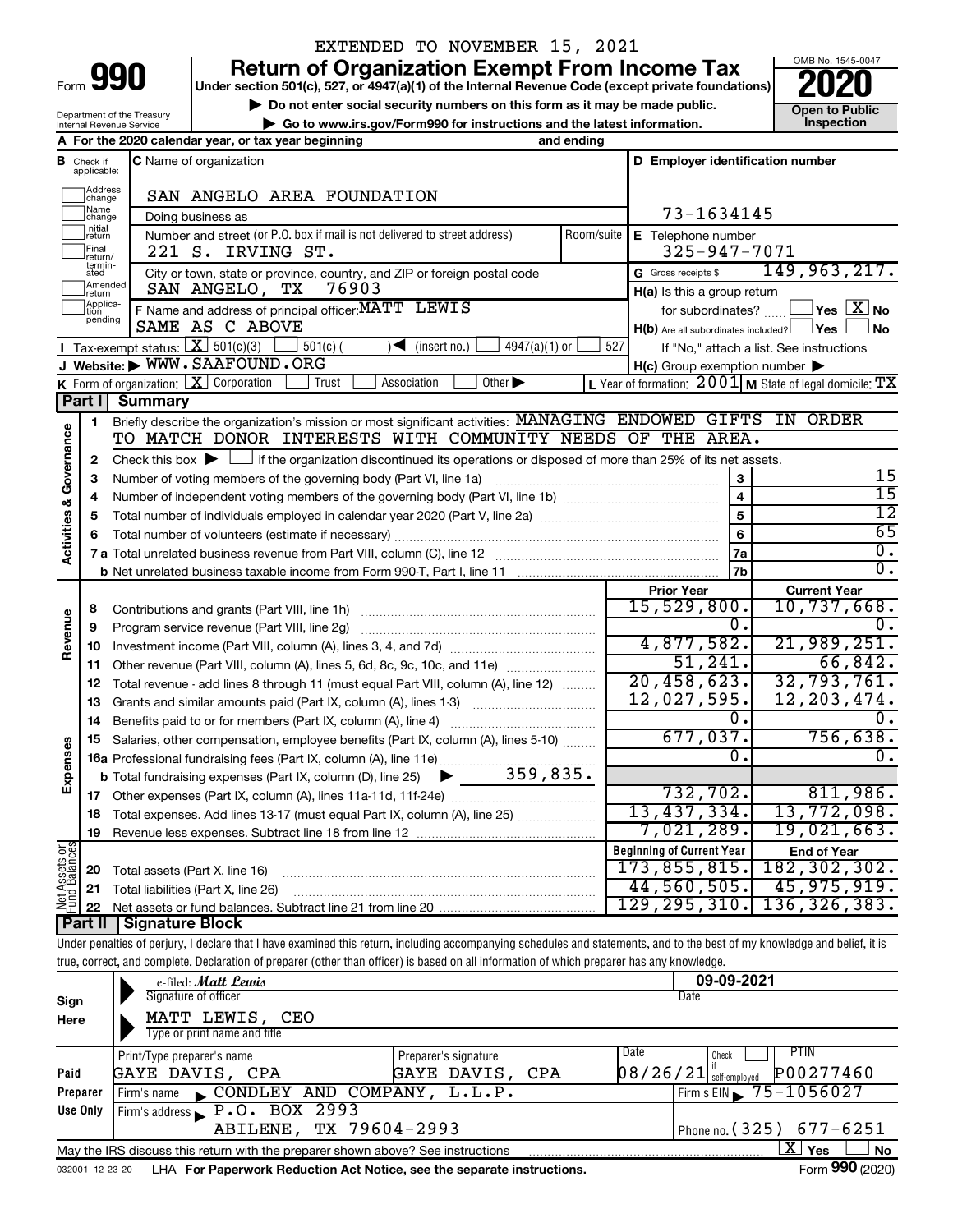|              | SAN ANGELO AREA FOUNDATION<br>Form 990 (2020)                                                                                                                                           | 73-1634145<br>Page 2                             |
|--------------|-----------------------------------------------------------------------------------------------------------------------------------------------------------------------------------------|--------------------------------------------------|
|              | Part III   Statement of Program Service Accomplishments                                                                                                                                 |                                                  |
| 1            | Briefly describe the organization's mission:                                                                                                                                            |                                                  |
|              | THE MISSION OF THE SAN ANGELO AREA FOUNDATION IS TO BUILD A LEGACY OF                                                                                                                   |                                                  |
|              | PHILANTHROPY BY ATTRACTING AND PRUDENTLY MANAGING ENDOWED GIFTS IN                                                                                                                      |                                                  |
|              | ORDER TO MATCH DONOR INTEREST WITH COMMUNITY NEEDS OF THE AREA.                                                                                                                         |                                                  |
| $\mathbf{2}$ | Did the organization undertake any significant program services during the year which were not listed on the                                                                            |                                                  |
|              | prior Form 990 or 990-EZ?                                                                                                                                                               | $\exists$ Yes $\boxed{\text{X}}$ No              |
|              | If "Yes," describe these new services on Schedule O.                                                                                                                                    |                                                  |
| 3            | Did the organization cease conducting, or make significant changes in how it conducts, any program services?                                                                            | $\overline{\ }$ Yes $\overline{\phantom{a}X}$ No |
| 4            | If "Yes," describe these changes on Schedule O.<br>Describe the organization's program service accomplishments for each of its three largest program services, as measured by expenses. |                                                  |
|              | Section 501(c)(3) and 501(c)(4) organizations are required to report the amount of grants and allocations to others, the total expenses, and                                            |                                                  |
|              | revenue, if any, for each program service reported.                                                                                                                                     |                                                  |
| 4a           | $12, 203, 474.$ (Revenue \$<br>$12,613,010$ $\cdot$ including grants of \$<br>) (Expenses \$<br>(Code:                                                                                  |                                                  |
|              | GRANTS TO VARIOUS QUALIFIED 501 (C)(3) ORGANIZATIONS, OR OTHER<br>QUALIFIED ENTITIES LIKE GOVERNMENTAL ORGANIZATIONS, COLLEGES,                                                         |                                                  |
|              | UNIVERSITIES AND RELIGIOUS ENTITIES, FOR QUALIFIED CHARITABLE PURPOSES.                                                                                                                 |                                                  |
|              | GRANTS ARE MADE FROM COMPONENT FUNDS WHICH ARE DESIGNATED PURPOSE                                                                                                                       |                                                  |
|              | FUNDS, DONOR-ADVISED FUNDS, FIELD OF INTEREST FUNDS AND UNRESTRICTED                                                                                                                    |                                                  |
|              | FUNDS, AND ARE BASED ON AN UNDERLYING GIFT AGREEMENT, WHICH REQUIRE THE<br>BOARD OF DIRECTORS APPROVAL OF SAID GRANTS.                                                                  |                                                  |
|              |                                                                                                                                                                                         |                                                  |
|              |                                                                                                                                                                                         |                                                  |
|              |                                                                                                                                                                                         |                                                  |
|              |                                                                                                                                                                                         |                                                  |
|              |                                                                                                                                                                                         | $\overline{\phantom{a}}$                         |
| 4b           | (Code: <u>Code:</u> etc. ) (Expenses \$                                                                                                                                                 |                                                  |
|              |                                                                                                                                                                                         |                                                  |
|              |                                                                                                                                                                                         |                                                  |
|              |                                                                                                                                                                                         |                                                  |
|              |                                                                                                                                                                                         |                                                  |
|              |                                                                                                                                                                                         |                                                  |
|              |                                                                                                                                                                                         |                                                  |
|              |                                                                                                                                                                                         |                                                  |
|              |                                                                                                                                                                                         |                                                  |
|              |                                                                                                                                                                                         |                                                  |
| 4с           | $\left(\text{Code:} \right)$ $\left(\text{Expenses $}\right)$<br>including grants of \$                                                                                                 | ) (Revenue \$                                    |
|              |                                                                                                                                                                                         |                                                  |
|              |                                                                                                                                                                                         |                                                  |
|              |                                                                                                                                                                                         |                                                  |
|              |                                                                                                                                                                                         |                                                  |
|              |                                                                                                                                                                                         |                                                  |
|              |                                                                                                                                                                                         |                                                  |
|              |                                                                                                                                                                                         |                                                  |
|              |                                                                                                                                                                                         |                                                  |
|              |                                                                                                                                                                                         |                                                  |
|              |                                                                                                                                                                                         |                                                  |
| 4d.          | Other program services (Describe on Schedule O.)                                                                                                                                        |                                                  |
| 4е           | (Expenses \$<br>Revenue \$<br>including grants of \$ $12,613,010$ .<br>Total program service expenses                                                                                   |                                                  |
|              |                                                                                                                                                                                         | Form 990 (2020)                                  |
|              | 032002 12-23-20                                                                                                                                                                         |                                                  |
|              | 16330826 759165 511150<br>2020.04020 SAN ANGELO AREA FOUNDATION                                                                                                                         | 511150 1                                         |
|              |                                                                                                                                                                                         |                                                  |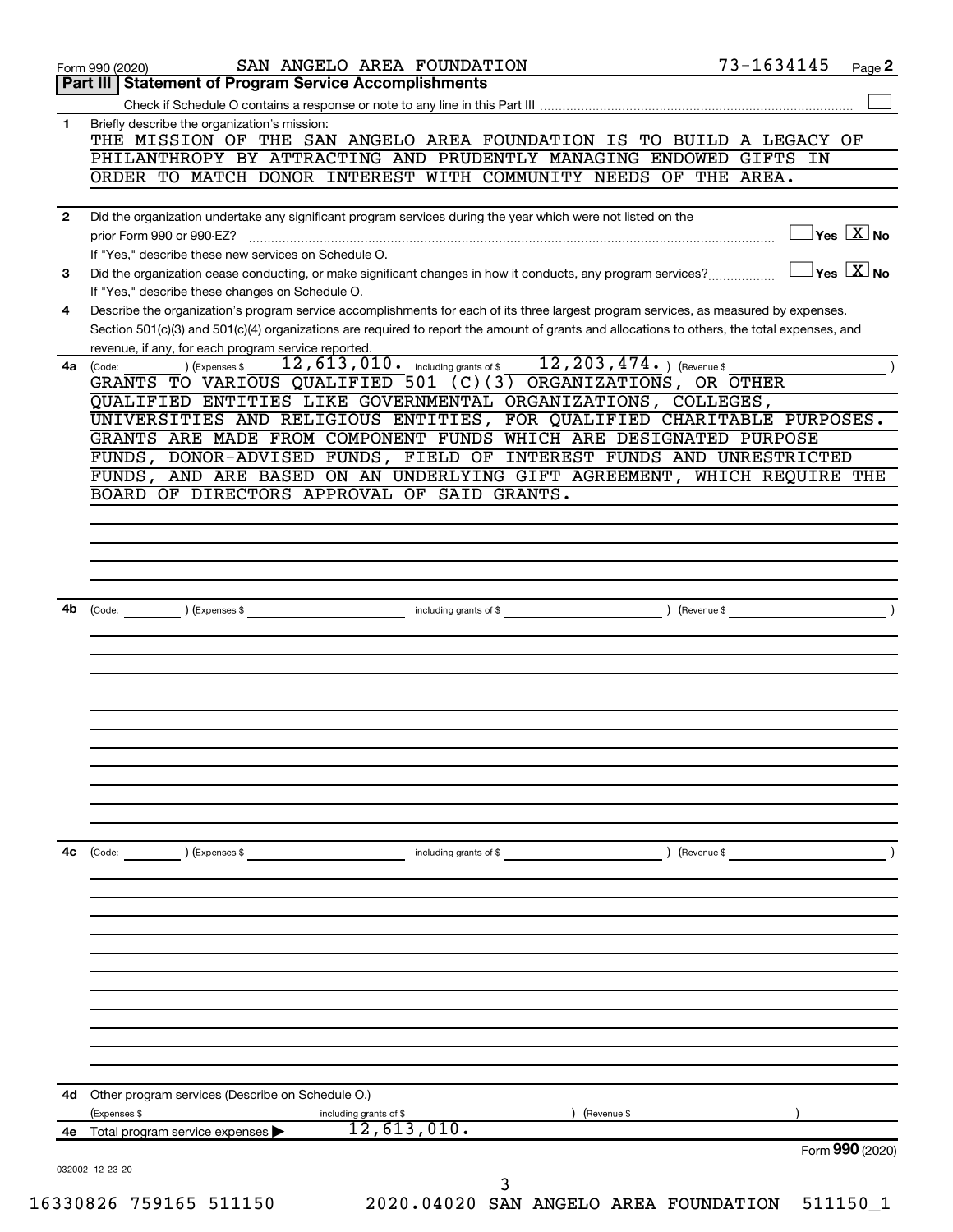|  | Form 990 (2020) |  |
|--|-----------------|--|

**Part IV Checklist of Required Schedules**

Form 990 (2020) **SAN ANGELO AREA FOUNDATION 73-1634145** <sub>Page</sub>

|     |                                                                                                                                                                                                                                     |                 | Yes                     | No                      |
|-----|-------------------------------------------------------------------------------------------------------------------------------------------------------------------------------------------------------------------------------------|-----------------|-------------------------|-------------------------|
| 1   | Is the organization described in section $501(c)(3)$ or $4947(a)(1)$ (other than a private foundation)?                                                                                                                             |                 |                         |                         |
|     | If "Yes," complete Schedule A                                                                                                                                                                                                       | 1               | х                       |                         |
| 2   | Is the organization required to complete Schedule B, Schedule of Contributors? [11] The organization required to complete Schedule B, Schedule of Contributors?                                                                     | $\overline{2}$  | $\overline{\textbf{x}}$ |                         |
| 3   | Did the organization engage in direct or indirect political campaign activities on behalf of or in opposition to candidates for                                                                                                     |                 |                         |                         |
|     | public office? If "Yes," complete Schedule C, Part I                                                                                                                                                                                | 3               |                         | x                       |
| 4   | Section 501(c)(3) organizations. Did the organization engage in lobbying activities, or have a section 501(h) election in effect                                                                                                    |                 |                         |                         |
|     |                                                                                                                                                                                                                                     | 4               |                         | х                       |
| 5   | Is the organization a section 501(c)(4), 501(c)(5), or 501(c)(6) organization that receives membership dues, assessments, or                                                                                                        |                 |                         |                         |
|     |                                                                                                                                                                                                                                     | 5               |                         | x                       |
| 6   | Did the organization maintain any donor advised funds or any similar funds or accounts for which donors have the right to                                                                                                           |                 |                         |                         |
|     | provide advice on the distribution or investment of amounts in such funds or accounts? If "Yes," complete Schedule D, Part I                                                                                                        | 6               | х                       |                         |
| 7   | Did the organization receive or hold a conservation easement, including easements to preserve open space,                                                                                                                           |                 |                         | x.                      |
|     |                                                                                                                                                                                                                                     | $\overline{7}$  |                         |                         |
| 8   | Did the organization maintain collections of works of art, historical treasures, or other similar assets? If "Yes," complete                                                                                                        |                 |                         | x                       |
|     | Schedule D, Part III <b>Process Construction Construction Construction</b> Construction Construction Construction Construction Construction Construction Construction Construction Construction Construction Construction Construct | 8               |                         |                         |
| 9   | Did the organization report an amount in Part X, line 21, for escrow or custodial account liability, serve as a custodian for                                                                                                       |                 |                         |                         |
|     | amounts not listed in Part X; or provide credit counseling, debt management, credit repair, or debt negotiation services?                                                                                                           | 9               |                         | x                       |
|     | If "Yes," complete Schedule D, Part IV.<br>Did the organization, directly or through a related organization, hold assets in donor-restricted endowments                                                                             |                 |                         |                         |
| 10  |                                                                                                                                                                                                                                     | 10              | х                       |                         |
| 11  | If the organization's answer to any of the following questions is "Yes," then complete Schedule D, Parts VI, VII, VIII, IX, or X                                                                                                    |                 |                         |                         |
|     | as applicable.                                                                                                                                                                                                                      |                 |                         |                         |
|     | a Did the organization report an amount for land, buildings, and equipment in Part X, line 10? If "Yes," complete Schedule D,                                                                                                       |                 |                         |                         |
|     | Part VI                                                                                                                                                                                                                             | 11a             | х                       |                         |
|     | <b>b</b> Did the organization report an amount for investments - other securities in Part X, line 12, that is 5% or more of its total                                                                                               |                 |                         |                         |
|     |                                                                                                                                                                                                                                     | 11b             | х                       |                         |
|     | c Did the organization report an amount for investments - program related in Part X, line 13, that is 5% or more of its total                                                                                                       |                 |                         |                         |
|     |                                                                                                                                                                                                                                     | 11c             |                         | x                       |
|     | d Did the organization report an amount for other assets in Part X, line 15, that is 5% or more of its total assets reported in                                                                                                     |                 |                         |                         |
|     |                                                                                                                                                                                                                                     | 11d             |                         | x                       |
|     |                                                                                                                                                                                                                                     | 11e             | X                       |                         |
|     | f Did the organization's separate or consolidated financial statements for the tax year include a footnote that addresses                                                                                                           |                 |                         |                         |
|     | the organization's liability for uncertain tax positions under FIN 48 (ASC 740)? If "Yes," complete Schedule D, Part X                                                                                                              | 11f             | х                       |                         |
|     | 12a Did the organization obtain separate, independent audited financial statements for the tax year? If "Yes," complete                                                                                                             |                 |                         |                         |
|     | Schedule D, Parts XI and XII                                                                                                                                                                                                        | 12a             | х                       |                         |
|     | <b>b</b> Was the organization included in consolidated, independent audited financial statements for the tax year?                                                                                                                  |                 |                         |                         |
|     | If "Yes," and if the organization answered "No" to line 12a, then completing Schedule D, Parts XI and XII is optional                                                                                                               | 12 <sub>b</sub> |                         | Х                       |
| 13  | Is the organization a school described in section $170(b)(1)(A)(ii)?$ If "Yes," complete Schedule E                                                                                                                                 | 13              |                         | $\overline{\textbf{X}}$ |
| 14a | Did the organization maintain an office, employees, or agents outside of the United States? [1111] Did the organization maintain an office, employees, or agents outside of the United States?                                      | 14a             |                         | x                       |
| b   | Did the organization have aggregate revenues or expenses of more than \$10,000 from grantmaking, fundraising, business,                                                                                                             |                 |                         |                         |
|     | investment, and program service activities outside the United States, or aggregate foreign investments valued at \$100,000                                                                                                          |                 |                         |                         |
|     |                                                                                                                                                                                                                                     | 14b             |                         | х                       |
| 15  | Did the organization report on Part IX, column (A), line 3, more than \$5,000 of grants or other assistance to or for any                                                                                                           |                 |                         | х                       |
|     |                                                                                                                                                                                                                                     | 15              |                         |                         |
| 16  | Did the organization report on Part IX, column (A), line 3, more than \$5,000 of aggregate grants or other assistance to                                                                                                            |                 |                         | х                       |
|     | Did the organization report a total of more than \$15,000 of expenses for professional fundraising services on Part IX,                                                                                                             | 16              |                         |                         |
| 17  |                                                                                                                                                                                                                                     |                 |                         | х                       |
| 18  | Did the organization report more than \$15,000 total of fundraising event gross income and contributions on Part VIII, lines                                                                                                        | 17              |                         |                         |
|     |                                                                                                                                                                                                                                     | 18              |                         | х                       |
| 19  | Did the organization report more than \$15,000 of gross income from gaming activities on Part VIII, line 9a? If "Yes,"                                                                                                              |                 |                         |                         |
|     |                                                                                                                                                                                                                                     | 19              |                         | x                       |
|     |                                                                                                                                                                                                                                     | 20a             |                         | x                       |
|     |                                                                                                                                                                                                                                     | 20 <sub>b</sub> |                         |                         |
| 21  | Did the organization report more than \$5,000 of grants or other assistance to any domestic organization or                                                                                                                         |                 |                         |                         |
|     |                                                                                                                                                                                                                                     | 21              | х                       |                         |
|     | 032003 12-23-20                                                                                                                                                                                                                     |                 |                         | Form 990 (2020)         |

16330826 759165 511150 2020.04020 SAN ANGELO AREA FOUNDATION 511150\_1

4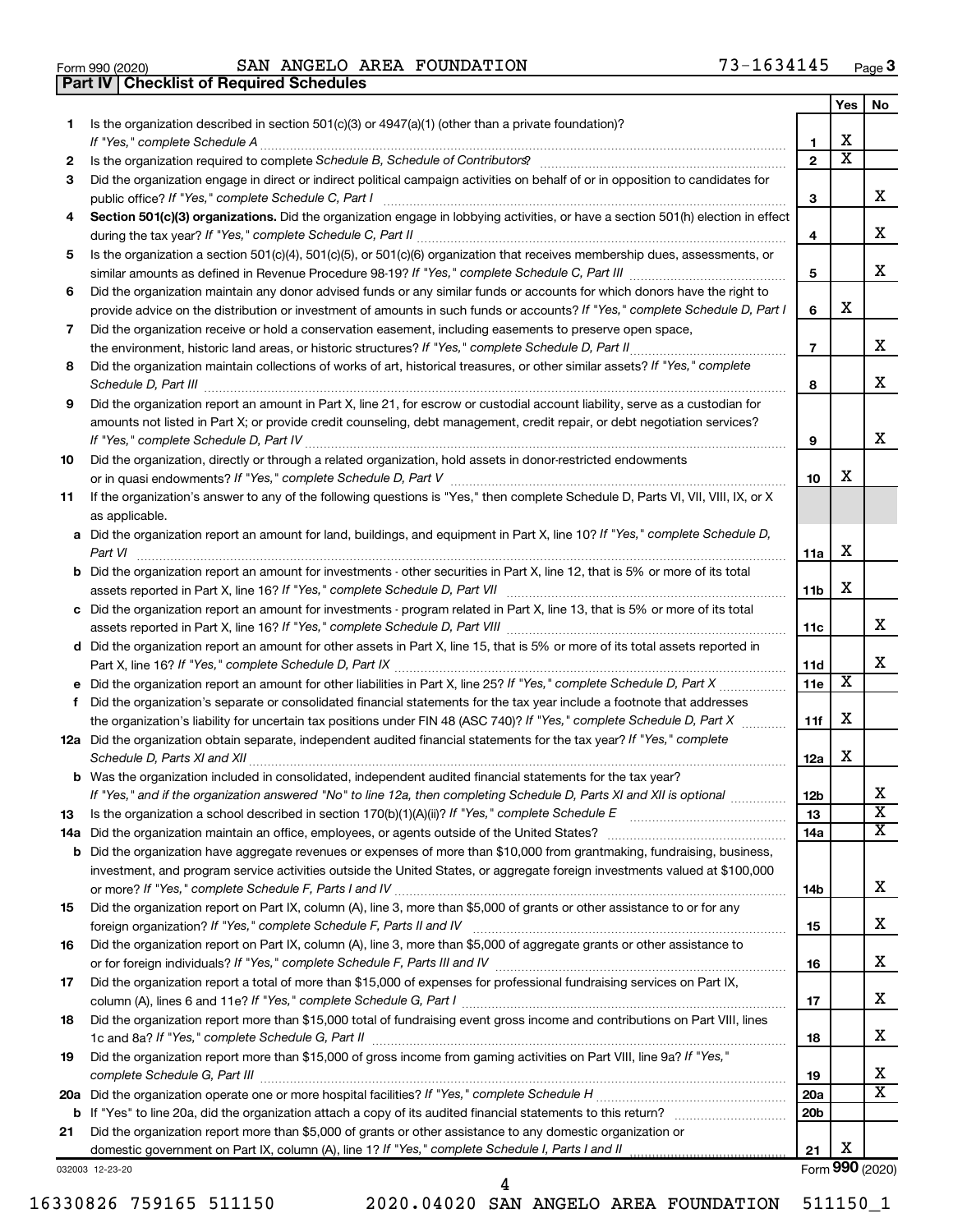|  | Form 990 (2020) |
|--|-----------------|
|  |                 |

Form 990 (2020) **SAN ANGELO AREA FOUNDATION 73-1634145** <sub>Page</sub>

*(continued)* **Part IV Checklist of Required Schedules**

| Did the organization report more than \$5,000 of grants or other assistance to or for domestic individuals on<br>Did the organization answer "Yes" to Part VII, Section A, line 3, 4, or 5 about compensation of the organization's current<br>and former officers, directors, trustees, key employees, and highest compensated employees? If "Yes," complete<br>Schedule J <b>Execute J Execute Contract Contract Contract Contract Contract Contract Contract Contract Contract Contract Contract Contract Contract Contract Contract Contract Contract Contract Contract Contract Contract C</b><br>24a Did the organization have a tax-exempt bond issue with an outstanding principal amount of more than \$100,000 as of the<br>last day of the year, that was issued after December 31, 2002? If "Yes," answer lines 24b through 24d and complete<br>c Did the organization maintain an escrow account other than a refunding escrow at any time during the year to defease<br>25a Section 501(c)(3), 501(c)(4), and 501(c)(29) organizations. Did the organization engage in an excess benefit<br><b>b</b> Is the organization aware that it engaged in an excess benefit transaction with a disqualified person in a prior year, and<br>that the transaction has not been reported on any of the organization's prior Forms 990 or 990-EZ? If "Yes," complete<br>Schedule L, Part I<br>Did the organization report any amount on Part X, line 5 or 22, for receivables from or payables to any current<br>or former officer, director, trustee, key employee, creator or founder, substantial contributor, or 35% | 22<br>23<br>24a<br>24b<br>24с<br>24d<br>25a<br>25b | X<br>X                  | x                                                                                                                                                                                                                                                                  |
|----------------------------------------------------------------------------------------------------------------------------------------------------------------------------------------------------------------------------------------------------------------------------------------------------------------------------------------------------------------------------------------------------------------------------------------------------------------------------------------------------------------------------------------------------------------------------------------------------------------------------------------------------------------------------------------------------------------------------------------------------------------------------------------------------------------------------------------------------------------------------------------------------------------------------------------------------------------------------------------------------------------------------------------------------------------------------------------------------------------------------------------------------------------------------------------------------------------------------------------------------------------------------------------------------------------------------------------------------------------------------------------------------------------------------------------------------------------------------------------------------------------------------------------------------------------------------------------------------------------------------|----------------------------------------------------|-------------------------|--------------------------------------------------------------------------------------------------------------------------------------------------------------------------------------------------------------------------------------------------------------------|
|                                                                                                                                                                                                                                                                                                                                                                                                                                                                                                                                                                                                                                                                                                                                                                                                                                                                                                                                                                                                                                                                                                                                                                                                                                                                                                                                                                                                                                                                                                                                                                                                                            |                                                    |                         |                                                                                                                                                                                                                                                                    |
|                                                                                                                                                                                                                                                                                                                                                                                                                                                                                                                                                                                                                                                                                                                                                                                                                                                                                                                                                                                                                                                                                                                                                                                                                                                                                                                                                                                                                                                                                                                                                                                                                            |                                                    |                         |                                                                                                                                                                                                                                                                    |
|                                                                                                                                                                                                                                                                                                                                                                                                                                                                                                                                                                                                                                                                                                                                                                                                                                                                                                                                                                                                                                                                                                                                                                                                                                                                                                                                                                                                                                                                                                                                                                                                                            |                                                    |                         |                                                                                                                                                                                                                                                                    |
|                                                                                                                                                                                                                                                                                                                                                                                                                                                                                                                                                                                                                                                                                                                                                                                                                                                                                                                                                                                                                                                                                                                                                                                                                                                                                                                                                                                                                                                                                                                                                                                                                            |                                                    |                         |                                                                                                                                                                                                                                                                    |
|                                                                                                                                                                                                                                                                                                                                                                                                                                                                                                                                                                                                                                                                                                                                                                                                                                                                                                                                                                                                                                                                                                                                                                                                                                                                                                                                                                                                                                                                                                                                                                                                                            |                                                    |                         |                                                                                                                                                                                                                                                                    |
|                                                                                                                                                                                                                                                                                                                                                                                                                                                                                                                                                                                                                                                                                                                                                                                                                                                                                                                                                                                                                                                                                                                                                                                                                                                                                                                                                                                                                                                                                                                                                                                                                            |                                                    |                         |                                                                                                                                                                                                                                                                    |
|                                                                                                                                                                                                                                                                                                                                                                                                                                                                                                                                                                                                                                                                                                                                                                                                                                                                                                                                                                                                                                                                                                                                                                                                                                                                                                                                                                                                                                                                                                                                                                                                                            |                                                    |                         |                                                                                                                                                                                                                                                                    |
|                                                                                                                                                                                                                                                                                                                                                                                                                                                                                                                                                                                                                                                                                                                                                                                                                                                                                                                                                                                                                                                                                                                                                                                                                                                                                                                                                                                                                                                                                                                                                                                                                            |                                                    |                         |                                                                                                                                                                                                                                                                    |
|                                                                                                                                                                                                                                                                                                                                                                                                                                                                                                                                                                                                                                                                                                                                                                                                                                                                                                                                                                                                                                                                                                                                                                                                                                                                                                                                                                                                                                                                                                                                                                                                                            |                                                    |                         |                                                                                                                                                                                                                                                                    |
|                                                                                                                                                                                                                                                                                                                                                                                                                                                                                                                                                                                                                                                                                                                                                                                                                                                                                                                                                                                                                                                                                                                                                                                                                                                                                                                                                                                                                                                                                                                                                                                                                            |                                                    |                         |                                                                                                                                                                                                                                                                    |
|                                                                                                                                                                                                                                                                                                                                                                                                                                                                                                                                                                                                                                                                                                                                                                                                                                                                                                                                                                                                                                                                                                                                                                                                                                                                                                                                                                                                                                                                                                                                                                                                                            |                                                    |                         | x                                                                                                                                                                                                                                                                  |
|                                                                                                                                                                                                                                                                                                                                                                                                                                                                                                                                                                                                                                                                                                                                                                                                                                                                                                                                                                                                                                                                                                                                                                                                                                                                                                                                                                                                                                                                                                                                                                                                                            |                                                    |                         |                                                                                                                                                                                                                                                                    |
|                                                                                                                                                                                                                                                                                                                                                                                                                                                                                                                                                                                                                                                                                                                                                                                                                                                                                                                                                                                                                                                                                                                                                                                                                                                                                                                                                                                                                                                                                                                                                                                                                            |                                                    |                         | X                                                                                                                                                                                                                                                                  |
|                                                                                                                                                                                                                                                                                                                                                                                                                                                                                                                                                                                                                                                                                                                                                                                                                                                                                                                                                                                                                                                                                                                                                                                                                                                                                                                                                                                                                                                                                                                                                                                                                            |                                                    |                         |                                                                                                                                                                                                                                                                    |
|                                                                                                                                                                                                                                                                                                                                                                                                                                                                                                                                                                                                                                                                                                                                                                                                                                                                                                                                                                                                                                                                                                                                                                                                                                                                                                                                                                                                                                                                                                                                                                                                                            |                                                    |                         |                                                                                                                                                                                                                                                                    |
|                                                                                                                                                                                                                                                                                                                                                                                                                                                                                                                                                                                                                                                                                                                                                                                                                                                                                                                                                                                                                                                                                                                                                                                                                                                                                                                                                                                                                                                                                                                                                                                                                            | 26                                                 |                         | х                                                                                                                                                                                                                                                                  |
| Did the organization provide a grant or other assistance to any current or former officer, director, trustee, key employee,                                                                                                                                                                                                                                                                                                                                                                                                                                                                                                                                                                                                                                                                                                                                                                                                                                                                                                                                                                                                                                                                                                                                                                                                                                                                                                                                                                                                                                                                                                |                                                    |                         |                                                                                                                                                                                                                                                                    |
| creator or founder, substantial contributor or employee thereof, a grant selection committee member, or to a 35% controlled                                                                                                                                                                                                                                                                                                                                                                                                                                                                                                                                                                                                                                                                                                                                                                                                                                                                                                                                                                                                                                                                                                                                                                                                                                                                                                                                                                                                                                                                                                |                                                    |                         |                                                                                                                                                                                                                                                                    |
| entity (including an employee thereof) or family member of any of these persons? If "Yes," complete Schedule L, Part III                                                                                                                                                                                                                                                                                                                                                                                                                                                                                                                                                                                                                                                                                                                                                                                                                                                                                                                                                                                                                                                                                                                                                                                                                                                                                                                                                                                                                                                                                                   | 27                                                 |                         | х                                                                                                                                                                                                                                                                  |
| Was the organization a party to a business transaction with one of the following parties (see Schedule L, Part IV                                                                                                                                                                                                                                                                                                                                                                                                                                                                                                                                                                                                                                                                                                                                                                                                                                                                                                                                                                                                                                                                                                                                                                                                                                                                                                                                                                                                                                                                                                          |                                                    |                         |                                                                                                                                                                                                                                                                    |
| instructions, for applicable filing thresholds, conditions, and exceptions):                                                                                                                                                                                                                                                                                                                                                                                                                                                                                                                                                                                                                                                                                                                                                                                                                                                                                                                                                                                                                                                                                                                                                                                                                                                                                                                                                                                                                                                                                                                                               |                                                    |                         |                                                                                                                                                                                                                                                                    |
| a A current or former officer, director, trustee, key employee, creator or founder, or substantial contributor? If                                                                                                                                                                                                                                                                                                                                                                                                                                                                                                                                                                                                                                                                                                                                                                                                                                                                                                                                                                                                                                                                                                                                                                                                                                                                                                                                                                                                                                                                                                         |                                                    |                         |                                                                                                                                                                                                                                                                    |
|                                                                                                                                                                                                                                                                                                                                                                                                                                                                                                                                                                                                                                                                                                                                                                                                                                                                                                                                                                                                                                                                                                                                                                                                                                                                                                                                                                                                                                                                                                                                                                                                                            | 28a                                                |                         | х<br>$\overline{\mathbf{X}}$                                                                                                                                                                                                                                       |
|                                                                                                                                                                                                                                                                                                                                                                                                                                                                                                                                                                                                                                                                                                                                                                                                                                                                                                                                                                                                                                                                                                                                                                                                                                                                                                                                                                                                                                                                                                                                                                                                                            | 28b                                                |                         |                                                                                                                                                                                                                                                                    |
| c A 35% controlled entity of one or more individuals and/or organizations described in lines 28a or 28b? If                                                                                                                                                                                                                                                                                                                                                                                                                                                                                                                                                                                                                                                                                                                                                                                                                                                                                                                                                                                                                                                                                                                                                                                                                                                                                                                                                                                                                                                                                                                | 28c                                                |                         | Х                                                                                                                                                                                                                                                                  |
|                                                                                                                                                                                                                                                                                                                                                                                                                                                                                                                                                                                                                                                                                                                                                                                                                                                                                                                                                                                                                                                                                                                                                                                                                                                                                                                                                                                                                                                                                                                                                                                                                            | 29                                                 | $\overline{\textbf{x}}$ |                                                                                                                                                                                                                                                                    |
| Did the organization receive contributions of art, historical treasures, or other similar assets, or qualified conservation                                                                                                                                                                                                                                                                                                                                                                                                                                                                                                                                                                                                                                                                                                                                                                                                                                                                                                                                                                                                                                                                                                                                                                                                                                                                                                                                                                                                                                                                                                |                                                    |                         |                                                                                                                                                                                                                                                                    |
|                                                                                                                                                                                                                                                                                                                                                                                                                                                                                                                                                                                                                                                                                                                                                                                                                                                                                                                                                                                                                                                                                                                                                                                                                                                                                                                                                                                                                                                                                                                                                                                                                            | 30                                                 |                         | х                                                                                                                                                                                                                                                                  |
|                                                                                                                                                                                                                                                                                                                                                                                                                                                                                                                                                                                                                                                                                                                                                                                                                                                                                                                                                                                                                                                                                                                                                                                                                                                                                                                                                                                                                                                                                                                                                                                                                            | 31                                                 |                         | $\overline{\mathbf{X}}$                                                                                                                                                                                                                                            |
| Did the organization sell, exchange, dispose of, or transfer more than 25% of its net assets? If "Yes," complete                                                                                                                                                                                                                                                                                                                                                                                                                                                                                                                                                                                                                                                                                                                                                                                                                                                                                                                                                                                                                                                                                                                                                                                                                                                                                                                                                                                                                                                                                                           | 32                                                 |                         | Χ                                                                                                                                                                                                                                                                  |
| Did the organization own 100% of an entity disregarded as separate from the organization under Regulations                                                                                                                                                                                                                                                                                                                                                                                                                                                                                                                                                                                                                                                                                                                                                                                                                                                                                                                                                                                                                                                                                                                                                                                                                                                                                                                                                                                                                                                                                                                 |                                                    |                         |                                                                                                                                                                                                                                                                    |
|                                                                                                                                                                                                                                                                                                                                                                                                                                                                                                                                                                                                                                                                                                                                                                                                                                                                                                                                                                                                                                                                                                                                                                                                                                                                                                                                                                                                                                                                                                                                                                                                                            | 33                                                 |                         | x                                                                                                                                                                                                                                                                  |
| Was the organization related to any tax-exempt or taxable entity? If "Yes," complete Schedule R, Part II, III, or IV, and                                                                                                                                                                                                                                                                                                                                                                                                                                                                                                                                                                                                                                                                                                                                                                                                                                                                                                                                                                                                                                                                                                                                                                                                                                                                                                                                                                                                                                                                                                  |                                                    |                         |                                                                                                                                                                                                                                                                    |
| Part V, line 1                                                                                                                                                                                                                                                                                                                                                                                                                                                                                                                                                                                                                                                                                                                                                                                                                                                                                                                                                                                                                                                                                                                                                                                                                                                                                                                                                                                                                                                                                                                                                                                                             | 34                                                 |                         | х                                                                                                                                                                                                                                                                  |
|                                                                                                                                                                                                                                                                                                                                                                                                                                                                                                                                                                                                                                                                                                                                                                                                                                                                                                                                                                                                                                                                                                                                                                                                                                                                                                                                                                                                                                                                                                                                                                                                                            | 35a                                                |                         | $\mathbf x$                                                                                                                                                                                                                                                        |
| b If "Yes" to line 35a, did the organization receive any payment from or engage in any transaction with a controlled entity                                                                                                                                                                                                                                                                                                                                                                                                                                                                                                                                                                                                                                                                                                                                                                                                                                                                                                                                                                                                                                                                                                                                                                                                                                                                                                                                                                                                                                                                                                |                                                    |                         |                                                                                                                                                                                                                                                                    |
| Section 501(c)(3) organizations. Did the organization make any transfers to an exempt non-charitable related organization?                                                                                                                                                                                                                                                                                                                                                                                                                                                                                                                                                                                                                                                                                                                                                                                                                                                                                                                                                                                                                                                                                                                                                                                                                                                                                                                                                                                                                                                                                                 | 35b                                                |                         |                                                                                                                                                                                                                                                                    |
|                                                                                                                                                                                                                                                                                                                                                                                                                                                                                                                                                                                                                                                                                                                                                                                                                                                                                                                                                                                                                                                                                                                                                                                                                                                                                                                                                                                                                                                                                                                                                                                                                            | 36                                                 |                         | x                                                                                                                                                                                                                                                                  |
|                                                                                                                                                                                                                                                                                                                                                                                                                                                                                                                                                                                                                                                                                                                                                                                                                                                                                                                                                                                                                                                                                                                                                                                                                                                                                                                                                                                                                                                                                                                                                                                                                            |                                                    |                         |                                                                                                                                                                                                                                                                    |
|                                                                                                                                                                                                                                                                                                                                                                                                                                                                                                                                                                                                                                                                                                                                                                                                                                                                                                                                                                                                                                                                                                                                                                                                                                                                                                                                                                                                                                                                                                                                                                                                                            | 37                                                 |                         | x                                                                                                                                                                                                                                                                  |
| Did the organization conduct more than 5% of its activities through an entity that is not a related organization                                                                                                                                                                                                                                                                                                                                                                                                                                                                                                                                                                                                                                                                                                                                                                                                                                                                                                                                                                                                                                                                                                                                                                                                                                                                                                                                                                                                                                                                                                           |                                                    |                         |                                                                                                                                                                                                                                                                    |
| Did the organization complete Schedule O and provide explanations in Schedule O for Part VI, lines 11b and 19?                                                                                                                                                                                                                                                                                                                                                                                                                                                                                                                                                                                                                                                                                                                                                                                                                                                                                                                                                                                                                                                                                                                                                                                                                                                                                                                                                                                                                                                                                                             | 38                                                 | х                       |                                                                                                                                                                                                                                                                    |
|                                                                                                                                                                                                                                                                                                                                                                                                                                                                                                                                                                                                                                                                                                                                                                                                                                                                                                                                                                                                                                                                                                                                                                                                                                                                                                                                                                                                                                                                                                                                                                                                                            |                                                    |                         |                                                                                                                                                                                                                                                                    |
| <b>Statements Regarding Other IRS Filings and Tax Compliance</b>                                                                                                                                                                                                                                                                                                                                                                                                                                                                                                                                                                                                                                                                                                                                                                                                                                                                                                                                                                                                                                                                                                                                                                                                                                                                                                                                                                                                                                                                                                                                                           |                                                    |                         |                                                                                                                                                                                                                                                                    |
|                                                                                                                                                                                                                                                                                                                                                                                                                                                                                                                                                                                                                                                                                                                                                                                                                                                                                                                                                                                                                                                                                                                                                                                                                                                                                                                                                                                                                                                                                                                                                                                                                            |                                                    |                         |                                                                                                                                                                                                                                                                    |
| 37                                                                                                                                                                                                                                                                                                                                                                                                                                                                                                                                                                                                                                                                                                                                                                                                                                                                                                                                                                                                                                                                                                                                                                                                                                                                                                                                                                                                                                                                                                                                                                                                                         |                                                    |                         |                                                                                                                                                                                                                                                                    |
|                                                                                                                                                                                                                                                                                                                                                                                                                                                                                                                                                                                                                                                                                                                                                                                                                                                                                                                                                                                                                                                                                                                                                                                                                                                                                                                                                                                                                                                                                                                                                                                                                            |                                                    |                         |                                                                                                                                                                                                                                                                    |
| c Did the organization comply with backup withholding rules for reportable payments to vendors and reportable gaming                                                                                                                                                                                                                                                                                                                                                                                                                                                                                                                                                                                                                                                                                                                                                                                                                                                                                                                                                                                                                                                                                                                                                                                                                                                                                                                                                                                                                                                                                                       |                                                    |                         |                                                                                                                                                                                                                                                                    |
|                                                                                                                                                                                                                                                                                                                                                                                                                                                                                                                                                                                                                                                                                                                                                                                                                                                                                                                                                                                                                                                                                                                                                                                                                                                                                                                                                                                                                                                                                                                                                                                                                            | 1c                                                 |                         |                                                                                                                                                                                                                                                                    |
|                                                                                                                                                                                                                                                                                                                                                                                                                                                                                                                                                                                                                                                                                                                                                                                                                                                                                                                                                                                                                                                                                                                                                                                                                                                                                                                                                                                                                                                                                                                                                                                                                            |                                                    | 0                       | Check if Schedule O contains a response or note to any line in this Part V [11] [12] contains according to contains a response or note to any line in this Part V [11] [12] [12] contains according to contain a response or n<br>Yes   No<br>х<br>Form 990 (2020) |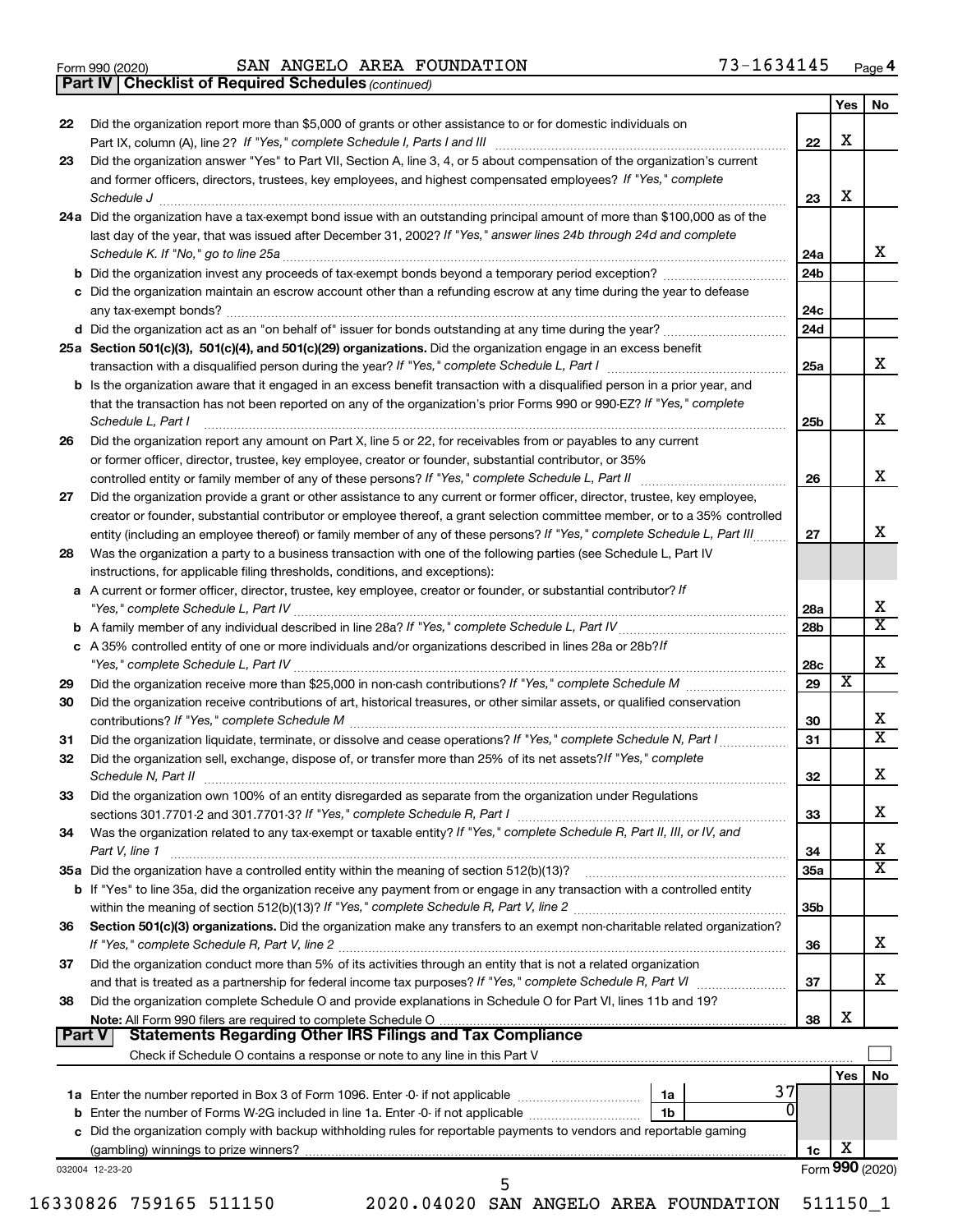|  | Form 990 (2020) |  |
|--|-----------------|--|
|  |                 |  |

#### Form 990 (2020) **SAN ANGELO AREA FOUNDATION 73-1634145** <sub>Page</sub>

**Part V** Statements Regarding Other IRS Filings and Tax Compliance (continued)

| 2a Enter the number of employees reported on Form W-3, Transmittal of Wage and Tax Statements,<br>12<br>filed for the calendar year ending with or within the year covered by this return<br>2a<br>х<br>2 <sub>b</sub><br>b<br>х<br>3a<br>3a Did the organization have unrelated business gross income of \$1,000 or more during the year?<br>3b<br>4a At any time during the calendar year, did the organization have an interest in, or a signature or other authority over, a<br>x<br>financial account in a foreign country (such as a bank account, securities account, or other financial account)?<br>4a<br><b>b</b> If "Yes," enter the name of the foreign country $\blacktriangleright$<br>See instructions for filing requirements for FinCEN Form 114, Report of Foreign Bank and Financial Accounts (FBAR).<br>x<br>5a<br>$\overline{\mathbf{X}}$<br>5b<br>b<br>5с<br>с<br>6a Does the organization have annual gross receipts that are normally greater than \$100,000, and did the organization solicit<br>x<br>6a<br><b>b</b> If "Yes," did the organization include with every solicitation an express statement that such contributions or gifts<br>6b<br>Organizations that may receive deductible contributions under section 170(c).<br>7<br>х<br>Did the organization receive a payment in excess of \$75 made partly as a contribution and partly for goods and services provided to the payor?<br>7a<br>a<br>7b<br>b<br>Did the organization sell, exchange, or otherwise dispose of tangible personal property for which it was required<br>с<br>х<br>7c<br>7d<br>d<br>x<br>Did the organization receive any funds, directly or indirectly, to pay premiums on a personal benefit contract?<br>7е<br>е<br>$\mathbf x$<br>7f<br>f.<br>If the organization received a contribution of qualified intellectual property, did the organization file Form 8899 as required?<br>7g<br>g<br>If the organization received a contribution of cars, boats, airplanes, or other vehicles, did the organization file a Form 1098-C?<br>7h<br>h<br>Sponsoring organizations maintaining donor advised funds. Did a donor advised fund maintained by the<br>8<br>x<br>8<br>sponsoring organization have excess business holdings at any time during the year?<br>Sponsoring organizations maintaining donor advised funds.<br>9<br>x<br>9а<br>Did the sponsoring organization make any taxable distributions under section 4966?<br>а<br>$\overline{\mathbf{X}}$<br>9b<br>b<br>Section 501(c)(7) organizations. Enter:<br>10a<br>а<br>10 <sub>b</sub><br>b Gross receipts, included on Form 990, Part VIII, line 12, for public use of club facilities<br>Section 501(c)(12) organizations. Enter:<br>  11a<br><b>b</b> Gross income from other sources (Do not net amounts due or paid to other sources against<br>11b<br>12a Section 4947(a)(1) non-exempt charitable trusts. Is the organization filing Form 990 in lieu of Form 1041?<br>12a<br><b>b</b> If "Yes," enter the amount of tax-exempt interest received or accrued during the year<br>12b<br>Section 501(c)(29) qualified nonprofit health insurance issuers.<br>13<br>1За<br>Note: See the instructions for additional information the organization must report on Schedule O.<br><b>b</b> Enter the amount of reserves the organization is required to maintain by the states in which the<br>13 <sub>b</sub><br>13с<br>x<br>14a Did the organization receive any payments for indoor tanning services during the tax year?<br>14a<br><b>b</b> If "Yes," has it filed a Form 720 to report these payments? If "No," provide an explanation on Schedule O<br>14b<br>Is the organization subject to the section 4960 tax on payment(s) of more than \$1,000,000 in remuneration or<br>15<br>х<br>excess parachute payment(s) during the year?<br>15<br>If "Yes," see instructions and file Form 4720, Schedule N.<br>x<br>Is the organization an educational institution subject to the section 4968 excise tax on net investment income?<br>16<br>16<br>If "Yes," complete Form 4720, Schedule O. |    |  | Yes | No |
|------------------------------------------------------------------------------------------------------------------------------------------------------------------------------------------------------------------------------------------------------------------------------------------------------------------------------------------------------------------------------------------------------------------------------------------------------------------------------------------------------------------------------------------------------------------------------------------------------------------------------------------------------------------------------------------------------------------------------------------------------------------------------------------------------------------------------------------------------------------------------------------------------------------------------------------------------------------------------------------------------------------------------------------------------------------------------------------------------------------------------------------------------------------------------------------------------------------------------------------------------------------------------------------------------------------------------------------------------------------------------------------------------------------------------------------------------------------------------------------------------------------------------------------------------------------------------------------------------------------------------------------------------------------------------------------------------------------------------------------------------------------------------------------------------------------------------------------------------------------------------------------------------------------------------------------------------------------------------------------------------------------------------------------------------------------------------------------------------------------------------------------------------------------------------------------------------------------------------------------------------------------------------------------------------------------------------------------------------------------------------------------------------------------------------------------------------------------------------------------------------------------------------------------------------------------------------------------------------------------------------------------------------------------------------------------------------------------------------------------------------------------------------------------------------------------------------------------------------------------------------------------------------------------------------------------------------------------------------------------------------------------------------------------------------------------------------------------------------------------------------------------------------------------------------------------------------------------------------------------------------------------------------------------------------------------------------------------------------------------------------------------------------------------------------------------------------------------------------------------------------------------------------------------------------------------------------------------------------------------------------------------------------------------------------------------------------------------------------------------------------------------------------------------------------------------------------------------------------------------------------------------------------------------------------------------------------------------------------------------------------------------------------------------------------------------------------|----|--|-----|----|
|                                                                                                                                                                                                                                                                                                                                                                                                                                                                                                                                                                                                                                                                                                                                                                                                                                                                                                                                                                                                                                                                                                                                                                                                                                                                                                                                                                                                                                                                                                                                                                                                                                                                                                                                                                                                                                                                                                                                                                                                                                                                                                                                                                                                                                                                                                                                                                                                                                                                                                                                                                                                                                                                                                                                                                                                                                                                                                                                                                                                                                                                                                                                                                                                                                                                                                                                                                                                                                                                                                                                                                                                                                                                                                                                                                                                                                                                                                                                                                                                                                                                              |    |  |     |    |
|                                                                                                                                                                                                                                                                                                                                                                                                                                                                                                                                                                                                                                                                                                                                                                                                                                                                                                                                                                                                                                                                                                                                                                                                                                                                                                                                                                                                                                                                                                                                                                                                                                                                                                                                                                                                                                                                                                                                                                                                                                                                                                                                                                                                                                                                                                                                                                                                                                                                                                                                                                                                                                                                                                                                                                                                                                                                                                                                                                                                                                                                                                                                                                                                                                                                                                                                                                                                                                                                                                                                                                                                                                                                                                                                                                                                                                                                                                                                                                                                                                                                              |    |  |     |    |
|                                                                                                                                                                                                                                                                                                                                                                                                                                                                                                                                                                                                                                                                                                                                                                                                                                                                                                                                                                                                                                                                                                                                                                                                                                                                                                                                                                                                                                                                                                                                                                                                                                                                                                                                                                                                                                                                                                                                                                                                                                                                                                                                                                                                                                                                                                                                                                                                                                                                                                                                                                                                                                                                                                                                                                                                                                                                                                                                                                                                                                                                                                                                                                                                                                                                                                                                                                                                                                                                                                                                                                                                                                                                                                                                                                                                                                                                                                                                                                                                                                                                              |    |  |     |    |
|                                                                                                                                                                                                                                                                                                                                                                                                                                                                                                                                                                                                                                                                                                                                                                                                                                                                                                                                                                                                                                                                                                                                                                                                                                                                                                                                                                                                                                                                                                                                                                                                                                                                                                                                                                                                                                                                                                                                                                                                                                                                                                                                                                                                                                                                                                                                                                                                                                                                                                                                                                                                                                                                                                                                                                                                                                                                                                                                                                                                                                                                                                                                                                                                                                                                                                                                                                                                                                                                                                                                                                                                                                                                                                                                                                                                                                                                                                                                                                                                                                                                              |    |  |     |    |
|                                                                                                                                                                                                                                                                                                                                                                                                                                                                                                                                                                                                                                                                                                                                                                                                                                                                                                                                                                                                                                                                                                                                                                                                                                                                                                                                                                                                                                                                                                                                                                                                                                                                                                                                                                                                                                                                                                                                                                                                                                                                                                                                                                                                                                                                                                                                                                                                                                                                                                                                                                                                                                                                                                                                                                                                                                                                                                                                                                                                                                                                                                                                                                                                                                                                                                                                                                                                                                                                                                                                                                                                                                                                                                                                                                                                                                                                                                                                                                                                                                                                              |    |  |     |    |
|                                                                                                                                                                                                                                                                                                                                                                                                                                                                                                                                                                                                                                                                                                                                                                                                                                                                                                                                                                                                                                                                                                                                                                                                                                                                                                                                                                                                                                                                                                                                                                                                                                                                                                                                                                                                                                                                                                                                                                                                                                                                                                                                                                                                                                                                                                                                                                                                                                                                                                                                                                                                                                                                                                                                                                                                                                                                                                                                                                                                                                                                                                                                                                                                                                                                                                                                                                                                                                                                                                                                                                                                                                                                                                                                                                                                                                                                                                                                                                                                                                                                              |    |  |     |    |
|                                                                                                                                                                                                                                                                                                                                                                                                                                                                                                                                                                                                                                                                                                                                                                                                                                                                                                                                                                                                                                                                                                                                                                                                                                                                                                                                                                                                                                                                                                                                                                                                                                                                                                                                                                                                                                                                                                                                                                                                                                                                                                                                                                                                                                                                                                                                                                                                                                                                                                                                                                                                                                                                                                                                                                                                                                                                                                                                                                                                                                                                                                                                                                                                                                                                                                                                                                                                                                                                                                                                                                                                                                                                                                                                                                                                                                                                                                                                                                                                                                                                              |    |  |     |    |
|                                                                                                                                                                                                                                                                                                                                                                                                                                                                                                                                                                                                                                                                                                                                                                                                                                                                                                                                                                                                                                                                                                                                                                                                                                                                                                                                                                                                                                                                                                                                                                                                                                                                                                                                                                                                                                                                                                                                                                                                                                                                                                                                                                                                                                                                                                                                                                                                                                                                                                                                                                                                                                                                                                                                                                                                                                                                                                                                                                                                                                                                                                                                                                                                                                                                                                                                                                                                                                                                                                                                                                                                                                                                                                                                                                                                                                                                                                                                                                                                                                                                              |    |  |     |    |
|                                                                                                                                                                                                                                                                                                                                                                                                                                                                                                                                                                                                                                                                                                                                                                                                                                                                                                                                                                                                                                                                                                                                                                                                                                                                                                                                                                                                                                                                                                                                                                                                                                                                                                                                                                                                                                                                                                                                                                                                                                                                                                                                                                                                                                                                                                                                                                                                                                                                                                                                                                                                                                                                                                                                                                                                                                                                                                                                                                                                                                                                                                                                                                                                                                                                                                                                                                                                                                                                                                                                                                                                                                                                                                                                                                                                                                                                                                                                                                                                                                                                              |    |  |     |    |
|                                                                                                                                                                                                                                                                                                                                                                                                                                                                                                                                                                                                                                                                                                                                                                                                                                                                                                                                                                                                                                                                                                                                                                                                                                                                                                                                                                                                                                                                                                                                                                                                                                                                                                                                                                                                                                                                                                                                                                                                                                                                                                                                                                                                                                                                                                                                                                                                                                                                                                                                                                                                                                                                                                                                                                                                                                                                                                                                                                                                                                                                                                                                                                                                                                                                                                                                                                                                                                                                                                                                                                                                                                                                                                                                                                                                                                                                                                                                                                                                                                                                              |    |  |     |    |
|                                                                                                                                                                                                                                                                                                                                                                                                                                                                                                                                                                                                                                                                                                                                                                                                                                                                                                                                                                                                                                                                                                                                                                                                                                                                                                                                                                                                                                                                                                                                                                                                                                                                                                                                                                                                                                                                                                                                                                                                                                                                                                                                                                                                                                                                                                                                                                                                                                                                                                                                                                                                                                                                                                                                                                                                                                                                                                                                                                                                                                                                                                                                                                                                                                                                                                                                                                                                                                                                                                                                                                                                                                                                                                                                                                                                                                                                                                                                                                                                                                                                              |    |  |     |    |
|                                                                                                                                                                                                                                                                                                                                                                                                                                                                                                                                                                                                                                                                                                                                                                                                                                                                                                                                                                                                                                                                                                                                                                                                                                                                                                                                                                                                                                                                                                                                                                                                                                                                                                                                                                                                                                                                                                                                                                                                                                                                                                                                                                                                                                                                                                                                                                                                                                                                                                                                                                                                                                                                                                                                                                                                                                                                                                                                                                                                                                                                                                                                                                                                                                                                                                                                                                                                                                                                                                                                                                                                                                                                                                                                                                                                                                                                                                                                                                                                                                                                              |    |  |     |    |
|                                                                                                                                                                                                                                                                                                                                                                                                                                                                                                                                                                                                                                                                                                                                                                                                                                                                                                                                                                                                                                                                                                                                                                                                                                                                                                                                                                                                                                                                                                                                                                                                                                                                                                                                                                                                                                                                                                                                                                                                                                                                                                                                                                                                                                                                                                                                                                                                                                                                                                                                                                                                                                                                                                                                                                                                                                                                                                                                                                                                                                                                                                                                                                                                                                                                                                                                                                                                                                                                                                                                                                                                                                                                                                                                                                                                                                                                                                                                                                                                                                                                              |    |  |     |    |
|                                                                                                                                                                                                                                                                                                                                                                                                                                                                                                                                                                                                                                                                                                                                                                                                                                                                                                                                                                                                                                                                                                                                                                                                                                                                                                                                                                                                                                                                                                                                                                                                                                                                                                                                                                                                                                                                                                                                                                                                                                                                                                                                                                                                                                                                                                                                                                                                                                                                                                                                                                                                                                                                                                                                                                                                                                                                                                                                                                                                                                                                                                                                                                                                                                                                                                                                                                                                                                                                                                                                                                                                                                                                                                                                                                                                                                                                                                                                                                                                                                                                              |    |  |     |    |
|                                                                                                                                                                                                                                                                                                                                                                                                                                                                                                                                                                                                                                                                                                                                                                                                                                                                                                                                                                                                                                                                                                                                                                                                                                                                                                                                                                                                                                                                                                                                                                                                                                                                                                                                                                                                                                                                                                                                                                                                                                                                                                                                                                                                                                                                                                                                                                                                                                                                                                                                                                                                                                                                                                                                                                                                                                                                                                                                                                                                                                                                                                                                                                                                                                                                                                                                                                                                                                                                                                                                                                                                                                                                                                                                                                                                                                                                                                                                                                                                                                                                              |    |  |     |    |
|                                                                                                                                                                                                                                                                                                                                                                                                                                                                                                                                                                                                                                                                                                                                                                                                                                                                                                                                                                                                                                                                                                                                                                                                                                                                                                                                                                                                                                                                                                                                                                                                                                                                                                                                                                                                                                                                                                                                                                                                                                                                                                                                                                                                                                                                                                                                                                                                                                                                                                                                                                                                                                                                                                                                                                                                                                                                                                                                                                                                                                                                                                                                                                                                                                                                                                                                                                                                                                                                                                                                                                                                                                                                                                                                                                                                                                                                                                                                                                                                                                                                              |    |  |     |    |
|                                                                                                                                                                                                                                                                                                                                                                                                                                                                                                                                                                                                                                                                                                                                                                                                                                                                                                                                                                                                                                                                                                                                                                                                                                                                                                                                                                                                                                                                                                                                                                                                                                                                                                                                                                                                                                                                                                                                                                                                                                                                                                                                                                                                                                                                                                                                                                                                                                                                                                                                                                                                                                                                                                                                                                                                                                                                                                                                                                                                                                                                                                                                                                                                                                                                                                                                                                                                                                                                                                                                                                                                                                                                                                                                                                                                                                                                                                                                                                                                                                                                              |    |  |     |    |
|                                                                                                                                                                                                                                                                                                                                                                                                                                                                                                                                                                                                                                                                                                                                                                                                                                                                                                                                                                                                                                                                                                                                                                                                                                                                                                                                                                                                                                                                                                                                                                                                                                                                                                                                                                                                                                                                                                                                                                                                                                                                                                                                                                                                                                                                                                                                                                                                                                                                                                                                                                                                                                                                                                                                                                                                                                                                                                                                                                                                                                                                                                                                                                                                                                                                                                                                                                                                                                                                                                                                                                                                                                                                                                                                                                                                                                                                                                                                                                                                                                                                              |    |  |     |    |
|                                                                                                                                                                                                                                                                                                                                                                                                                                                                                                                                                                                                                                                                                                                                                                                                                                                                                                                                                                                                                                                                                                                                                                                                                                                                                                                                                                                                                                                                                                                                                                                                                                                                                                                                                                                                                                                                                                                                                                                                                                                                                                                                                                                                                                                                                                                                                                                                                                                                                                                                                                                                                                                                                                                                                                                                                                                                                                                                                                                                                                                                                                                                                                                                                                                                                                                                                                                                                                                                                                                                                                                                                                                                                                                                                                                                                                                                                                                                                                                                                                                                              |    |  |     |    |
|                                                                                                                                                                                                                                                                                                                                                                                                                                                                                                                                                                                                                                                                                                                                                                                                                                                                                                                                                                                                                                                                                                                                                                                                                                                                                                                                                                                                                                                                                                                                                                                                                                                                                                                                                                                                                                                                                                                                                                                                                                                                                                                                                                                                                                                                                                                                                                                                                                                                                                                                                                                                                                                                                                                                                                                                                                                                                                                                                                                                                                                                                                                                                                                                                                                                                                                                                                                                                                                                                                                                                                                                                                                                                                                                                                                                                                                                                                                                                                                                                                                                              |    |  |     |    |
|                                                                                                                                                                                                                                                                                                                                                                                                                                                                                                                                                                                                                                                                                                                                                                                                                                                                                                                                                                                                                                                                                                                                                                                                                                                                                                                                                                                                                                                                                                                                                                                                                                                                                                                                                                                                                                                                                                                                                                                                                                                                                                                                                                                                                                                                                                                                                                                                                                                                                                                                                                                                                                                                                                                                                                                                                                                                                                                                                                                                                                                                                                                                                                                                                                                                                                                                                                                                                                                                                                                                                                                                                                                                                                                                                                                                                                                                                                                                                                                                                                                                              |    |  |     |    |
|                                                                                                                                                                                                                                                                                                                                                                                                                                                                                                                                                                                                                                                                                                                                                                                                                                                                                                                                                                                                                                                                                                                                                                                                                                                                                                                                                                                                                                                                                                                                                                                                                                                                                                                                                                                                                                                                                                                                                                                                                                                                                                                                                                                                                                                                                                                                                                                                                                                                                                                                                                                                                                                                                                                                                                                                                                                                                                                                                                                                                                                                                                                                                                                                                                                                                                                                                                                                                                                                                                                                                                                                                                                                                                                                                                                                                                                                                                                                                                                                                                                                              |    |  |     |    |
|                                                                                                                                                                                                                                                                                                                                                                                                                                                                                                                                                                                                                                                                                                                                                                                                                                                                                                                                                                                                                                                                                                                                                                                                                                                                                                                                                                                                                                                                                                                                                                                                                                                                                                                                                                                                                                                                                                                                                                                                                                                                                                                                                                                                                                                                                                                                                                                                                                                                                                                                                                                                                                                                                                                                                                                                                                                                                                                                                                                                                                                                                                                                                                                                                                                                                                                                                                                                                                                                                                                                                                                                                                                                                                                                                                                                                                                                                                                                                                                                                                                                              |    |  |     |    |
|                                                                                                                                                                                                                                                                                                                                                                                                                                                                                                                                                                                                                                                                                                                                                                                                                                                                                                                                                                                                                                                                                                                                                                                                                                                                                                                                                                                                                                                                                                                                                                                                                                                                                                                                                                                                                                                                                                                                                                                                                                                                                                                                                                                                                                                                                                                                                                                                                                                                                                                                                                                                                                                                                                                                                                                                                                                                                                                                                                                                                                                                                                                                                                                                                                                                                                                                                                                                                                                                                                                                                                                                                                                                                                                                                                                                                                                                                                                                                                                                                                                                              |    |  |     |    |
|                                                                                                                                                                                                                                                                                                                                                                                                                                                                                                                                                                                                                                                                                                                                                                                                                                                                                                                                                                                                                                                                                                                                                                                                                                                                                                                                                                                                                                                                                                                                                                                                                                                                                                                                                                                                                                                                                                                                                                                                                                                                                                                                                                                                                                                                                                                                                                                                                                                                                                                                                                                                                                                                                                                                                                                                                                                                                                                                                                                                                                                                                                                                                                                                                                                                                                                                                                                                                                                                                                                                                                                                                                                                                                                                                                                                                                                                                                                                                                                                                                                                              |    |  |     |    |
|                                                                                                                                                                                                                                                                                                                                                                                                                                                                                                                                                                                                                                                                                                                                                                                                                                                                                                                                                                                                                                                                                                                                                                                                                                                                                                                                                                                                                                                                                                                                                                                                                                                                                                                                                                                                                                                                                                                                                                                                                                                                                                                                                                                                                                                                                                                                                                                                                                                                                                                                                                                                                                                                                                                                                                                                                                                                                                                                                                                                                                                                                                                                                                                                                                                                                                                                                                                                                                                                                                                                                                                                                                                                                                                                                                                                                                                                                                                                                                                                                                                                              |    |  |     |    |
|                                                                                                                                                                                                                                                                                                                                                                                                                                                                                                                                                                                                                                                                                                                                                                                                                                                                                                                                                                                                                                                                                                                                                                                                                                                                                                                                                                                                                                                                                                                                                                                                                                                                                                                                                                                                                                                                                                                                                                                                                                                                                                                                                                                                                                                                                                                                                                                                                                                                                                                                                                                                                                                                                                                                                                                                                                                                                                                                                                                                                                                                                                                                                                                                                                                                                                                                                                                                                                                                                                                                                                                                                                                                                                                                                                                                                                                                                                                                                                                                                                                                              |    |  |     |    |
|                                                                                                                                                                                                                                                                                                                                                                                                                                                                                                                                                                                                                                                                                                                                                                                                                                                                                                                                                                                                                                                                                                                                                                                                                                                                                                                                                                                                                                                                                                                                                                                                                                                                                                                                                                                                                                                                                                                                                                                                                                                                                                                                                                                                                                                                                                                                                                                                                                                                                                                                                                                                                                                                                                                                                                                                                                                                                                                                                                                                                                                                                                                                                                                                                                                                                                                                                                                                                                                                                                                                                                                                                                                                                                                                                                                                                                                                                                                                                                                                                                                                              |    |  |     |    |
|                                                                                                                                                                                                                                                                                                                                                                                                                                                                                                                                                                                                                                                                                                                                                                                                                                                                                                                                                                                                                                                                                                                                                                                                                                                                                                                                                                                                                                                                                                                                                                                                                                                                                                                                                                                                                                                                                                                                                                                                                                                                                                                                                                                                                                                                                                                                                                                                                                                                                                                                                                                                                                                                                                                                                                                                                                                                                                                                                                                                                                                                                                                                                                                                                                                                                                                                                                                                                                                                                                                                                                                                                                                                                                                                                                                                                                                                                                                                                                                                                                                                              |    |  |     |    |
|                                                                                                                                                                                                                                                                                                                                                                                                                                                                                                                                                                                                                                                                                                                                                                                                                                                                                                                                                                                                                                                                                                                                                                                                                                                                                                                                                                                                                                                                                                                                                                                                                                                                                                                                                                                                                                                                                                                                                                                                                                                                                                                                                                                                                                                                                                                                                                                                                                                                                                                                                                                                                                                                                                                                                                                                                                                                                                                                                                                                                                                                                                                                                                                                                                                                                                                                                                                                                                                                                                                                                                                                                                                                                                                                                                                                                                                                                                                                                                                                                                                                              |    |  |     |    |
|                                                                                                                                                                                                                                                                                                                                                                                                                                                                                                                                                                                                                                                                                                                                                                                                                                                                                                                                                                                                                                                                                                                                                                                                                                                                                                                                                                                                                                                                                                                                                                                                                                                                                                                                                                                                                                                                                                                                                                                                                                                                                                                                                                                                                                                                                                                                                                                                                                                                                                                                                                                                                                                                                                                                                                                                                                                                                                                                                                                                                                                                                                                                                                                                                                                                                                                                                                                                                                                                                                                                                                                                                                                                                                                                                                                                                                                                                                                                                                                                                                                                              |    |  |     |    |
|                                                                                                                                                                                                                                                                                                                                                                                                                                                                                                                                                                                                                                                                                                                                                                                                                                                                                                                                                                                                                                                                                                                                                                                                                                                                                                                                                                                                                                                                                                                                                                                                                                                                                                                                                                                                                                                                                                                                                                                                                                                                                                                                                                                                                                                                                                                                                                                                                                                                                                                                                                                                                                                                                                                                                                                                                                                                                                                                                                                                                                                                                                                                                                                                                                                                                                                                                                                                                                                                                                                                                                                                                                                                                                                                                                                                                                                                                                                                                                                                                                                                              | 10 |  |     |    |
|                                                                                                                                                                                                                                                                                                                                                                                                                                                                                                                                                                                                                                                                                                                                                                                                                                                                                                                                                                                                                                                                                                                                                                                                                                                                                                                                                                                                                                                                                                                                                                                                                                                                                                                                                                                                                                                                                                                                                                                                                                                                                                                                                                                                                                                                                                                                                                                                                                                                                                                                                                                                                                                                                                                                                                                                                                                                                                                                                                                                                                                                                                                                                                                                                                                                                                                                                                                                                                                                                                                                                                                                                                                                                                                                                                                                                                                                                                                                                                                                                                                                              |    |  |     |    |
|                                                                                                                                                                                                                                                                                                                                                                                                                                                                                                                                                                                                                                                                                                                                                                                                                                                                                                                                                                                                                                                                                                                                                                                                                                                                                                                                                                                                                                                                                                                                                                                                                                                                                                                                                                                                                                                                                                                                                                                                                                                                                                                                                                                                                                                                                                                                                                                                                                                                                                                                                                                                                                                                                                                                                                                                                                                                                                                                                                                                                                                                                                                                                                                                                                                                                                                                                                                                                                                                                                                                                                                                                                                                                                                                                                                                                                                                                                                                                                                                                                                                              |    |  |     |    |
|                                                                                                                                                                                                                                                                                                                                                                                                                                                                                                                                                                                                                                                                                                                                                                                                                                                                                                                                                                                                                                                                                                                                                                                                                                                                                                                                                                                                                                                                                                                                                                                                                                                                                                                                                                                                                                                                                                                                                                                                                                                                                                                                                                                                                                                                                                                                                                                                                                                                                                                                                                                                                                                                                                                                                                                                                                                                                                                                                                                                                                                                                                                                                                                                                                                                                                                                                                                                                                                                                                                                                                                                                                                                                                                                                                                                                                                                                                                                                                                                                                                                              | 11 |  |     |    |
|                                                                                                                                                                                                                                                                                                                                                                                                                                                                                                                                                                                                                                                                                                                                                                                                                                                                                                                                                                                                                                                                                                                                                                                                                                                                                                                                                                                                                                                                                                                                                                                                                                                                                                                                                                                                                                                                                                                                                                                                                                                                                                                                                                                                                                                                                                                                                                                                                                                                                                                                                                                                                                                                                                                                                                                                                                                                                                                                                                                                                                                                                                                                                                                                                                                                                                                                                                                                                                                                                                                                                                                                                                                                                                                                                                                                                                                                                                                                                                                                                                                                              |    |  |     |    |
|                                                                                                                                                                                                                                                                                                                                                                                                                                                                                                                                                                                                                                                                                                                                                                                                                                                                                                                                                                                                                                                                                                                                                                                                                                                                                                                                                                                                                                                                                                                                                                                                                                                                                                                                                                                                                                                                                                                                                                                                                                                                                                                                                                                                                                                                                                                                                                                                                                                                                                                                                                                                                                                                                                                                                                                                                                                                                                                                                                                                                                                                                                                                                                                                                                                                                                                                                                                                                                                                                                                                                                                                                                                                                                                                                                                                                                                                                                                                                                                                                                                                              |    |  |     |    |
|                                                                                                                                                                                                                                                                                                                                                                                                                                                                                                                                                                                                                                                                                                                                                                                                                                                                                                                                                                                                                                                                                                                                                                                                                                                                                                                                                                                                                                                                                                                                                                                                                                                                                                                                                                                                                                                                                                                                                                                                                                                                                                                                                                                                                                                                                                                                                                                                                                                                                                                                                                                                                                                                                                                                                                                                                                                                                                                                                                                                                                                                                                                                                                                                                                                                                                                                                                                                                                                                                                                                                                                                                                                                                                                                                                                                                                                                                                                                                                                                                                                                              |    |  |     |    |
|                                                                                                                                                                                                                                                                                                                                                                                                                                                                                                                                                                                                                                                                                                                                                                                                                                                                                                                                                                                                                                                                                                                                                                                                                                                                                                                                                                                                                                                                                                                                                                                                                                                                                                                                                                                                                                                                                                                                                                                                                                                                                                                                                                                                                                                                                                                                                                                                                                                                                                                                                                                                                                                                                                                                                                                                                                                                                                                                                                                                                                                                                                                                                                                                                                                                                                                                                                                                                                                                                                                                                                                                                                                                                                                                                                                                                                                                                                                                                                                                                                                                              |    |  |     |    |
|                                                                                                                                                                                                                                                                                                                                                                                                                                                                                                                                                                                                                                                                                                                                                                                                                                                                                                                                                                                                                                                                                                                                                                                                                                                                                                                                                                                                                                                                                                                                                                                                                                                                                                                                                                                                                                                                                                                                                                                                                                                                                                                                                                                                                                                                                                                                                                                                                                                                                                                                                                                                                                                                                                                                                                                                                                                                                                                                                                                                                                                                                                                                                                                                                                                                                                                                                                                                                                                                                                                                                                                                                                                                                                                                                                                                                                                                                                                                                                                                                                                                              |    |  |     |    |
|                                                                                                                                                                                                                                                                                                                                                                                                                                                                                                                                                                                                                                                                                                                                                                                                                                                                                                                                                                                                                                                                                                                                                                                                                                                                                                                                                                                                                                                                                                                                                                                                                                                                                                                                                                                                                                                                                                                                                                                                                                                                                                                                                                                                                                                                                                                                                                                                                                                                                                                                                                                                                                                                                                                                                                                                                                                                                                                                                                                                                                                                                                                                                                                                                                                                                                                                                                                                                                                                                                                                                                                                                                                                                                                                                                                                                                                                                                                                                                                                                                                                              |    |  |     |    |
|                                                                                                                                                                                                                                                                                                                                                                                                                                                                                                                                                                                                                                                                                                                                                                                                                                                                                                                                                                                                                                                                                                                                                                                                                                                                                                                                                                                                                                                                                                                                                                                                                                                                                                                                                                                                                                                                                                                                                                                                                                                                                                                                                                                                                                                                                                                                                                                                                                                                                                                                                                                                                                                                                                                                                                                                                                                                                                                                                                                                                                                                                                                                                                                                                                                                                                                                                                                                                                                                                                                                                                                                                                                                                                                                                                                                                                                                                                                                                                                                                                                                              |    |  |     |    |
|                                                                                                                                                                                                                                                                                                                                                                                                                                                                                                                                                                                                                                                                                                                                                                                                                                                                                                                                                                                                                                                                                                                                                                                                                                                                                                                                                                                                                                                                                                                                                                                                                                                                                                                                                                                                                                                                                                                                                                                                                                                                                                                                                                                                                                                                                                                                                                                                                                                                                                                                                                                                                                                                                                                                                                                                                                                                                                                                                                                                                                                                                                                                                                                                                                                                                                                                                                                                                                                                                                                                                                                                                                                                                                                                                                                                                                                                                                                                                                                                                                                                              |    |  |     |    |
|                                                                                                                                                                                                                                                                                                                                                                                                                                                                                                                                                                                                                                                                                                                                                                                                                                                                                                                                                                                                                                                                                                                                                                                                                                                                                                                                                                                                                                                                                                                                                                                                                                                                                                                                                                                                                                                                                                                                                                                                                                                                                                                                                                                                                                                                                                                                                                                                                                                                                                                                                                                                                                                                                                                                                                                                                                                                                                                                                                                                                                                                                                                                                                                                                                                                                                                                                                                                                                                                                                                                                                                                                                                                                                                                                                                                                                                                                                                                                                                                                                                                              |    |  |     |    |
|                                                                                                                                                                                                                                                                                                                                                                                                                                                                                                                                                                                                                                                                                                                                                                                                                                                                                                                                                                                                                                                                                                                                                                                                                                                                                                                                                                                                                                                                                                                                                                                                                                                                                                                                                                                                                                                                                                                                                                                                                                                                                                                                                                                                                                                                                                                                                                                                                                                                                                                                                                                                                                                                                                                                                                                                                                                                                                                                                                                                                                                                                                                                                                                                                                                                                                                                                                                                                                                                                                                                                                                                                                                                                                                                                                                                                                                                                                                                                                                                                                                                              |    |  |     |    |
|                                                                                                                                                                                                                                                                                                                                                                                                                                                                                                                                                                                                                                                                                                                                                                                                                                                                                                                                                                                                                                                                                                                                                                                                                                                                                                                                                                                                                                                                                                                                                                                                                                                                                                                                                                                                                                                                                                                                                                                                                                                                                                                                                                                                                                                                                                                                                                                                                                                                                                                                                                                                                                                                                                                                                                                                                                                                                                                                                                                                                                                                                                                                                                                                                                                                                                                                                                                                                                                                                                                                                                                                                                                                                                                                                                                                                                                                                                                                                                                                                                                                              |    |  |     |    |
|                                                                                                                                                                                                                                                                                                                                                                                                                                                                                                                                                                                                                                                                                                                                                                                                                                                                                                                                                                                                                                                                                                                                                                                                                                                                                                                                                                                                                                                                                                                                                                                                                                                                                                                                                                                                                                                                                                                                                                                                                                                                                                                                                                                                                                                                                                                                                                                                                                                                                                                                                                                                                                                                                                                                                                                                                                                                                                                                                                                                                                                                                                                                                                                                                                                                                                                                                                                                                                                                                                                                                                                                                                                                                                                                                                                                                                                                                                                                                                                                                                                                              |    |  |     |    |
|                                                                                                                                                                                                                                                                                                                                                                                                                                                                                                                                                                                                                                                                                                                                                                                                                                                                                                                                                                                                                                                                                                                                                                                                                                                                                                                                                                                                                                                                                                                                                                                                                                                                                                                                                                                                                                                                                                                                                                                                                                                                                                                                                                                                                                                                                                                                                                                                                                                                                                                                                                                                                                                                                                                                                                                                                                                                                                                                                                                                                                                                                                                                                                                                                                                                                                                                                                                                                                                                                                                                                                                                                                                                                                                                                                                                                                                                                                                                                                                                                                                                              |    |  |     |    |
|                                                                                                                                                                                                                                                                                                                                                                                                                                                                                                                                                                                                                                                                                                                                                                                                                                                                                                                                                                                                                                                                                                                                                                                                                                                                                                                                                                                                                                                                                                                                                                                                                                                                                                                                                                                                                                                                                                                                                                                                                                                                                                                                                                                                                                                                                                                                                                                                                                                                                                                                                                                                                                                                                                                                                                                                                                                                                                                                                                                                                                                                                                                                                                                                                                                                                                                                                                                                                                                                                                                                                                                                                                                                                                                                                                                                                                                                                                                                                                                                                                                                              |    |  |     |    |
|                                                                                                                                                                                                                                                                                                                                                                                                                                                                                                                                                                                                                                                                                                                                                                                                                                                                                                                                                                                                                                                                                                                                                                                                                                                                                                                                                                                                                                                                                                                                                                                                                                                                                                                                                                                                                                                                                                                                                                                                                                                                                                                                                                                                                                                                                                                                                                                                                                                                                                                                                                                                                                                                                                                                                                                                                                                                                                                                                                                                                                                                                                                                                                                                                                                                                                                                                                                                                                                                                                                                                                                                                                                                                                                                                                                                                                                                                                                                                                                                                                                                              |    |  |     |    |
|                                                                                                                                                                                                                                                                                                                                                                                                                                                                                                                                                                                                                                                                                                                                                                                                                                                                                                                                                                                                                                                                                                                                                                                                                                                                                                                                                                                                                                                                                                                                                                                                                                                                                                                                                                                                                                                                                                                                                                                                                                                                                                                                                                                                                                                                                                                                                                                                                                                                                                                                                                                                                                                                                                                                                                                                                                                                                                                                                                                                                                                                                                                                                                                                                                                                                                                                                                                                                                                                                                                                                                                                                                                                                                                                                                                                                                                                                                                                                                                                                                                                              |    |  |     |    |
|                                                                                                                                                                                                                                                                                                                                                                                                                                                                                                                                                                                                                                                                                                                                                                                                                                                                                                                                                                                                                                                                                                                                                                                                                                                                                                                                                                                                                                                                                                                                                                                                                                                                                                                                                                                                                                                                                                                                                                                                                                                                                                                                                                                                                                                                                                                                                                                                                                                                                                                                                                                                                                                                                                                                                                                                                                                                                                                                                                                                                                                                                                                                                                                                                                                                                                                                                                                                                                                                                                                                                                                                                                                                                                                                                                                                                                                                                                                                                                                                                                                                              |    |  |     |    |

Form (2020) **990**

032005 12-23-20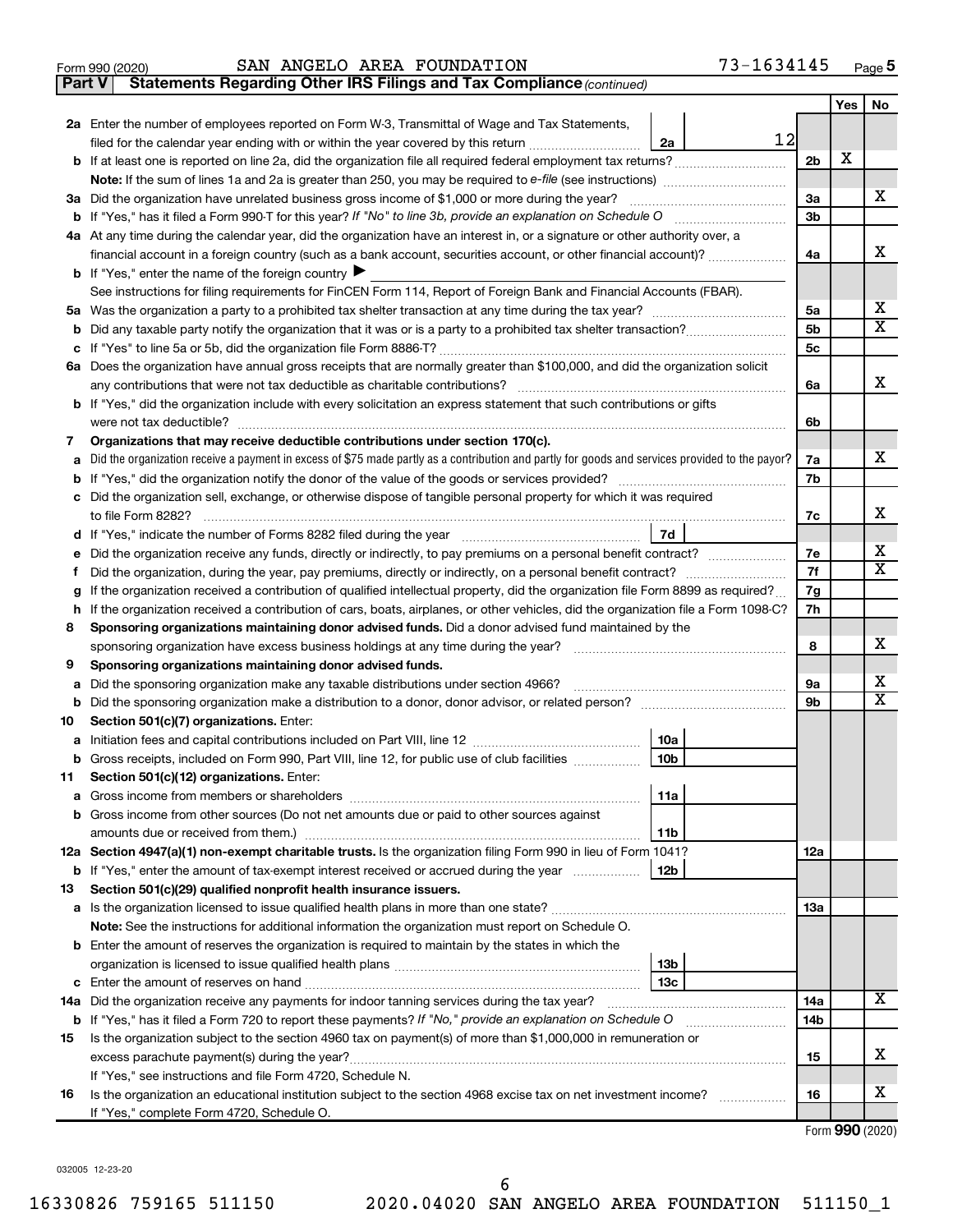#### Form 990 (2020) Page SAN ANGELO AREA FOUNDATION 73-1634145

**Part VI** Governance, Management, and Disclosure For each "Yes" response to lines 2 through 7b below, and for a "No" response *to line 8a, 8b, or 10b below, describe the circumstances, processes, or changes on Schedule O. See instructions.*

|     | Check if Schedule O contains a response or note to any line in this Part VI [1] [1] [1] [1] [1] [1] [1] [1] [1                                                                                                   |    |  |                 |                         | $\mathbf{X}$            |
|-----|------------------------------------------------------------------------------------------------------------------------------------------------------------------------------------------------------------------|----|--|-----------------|-------------------------|-------------------------|
|     | <b>Section A. Governing Body and Management</b>                                                                                                                                                                  |    |  |                 |                         |                         |
|     |                                                                                                                                                                                                                  |    |  |                 | Yes                     | No                      |
|     | 1a Enter the number of voting members of the governing body at the end of the tax year                                                                                                                           | 1a |  | 15              |                         |                         |
|     | If there are material differences in voting rights among members of the governing body, or if the governing                                                                                                      |    |  |                 |                         |                         |
|     | body delegated broad authority to an executive committee or similar committee, explain on Schedule O.                                                                                                            |    |  |                 |                         |                         |
| b   | Enter the number of voting members included on line 1a, above, who are independent <i></i>                                                                                                                       | 1b |  | 15              |                         |                         |
| 2   | Did any officer, director, trustee, or key employee have a family relationship or a business relationship with any other                                                                                         |    |  |                 |                         |                         |
|     | officer, director, trustee, or key employee?                                                                                                                                                                     |    |  | $\mathbf{2}$    |                         | x                       |
| 3   | Did the organization delegate control over management duties customarily performed by or under the direct supervision                                                                                            |    |  |                 |                         |                         |
|     |                                                                                                                                                                                                                  |    |  | 3               |                         | х                       |
| 4   | Did the organization make any significant changes to its governing documents since the prior Form 990 was filed?                                                                                                 |    |  | 4               |                         | $\overline{\textbf{x}}$ |
| 5   |                                                                                                                                                                                                                  |    |  | 5               |                         | $\overline{\textbf{X}}$ |
| 6   |                                                                                                                                                                                                                  |    |  | 6               |                         | $\overline{\textbf{x}}$ |
| 7a  | Did the organization have members, stockholders, or other persons who had the power to elect or appoint one or                                                                                                   |    |  |                 |                         |                         |
|     |                                                                                                                                                                                                                  |    |  |                 |                         | x                       |
|     |                                                                                                                                                                                                                  |    |  | 7a              |                         |                         |
| b   | Are any governance decisions of the organization reserved to (or subject to approval by) members, stockholders, or                                                                                               |    |  |                 |                         |                         |
|     |                                                                                                                                                                                                                  |    |  | 7b              |                         | X                       |
| 8   | Did the organization contemporaneously document the meetings held or written actions undertaken during the year by the following:                                                                                |    |  |                 |                         |                         |
| а   |                                                                                                                                                                                                                  |    |  | 8а              | х                       |                         |
| b   |                                                                                                                                                                                                                  |    |  | 8b              | $\overline{\mathbf{x}}$ |                         |
| 9   | Is there any officer, director, trustee, or key employee listed in Part VII, Section A, who cannot be reached at the                                                                                             |    |  |                 |                         |                         |
|     |                                                                                                                                                                                                                  |    |  | 9               |                         | x                       |
|     | <b>Section B. Policies</b> (This Section B requests information about policies not required by the Internal Revenue Code.)                                                                                       |    |  |                 |                         |                         |
|     |                                                                                                                                                                                                                  |    |  |                 | Yes                     | No                      |
|     |                                                                                                                                                                                                                  |    |  | 10a             |                         | x                       |
|     | b If "Yes," did the organization have written policies and procedures governing the activities of such chapters, affiliates,                                                                                     |    |  |                 |                         |                         |
|     |                                                                                                                                                                                                                  |    |  | 10 <sub>b</sub> |                         |                         |
|     | 11a Has the organization provided a complete copy of this Form 990 to all members of its governing body before filing the form?                                                                                  |    |  | 11a             | х                       |                         |
|     | <b>b</b> Describe in Schedule O the process, if any, used by the organization to review this Form 990.                                                                                                           |    |  |                 |                         |                         |
| 12a |                                                                                                                                                                                                                  |    |  | 12a             | х                       |                         |
| b   | Were officers, directors, or trustees, and key employees required to disclose annually interests that could give rise to conflicts?                                                                              |    |  | 12 <sub>b</sub> | х                       |                         |
| с   | Did the organization regularly and consistently monitor and enforce compliance with the policy? If "Yes," describe                                                                                               |    |  |                 |                         |                         |
|     |                                                                                                                                                                                                                  |    |  | 12c             | X                       |                         |
| 13  |                                                                                                                                                                                                                  |    |  | 13              | $\overline{\textbf{x}}$ |                         |
| 14  | Did the organization have a written document retention and destruction policy? [11] manufaction model of the organization have a written document retention and destruction policy?                              |    |  | 14              | $\overline{\mathbf{X}}$ |                         |
|     |                                                                                                                                                                                                                  |    |  |                 |                         |                         |
| 15  | Did the process for determining compensation of the following persons include a review and approval by independent                                                                                               |    |  |                 |                         |                         |
|     | persons, comparability data, and contemporaneous substantiation of the deliberation and decision?                                                                                                                |    |  |                 |                         |                         |
| а   | The organization's CEO, Executive Director, or top management official manufactured content of the organization's CEO, Executive Director, or top management official manufactured content of the organization's |    |  | <b>15a</b>      | х                       |                         |
|     |                                                                                                                                                                                                                  |    |  | 15 <sub>b</sub> | х                       |                         |
|     | If "Yes" to line 15a or 15b, describe the process in Schedule O (see instructions).                                                                                                                              |    |  |                 |                         |                         |
|     | 16a Did the organization invest in, contribute assets to, or participate in a joint venture or similar arrangement with a                                                                                        |    |  |                 |                         |                         |
|     | taxable entity during the year?                                                                                                                                                                                  |    |  | 16a             |                         | х                       |
|     | b If "Yes," did the organization follow a written policy or procedure requiring the organization to evaluate its participation                                                                                   |    |  |                 |                         |                         |
|     | in joint venture arrangements under applicable federal tax law, and take steps to safeguard the organization's                                                                                                   |    |  |                 |                         |                         |
|     | exempt status with respect to such arrangements?                                                                                                                                                                 |    |  | 16b             |                         |                         |
|     | <b>Section C. Disclosure</b>                                                                                                                                                                                     |    |  |                 |                         |                         |
| 17  | <b>NONE</b><br>List the states with which a copy of this Form 990 is required to be filed $\blacktriangleright$                                                                                                  |    |  |                 |                         |                         |
| 18  | Section 6104 requires an organization to make its Forms 1023 (1024 or 1024-A, if applicable), 990, and 990-T (Section 501(c)(3)s only) available                                                                 |    |  |                 |                         |                         |
|     | for public inspection. Indicate how you made these available. Check all that apply.                                                                                                                              |    |  |                 |                         |                         |
|     | $ \underline{X} $ Upon request<br>Own website<br>Another's website<br>Other (explain on Schedule O)                                                                                                              |    |  |                 |                         |                         |
|     |                                                                                                                                                                                                                  |    |  |                 |                         |                         |
| 19  | Describe on Schedule O whether (and if so, how) the organization made its governing documents, conflict of interest policy, and financial                                                                        |    |  |                 |                         |                         |
|     | statements available to the public during the tax year.                                                                                                                                                          |    |  |                 |                         |                         |
| 20  | State the name, address, and telephone number of the person who possesses the organization's books and records                                                                                                   |    |  |                 |                         |                         |
|     | MATT LEWIS - 325-947-7071                                                                                                                                                                                        |    |  |                 |                         |                         |
|     | 76903<br>221 S. IRVING ST., SAN ANGELO, TX                                                                                                                                                                       |    |  |                 |                         |                         |
|     | 032006 12-23-20                                                                                                                                                                                                  |    |  |                 | Form 990 (2020)         |                         |
|     | 7                                                                                                                                                                                                                |    |  |                 |                         |                         |
|     | 16330826 759165 511150<br>2020.04020 SAN ANGELO AREA FOUNDATION                                                                                                                                                  |    |  |                 | 511150_1                |                         |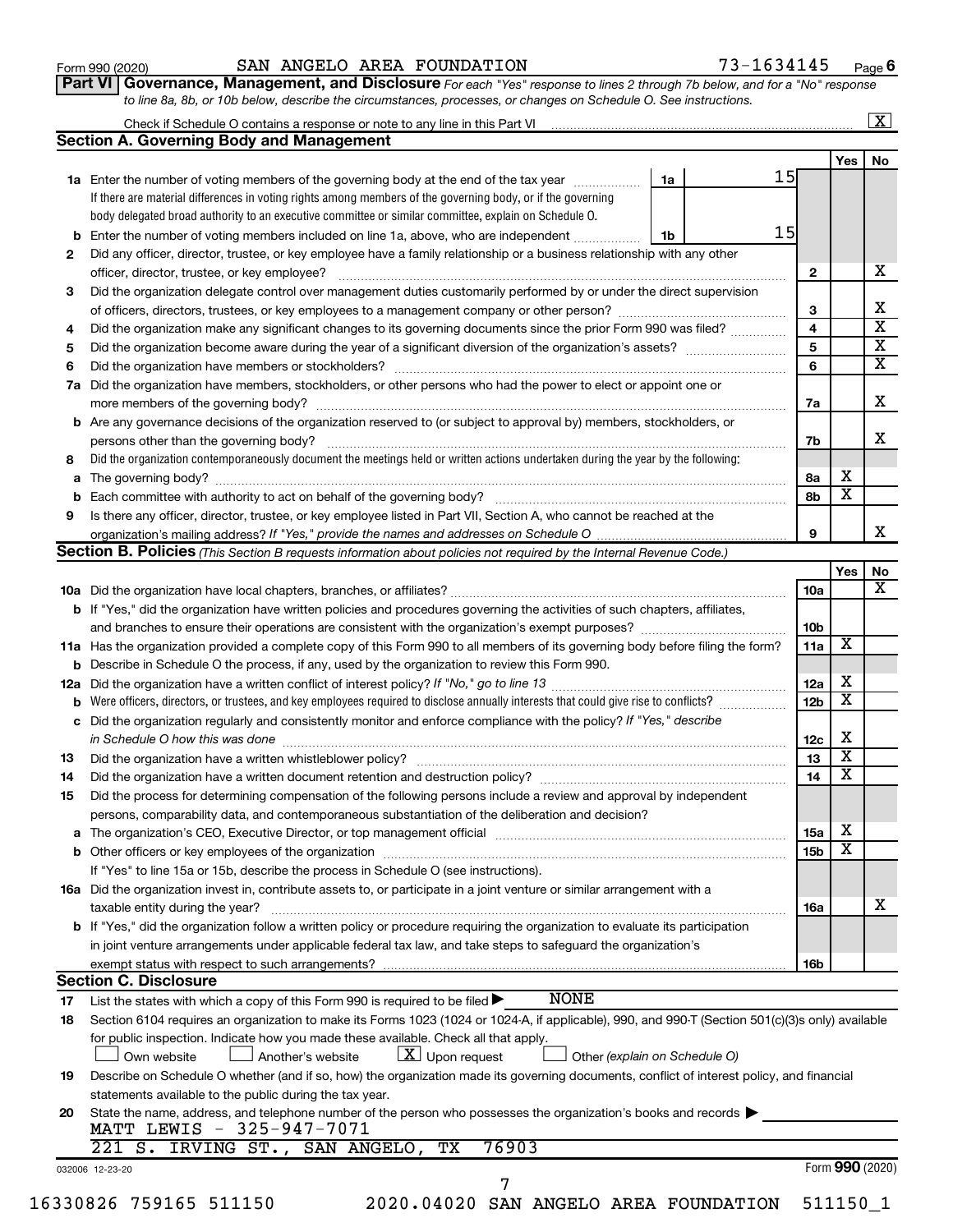$\Box$ 

| Part VII Compensation of Officers, Directors, Trustees, Key Employees, Highest Compensated |  |  |  |  |
|--------------------------------------------------------------------------------------------|--|--|--|--|
| <b>Employees, and Independent Contractors</b>                                              |  |  |  |  |

Check if Schedule O contains a response or note to any line in this Part VII

**Section A. Officers, Directors, Trustees, Key Employees, and Highest Compensated Employees**

**1a** Complete this table for all persons required to be listed. Report compensation for the calendar year ending with or within the organization's tax year.  $\bullet$  List all of the organization's current officers, directors, trustees (whether individuals or organizations), regardless of amount of compensation.

Enter -0- in columns (D), (E), and (F) if no compensation was paid.

**•** List all of the organization's current key employees, if any. See instructions for definition of "key employee."

• List the organization's five *current* highest compensated employees (other than an officer, director, trustee, or key employee) who received reportable compensation (Box 5 of Form W-2 and/or Box 7 of Form 1099-MISC) of more than \$100,000 from the organization and any related organizations.

 $\bullet$  List all of the organization's former officers, key employees, and highest compensated employees who received more than \$100,000 of reportable compensation from the organization and any related organizations.

**•** List all of the organization's former directors or trustees that received, in the capacity as a former director or trustee of the organization, more than \$10,000 of reportable compensation from the organization and any related organizations.

See instructions for the order in which to list the persons above.

Check this box if neither the organization nor any related organization compensated any current officer, director, or trustee.  $\Box$ 

| (A)                           | (C)<br>(B)<br>Position |                                |                                                                  |             |              |                                 |        | (D)             | (E)                              | (F)                      |
|-------------------------------|------------------------|--------------------------------|------------------------------------------------------------------|-------------|--------------|---------------------------------|--------|-----------------|----------------------------------|--------------------------|
| Name and title                | Average                |                                | (do not check more than one                                      |             |              |                                 |        | Reportable      | Reportable                       | Estimated                |
|                               | hours per              |                                | box, unless person is both an<br>officer and a director/trustee) |             |              |                                 |        | compensation    | compensation                     | amount of                |
|                               | week                   |                                |                                                                  |             |              |                                 |        | from<br>the     | from related                     | other                    |
|                               | (list any<br>hours for |                                |                                                                  |             |              |                                 |        | organization    | organizations<br>(W-2/1099-MISC) | compensation<br>from the |
|                               | related                |                                |                                                                  |             |              |                                 |        | (W-2/1099-MISC) |                                  | organization             |
|                               | organizations          |                                |                                                                  |             |              |                                 |        |                 |                                  | and related              |
|                               | below                  | Individual trustee or director | Institutional trustee                                            |             | Key employee | Highest compensated<br>employee |        |                 |                                  | organizations            |
|                               | line)                  |                                |                                                                  | Officer     |              |                                 | Former |                 |                                  |                          |
| MATT LEWIS<br>(1)             | 40.00                  |                                |                                                                  |             |              |                                 |        |                 |                                  |                          |
| PRESIDENT & CEO               |                        |                                |                                                                  | $\mathbf X$ |              |                                 |        | 200,000.        | $\mathbf 0$ .                    | 50, 333.                 |
| JEFFREY BOZEMAN<br>(2)        | 2.00                   |                                |                                                                  |             |              |                                 |        |                 |                                  |                          |
| <b>BOARD MEMBER</b>           |                        | X                              |                                                                  |             |              |                                 |        | 0.              | $\mathbf 0$ .                    | $\mathbf 0$ .            |
| BRADY JOHNSON<br>(3)          | 2.00                   |                                |                                                                  |             |              |                                 |        |                 |                                  |                          |
| <b>BOARD MEMBER</b>           |                        | X                              |                                                                  |             |              |                                 |        | 0               | $\mathbf 0$                      | $\mathbf 0$ .            |
| <b>JON BAILEY</b><br>(4)      | 2.00                   |                                |                                                                  |             |              |                                 |        |                 |                                  |                          |
| BOARD MEMBER                  |                        | X                              |                                                                  |             |              |                                 |        | $\mathbf 0$ .   | $\mathbf 0$ .                    | $\mathbf 0$ .            |
| CAMILLE YALE<br>(5)           | 2.00                   |                                |                                                                  |             |              |                                 |        |                 |                                  |                          |
| VICE CHAIRMAN                 |                        | $\mathbf X$                    |                                                                  | $\mathbf X$ |              |                                 |        | $\mathbf 0$     | $\mathbf 0$ .                    | $\mathbf 0$ .            |
| <b>CARMEN DUSEK</b><br>(6)    | 2.00                   |                                |                                                                  |             |              |                                 |        |                 |                                  |                          |
| PAST CHAIRMAN                 |                        | X                              |                                                                  | X           |              |                                 |        | 0               | $\mathbf 0$ .                    | $\mathbf 0$ .            |
| FRED HERNANDEZ<br>(7)         | 2.00                   |                                |                                                                  |             |              |                                 |        |                 |                                  |                          |
| CHAIRMAN                      |                        | X                              |                                                                  | $\mathbf X$ |              |                                 |        | $\mathbf 0$ .   | $\mathbf 0$ .                    | $\mathbf 0$ .            |
| <b>JAMES HUFFMAN</b><br>(8)   | 2.00                   |                                |                                                                  |             |              |                                 |        |                 |                                  |                          |
| <b>BOARD MEMBER</b>           |                        | $\mathbf X$                    |                                                                  |             |              |                                 |        | $\mathbf 0$ .   | $\mathbf 0$ .                    | $\mathbf 0$ .            |
| <b>JANE RICHARDSON</b><br>(9) | 2.00                   |                                |                                                                  |             |              |                                 |        |                 |                                  |                          |
| <b>BOARD MEMBER</b>           |                        | X                              |                                                                  |             |              |                                 |        | $\mathbf 0$ .   | $\mathbf 0$ .                    | $\mathbf 0$ .            |
| (10) JASON COX                | 2.00                   |                                |                                                                  |             |              |                                 |        |                 |                                  |                          |
| <b>BOARD MEMBER</b>           |                        | $\mathbf X$                    |                                                                  |             |              |                                 |        | $\mathbf 0$     | $\mathbf 0$ .                    | $\mathbf 0$ .            |
| (11) JAY BOYD                 | 2.00                   |                                |                                                                  |             |              |                                 |        |                 |                                  |                          |
| SECRETARY/TREASURER           |                        | X                              |                                                                  | $\rm X$     |              |                                 |        | $\mathbf 0$ .   | $\mathbf 0$ .                    | $\mathbf 0$ .            |
| (12) RONNIE D. HAWKINS, JR.   | 2.00                   |                                |                                                                  |             |              |                                 |        |                 |                                  |                          |
| <b>BOARD MEMBER</b>           |                        | $\rm X$                        |                                                                  |             |              |                                 |        | $\mathbf 0$ .   | $\mathbf 0$ .                    | $\mathbf 0$ .            |
| (13) DREW WALLACE             | 2.00                   |                                |                                                                  |             |              |                                 |        |                 |                                  |                          |
| <b>BOARD MEMBER</b>           |                        | X                              |                                                                  |             |              |                                 |        | $\mathbf 0$ .   | $\mathbf 0$ .                    | $\mathbf 0$ .            |
| (14) GAYLA THORNTON           | 2.00                   |                                |                                                                  |             |              |                                 |        |                 |                                  |                          |
| BOARD MEMBER                  |                        | $\mathbf X$                    |                                                                  |             |              |                                 |        | 0               | $\mathbf 0$ .                    | $\boldsymbol{0}$ .       |
| (15) PATRICK SHANNON          | 2.00                   |                                |                                                                  |             |              |                                 |        |                 |                                  |                          |
| EXECUTIVE COMMITTEE           |                        | X                              |                                                                  | $\mathbf X$ |              |                                 |        | $\mathbf 0$ .   | $\mathbf 0$ .                    | $\boldsymbol{0}$ .       |
| (16) JANA RUETER              | 2.00                   |                                |                                                                  |             |              |                                 |        |                 |                                  |                          |
| BOARD MEMBER                  |                        | X                              |                                                                  |             |              |                                 |        | 0.              | $\mathbf 0$ .                    | $\mathbf 0$ .            |
|                               |                        |                                |                                                                  |             |              |                                 |        |                 |                                  |                          |
|                               |                        |                                |                                                                  |             |              |                                 |        |                 |                                  |                          |

032007 12-23-20

16330826 759165 511150 2020.04020 SAN ANGELO AREA FOUNDATION 511150\_1

8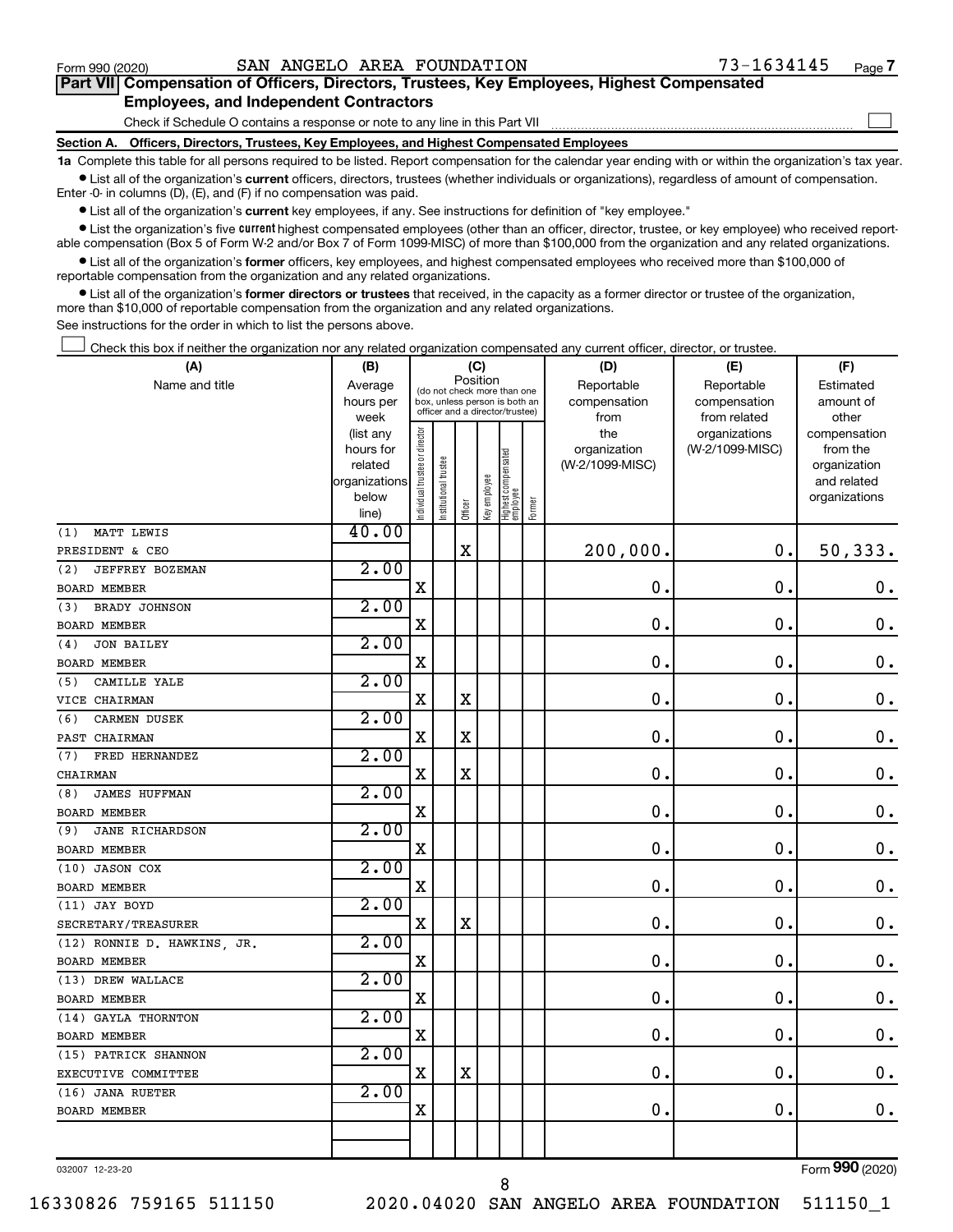|    | SAN ANGELO AREA FOUNDATION<br>Form 990 (2020)                                                                                                                                                                                                          |                                                                      |                                                                                                                                                                 |                       |         |              |                                   |                                                   |                                        | 73-1634145                       |                                        |                     |                                                                          | Page 8 |
|----|--------------------------------------------------------------------------------------------------------------------------------------------------------------------------------------------------------------------------------------------------------|----------------------------------------------------------------------|-----------------------------------------------------------------------------------------------------------------------------------------------------------------|-----------------------|---------|--------------|-----------------------------------|---------------------------------------------------|----------------------------------------|----------------------------------|----------------------------------------|---------------------|--------------------------------------------------------------------------|--------|
|    | <b>Part VII</b><br>Section A. Officers, Directors, Trustees, Key Employees, and Highest Compensated Employees (continued)                                                                                                                              |                                                                      |                                                                                                                                                                 |                       |         |              |                                   |                                                   |                                        |                                  |                                        |                     |                                                                          |        |
|    | (A)<br>Name and title                                                                                                                                                                                                                                  | (B)<br>Average<br>hours per<br>week                                  | (C)<br>(D)<br>Position<br>Reportable<br>(do not check more than one<br>compensation<br>box, unless person is both an<br>officer and a director/trustee)<br>from |                       |         |              |                                   | (E)<br>Reportable<br>compensation<br>from related |                                        |                                  | (F)<br>Estimated<br>amount of<br>other |                     |                                                                          |        |
|    |                                                                                                                                                                                                                                                        | (list any<br>hours for<br>related<br>organizations<br>below<br>line) | ndividual trustee or director                                                                                                                                   | Institutional trustee | Officer | Key employee | Highest compensated<br>  employee | Former                                            | the<br>organization<br>(W-2/1099-MISC) | organizations<br>(W-2/1099-MISC) |                                        |                     | compensation<br>from the<br>organization<br>and related<br>organizations |        |
|    |                                                                                                                                                                                                                                                        |                                                                      |                                                                                                                                                                 |                       |         |              |                                   |                                                   |                                        |                                  |                                        |                     |                                                                          |        |
|    |                                                                                                                                                                                                                                                        |                                                                      |                                                                                                                                                                 |                       |         |              |                                   |                                                   |                                        |                                  |                                        |                     |                                                                          |        |
|    |                                                                                                                                                                                                                                                        |                                                                      |                                                                                                                                                                 |                       |         |              |                                   |                                                   |                                        |                                  |                                        |                     |                                                                          |        |
|    |                                                                                                                                                                                                                                                        |                                                                      |                                                                                                                                                                 |                       |         |              |                                   |                                                   |                                        |                                  |                                        |                     |                                                                          |        |
|    |                                                                                                                                                                                                                                                        |                                                                      |                                                                                                                                                                 |                       |         |              |                                   |                                                   |                                        |                                  |                                        |                     |                                                                          |        |
|    |                                                                                                                                                                                                                                                        |                                                                      |                                                                                                                                                                 |                       |         |              |                                   |                                                   |                                        |                                  |                                        |                     |                                                                          |        |
|    |                                                                                                                                                                                                                                                        |                                                                      |                                                                                                                                                                 |                       |         |              |                                   |                                                   |                                        |                                  |                                        |                     |                                                                          |        |
|    |                                                                                                                                                                                                                                                        |                                                                      |                                                                                                                                                                 |                       |         |              |                                   |                                                   |                                        |                                  |                                        |                     |                                                                          |        |
|    | 1b Subtotal                                                                                                                                                                                                                                            |                                                                      |                                                                                                                                                                 |                       |         |              |                                   |                                                   | 200,000.                               |                                  | $\overline{0}$ .                       |                     | 50, 333.                                                                 |        |
|    | c Total from continuation sheets to Part VII, Section A manufactured by                                                                                                                                                                                |                                                                      |                                                                                                                                                                 |                       |         |              |                                   |                                                   | $\overline{0}$ .<br>200,000.           |                                  | σ.<br>σ.                               |                     | 50, 333.                                                                 | 0.     |
| 2  | Total number of individuals (including but not limited to those listed above) who received more than \$100,000 of reportable<br>compensation from the organization $\blacktriangleright$                                                               |                                                                      |                                                                                                                                                                 |                       |         |              |                                   |                                                   |                                        |                                  |                                        |                     |                                                                          | 1      |
| 3  | Did the organization list any former officer, director, trustee, key employee, or highest compensated employee on                                                                                                                                      |                                                                      |                                                                                                                                                                 |                       |         |              |                                   |                                                   |                                        |                                  |                                        |                     | Yes                                                                      | No     |
|    | For any individual listed on line 1a, is the sum of reportable compensation and other compensation from the organization                                                                                                                               |                                                                      |                                                                                                                                                                 |                       |         |              |                                   |                                                   |                                        |                                  |                                        | 3                   |                                                                          | х      |
| 5  | and related organizations greater than \$150,000? If "Yes," complete Schedule J for such individual<br>Did any person listed on line 1a receive or accrue compensation from any unrelated organization or individual for services                      |                                                                      |                                                                                                                                                                 |                       |         |              |                                   |                                                   |                                        |                                  |                                        | 4                   | х                                                                        |        |
|    | rendered to the organization? If "Yes," complete Schedule J for such person<br><b>Section B. Independent Contractors</b>                                                                                                                               |                                                                      |                                                                                                                                                                 |                       |         |              |                                   |                                                   |                                        |                                  |                                        | 5                   |                                                                          | x      |
| 1. | Complete this table for your five highest compensated independent contractors that received more than \$100,000 of compensation from<br>the organization. Report compensation for the calendar year ending with or within the organization's tax year. |                                                                      |                                                                                                                                                                 |                       |         |              |                                   |                                                   |                                        |                                  |                                        |                     |                                                                          |        |
|    | (A)<br>Name and business address                                                                                                                                                                                                                       |                                                                      |                                                                                                                                                                 | <b>NONE</b>           |         |              |                                   |                                                   | (B)<br>Description of services         |                                  |                                        | (C)<br>Compensation |                                                                          |        |
|    |                                                                                                                                                                                                                                                        |                                                                      |                                                                                                                                                                 |                       |         |              |                                   |                                                   |                                        |                                  |                                        |                     |                                                                          |        |
|    |                                                                                                                                                                                                                                                        |                                                                      |                                                                                                                                                                 |                       |         |              |                                   |                                                   |                                        |                                  |                                        |                     |                                                                          |        |
|    |                                                                                                                                                                                                                                                        |                                                                      |                                                                                                                                                                 |                       |         |              |                                   |                                                   |                                        |                                  |                                        |                     |                                                                          |        |
|    |                                                                                                                                                                                                                                                        |                                                                      |                                                                                                                                                                 |                       |         |              |                                   |                                                   |                                        |                                  |                                        |                     |                                                                          |        |
| 2  | Total number of independent contractors (including but not limited to those listed above) who received more than                                                                                                                                       |                                                                      |                                                                                                                                                                 |                       |         |              |                                   |                                                   |                                        |                                  |                                        |                     |                                                                          |        |
|    | \$100,000 of compensation from the organization                                                                                                                                                                                                        |                                                                      |                                                                                                                                                                 |                       |         |              | U                                 |                                                   |                                        |                                  |                                        | Form 990 (2020)     |                                                                          |        |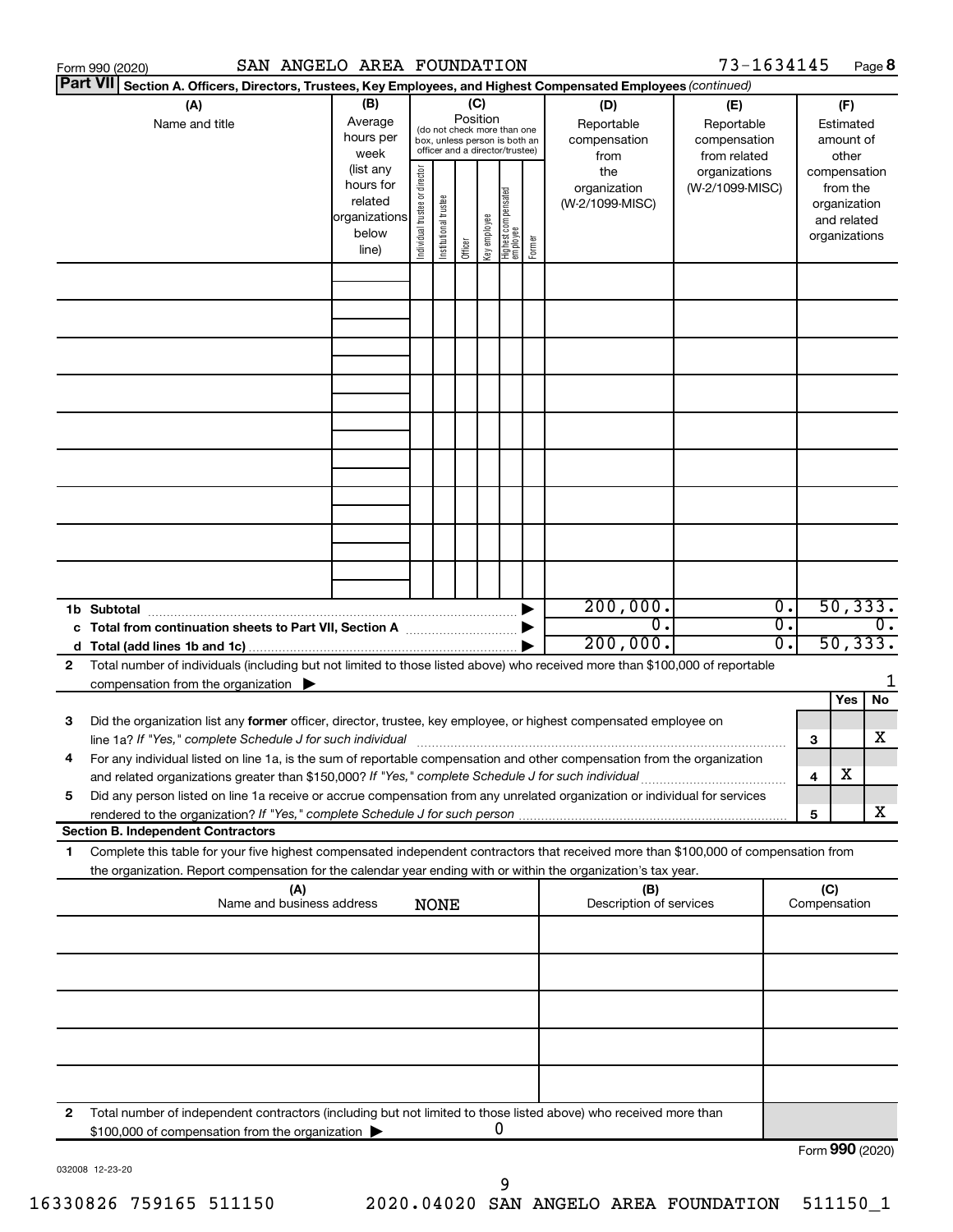|                                                           | <b>Part VIII</b> |    | <b>Statement of Revenue</b>                                                        |     |                                            |                 |                      |               |                                                        |                |                                                          |
|-----------------------------------------------------------|------------------|----|------------------------------------------------------------------------------------|-----|--------------------------------------------|-----------------|----------------------|---------------|--------------------------------------------------------|----------------|----------------------------------------------------------|
|                                                           |                  |    |                                                                                    |     |                                            |                 |                      |               |                                                        |                | (D)                                                      |
|                                                           |                  |    |                                                                                    |     |                                            |                 |                      | Total revenue | Related or exempt<br>function revenue business revenue | Unrelated      | Revenue excluded<br>from tax under<br>sections 512 - 514 |
|                                                           |                  |    | 1 a Federated campaigns                                                            |     | 1a                                         |                 |                      |               |                                                        |                |                                                          |
|                                                           |                  |    | <b>b</b> Membership dues<br>$\ldots \ldots \ldots \ldots \ldots$                   |     | 1 <sub>b</sub>                             |                 |                      |               |                                                        |                |                                                          |
|                                                           |                  |    | c Fundraising events                                                               |     | l 1c                                       |                 |                      |               |                                                        |                |                                                          |
|                                                           |                  |    | d Related organizations                                                            |     | 1 <sub>d</sub><br>$\overline{\phantom{a}}$ |                 |                      |               |                                                        |                |                                                          |
| Contributions, Gifts, Grants<br>and Other Similar Amounts |                  |    | e Government grants (contributions)                                                |     | 1e                                         |                 |                      |               |                                                        |                |                                                          |
|                                                           |                  |    | All other contributions, gifts, grants, and                                        |     |                                            |                 |                      |               |                                                        |                |                                                          |
|                                                           |                  |    | similar amounts not included above                                                 |     | 1f                                         |                 | 10,737,668.          |               |                                                        |                |                                                          |
|                                                           |                  |    | Noncash contributions included in lines 1a-1f                                      |     | 1g  \$                                     |                 | 1,210,500.           |               |                                                        |                |                                                          |
|                                                           |                  |    |                                                                                    |     |                                            |                 |                      | 10,737,668.   |                                                        |                |                                                          |
|                                                           |                  |    |                                                                                    |     |                                            |                 | <b>Business Code</b> |               |                                                        |                |                                                          |
| Program Service<br>Revenue                                |                  | 2a | the control of the control of the control of the control of the                    |     |                                            |                 |                      |               |                                                        |                |                                                          |
|                                                           |                  | b  | the control of the control of the control of the control of the control of         |     |                                            |                 |                      |               |                                                        |                |                                                          |
|                                                           |                  | с  | the contract of the contract of the contract of the contract of                    |     |                                            |                 |                      |               |                                                        |                |                                                          |
|                                                           |                  | d  | <u> 1989 - Johann Barbara, martxa alemaniar a</u>                                  |     |                                            |                 |                      |               |                                                        |                |                                                          |
|                                                           |                  | f  | All other program service revenue  [                                               |     |                                            |                 |                      |               |                                                        |                |                                                          |
|                                                           |                  |    |                                                                                    |     |                                            |                 | ▶                    |               |                                                        |                |                                                          |
|                                                           | 3                |    | Investment income (including dividends, interest, and                              |     |                                            |                 |                      |               |                                                        |                |                                                          |
|                                                           |                  |    |                                                                                    |     |                                            |                 |                      | 3,912,109.    |                                                        |                | 3,912,109.                                               |
|                                                           | 4                |    | Income from investment of tax-exempt bond proceeds                                 |     |                                            |                 |                      |               |                                                        |                |                                                          |
|                                                           | 5                |    |                                                                                    |     |                                            |                 |                      |               |                                                        |                |                                                          |
|                                                           |                  |    |                                                                                    |     | (i) Real                                   |                 | (ii) Personal        |               |                                                        |                |                                                          |
|                                                           |                  |    | <b>6 a</b> Gross rents                                                             | l6a | 147,034.                                   |                 |                      |               |                                                        |                |                                                          |
|                                                           |                  | b  | Less: rental expenses                                                              | 6b  |                                            | 80,192.         |                      |               |                                                        |                |                                                          |
|                                                           |                  |    | Rental income or (loss)                                                            | 6с  |                                            | 66,842.         |                      |               |                                                        |                |                                                          |
|                                                           |                  |    | d Net rental income or (loss)                                                      |     |                                            |                 |                      | 66,842.       |                                                        |                | 66,842.                                                  |
|                                                           |                  |    | 7 a Gross amount from sales of                                                     |     | (i) Securities                             |                 | (ii) Other           |               |                                                        |                |                                                          |
|                                                           |                  |    | assets other than inventory                                                        |     | $7a$ 135, 151, 382.                        |                 | 15,024.              |               |                                                        |                |                                                          |
|                                                           |                  |    | <b>b</b> Less: cost or other basis                                                 |     |                                            |                 |                      |               |                                                        |                |                                                          |
| Revenue                                                   |                  |    | and sales expenses                                                                 |     | $ 7b $ <sup>117</sup> , 072, 801.          |                 | 16,463.              |               |                                                        |                |                                                          |
|                                                           |                  |    | c Gain or (loss)                                                                   |     | $ 7c $ 18,078,581.                         |                 | $-1,439.$            |               |                                                        |                |                                                          |
| ৯                                                         |                  |    | 8 a Gross income from fundraising events (not                                      |     |                                            |                 |                      | 18,077,142.   |                                                        |                | 18,077,142.                                              |
| Ĕ                                                         |                  |    | including $$$                                                                      |     | of                                         |                 |                      |               |                                                        |                |                                                          |
|                                                           |                  |    | <u> 1990 - Johann Barbara, martin a</u><br>contributions reported on line 1c). See |     |                                            |                 |                      |               |                                                        |                |                                                          |
|                                                           |                  |    |                                                                                    |     |                                            | l 8a            |                      |               |                                                        |                |                                                          |
|                                                           |                  |    |                                                                                    |     |                                            | 8b              |                      |               |                                                        |                |                                                          |
|                                                           |                  |    | c Net income or (loss) from fundraising events                                     |     |                                            |                 |                      |               |                                                        |                |                                                          |
|                                                           |                  |    | 9 a Gross income from gaming activities. See                                       |     |                                            |                 |                      |               |                                                        |                |                                                          |
|                                                           |                  |    |                                                                                    |     |                                            | 9a              |                      |               |                                                        |                |                                                          |
|                                                           |                  |    |                                                                                    |     |                                            | 9 <sub>b</sub>  |                      |               |                                                        |                |                                                          |
|                                                           |                  |    |                                                                                    |     |                                            |                 |                      |               |                                                        |                |                                                          |
|                                                           |                  |    | 10 a Gross sales of inventory, less returns                                        |     |                                            |                 |                      |               |                                                        |                |                                                          |
|                                                           |                  |    |                                                                                    |     |                                            |                 |                      |               |                                                        |                |                                                          |
|                                                           |                  |    | <b>b</b> Less: cost of goods sold                                                  |     |                                            | H <sub>0b</sub> |                      |               |                                                        |                |                                                          |
|                                                           |                  |    | c Net income or (loss) from sales of inventory                                     |     |                                            |                 |                      |               |                                                        |                |                                                          |
|                                                           |                  |    |                                                                                    |     |                                            |                 | <b>Business Code</b> |               |                                                        |                |                                                          |
|                                                           | 11a              |    | <u> 1989 - Johann Barbara, martxa alemaniar a</u>                                  |     |                                            |                 |                      |               |                                                        |                |                                                          |
| Miscellaneous<br>Revenue                                  |                  | b  |                                                                                    |     |                                            |                 |                      |               |                                                        |                |                                                          |
|                                                           |                  |    | <u> 1980 - Jan Barnett, fransk politiker (d. 1980)</u>                             |     |                                            |                 |                      |               |                                                        |                |                                                          |
|                                                           |                  |    |                                                                                    |     |                                            |                 |                      |               |                                                        |                |                                                          |
|                                                           | 12               |    |                                                                                    |     |                                            |                 |                      | 32,793,761.   | 0.                                                     | 0 <sub>1</sub> | 22,056,093.                                              |
| 032009 12-23-20                                           |                  |    |                                                                                    |     |                                            |                 |                      |               |                                                        |                | Form 990 (2020)                                          |

Form 990 (2020) Page SAN ANGELO AREA FOUNDATION 73-1634145

73-1634145 Page 9

10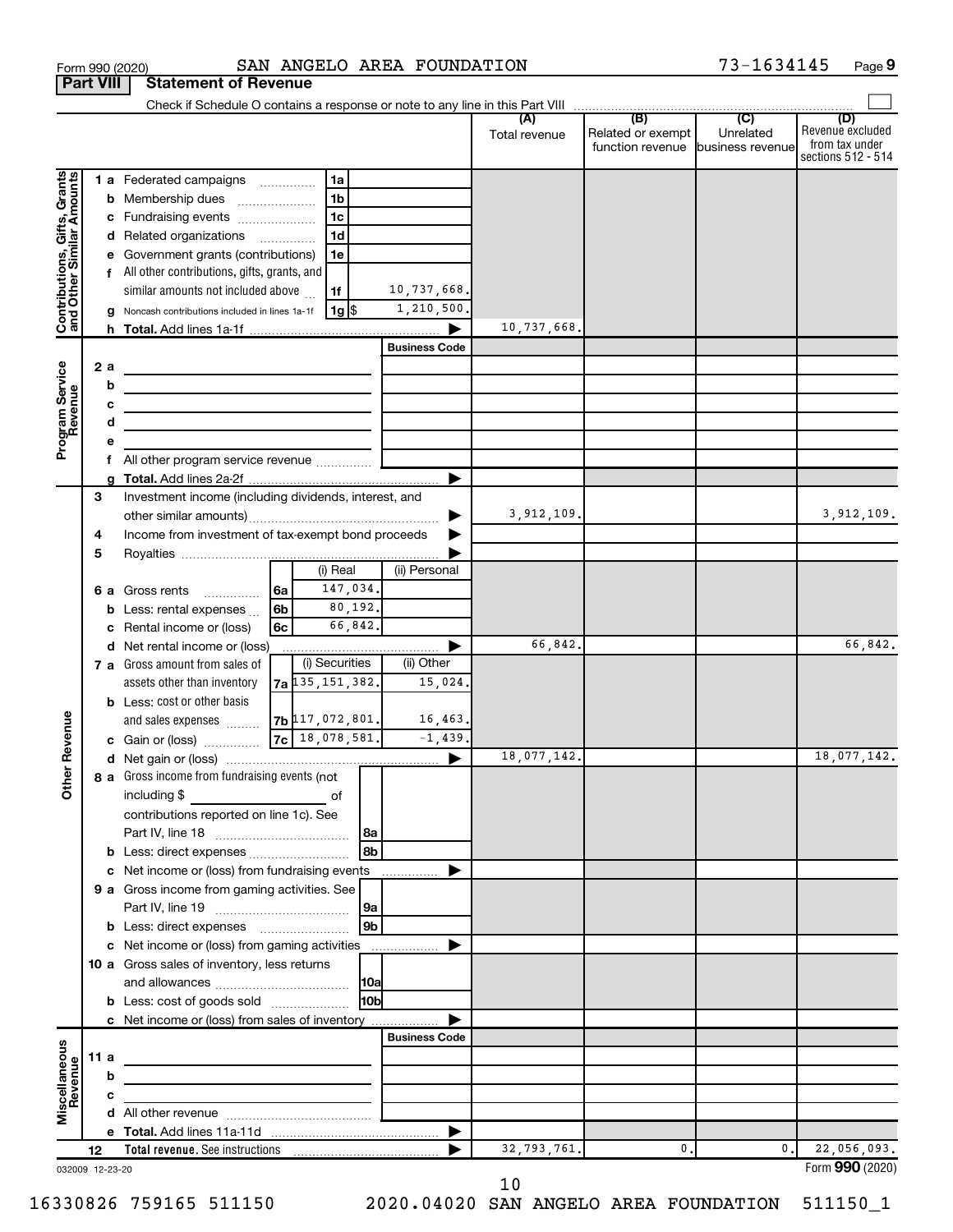**a b c d e 25 26**

|              | Form 990 (2020)                                                                                                                                    | SAN ANGELO AREA FOUNDATION |                             |                                    | 73-1634145<br>Page 10   |
|--------------|----------------------------------------------------------------------------------------------------------------------------------------------------|----------------------------|-----------------------------|------------------------------------|-------------------------|
|              | Part IX   Statement of Functional Expenses                                                                                                         |                            |                             |                                    |                         |
|              | Section 501(c)(3) and 501(c)(4) organizations must complete all columns. All other organizations must complete column (A).                         |                            |                             |                                    |                         |
|              |                                                                                                                                                    |                            | (B)                         | (C)                                | (D)                     |
|              | Do not include amounts reported on lines 6b,<br>7b, 8b, 9b, and 10b of Part VIII.                                                                  | (A)<br>Total expenses      | Program service<br>expenses | Management and<br>general expenses | Fundraising<br>expenses |
| 1.           | Grants and other assistance to domestic organizations<br>and domestic governments. See Part IV, line 21                                            | 10,848,315.                | 10,848,315.                 |                                    |                         |
| $\mathbf{2}$ | Grants and other assistance to domestic<br>individuals. See Part IV, line 22                                                                       | 1,355,159.                 | 1,355,159.                  |                                    |                         |
| 3            | Grants and other assistance to foreign<br>organizations, foreign governments, and foreign<br>individuals. See Part IV, lines 15 and 16             |                            |                             |                                    |                         |
| 4            | Benefits paid to or for members                                                                                                                    |                            |                             |                                    |                         |
| 5            | Compensation of current officers, directors,<br>trustees, and key employees                                                                        | 200,000.                   | 40,000.                     | 120,000.                           | 40,000.                 |
| 6            | Compensation not included above to disqualified<br>persons (as defined under section 4958(f)(1)) and<br>persons described in section 4958(c)(3)(B) |                            |                             |                                    |                         |
| 7            | Other salaries and wages                                                                                                                           | 386,037.                   | 125, 287.                   | 140,750.                           | 120,000.                |
| 8            | Pension plan accruals and contributions (include<br>section 401(k) and 403(b) employer contributions)                                              | 64,186.                    | 17,462.                     | 28,956.                            | 17,768.                 |
| 9            |                                                                                                                                                    | 65,445.                    | 17,805.                     | 29,524.                            | 18, 116.                |
| 10           |                                                                                                                                                    | 40,970.                    | 11,594.                     | 18, 205.                           | 11, 171.                |
| 11           | Fees for services (nonemployees):                                                                                                                  |                            |                             |                                    |                         |
|              |                                                                                                                                                    |                            |                             |                                    |                         |
|              |                                                                                                                                                    | 5,500.                     |                             | 5,500.                             |                         |
|              |                                                                                                                                                    | 30,866.                    |                             | 30,866.                            |                         |
|              |                                                                                                                                                    |                            |                             |                                    |                         |
|              | e Professional fundraising services. See Part IV, line 17                                                                                          |                            |                             |                                    |                         |
| f            | Investment management fees                                                                                                                         | 278,581.                   |                             | 278,581.                           |                         |
|              | g Other. (If line 11g amount exceeds 10% of line 25,<br>column (A) amount, list line 11g expenses on Sch O.)                                       |                            |                             |                                    |                         |
| 12           |                                                                                                                                                    | 53,226.                    |                             |                                    | 53,226.                 |
| 13           | Office expenses                                                                                                                                    | 17,348.                    | 4,720.                      | 7,826.                             | 4,802.                  |

All other expenses

Form (2020) **990**

11

BANK CHARGES **1.885. 1.885. 74,033. 69,072. 3,076. 1,885.** DUES AND MEMBERSHIPS | 21,734. 5,913. 9,805. 6,016.

99,797. 27,151. 45,021. 27,625.

59,952. 20,498. 18,598. 20,856. 5,842. 1,589. 2,636. 1,617.

23,049. 6,271. 10,398. 6,380.

134,269. 60,055. 45,997. 28,217. 7,789. 2,119. 3,514. 2,156.

13,772,098. 12,613,010. 799,253. 359,835.

Check here  $\begin{array}{c} \begin{array}{|c} \hline \end{array} \end{array}$  if following SOP 98-2 (ASC 958-720)

reported in column (B) joint costs from a combined educational campaign and fundraising solicitation.

**Total functional expenses.** Add lines 1 through 24e **Joint costs.** Complete this line only if the organization

Other expenses. Itemize expenses not covered above (List miscellaneous expenses on line 24e. If line 24e amount exceeds 10% of line 25, column (A) amount, list line 24e expenses on Schedule O.)

Office expenses ~~~~~~~~~~~~~~~ Information technology ~~~~~~~~~~~ Royalties ~~~~~~~~~~~~~~~~~~

Occupancy ~~~~~~~~~~~~~~~~~  $\begin{minipage}{0.5\textwidth} \centering \begin{tabular}{|c|c|c|} \hline \textbf{True} & \textbf{True} & \textbf{True} & \textbf{True} \\ \hline \textbf{True} & \textbf{True} & \textbf{True} & \textbf{True} \\ \hline \textbf{True} & \textbf{True} & \textbf{True} & \textbf{True} \\ \hline \end{tabular} \end{minipage}$ Payments of travel or entertainment expenses for any federal, state, or local public officials ... Conferences, conventions, and meetings Interest ~~~~~~~~~~~~~~~~~~ Payments to affiliates ~~~~~~~~~~~~ Depreciation, depletion, and amortization ...... Insurance ~~~~~~~~~~~~~~~~~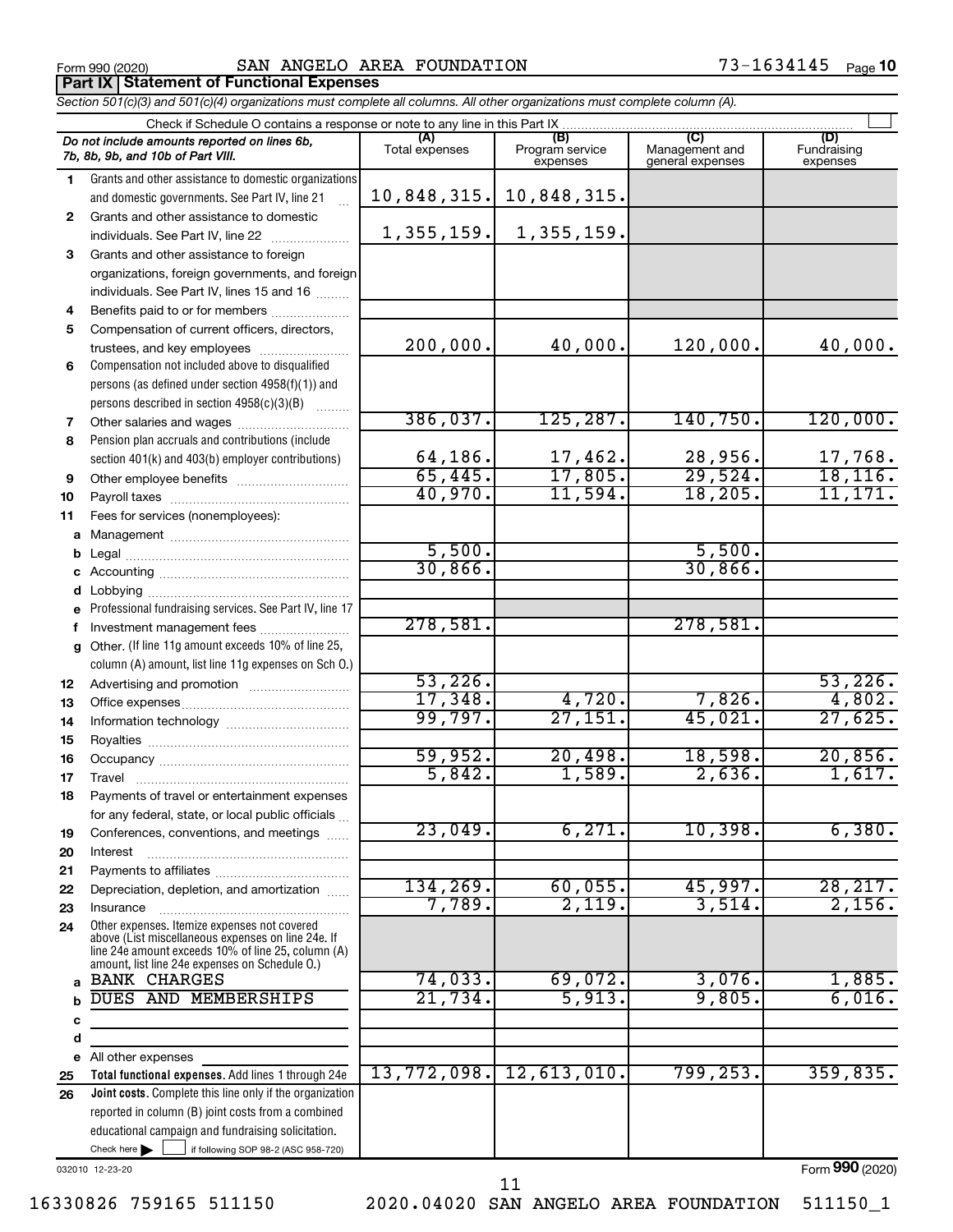| Form 990 (2020) | SAN ANGELO AREA FOUNDATION | 73-1634145<br>Page 11 |
|-----------------|----------------------------|-----------------------|
|-----------------|----------------------------|-----------------------|

|                             |              |                                                                                                                                                                                                                                |                |                               | (A)                         |                 | (B)             |
|-----------------------------|--------------|--------------------------------------------------------------------------------------------------------------------------------------------------------------------------------------------------------------------------------|----------------|-------------------------------|-----------------------------|-----------------|-----------------|
|                             |              |                                                                                                                                                                                                                                |                |                               | Beginning of year           |                 | End of year     |
|                             | 1            |                                                                                                                                                                                                                                |                |                               | 1,389,240.                  | $\mathbf{1}$    | 3, 207, 753.    |
|                             | $\mathbf{2}$ |                                                                                                                                                                                                                                |                |                               | 821,424.                    | $\mathbf{2}$    | 3,885,458.      |
|                             | з            |                                                                                                                                                                                                                                |                |                               |                             | 3               |                 |
|                             | 4            |                                                                                                                                                                                                                                |                |                               |                             | 4               |                 |
|                             | 5            | Loans and other receivables from any current or former officer, director,                                                                                                                                                      |                |                               |                             |                 |                 |
|                             |              | trustee, key employee, creator or founder, substantial contributor, or 35%                                                                                                                                                     |                |                               |                             |                 |                 |
|                             |              |                                                                                                                                                                                                                                |                |                               |                             | 5               |                 |
|                             | 6            | Loans and other receivables from other disqualified persons (as defined                                                                                                                                                        |                |                               |                             |                 |                 |
|                             |              | under section $4958(f)(1)$ , and persons described in section $4958(c)(3)(B)$                                                                                                                                                  |                | $\sim$                        |                             | 6               |                 |
|                             | 7            |                                                                                                                                                                                                                                |                |                               |                             | $\overline{7}$  |                 |
| Assets                      | 8            |                                                                                                                                                                                                                                |                |                               |                             | 8               |                 |
|                             | 9            | Prepaid expenses and deferred charges [11] matter continues and the charges [11] matter continues and the Prepaid expenses and deferred charges [11] matter continues and the Prepaid experiment of Prepaid experiment and the |                |                               |                             | 9               |                 |
|                             |              | 10a Land, buildings, and equipment: cost or other                                                                                                                                                                              |                |                               |                             |                 |                 |
|                             |              | basis. Complete Part VI of Schedule D  10a                                                                                                                                                                                     |                | $\frac{4,446,453.}{778,278.}$ |                             |                 |                 |
|                             |              |                                                                                                                                                                                                                                |                |                               | 3, 225, 339.                | 10 <sub>c</sub> | 3,668,175.      |
|                             | 11           |                                                                                                                                                                                                                                |                |                               | 157, 242, 294.              | 11              | 162, 218, 358.  |
|                             | 12           |                                                                                                                                                                                                                                |                |                               | 11,082,429.                 | 12              | 9,231,264.      |
|                             | 13           |                                                                                                                                                                                                                                |                |                               |                             | 13              |                 |
|                             | 14           |                                                                                                                                                                                                                                |                |                               |                             | 14              |                 |
|                             | 15           |                                                                                                                                                                                                                                |                |                               | 95,089.                     | 15              | 91, 294.        |
|                             | 16           |                                                                                                                                                                                                                                |                |                               | 173,855,815.                | 16              | 182, 302, 302.  |
|                             | 17           |                                                                                                                                                                                                                                |                |                               | 1,691.                      | 17              | 1,885.          |
|                             | 18           |                                                                                                                                                                                                                                |                |                               |                             | 18              |                 |
|                             | 19           |                                                                                                                                                                                                                                |                | 19                            |                             |                 |                 |
|                             | 20           |                                                                                                                                                                                                                                |                |                               | 20                          |                 |                 |
|                             | 21           | Escrow or custodial account liability. Complete Part IV of Schedule D                                                                                                                                                          |                |                               |                             | 21              |                 |
|                             | 22           | Loans and other payables to any current or former officer, director,                                                                                                                                                           |                |                               |                             |                 |                 |
| Liabilities                 |              | trustee, key employee, creator or founder, substantial contributor, or 35%                                                                                                                                                     |                |                               |                             |                 |                 |
|                             |              | controlled entity or family member of any of these persons                                                                                                                                                                     |                |                               |                             | 22              |                 |
|                             | 23           | Secured mortgages and notes payable to unrelated third parties                                                                                                                                                                 |                |                               |                             | 23              |                 |
|                             | 24           |                                                                                                                                                                                                                                |                |                               |                             | 24              |                 |
|                             | 25           | Other liabilities (including federal income tax, payables to related third                                                                                                                                                     |                |                               |                             |                 |                 |
|                             |              | parties, and other liabilities not included on lines 17-24). Complete Part X                                                                                                                                                   |                |                               |                             |                 |                 |
|                             |              |                                                                                                                                                                                                                                |                |                               | $44,558,814.$ 25            |                 | 45,974,034.     |
|                             | 26           | <b>Total liabilities.</b> Add lines 17 through 25                                                                                                                                                                              |                |                               | $\overline{44}$ , 560, 505. | 26              | 45, 975, 919.   |
|                             |              | Organizations that follow FASB ASC 958, check here $\blacktriangleright \lfloor \underline{X} \rfloor$                                                                                                                         |                |                               |                             |                 |                 |
|                             |              | and complete lines 27, 28, 32, and 33.                                                                                                                                                                                         |                |                               |                             |                 |                 |
|                             | 27           | Net assets without donor restrictions                                                                                                                                                                                          | 2,907,132.     | 27                            | 3,122,632.                  |                 |                 |
|                             | 28           |                                                                                                                                                                                                                                | 126, 388, 178. | 28                            | 133, 203, 751.              |                 |                 |
|                             |              | Organizations that do not follow FASB ASC 958, check here $\blacktriangleright$                                                                                                                                                |                |                               |                             |                 |                 |
|                             |              | and complete lines 29 through 33.                                                                                                                                                                                              |                |                               |                             |                 |                 |
|                             | 29           |                                                                                                                                                                                                                                |                |                               | 29                          |                 |                 |
|                             | 30           | Paid-in or capital surplus, or land, building, or equipment fund                                                                                                                                                               |                |                               | 30                          |                 |                 |
| Net Assets or Fund Balances | 31           | Retained earnings, endowment, accumulated income, or other funds                                                                                                                                                               |                |                               |                             | 31              |                 |
|                             | 32           |                                                                                                                                                                                                                                |                |                               | 129, 295, 310.              | 32              | 136, 326, 383.  |
|                             | 33           |                                                                                                                                                                                                                                |                |                               | 173,855,815.                | 33              | 182, 302, 302.  |
|                             |              |                                                                                                                                                                                                                                |                |                               |                             |                 | Form 990 (2020) |

**Part X Balance Sheet**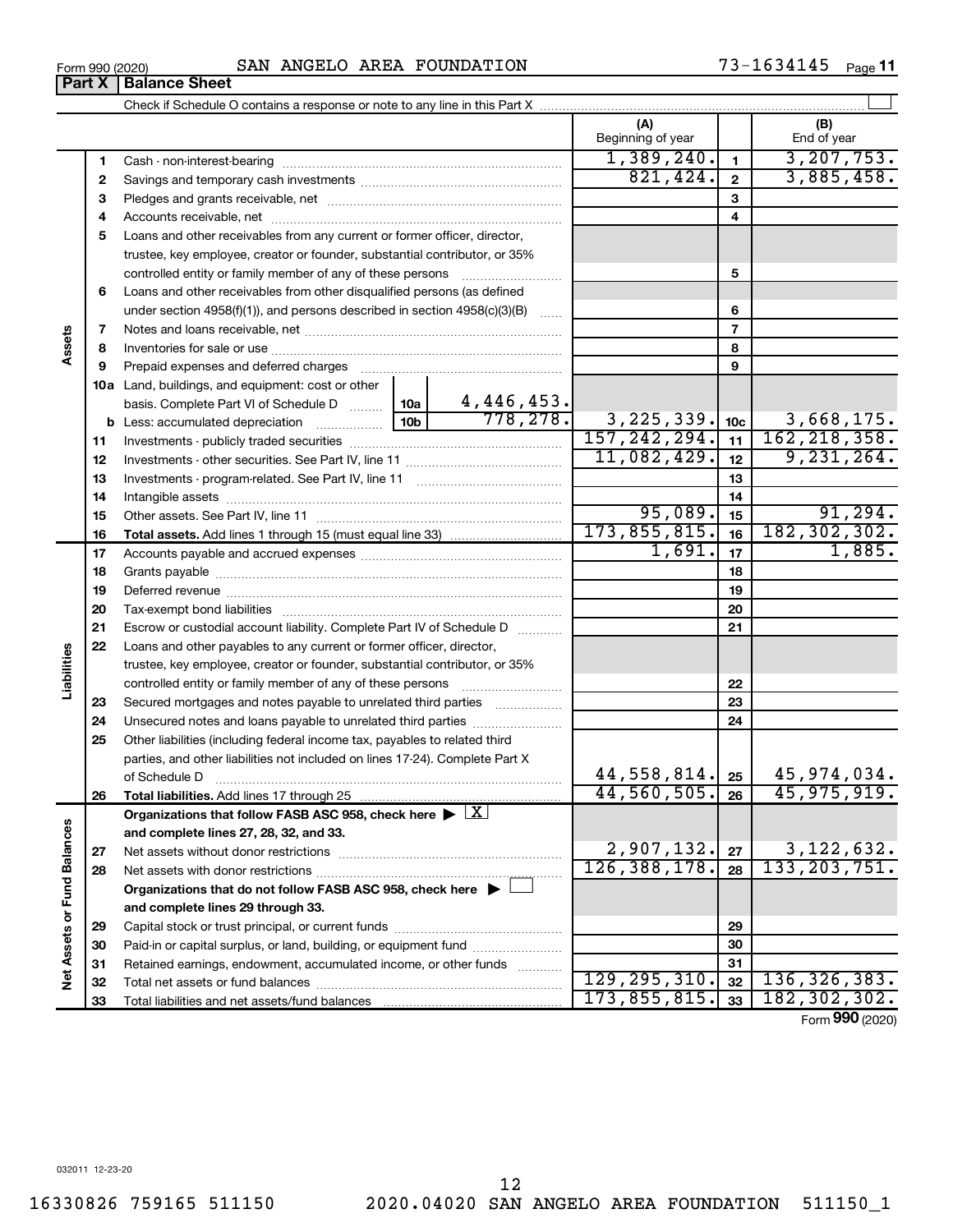| Part XI<br><b>Reconciliation of Net Assets</b><br>32,793,761.<br>$\mathbf{1}$<br>1<br>13,772,098.<br>$\overline{2}$<br>2<br>19,021,663.<br>3<br>Revenue less expenses. Subtract line 2 from line 1<br>з<br>129, 295, 310.<br>$\overline{\mathbf{4}}$<br>4<br>$-8,984,448.$<br>5<br>5<br>6<br>6<br>$\overline{7}$<br>7<br>8<br>8<br>$-3,006,142.$<br>9<br>Other changes in net assets or fund balances (explain on Schedule O)<br>9<br>Net assets or fund balances at end of year. Combine lines 3 through 9 (must equal Part X, line 32,<br>10<br>136, 326, 383.<br>10<br>Part XII Financial Statements and Reporting<br>$\lfloor x \rfloor$<br><b>No</b><br>Yes<br>Accounting method used to prepare the Form 990: $X \subset X$ Cash<br>Accrual<br>Other<br>1.<br>If the organization changed its method of accounting from a prior year or checked "Other," explain in Schedule O.<br>х<br>2a<br>If "Yes," check a box below to indicate whether the financial statements for the year were compiled or reviewed on a<br>separate basis, consolidated basis, or both:<br>Both consolidated and separate basis<br>Separate basis<br>Consolidated basis<br>x<br>2 <sub>b</sub><br>If "Yes," check a box below to indicate whether the financial statements for the year were audited on a separate basis,<br>consolidated basis, or both:<br>$ \mathbf{X} $ Separate basis<br>Consolidated basis<br>Both consolidated and separate basis<br>c If "Yes" to line 2a or 2b, does the organization have a committee that assumes responsibility for oversight of the audit,<br>х<br>2c<br>If the organization changed either its oversight process or selection process during the tax year, explain on Schedule O.<br>3a As a result of a federal award, was the organization required to undergo an audit or audits as set forth in the Single Audit | SAN ANGELO AREA FOUNDATION<br>Form 990 (2020) |  | 73-1634145 |  |  | Page 12              |  |  |  |  |
|-----------------------------------------------------------------------------------------------------------------------------------------------------------------------------------------------------------------------------------------------------------------------------------------------------------------------------------------------------------------------------------------------------------------------------------------------------------------------------------------------------------------------------------------------------------------------------------------------------------------------------------------------------------------------------------------------------------------------------------------------------------------------------------------------------------------------------------------------------------------------------------------------------------------------------------------------------------------------------------------------------------------------------------------------------------------------------------------------------------------------------------------------------------------------------------------------------------------------------------------------------------------------------------------------------------------------------------------------------------------------------------------------------------------------------------------------------------------------------------------------------------------------------------------------------------------------------------------------------------------------------------------------------------------------------------------------------------------------------------------------------------------------------------------------------------------------------------------------------|-----------------------------------------------|--|------------|--|--|----------------------|--|--|--|--|
|                                                                                                                                                                                                                                                                                                                                                                                                                                                                                                                                                                                                                                                                                                                                                                                                                                                                                                                                                                                                                                                                                                                                                                                                                                                                                                                                                                                                                                                                                                                                                                                                                                                                                                                                                                                                                                                     |                                               |  |            |  |  |                      |  |  |  |  |
|                                                                                                                                                                                                                                                                                                                                                                                                                                                                                                                                                                                                                                                                                                                                                                                                                                                                                                                                                                                                                                                                                                                                                                                                                                                                                                                                                                                                                                                                                                                                                                                                                                                                                                                                                                                                                                                     |                                               |  |            |  |  | $\boxed{\textbf{X}}$ |  |  |  |  |
|                                                                                                                                                                                                                                                                                                                                                                                                                                                                                                                                                                                                                                                                                                                                                                                                                                                                                                                                                                                                                                                                                                                                                                                                                                                                                                                                                                                                                                                                                                                                                                                                                                                                                                                                                                                                                                                     |                                               |  |            |  |  |                      |  |  |  |  |
|                                                                                                                                                                                                                                                                                                                                                                                                                                                                                                                                                                                                                                                                                                                                                                                                                                                                                                                                                                                                                                                                                                                                                                                                                                                                                                                                                                                                                                                                                                                                                                                                                                                                                                                                                                                                                                                     |                                               |  |            |  |  |                      |  |  |  |  |
|                                                                                                                                                                                                                                                                                                                                                                                                                                                                                                                                                                                                                                                                                                                                                                                                                                                                                                                                                                                                                                                                                                                                                                                                                                                                                                                                                                                                                                                                                                                                                                                                                                                                                                                                                                                                                                                     |                                               |  |            |  |  |                      |  |  |  |  |
|                                                                                                                                                                                                                                                                                                                                                                                                                                                                                                                                                                                                                                                                                                                                                                                                                                                                                                                                                                                                                                                                                                                                                                                                                                                                                                                                                                                                                                                                                                                                                                                                                                                                                                                                                                                                                                                     |                                               |  |            |  |  |                      |  |  |  |  |
|                                                                                                                                                                                                                                                                                                                                                                                                                                                                                                                                                                                                                                                                                                                                                                                                                                                                                                                                                                                                                                                                                                                                                                                                                                                                                                                                                                                                                                                                                                                                                                                                                                                                                                                                                                                                                                                     |                                               |  |            |  |  |                      |  |  |  |  |
|                                                                                                                                                                                                                                                                                                                                                                                                                                                                                                                                                                                                                                                                                                                                                                                                                                                                                                                                                                                                                                                                                                                                                                                                                                                                                                                                                                                                                                                                                                                                                                                                                                                                                                                                                                                                                                                     |                                               |  |            |  |  |                      |  |  |  |  |
|                                                                                                                                                                                                                                                                                                                                                                                                                                                                                                                                                                                                                                                                                                                                                                                                                                                                                                                                                                                                                                                                                                                                                                                                                                                                                                                                                                                                                                                                                                                                                                                                                                                                                                                                                                                                                                                     |                                               |  |            |  |  |                      |  |  |  |  |
|                                                                                                                                                                                                                                                                                                                                                                                                                                                                                                                                                                                                                                                                                                                                                                                                                                                                                                                                                                                                                                                                                                                                                                                                                                                                                                                                                                                                                                                                                                                                                                                                                                                                                                                                                                                                                                                     |                                               |  |            |  |  |                      |  |  |  |  |
|                                                                                                                                                                                                                                                                                                                                                                                                                                                                                                                                                                                                                                                                                                                                                                                                                                                                                                                                                                                                                                                                                                                                                                                                                                                                                                                                                                                                                                                                                                                                                                                                                                                                                                                                                                                                                                                     |                                               |  |            |  |  |                      |  |  |  |  |
|                                                                                                                                                                                                                                                                                                                                                                                                                                                                                                                                                                                                                                                                                                                                                                                                                                                                                                                                                                                                                                                                                                                                                                                                                                                                                                                                                                                                                                                                                                                                                                                                                                                                                                                                                                                                                                                     |                                               |  |            |  |  |                      |  |  |  |  |
|                                                                                                                                                                                                                                                                                                                                                                                                                                                                                                                                                                                                                                                                                                                                                                                                                                                                                                                                                                                                                                                                                                                                                                                                                                                                                                                                                                                                                                                                                                                                                                                                                                                                                                                                                                                                                                                     |                                               |  |            |  |  |                      |  |  |  |  |
|                                                                                                                                                                                                                                                                                                                                                                                                                                                                                                                                                                                                                                                                                                                                                                                                                                                                                                                                                                                                                                                                                                                                                                                                                                                                                                                                                                                                                                                                                                                                                                                                                                                                                                                                                                                                                                                     |                                               |  |            |  |  |                      |  |  |  |  |
|                                                                                                                                                                                                                                                                                                                                                                                                                                                                                                                                                                                                                                                                                                                                                                                                                                                                                                                                                                                                                                                                                                                                                                                                                                                                                                                                                                                                                                                                                                                                                                                                                                                                                                                                                                                                                                                     |                                               |  |            |  |  |                      |  |  |  |  |
|                                                                                                                                                                                                                                                                                                                                                                                                                                                                                                                                                                                                                                                                                                                                                                                                                                                                                                                                                                                                                                                                                                                                                                                                                                                                                                                                                                                                                                                                                                                                                                                                                                                                                                                                                                                                                                                     |                                               |  |            |  |  |                      |  |  |  |  |
|                                                                                                                                                                                                                                                                                                                                                                                                                                                                                                                                                                                                                                                                                                                                                                                                                                                                                                                                                                                                                                                                                                                                                                                                                                                                                                                                                                                                                                                                                                                                                                                                                                                                                                                                                                                                                                                     |                                               |  |            |  |  |                      |  |  |  |  |
|                                                                                                                                                                                                                                                                                                                                                                                                                                                                                                                                                                                                                                                                                                                                                                                                                                                                                                                                                                                                                                                                                                                                                                                                                                                                                                                                                                                                                                                                                                                                                                                                                                                                                                                                                                                                                                                     |                                               |  |            |  |  |                      |  |  |  |  |
|                                                                                                                                                                                                                                                                                                                                                                                                                                                                                                                                                                                                                                                                                                                                                                                                                                                                                                                                                                                                                                                                                                                                                                                                                                                                                                                                                                                                                                                                                                                                                                                                                                                                                                                                                                                                                                                     |                                               |  |            |  |  |                      |  |  |  |  |
|                                                                                                                                                                                                                                                                                                                                                                                                                                                                                                                                                                                                                                                                                                                                                                                                                                                                                                                                                                                                                                                                                                                                                                                                                                                                                                                                                                                                                                                                                                                                                                                                                                                                                                                                                                                                                                                     |                                               |  |            |  |  |                      |  |  |  |  |
|                                                                                                                                                                                                                                                                                                                                                                                                                                                                                                                                                                                                                                                                                                                                                                                                                                                                                                                                                                                                                                                                                                                                                                                                                                                                                                                                                                                                                                                                                                                                                                                                                                                                                                                                                                                                                                                     |                                               |  |            |  |  |                      |  |  |  |  |
|                                                                                                                                                                                                                                                                                                                                                                                                                                                                                                                                                                                                                                                                                                                                                                                                                                                                                                                                                                                                                                                                                                                                                                                                                                                                                                                                                                                                                                                                                                                                                                                                                                                                                                                                                                                                                                                     |                                               |  |            |  |  |                      |  |  |  |  |
|                                                                                                                                                                                                                                                                                                                                                                                                                                                                                                                                                                                                                                                                                                                                                                                                                                                                                                                                                                                                                                                                                                                                                                                                                                                                                                                                                                                                                                                                                                                                                                                                                                                                                                                                                                                                                                                     |                                               |  |            |  |  |                      |  |  |  |  |
|                                                                                                                                                                                                                                                                                                                                                                                                                                                                                                                                                                                                                                                                                                                                                                                                                                                                                                                                                                                                                                                                                                                                                                                                                                                                                                                                                                                                                                                                                                                                                                                                                                                                                                                                                                                                                                                     |                                               |  |            |  |  |                      |  |  |  |  |
|                                                                                                                                                                                                                                                                                                                                                                                                                                                                                                                                                                                                                                                                                                                                                                                                                                                                                                                                                                                                                                                                                                                                                                                                                                                                                                                                                                                                                                                                                                                                                                                                                                                                                                                                                                                                                                                     |                                               |  |            |  |  |                      |  |  |  |  |
|                                                                                                                                                                                                                                                                                                                                                                                                                                                                                                                                                                                                                                                                                                                                                                                                                                                                                                                                                                                                                                                                                                                                                                                                                                                                                                                                                                                                                                                                                                                                                                                                                                                                                                                                                                                                                                                     |                                               |  |            |  |  |                      |  |  |  |  |
|                                                                                                                                                                                                                                                                                                                                                                                                                                                                                                                                                                                                                                                                                                                                                                                                                                                                                                                                                                                                                                                                                                                                                                                                                                                                                                                                                                                                                                                                                                                                                                                                                                                                                                                                                                                                                                                     |                                               |  |            |  |  |                      |  |  |  |  |
|                                                                                                                                                                                                                                                                                                                                                                                                                                                                                                                                                                                                                                                                                                                                                                                                                                                                                                                                                                                                                                                                                                                                                                                                                                                                                                                                                                                                                                                                                                                                                                                                                                                                                                                                                                                                                                                     |                                               |  |            |  |  |                      |  |  |  |  |
|                                                                                                                                                                                                                                                                                                                                                                                                                                                                                                                                                                                                                                                                                                                                                                                                                                                                                                                                                                                                                                                                                                                                                                                                                                                                                                                                                                                                                                                                                                                                                                                                                                                                                                                                                                                                                                                     |                                               |  |            |  |  |                      |  |  |  |  |
|                                                                                                                                                                                                                                                                                                                                                                                                                                                                                                                                                                                                                                                                                                                                                                                                                                                                                                                                                                                                                                                                                                                                                                                                                                                                                                                                                                                                                                                                                                                                                                                                                                                                                                                                                                                                                                                     |                                               |  |            |  |  |                      |  |  |  |  |
|                                                                                                                                                                                                                                                                                                                                                                                                                                                                                                                                                                                                                                                                                                                                                                                                                                                                                                                                                                                                                                                                                                                                                                                                                                                                                                                                                                                                                                                                                                                                                                                                                                                                                                                                                                                                                                                     |                                               |  |            |  |  |                      |  |  |  |  |
| Act and OMB Circular A-133?<br>3a                                                                                                                                                                                                                                                                                                                                                                                                                                                                                                                                                                                                                                                                                                                                                                                                                                                                                                                                                                                                                                                                                                                                                                                                                                                                                                                                                                                                                                                                                                                                                                                                                                                                                                                                                                                                                   |                                               |  |            |  |  | x                    |  |  |  |  |
| <b>b</b> If "Yes," did the organization undergo the required audit or audits? If the organization did not undergo the required audit                                                                                                                                                                                                                                                                                                                                                                                                                                                                                                                                                                                                                                                                                                                                                                                                                                                                                                                                                                                                                                                                                                                                                                                                                                                                                                                                                                                                                                                                                                                                                                                                                                                                                                                |                                               |  |            |  |  |                      |  |  |  |  |
| 3b<br>$\sim$                                                                                                                                                                                                                                                                                                                                                                                                                                                                                                                                                                                                                                                                                                                                                                                                                                                                                                                                                                                                                                                                                                                                                                                                                                                                                                                                                                                                                                                                                                                                                                                                                                                                                                                                                                                                                                        |                                               |  |            |  |  |                      |  |  |  |  |

Form (2020) **990**

032012 12-23-20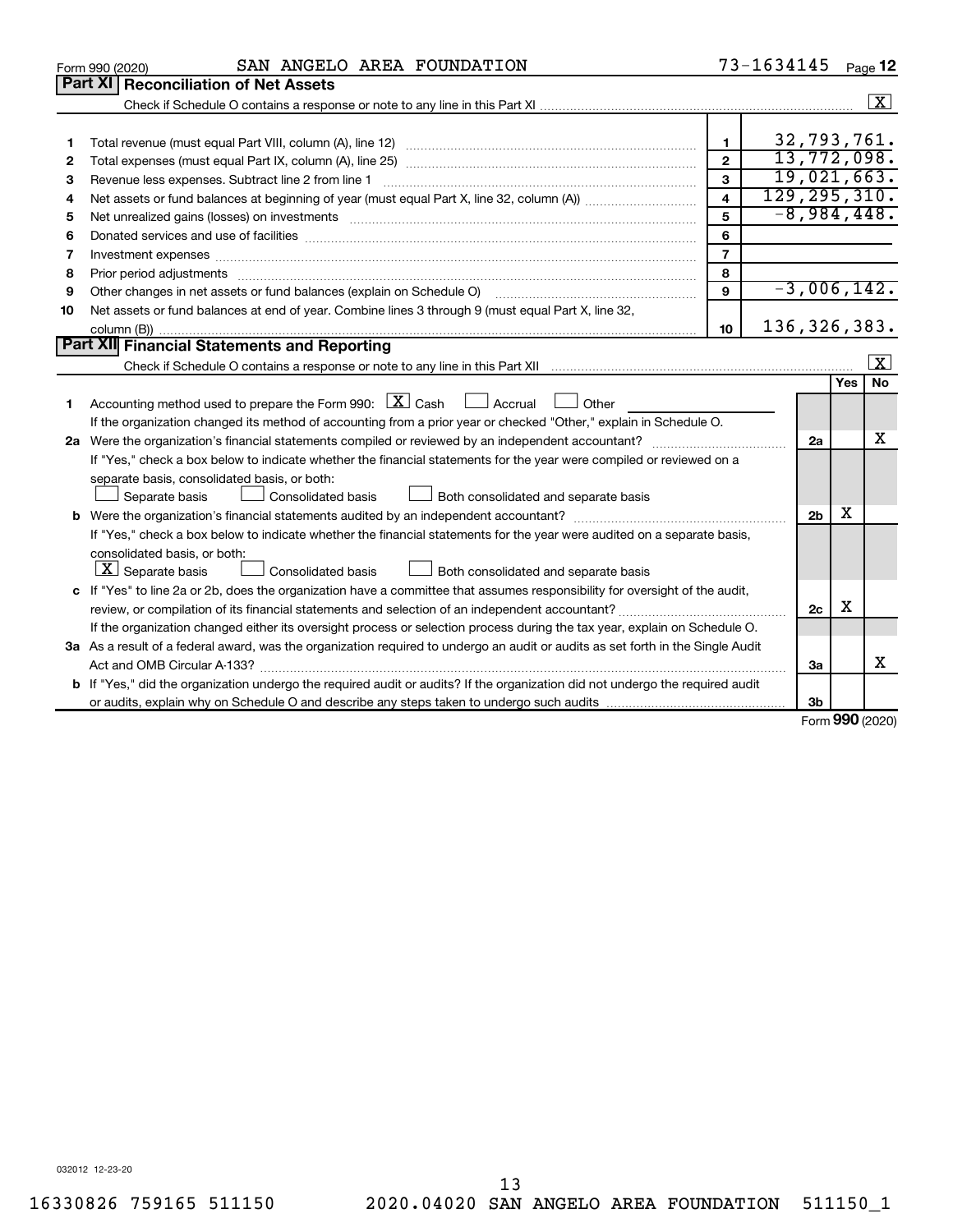**SCHEDULE A**

# **(Form 990 or 990-EZ) Complete if the organization is a section 501(c)(3) organization or a section Public Charity Status and Public Support 2020**

**4947(a)(1) nonexempt charitable trust.**

|    | <b>Open to Public</b><br>Inspection |
|----|-------------------------------------|
| ٩ľ | dentification numi                  |

OMB No. 1545-0047

|                |                     | Department of the Treasury<br>Internal Revenue Service |                                                                        | Attach to Form 990 or Form 990-EZ.                                                                                                                                                                                                              |     |                                 |                                                      | <b>Open to Public</b><br>Inspection                |
|----------------|---------------------|--------------------------------------------------------|------------------------------------------------------------------------|-------------------------------------------------------------------------------------------------------------------------------------------------------------------------------------------------------------------------------------------------|-----|---------------------------------|------------------------------------------------------|----------------------------------------------------|
|                |                     |                                                        |                                                                        | ► Go to www.irs.gov/Form990 for instructions and the latest information.                                                                                                                                                                        |     |                                 |                                                      | <b>Employer identification number</b>              |
|                |                     | Name of the organization                               |                                                                        | SAN ANGELO AREA FOUNDATION                                                                                                                                                                                                                      |     |                                 |                                                      | 73-1634145                                         |
|                | Part I              |                                                        |                                                                        | Reason for Public Charity Status. (All organizations must complete this part.) See instructions.                                                                                                                                                |     |                                 |                                                      |                                                    |
|                |                     |                                                        |                                                                        |                                                                                                                                                                                                                                                 |     |                                 |                                                      |                                                    |
|                |                     |                                                        |                                                                        | The organization is not a private foundation because it is: (For lines 1 through 12, check only one box.)                                                                                                                                       |     |                                 |                                                      |                                                    |
| 1              |                     |                                                        |                                                                        | A church, convention of churches, or association of churches described in section 170(b)(1)(A)(i).                                                                                                                                              |     |                                 |                                                      |                                                    |
| 2              |                     |                                                        |                                                                        | A school described in section 170(b)(1)(A)(ii). (Attach Schedule E (Form 990 or 990-EZ).)                                                                                                                                                       |     |                                 |                                                      |                                                    |
| 3              |                     |                                                        |                                                                        | A hospital or a cooperative hospital service organization described in section 170(b)(1)(A)(iii).<br>A medical research organization operated in conjunction with a hospital described in section 170(b)(1)(A)(iii). Enter the hospital's name, |     |                                 |                                                      |                                                    |
| 4              |                     |                                                        |                                                                        |                                                                                                                                                                                                                                                 |     |                                 |                                                      |                                                    |
| 5              |                     | city, and state:                                       |                                                                        |                                                                                                                                                                                                                                                 |     |                                 |                                                      |                                                    |
|                |                     |                                                        | section 170(b)(1)(A)(iv). (Complete Part II.)                          | An organization operated for the benefit of a college or university owned or operated by a governmental unit described in                                                                                                                       |     |                                 |                                                      |                                                    |
| 6              |                     |                                                        |                                                                        |                                                                                                                                                                                                                                                 |     |                                 |                                                      |                                                    |
| $\overline{7}$ | $\lfloor x \rfloor$ |                                                        |                                                                        | A federal, state, or local government or governmental unit described in section 170(b)(1)(A)(v).                                                                                                                                                |     |                                 |                                                      |                                                    |
|                |                     |                                                        |                                                                        | An organization that normally receives a substantial part of its support from a governmental unit or from the general public described in                                                                                                       |     |                                 |                                                      |                                                    |
| 8              |                     |                                                        | section 170(b)(1)(A)(vi). (Complete Part II.)                          | A community trust described in section 170(b)(1)(A)(vi). (Complete Part II.)                                                                                                                                                                    |     |                                 |                                                      |                                                    |
| 9              |                     |                                                        |                                                                        | An agricultural research organization described in section 170(b)(1)(A)(ix) operated in conjunction with a land-grant college                                                                                                                   |     |                                 |                                                      |                                                    |
|                |                     |                                                        |                                                                        | or university or a non-land-grant college of agriculture (see instructions). Enter the name, city, and state of the college or                                                                                                                  |     |                                 |                                                      |                                                    |
|                |                     | university:                                            |                                                                        |                                                                                                                                                                                                                                                 |     |                                 |                                                      |                                                    |
| 10             |                     |                                                        |                                                                        | An organization that normally receives (1) more than 33 1/3% of its support from contributions, membership fees, and gross receipts from                                                                                                        |     |                                 |                                                      |                                                    |
|                |                     |                                                        |                                                                        | activities related to its exempt functions, subject to certain exceptions; and (2) no more than 33 1/3% of its support from gross investment                                                                                                    |     |                                 |                                                      |                                                    |
|                |                     |                                                        |                                                                        | income and unrelated business taxable income (less section 511 tax) from businesses acquired by the organization after June 30, 1975.                                                                                                           |     |                                 |                                                      |                                                    |
|                |                     |                                                        | See section 509(a)(2). (Complete Part III.)                            |                                                                                                                                                                                                                                                 |     |                                 |                                                      |                                                    |
| 11             |                     |                                                        |                                                                        | An organization organized and operated exclusively to test for public safety. See section 509(a)(4).                                                                                                                                            |     |                                 |                                                      |                                                    |
| 12             |                     |                                                        |                                                                        | An organization organized and operated exclusively for the benefit of, to perform the functions of, or to carry out the purposes of one or                                                                                                      |     |                                 |                                                      |                                                    |
|                |                     |                                                        |                                                                        | more publicly supported organizations described in section 509(a)(1) or section 509(a)(2). See section 509(a)(3). Check the box in                                                                                                              |     |                                 |                                                      |                                                    |
|                |                     |                                                        |                                                                        | lines 12a through 12d that describes the type of supporting organization and complete lines 12e, 12f, and 12g.                                                                                                                                  |     |                                 |                                                      |                                                    |
| а              |                     |                                                        |                                                                        | Type I. A supporting organization operated, supervised, or controlled by its supported organization(s), typically by giving                                                                                                                     |     |                                 |                                                      |                                                    |
|                |                     |                                                        |                                                                        | the supported organization(s) the power to regularly appoint or elect a majority of the directors or trustees of the supporting                                                                                                                 |     |                                 |                                                      |                                                    |
|                |                     |                                                        | organization. You must complete Part IV, Sections A and B.             |                                                                                                                                                                                                                                                 |     |                                 |                                                      |                                                    |
| b              |                     |                                                        |                                                                        | Type II. A supporting organization supervised or controlled in connection with its supported organization(s), by having                                                                                                                         |     |                                 |                                                      |                                                    |
|                |                     |                                                        |                                                                        | control or management of the supporting organization vested in the same persons that control or manage the supported                                                                                                                            |     |                                 |                                                      |                                                    |
|                |                     |                                                        | organization(s). You must complete Part IV, Sections A and C.          |                                                                                                                                                                                                                                                 |     |                                 |                                                      |                                                    |
| с              |                     |                                                        |                                                                        | Type III functionally integrated. A supporting organization operated in connection with, and functionally integrated with,                                                                                                                      |     |                                 |                                                      |                                                    |
|                |                     |                                                        |                                                                        | its supported organization(s) (see instructions). You must complete Part IV, Sections A, D, and E.                                                                                                                                              |     |                                 |                                                      |                                                    |
| d              |                     |                                                        |                                                                        | Type III non-functionally integrated. A supporting organization operated in connection with its supported organization(s)                                                                                                                       |     |                                 |                                                      |                                                    |
|                |                     |                                                        |                                                                        | that is not functionally integrated. The organization generally must satisfy a distribution requirement and an attentiveness                                                                                                                    |     |                                 |                                                      |                                                    |
|                |                     |                                                        |                                                                        | requirement (see instructions). You must complete Part IV, Sections A and D, and Part V.                                                                                                                                                        |     |                                 |                                                      |                                                    |
|                |                     |                                                        |                                                                        | Check this box if the organization received a written determination from the IRS that it is a Type I, Type II, Type III                                                                                                                         |     |                                 |                                                      |                                                    |
|                |                     |                                                        |                                                                        | functionally integrated, or Type III non-functionally integrated supporting organization.                                                                                                                                                       |     |                                 |                                                      |                                                    |
|                |                     |                                                        |                                                                        |                                                                                                                                                                                                                                                 |     |                                 |                                                      |                                                    |
|                |                     |                                                        | Provide the following information about the supported organization(s). |                                                                                                                                                                                                                                                 |     | (iv) Is the organization listed |                                                      |                                                    |
|                |                     | (i) Name of supported<br>organization                  | (ii) EIN                                                               | (iii) Type of organization<br>(described on lines 1-10                                                                                                                                                                                          |     | in your governing document?     | (v) Amount of monetary<br>support (see instructions) | (vi) Amount of other<br>support (see instructions) |
|                |                     |                                                        |                                                                        | above (see instructions))                                                                                                                                                                                                                       | Yes | No                              |                                                      |                                                    |
|                |                     |                                                        |                                                                        |                                                                                                                                                                                                                                                 |     |                                 |                                                      |                                                    |
|                |                     |                                                        |                                                                        |                                                                                                                                                                                                                                                 |     |                                 |                                                      |                                                    |
|                |                     |                                                        |                                                                        |                                                                                                                                                                                                                                                 |     |                                 |                                                      |                                                    |
|                |                     |                                                        |                                                                        |                                                                                                                                                                                                                                                 |     |                                 |                                                      |                                                    |
|                |                     |                                                        |                                                                        |                                                                                                                                                                                                                                                 |     |                                 |                                                      |                                                    |
|                |                     |                                                        |                                                                        |                                                                                                                                                                                                                                                 |     |                                 |                                                      |                                                    |
|                |                     |                                                        |                                                                        |                                                                                                                                                                                                                                                 |     |                                 |                                                      |                                                    |
|                |                     |                                                        |                                                                        |                                                                                                                                                                                                                                                 |     |                                 |                                                      |                                                    |
|                |                     |                                                        |                                                                        |                                                                                                                                                                                                                                                 |     |                                 |                                                      |                                                    |
|                |                     |                                                        |                                                                        |                                                                                                                                                                                                                                                 |     |                                 |                                                      |                                                    |
| Total          |                     |                                                        |                                                                        |                                                                                                                                                                                                                                                 |     |                                 |                                                      |                                                    |

LHA For Paperwork Reduction Act Notice, see the Instructions for Form 990 or 990-EZ. 032021 01-25-21 Schedule A (Form 990 or 990-EZ) 2020 14

16330826 759165 511150 2020.04020 SAN ANGELO AREA FOUNDATION 511150\_1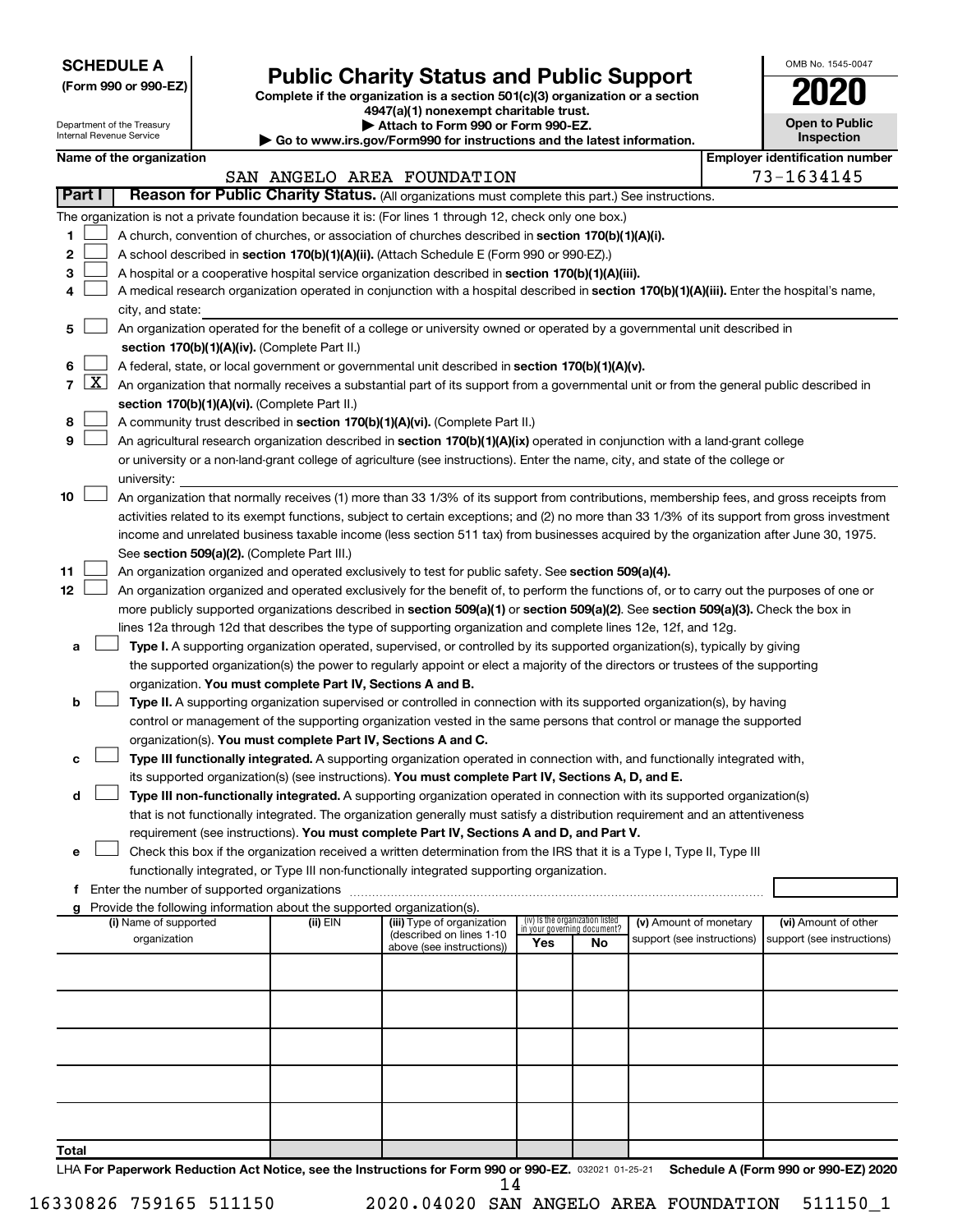#### Schedule A (Form 990 or 990-EZ) 2020 Page SAN ANGELO AREA FOUNDATION 73-1634145

73-1634145 Page 2

## **Part II** | Support Schedule for Organizations Described in Sections 170(b)(1)(A)(iv) and 170(b)(1)(A)(vi)

(Complete only if you checked the box on line 5, 7, or 8 of Part I or if the organization failed to qualify under Part III. If the organization fails to qualify under the tests listed below, please complete Part III.)

| <b>Section A. Public Support</b>                                                                                                                                                                                                                                                                  |            |              |             |              |                                      |                                          |
|---------------------------------------------------------------------------------------------------------------------------------------------------------------------------------------------------------------------------------------------------------------------------------------------------|------------|--------------|-------------|--------------|--------------------------------------|------------------------------------------|
| Calendar year (or fiscal year beginning in)                                                                                                                                                                                                                                                       | (a) 2016   | (b) 2017     | $(c)$ 2018  | $(d)$ 2019   | (e) 2020                             | (f) Total                                |
| 1 Gifts, grants, contributions, and                                                                                                                                                                                                                                                               |            |              |             |              |                                      |                                          |
| membership fees received. (Do not                                                                                                                                                                                                                                                                 |            |              |             |              |                                      |                                          |
| include any "unusual grants.")                                                                                                                                                                                                                                                                    | 8,618,945. | 7,669,607    | 13,016,946. | 15,529,800.  | 10,737,668.                          | 55, 572, 966.                            |
| 2 Tax revenues levied for the organ-                                                                                                                                                                                                                                                              |            |              |             |              |                                      |                                          |
| ization's benefit and either paid to                                                                                                                                                                                                                                                              |            |              |             |              |                                      |                                          |
| or expended on its behalf                                                                                                                                                                                                                                                                         |            |              |             |              |                                      |                                          |
| 3 The value of services or facilities                                                                                                                                                                                                                                                             |            |              |             |              |                                      |                                          |
| furnished by a governmental unit to                                                                                                                                                                                                                                                               |            |              |             |              |                                      |                                          |
| the organization without charge                                                                                                                                                                                                                                                                   |            |              |             |              |                                      |                                          |
| 4 Total. Add lines 1 through 3                                                                                                                                                                                                                                                                    | 8,618,945. | 7,669,607    | 13,016,946  | 15,529,800   | 10,737,668.                          | 55, 572, 966.                            |
| 5 The portion of total contributions                                                                                                                                                                                                                                                              |            |              |             |              |                                      |                                          |
| by each person (other than a                                                                                                                                                                                                                                                                      |            |              |             |              |                                      |                                          |
| governmental unit or publicly                                                                                                                                                                                                                                                                     |            |              |             |              |                                      |                                          |
| supported organization) included                                                                                                                                                                                                                                                                  |            |              |             |              |                                      |                                          |
| on line 1 that exceeds 2% of the                                                                                                                                                                                                                                                                  |            |              |             |              |                                      |                                          |
| amount shown on line 11,                                                                                                                                                                                                                                                                          |            |              |             |              |                                      |                                          |
| column (f)                                                                                                                                                                                                                                                                                        |            |              |             |              |                                      | 4,459,377.                               |
| 6 Public support. Subtract line 5 from line 4.                                                                                                                                                                                                                                                    |            |              |             |              |                                      | 51, 113, 589.                            |
| <b>Section B. Total Support</b>                                                                                                                                                                                                                                                                   |            |              |             |              |                                      |                                          |
| Calendar year (or fiscal year beginning in)                                                                                                                                                                                                                                                       | (a) 2016   | (b) 2017     | $(c)$ 2018  | $(d)$ 2019   | (e) 2020                             | (f) Total                                |
| <b>7</b> Amounts from line 4                                                                                                                                                                                                                                                                      | 8,618,945  | 7,669,607    | 13,016,946  | 15,529,800   | 10,737,668                           | 55, 572, 966.                            |
| 8 Gross income from interest,                                                                                                                                                                                                                                                                     |            |              |             |              |                                      |                                          |
| dividends, payments received on                                                                                                                                                                                                                                                                   |            |              |             |              |                                      |                                          |
| securities loans, rents, royalties,                                                                                                                                                                                                                                                               |            |              |             |              |                                      |                                          |
| and income from similar sources                                                                                                                                                                                                                                                                   | 3,636,756. | 5, 350, 186. | 5,955,812.  | 5, 546, 135. | 4,057,704.                           | 24, 546, 593.                            |
| 9 Net income from unrelated business                                                                                                                                                                                                                                                              |            |              |             |              |                                      |                                          |
| activities, whether or not the                                                                                                                                                                                                                                                                    |            |              |             |              |                                      |                                          |
| business is regularly carried on                                                                                                                                                                                                                                                                  |            |              |             |              |                                      |                                          |
| 10 Other income. Do not include gain                                                                                                                                                                                                                                                              |            |              |             |              |                                      |                                          |
| or loss from the sale of capital                                                                                                                                                                                                                                                                  |            |              |             |              |                                      |                                          |
| assets (Explain in Part VI.)                                                                                                                                                                                                                                                                      |            |              |             |              |                                      |                                          |
| 11 Total support. Add lines 7 through 10                                                                                                                                                                                                                                                          |            |              |             |              |                                      | 80, 119, 559.                            |
| <b>12</b> Gross receipts from related activities, etc. (see instructions)                                                                                                                                                                                                                         |            |              |             |              | 12                                   |                                          |
| 13 First 5 years. If the Form 990 is for the organization's first, second, third, fourth, or fifth tax year as a section 501(c)(3)                                                                                                                                                                |            |              |             |              |                                      |                                          |
| organization, check this box and stop here <b>construction and construction</b> construction of the state of the state of the state of the state of the state of the state of the state of the state of the state of the state of t<br><b>Section C. Computation of Public Support Percentage</b> |            |              |             |              |                                      |                                          |
|                                                                                                                                                                                                                                                                                                   |            |              |             |              | 14                                   | 63.80                                    |
|                                                                                                                                                                                                                                                                                                   |            |              |             |              | 15                                   | %<br>59.94<br>$\%$                       |
| 16a 33 1/3% support test - 2020. If the organization did not check the box on line 13, and line 14 is 33 1/3% or more, check this box and                                                                                                                                                         |            |              |             |              |                                      |                                          |
| stop here. The organization qualifies as a publicly supported organization manufaction manufacture or manufacture or the state of the state of the state of the state of the state of the state of the state of the state of t                                                                    |            |              |             |              |                                      | $\blacktriangleright$ $\boxed{\text{X}}$ |
| b 33 1/3% support test - 2019. If the organization did not check a box on line 13 or 16a, and line 15 is 33 1/3% or more, check this box                                                                                                                                                          |            |              |             |              |                                      |                                          |
|                                                                                                                                                                                                                                                                                                   |            |              |             |              |                                      |                                          |
| 17a 10% -facts-and-circumstances test - 2020. If the organization did not check a box on line 13, 16a, or 16b, and line 14 is 10% or more,                                                                                                                                                        |            |              |             |              |                                      |                                          |
| and if the organization meets the facts-and-circumstances test, check this box and stop here. Explain in Part VI how the organization                                                                                                                                                             |            |              |             |              |                                      |                                          |
| meets the facts-and-circumstances test. The organization qualifies as a publicly supported organization                                                                                                                                                                                           |            |              |             |              |                                      |                                          |
| b 10% -facts-and-circumstances test - 2019. If the organization did not check a box on line 13, 16a, 16b, or 17a, and line 15 is 10% or                                                                                                                                                           |            |              |             |              |                                      |                                          |
| more, and if the organization meets the facts-and-circumstances test, check this box and stop here. Explain in Part VI how the                                                                                                                                                                    |            |              |             |              |                                      |                                          |
| organization meets the facts-and-circumstances test. The organization qualifies as a publicly supported organization                                                                                                                                                                              |            |              |             |              |                                      |                                          |
| 18 Private foundation. If the organization did not check a box on line 13, 16a, 16b, 17a, or 17b, check this box and see instructions.                                                                                                                                                            |            |              |             |              |                                      |                                          |
|                                                                                                                                                                                                                                                                                                   |            |              |             |              | Schedule A (Form 990 or 990-EZ) 2020 |                                          |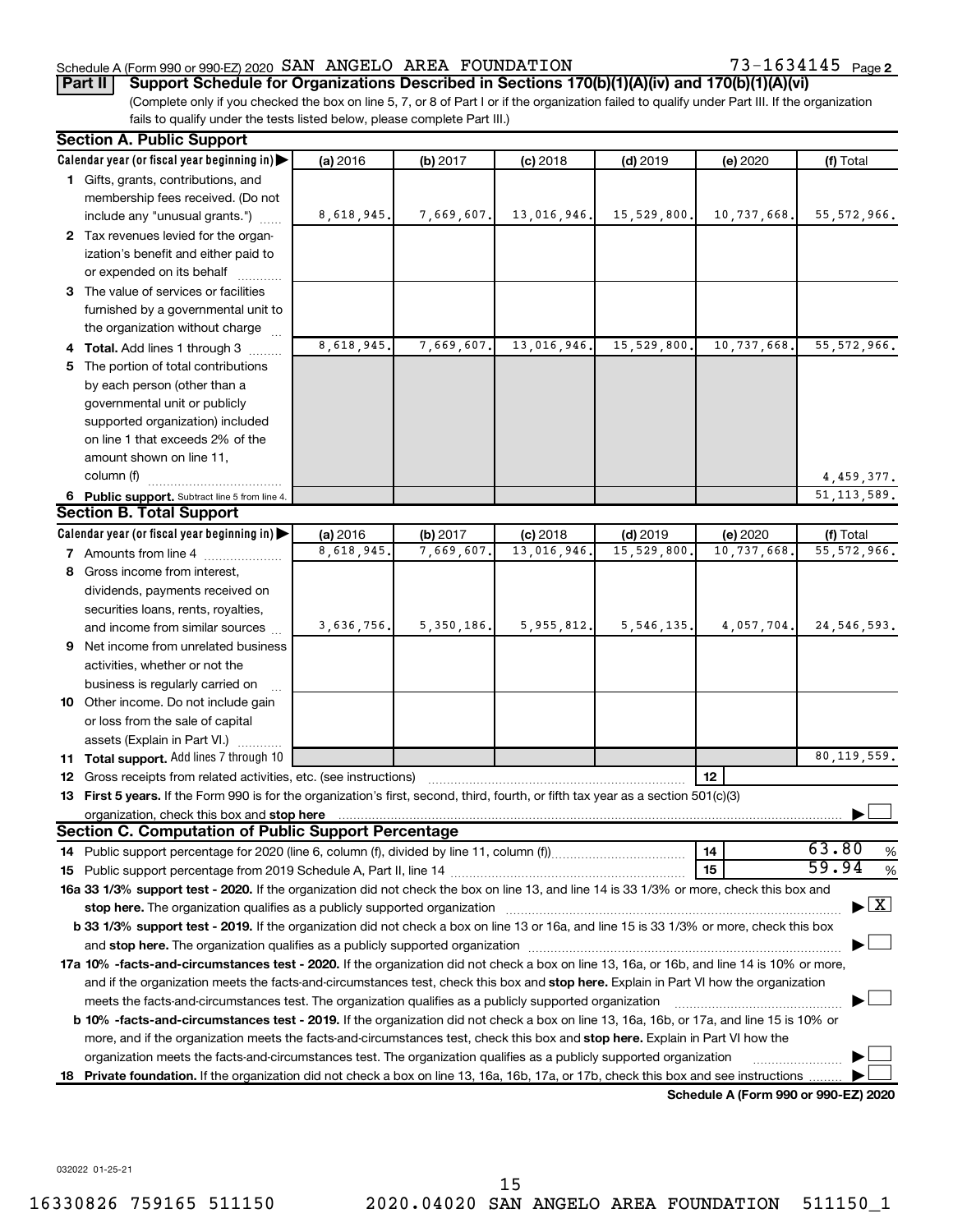#### Schedule A (Form 990 or 990-EZ) 2020 Page SAN ANGELO AREA FOUNDATION 73-1634145 **Part III | Support Schedule for Organizations Described in Section 509(a)(2)**

(Complete only if you checked the box on line 10 of Part I or if the organization failed to qualify under Part II. If the organization fails to qualify under the tests listed below, please complete Part II.)

|    | Calendar year (or fiscal year beginning in)                                                                                                                                                                                    | (a) 2016 | (b) 2017 | $(c)$ 2018                            | $(d)$ 2019 | (e) 2020 | (f) Total                            |
|----|--------------------------------------------------------------------------------------------------------------------------------------------------------------------------------------------------------------------------------|----------|----------|---------------------------------------|------------|----------|--------------------------------------|
|    | 1 Gifts, grants, contributions, and                                                                                                                                                                                            |          |          |                                       |            |          |                                      |
|    | membership fees received. (Do not                                                                                                                                                                                              |          |          |                                       |            |          |                                      |
|    | include any "unusual grants.")                                                                                                                                                                                                 |          |          |                                       |            |          |                                      |
|    | 2 Gross receipts from admissions,                                                                                                                                                                                              |          |          |                                       |            |          |                                      |
|    | merchandise sold or services per-                                                                                                                                                                                              |          |          |                                       |            |          |                                      |
|    | formed, or facilities furnished in<br>any activity that is related to the                                                                                                                                                      |          |          |                                       |            |          |                                      |
|    | organization's tax-exempt purpose                                                                                                                                                                                              |          |          |                                       |            |          |                                      |
| 3  | Gross receipts from activities that                                                                                                                                                                                            |          |          |                                       |            |          |                                      |
|    | are not an unrelated trade or bus-                                                                                                                                                                                             |          |          |                                       |            |          |                                      |
|    | iness under section 513                                                                                                                                                                                                        |          |          |                                       |            |          |                                      |
| 4  | Tax revenues levied for the organ-                                                                                                                                                                                             |          |          |                                       |            |          |                                      |
|    | ization's benefit and either paid to                                                                                                                                                                                           |          |          |                                       |            |          |                                      |
|    | or expended on its behalf<br>.                                                                                                                                                                                                 |          |          |                                       |            |          |                                      |
| 5  | The value of services or facilities                                                                                                                                                                                            |          |          |                                       |            |          |                                      |
|    | furnished by a governmental unit to                                                                                                                                                                                            |          |          |                                       |            |          |                                      |
|    | the organization without charge                                                                                                                                                                                                |          |          |                                       |            |          |                                      |
| 6  | Total. Add lines 1 through 5                                                                                                                                                                                                   |          |          |                                       |            |          |                                      |
|    | 7a Amounts included on lines 1, 2, and                                                                                                                                                                                         |          |          |                                       |            |          |                                      |
|    | 3 received from disqualified persons                                                                                                                                                                                           |          |          |                                       |            |          |                                      |
|    | <b>b</b> Amounts included on lines 2 and 3 received                                                                                                                                                                            |          |          |                                       |            |          |                                      |
|    | from other than disqualified persons that<br>exceed the greater of \$5,000 or 1% of the                                                                                                                                        |          |          |                                       |            |          |                                      |
|    | amount on line 13 for the year                                                                                                                                                                                                 |          |          |                                       |            |          |                                      |
|    | c Add lines 7a and 7b                                                                                                                                                                                                          |          |          |                                       |            |          |                                      |
|    | 8 Public support. (Subtract line 7c from line 6.)                                                                                                                                                                              |          |          |                                       |            |          |                                      |
|    | <b>Section B. Total Support</b>                                                                                                                                                                                                |          |          |                                       |            |          |                                      |
|    | Calendar year (or fiscal year beginning in)                                                                                                                                                                                    | (a) 2016 | (b) 2017 | $(c)$ 2018                            | $(d)$ 2019 | (e) 2020 | (f) Total                            |
|    | <b>9</b> Amounts from line 6                                                                                                                                                                                                   |          |          |                                       |            |          |                                      |
|    | <b>10a</b> Gross income from interest,<br>dividends, payments received on<br>securities loans, rents, royalties,<br>and income from similar sources                                                                            |          |          |                                       |            |          |                                      |
|    | <b>b</b> Unrelated business taxable income                                                                                                                                                                                     |          |          |                                       |            |          |                                      |
|    | (less section 511 taxes) from businesses                                                                                                                                                                                       |          |          |                                       |            |          |                                      |
|    | acquired after June 30, 1975                                                                                                                                                                                                   |          |          |                                       |            |          |                                      |
|    | c Add lines 10a and 10b                                                                                                                                                                                                        |          |          |                                       |            |          |                                      |
|    | <b>11</b> Net income from unrelated business<br>activities not included in line 10b.<br>whether or not the business is                                                                                                         |          |          |                                       |            |          |                                      |
|    | regularly carried on                                                                                                                                                                                                           |          |          |                                       |            |          |                                      |
|    | 12 Other income. Do not include gain<br>or loss from the sale of capital                                                                                                                                                       |          |          |                                       |            |          |                                      |
|    | assets (Explain in Part VI.)                                                                                                                                                                                                   |          |          |                                       |            |          |                                      |
|    | 13 Total support. (Add lines 9, 10c, 11, and 12.)                                                                                                                                                                              |          |          |                                       |            |          |                                      |
|    | 14 First 5 years. If the Form 990 is for the organization's first, second, third, fourth, or fifth tax year as a section 501(c)(3) organization,                                                                               |          |          |                                       |            |          |                                      |
|    | check this box and stop here measurements and contain the state of the state of the state of the state of the state of the state of the state of the state of the state of the state of the state of the state of the state of |          |          |                                       |            |          |                                      |
|    | <b>Section C. Computation of Public Support Percentage</b>                                                                                                                                                                     |          |          |                                       |            |          |                                      |
|    |                                                                                                                                                                                                                                |          |          |                                       |            | 15       | %                                    |
|    |                                                                                                                                                                                                                                |          |          |                                       |            | 16       | %                                    |
|    | <b>Section D. Computation of Investment Income Percentage</b>                                                                                                                                                                  |          |          |                                       |            |          |                                      |
|    | 17 Investment income percentage for 2020 (line 10c, column (f), divided by line 13, column (f)) <i></i>                                                                                                                        |          |          |                                       |            | 17       | %                                    |
| 18 | Investment income percentage from 2019 Schedule A, Part III, line 17                                                                                                                                                           |          |          |                                       |            | 18       | %                                    |
|    | 19a 33 1/3% support tests - 2020. If the organization did not check the box on line 14, and line 15 is more than 33 1/3%, and line 17 is not                                                                                   |          |          |                                       |            |          |                                      |
|    | more than 33 1/3%, check this box and stop here. The organization qualifies as a publicly supported organization                                                                                                               |          |          |                                       |            |          |                                      |
|    | <b>b 33 1/3% support tests - 2019.</b> If the organization did not check a box on line 14 or line 19a, and line 16 is more than 33 1/3%, and                                                                                   |          |          |                                       |            |          |                                      |
|    | line 18 is not more than 33 1/3%, check this box and stop here. The organization qualifies as a publicly supported organization                                                                                                |          |          |                                       |            |          |                                      |
|    |                                                                                                                                                                                                                                |          |          |                                       |            |          |                                      |
|    | 032023 01-25-21                                                                                                                                                                                                                |          |          |                                       |            |          | Schedule A (Form 990 or 990-EZ) 2020 |
|    |                                                                                                                                                                                                                                |          |          | 16                                    |            |          |                                      |
|    | 16330826 759165 511150                                                                                                                                                                                                         |          |          | 2020.04020 SAN ANGELO AREA FOUNDATION |            |          | 511150_1                             |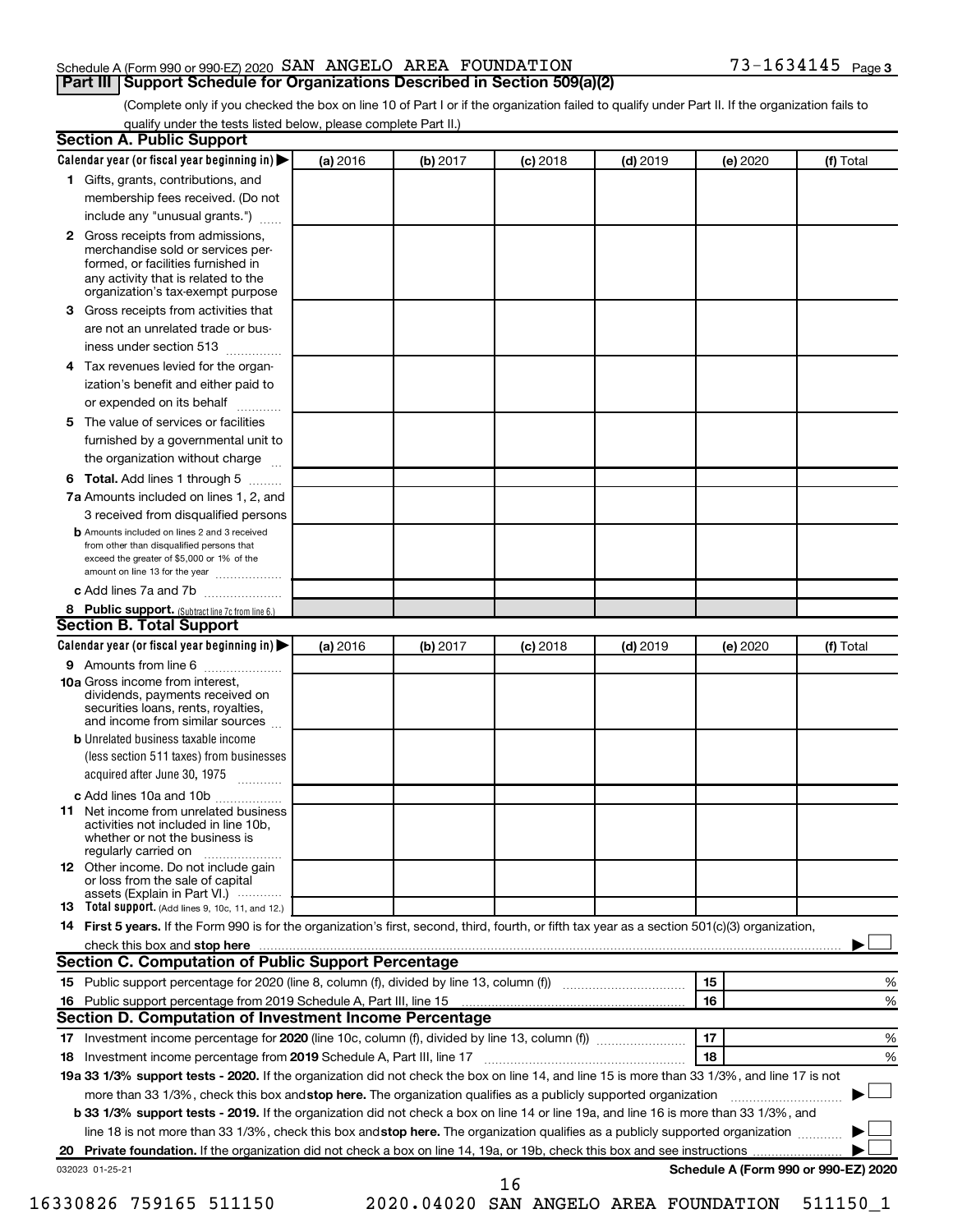**1**

**Yes No**

## **Part IV Supporting Organizations**

(Complete only if you checked a box in line 12 on Part I. If you checked box 12a, Part I, complete Sections A and B. If you checked box 12b, Part I, complete Sections A and C. If you checked box 12c, Part I, complete Sections A, D, and E. If you checked box 12d, Part I, complete Sections A and D, and complete Part V.)

## **Section A. All Supporting Organizations**

- **1** Are all of the organization's supported organizations listed by name in the organization's governing documents? If "No," describe in Part VI how the supported organizations are designated. If designated by *class or purpose, describe the designation. If historic and continuing relationship, explain.*
- **2** Did the organization have any supported organization that does not have an IRS determination of status under section 509(a)(1) or (2)? If "Yes," explain in Part **VI** how the organization determined that the supported *organization was described in section 509(a)(1) or (2).*
- **3a** Did the organization have a supported organization described in section 501(c)(4), (5), or (6)? If "Yes," answer *lines 3b and 3c below.*
- **b** Did the organization confirm that each supported organization qualified under section 501(c)(4), (5), or (6) and satisfied the public support tests under section 509(a)(2)? If "Yes," describe in Part VI when and how the *organization made the determination.*
- **c** Did the organization ensure that all support to such organizations was used exclusively for section 170(c)(2)(B) purposes? If "Yes," explain in Part VI what controls the organization put in place to ensure such use.
- **4 a** *If* Was any supported organization not organized in the United States ("foreign supported organization")? *"Yes," and if you checked box 12a or 12b in Part I, answer lines 4b and 4c below.*
- **b** Did the organization have ultimate control and discretion in deciding whether to make grants to the foreign supported organization? If "Yes," describe in Part VI how the organization had such control and discretion *despite being controlled or supervised by or in connection with its supported organizations.*
- **c** Did the organization support any foreign supported organization that does not have an IRS determination under sections 501(c)(3) and 509(a)(1) or (2)? If "Yes," explain in Part VI what controls the organization used *to ensure that all support to the foreign supported organization was used exclusively for section 170(c)(2)(B) purposes.*
- **5a** Did the organization add, substitute, or remove any supported organizations during the tax year? If "Yes," answer lines 5b and 5c below (if applicable). Also, provide detail in **Part VI,** including (i) the names and EIN *numbers of the supported organizations added, substituted, or removed; (ii) the reasons for each such action; (iii) the authority under the organization's organizing document authorizing such action; and (iv) how the action was accomplished (such as by amendment to the organizing document).*
- **b Type I or Type II only.** Was any added or substituted supported organization part of a class already designated in the organization's organizing document?
- **c Substitutions only.** Was the substitution the result of an event beyond the organization's control?
- **6** Did the organization provide support (whether in the form of grants or the provision of services or facilities) to **Part VI.** support or benefit one or more of the filing organization's supported organizations? If "Yes," provide detail in anyone other than (i) its supported organizations, (ii) individuals that are part of the charitable class benefited by one or more of its supported organizations, or (iii) other supporting organizations that also
- **7** Did the organization provide a grant, loan, compensation, or other similar payment to a substantial contributor regard to a substantial contributor? If "Yes," complete Part I of Schedule L (Form 990 or 990-EZ). (as defined in section 4958(c)(3)(C)), a family member of a substantial contributor, or a 35% controlled entity with
- **8** Did the organization make a loan to a disqualified person (as defined in section 4958) not described in line 7? *If "Yes," complete Part I of Schedule L (Form 990 or 990-EZ).*
- **9 a** Was the organization controlled directly or indirectly at any time during the tax year by one or more in section 509(a)(1) or (2))? If "Yes," provide detail in Part VI. disqualified persons, as defined in section 4946 (other than foundation managers and organizations described
- **b** Did one or more disqualified persons (as defined in line 9a) hold a controlling interest in any entity in which the supporting organization had an interest? If "Yes," provide detail in Part VI.
- **c** Did a disqualified person (as defined in line 9a) have an ownership interest in, or derive any personal benefit from, assets in which the supporting organization also had an interest? If "Yes," provide detail in Part VI.
- **10 a** Was the organization subject to the excess business holdings rules of section 4943 because of section supporting organizations)? If "Yes," answer line 10b below. 4943(f) (regarding certain Type II supporting organizations, and all Type III non-functionally integrated
	- **b** Did the organization have any excess business holdings in the tax year? (Use Schedule C, Form 4720, to *determine whether the organization had excess business holdings.)*

032024 01-25-21

**Schedule A (Form 990 or 990-EZ) 2020**

17

**2 3a 3b 3c 4a 4b 4c 5a 5b 5c 6 7 8 9a 9b 9c 10a 10b**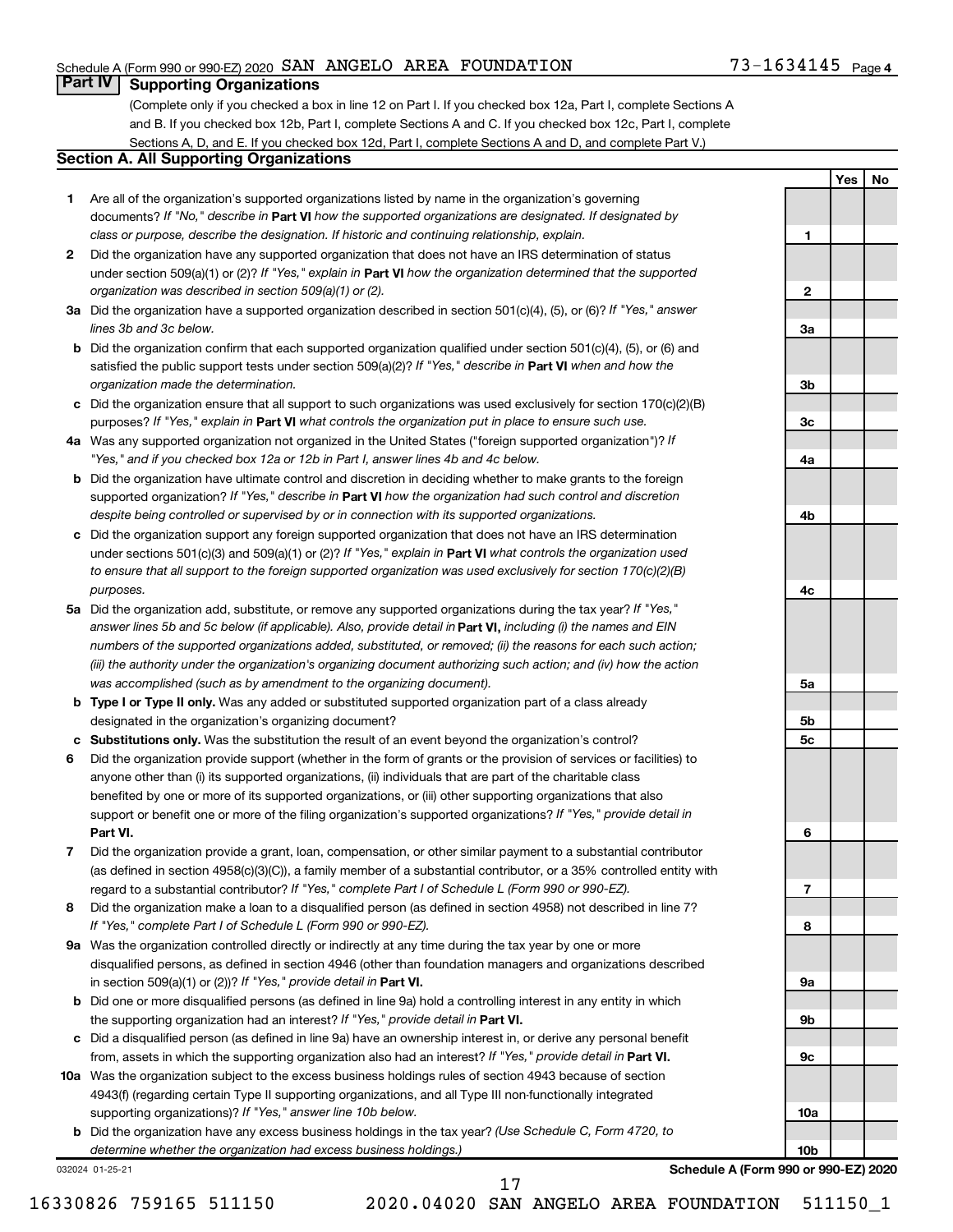#### Schedule A (Form 990 or 990-EZ) 2020 Page SAN ANGELO AREA FOUNDATION 73-1634145 **Part IV Supporting Organizations** *(continued)*

|              |                                                                                                                                                                                                                                                           |              | Yes | No |
|--------------|-----------------------------------------------------------------------------------------------------------------------------------------------------------------------------------------------------------------------------------------------------------|--------------|-----|----|
| 11           | Has the organization accepted a gift or contribution from any of the following persons?                                                                                                                                                                   |              |     |    |
|              | a A person who directly or indirectly controls, either alone or together with persons described in lines 11b and                                                                                                                                          |              |     |    |
|              | 11c below, the governing body of a supported organization?                                                                                                                                                                                                | 11a          |     |    |
|              | <b>b</b> A family member of a person described in line 11a above?                                                                                                                                                                                         | 11b          |     |    |
|              | c A 35% controlled entity of a person described in line 11a or 11b above?If "Yes" to line 11a, 11b, or 11c, provide                                                                                                                                       |              |     |    |
|              | detail in Part VI.                                                                                                                                                                                                                                        | 11c          |     |    |
|              | <b>Section B. Type I Supporting Organizations</b>                                                                                                                                                                                                         |              |     |    |
|              |                                                                                                                                                                                                                                                           |              | Yes | No |
| 1.           | Did the governing body, members of the governing body, officers acting in their official capacity, or membership of one or                                                                                                                                |              |     |    |
|              | more supported organizations have the power to regularly appoint or elect at least a majority of the organization's officers,                                                                                                                             |              |     |    |
|              | directors, or trustees at all times during the tax year? If "No," describe in Part VI how the supported organization(s)<br>effectively operated, supervised, or controlled the organization's activities. If the organization had more than one supported |              |     |    |
|              | organization, describe how the powers to appoint and/or remove officers, directors, or trustees were allocated among the                                                                                                                                  |              |     |    |
|              | supported organizations and what conditions or restrictions, if any, applied to such powers during the tax year.                                                                                                                                          | 1            |     |    |
| $\mathbf{2}$ | Did the organization operate for the benefit of any supported organization other than the supported                                                                                                                                                       |              |     |    |
|              | organization(s) that operated, supervised, or controlled the supporting organization? If "Yes," explain in                                                                                                                                                |              |     |    |
|              | Part VI how providing such benefit carried out the purposes of the supported organization(s) that operated,                                                                                                                                               |              |     |    |
|              | supervised, or controlled the supporting organization.                                                                                                                                                                                                    | $\mathbf{2}$ |     |    |
|              | <b>Section C. Type II Supporting Organizations</b>                                                                                                                                                                                                        |              |     |    |
|              |                                                                                                                                                                                                                                                           |              | Yes | No |
| 1.           | Were a majority of the organization's directors or trustees during the tax year also a majority of the directors                                                                                                                                          |              |     |    |
|              | or trustees of each of the organization's supported organization(s)? If "No," describe in Part VI how control                                                                                                                                             |              |     |    |
|              | or management of the supporting organization was vested in the same persons that controlled or managed                                                                                                                                                    |              |     |    |
|              | the supported organization(s).<br>Section D. All Type III Supporting Organizations                                                                                                                                                                        | 1            |     |    |
|              |                                                                                                                                                                                                                                                           |              |     |    |
|              |                                                                                                                                                                                                                                                           |              | Yes | No |
| 1            | Did the organization provide to each of its supported organizations, by the last day of the fifth month of the                                                                                                                                            |              |     |    |
|              | organization's tax year, (i) a written notice describing the type and amount of support provided during the prior tax                                                                                                                                     |              |     |    |
|              | year, (ii) a copy of the Form 990 that was most recently filed as of the date of notification, and (iii) copies of the<br>organization's governing documents in effect on the date of notification, to the extent not previously provided?                | 1            |     |    |
| $\mathbf{2}$ | Were any of the organization's officers, directors, or trustees either (i) appointed or elected by the supported                                                                                                                                          |              |     |    |
|              | organization(s) or (ii) serving on the governing body of a supported organization? If "No," explain in <b>Part VI</b> how                                                                                                                                 |              |     |    |
|              | the organization maintained a close and continuous working relationship with the supported organization(s).                                                                                                                                               | $\mathbf{2}$ |     |    |
| 3            | By reason of the relationship described in line 2, above, did the organization's supported organizations have a                                                                                                                                           |              |     |    |
|              | significant voice in the organization's investment policies and in directing the use of the organization's                                                                                                                                                |              |     |    |
|              | income or assets at all times during the tax year? If "Yes," describe in Part VI the role the organization's                                                                                                                                              |              |     |    |
|              | supported organizations played in this regard.                                                                                                                                                                                                            | 3            |     |    |
|              | Section E. Type III Functionally Integrated Supporting Organizations                                                                                                                                                                                      |              |     |    |
| 1            | Check the box next to the method that the organization used to satisfy the Integral Part Test during the yealsee instructions).                                                                                                                           |              |     |    |
| a            | The organization satisfied the Activities Test. Complete line 2 below.                                                                                                                                                                                    |              |     |    |
| b            | The organization is the parent of each of its supported organizations. Complete line 3 below.                                                                                                                                                             |              |     |    |
| с            | The organization supported a governmental entity. Describe in Part VI how you supported a governmental entity (see instructions).                                                                                                                         |              |     |    |
| 2            | Activities Test. Answer lines 2a and 2b below.                                                                                                                                                                                                            |              | Yes | No |
| а            | Did substantially all of the organization's activities during the tax year directly further the exempt purposes of                                                                                                                                        |              |     |    |
|              | the supported organization(s) to which the organization was responsive? If "Yes," then in Part VI identify                                                                                                                                                |              |     |    |
|              | those supported organizations and explain how these activities directly furthered their exempt purposes,                                                                                                                                                  |              |     |    |
|              | how the organization was responsive to those supported organizations, and how the organization determined                                                                                                                                                 |              |     |    |
|              | that these activities constituted substantially all of its activities.                                                                                                                                                                                    | 2a           |     |    |
|              | <b>b</b> Did the activities described in line 2a, above, constitute activities that, but for the organization's involvement,                                                                                                                              |              |     |    |
|              | one or more of the organization's supported organization(s) would have been engaged in? If "Yes," explain in                                                                                                                                              |              |     |    |
|              | Part VI the reasons for the organization's position that its supported organization(s) would have engaged in                                                                                                                                              |              |     |    |
|              | these activities but for the organization's involvement.                                                                                                                                                                                                  | 2b           |     |    |
| 3            | Parent of Supported Organizations. Answer lines 3a and 3b below.                                                                                                                                                                                          |              |     |    |
|              | a Did the organization have the power to regularly appoint or elect a majority of the officers, directors, or                                                                                                                                             |              |     |    |
|              | trustees of each of the supported organizations? If "Yes" or "No" provide details in Part VI.                                                                                                                                                             | За           |     |    |
|              | <b>b</b> Did the organization exercise a substantial degree of direction over the policies, programs, and activities of each                                                                                                                              |              |     |    |
|              | of its supported organizations? If "Yes," describe in Part VI the role played by the organization in this regard.                                                                                                                                         | 3b           |     |    |
|              | Schedule A (Form 990 or 990-EZ) 2020<br>032025 01-25-21                                                                                                                                                                                                   |              |     |    |

18

<sup>16330826 759165 511150</sup> 2020.04020 SAN ANGELO AREA FOUNDATION 511150\_1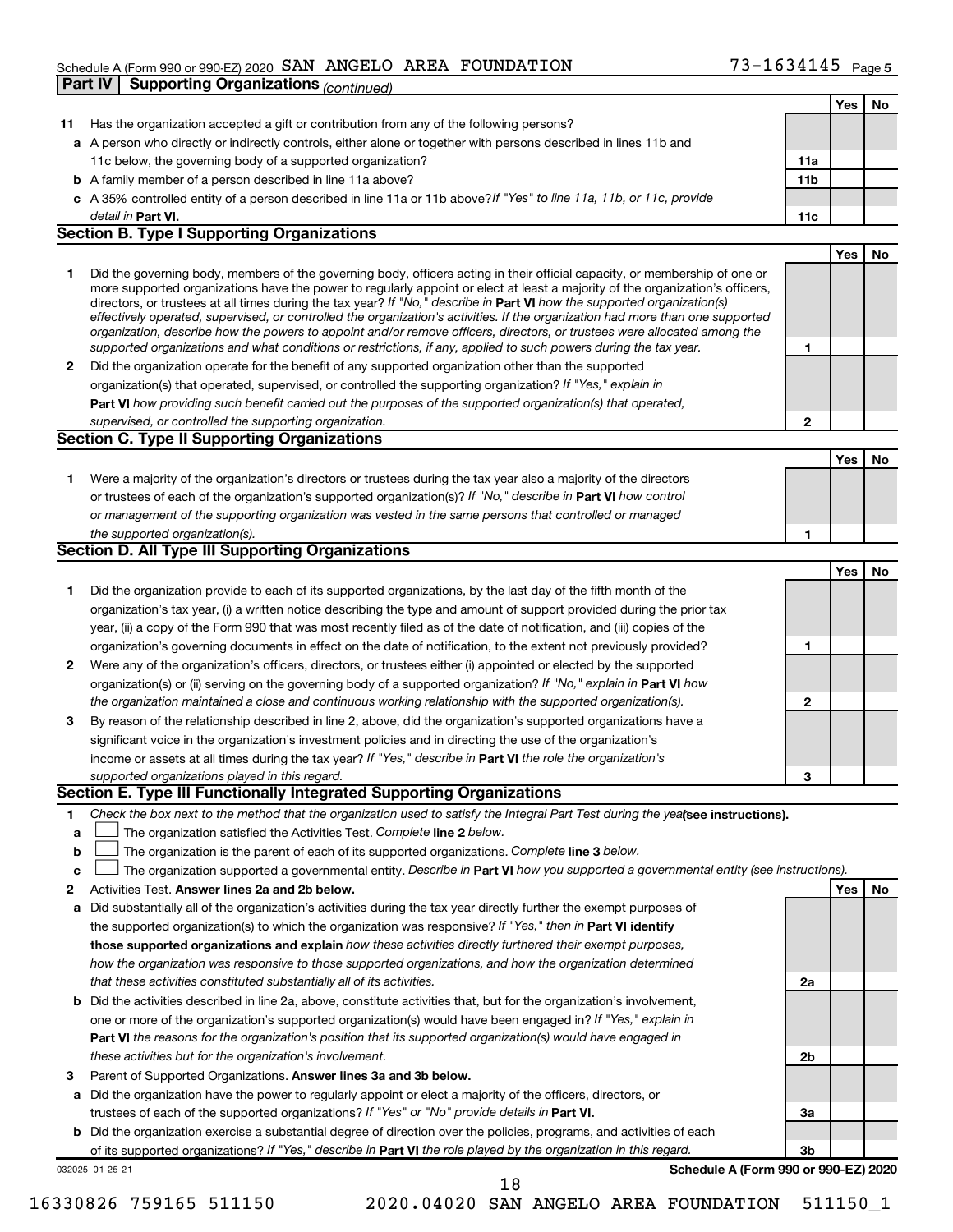#### Schedule A (Form 990 or 990-EZ) 2020 Page SAN ANGELO AREA FOUNDATION 73-1634145 **Part V** | Type III Non-Functionally Integrated 509(a)(3) Supporting Organizations

1 **D** Check here if the organization satisfied the Integral Part Test as a qualifying trust on Nov. 20, 1970 (explain in Part **VI**). See instructions. All other Type III non-functionally integrated supporting organizations must complete Sections A through E.

|              | Section A - Adjusted Net Income                                                                                             | (A) Prior Year | (B) Current Year<br>(optional) |                                |
|--------------|-----------------------------------------------------------------------------------------------------------------------------|----------------|--------------------------------|--------------------------------|
| 1            | Net short-term capital gain                                                                                                 | 1              |                                |                                |
| 2            | Recoveries of prior-year distributions                                                                                      | $\mathbf{2}$   |                                |                                |
| З            | Other gross income (see instructions)                                                                                       | 3              |                                |                                |
| 4            | Add lines 1 through 3.                                                                                                      | 4              |                                |                                |
| 5            | Depreciation and depletion                                                                                                  | 5              |                                |                                |
| 6            | Portion of operating expenses paid or incurred for production or                                                            |                |                                |                                |
|              | collection of gross income or for management, conservation, or                                                              |                |                                |                                |
|              | maintenance of property held for production of income (see instructions)                                                    | 6              |                                |                                |
| 7            | Other expenses (see instructions)                                                                                           | $\overline{7}$ |                                |                                |
| 8            | Adjusted Net Income (subtract lines 5, 6, and 7 from line 4)                                                                | 8              |                                |                                |
|              | <b>Section B - Minimum Asset Amount</b>                                                                                     |                | (A) Prior Year                 | (B) Current Year<br>(optional) |
| 1.           | Aggregate fair market value of all non-exempt-use assets (see                                                               |                |                                |                                |
|              | instructions for short tax year or assets held for part of year):                                                           |                |                                |                                |
|              | a Average monthly value of securities                                                                                       | 1a             |                                |                                |
|              | <b>b</b> Average monthly cash balances                                                                                      | 1b             |                                |                                |
|              | <b>c</b> Fair market value of other non-exempt-use assets                                                                   | 1c             |                                |                                |
|              | d Total (add lines 1a, 1b, and 1c)                                                                                          | 1d             |                                |                                |
|              | e Discount claimed for blockage or other factors                                                                            |                |                                |                                |
|              | (explain in detail in <b>Part VI</b> ):                                                                                     |                |                                |                                |
| $\mathbf{2}$ | Acquisition indebtedness applicable to non-exempt-use assets                                                                | $\mathbf{2}$   |                                |                                |
| 3            | Subtract line 2 from line 1d.                                                                                               | 3              |                                |                                |
| 4            | Cash deemed held for exempt use. Enter 0.015 of line 3 (for greater amount,                                                 |                |                                |                                |
|              | see instructions).                                                                                                          | 4              |                                |                                |
| 5            | Net value of non-exempt-use assets (subtract line 4 from line 3)                                                            | 5              |                                |                                |
| 6            | Multiply line 5 by 0.035.                                                                                                   | 6              |                                |                                |
| 7            | Recoveries of prior-year distributions                                                                                      | 7              |                                |                                |
| 8            | Minimum Asset Amount (add line 7 to line 6)                                                                                 | 8              |                                |                                |
|              | <b>Section C - Distributable Amount</b>                                                                                     |                |                                | <b>Current Year</b>            |
| 1            | Adjusted net income for prior year (from Section A, line 8, column A)                                                       | 1              |                                |                                |
| 2            | Enter 0.85 of line 1.                                                                                                       | $\mathbf{2}$   |                                |                                |
| 3            | Minimum asset amount for prior year (from Section B, line 8, column A)                                                      | 3              |                                |                                |
| 4            | Enter greater of line 2 or line 3.                                                                                          | 4              |                                |                                |
| 5            | Income tax imposed in prior year                                                                                            | 5              |                                |                                |
| 6            | <b>Distributable Amount.</b> Subtract line 5 from line 4, unless subject to                                                 |                |                                |                                |
|              | emergency temporary reduction (see instructions).                                                                           | 6              |                                |                                |
|              | Objects to be a contribution of a concern to contract the dis-<br>والمستنقص والمستمر فالمراد<br>المستقلة والمستورة والمقارن |                |                                |                                |

**7** Check here if the current year is the organization's first as a non-functionally integrated Type III supporting organization (see instructions).

**Schedule A (Form 990 or 990-EZ) 2020**

032026 01-25-21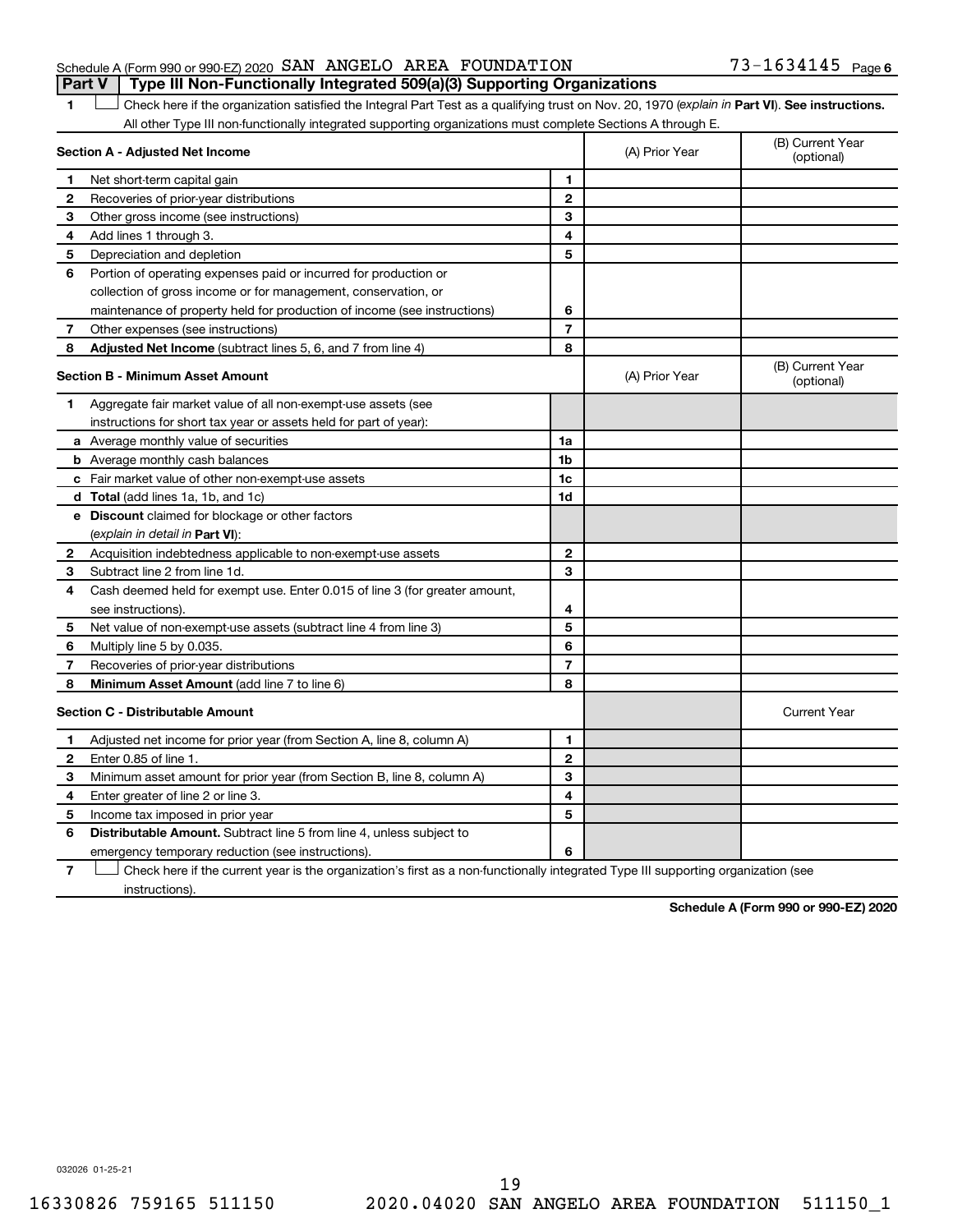#### Schedule A (Form 990 or 990-EZ) 2020 SAN ANGELIO AKEA FOUNDATION / 3-L b 34 L 4 5 Page SAN ANGELO AREA FOUNDATION 73-1634145

| Part V | Type III Non-Functionally Integrated 509(a)(3) Supporting Organizations (continued)        |                                    |                                               |    |                                                  |
|--------|--------------------------------------------------------------------------------------------|------------------------------------|-----------------------------------------------|----|--------------------------------------------------|
|        | <b>Section D - Distributions</b>                                                           |                                    |                                               |    | <b>Current Year</b>                              |
| 1      | Amounts paid to supported organizations to accomplish exempt purposes                      |                                    |                                               | 1  |                                                  |
| 2      | Amounts paid to perform activity that directly furthers exempt purposes of supported       |                                    |                                               |    |                                                  |
|        | organizations, in excess of income from activity                                           |                                    |                                               | 2  |                                                  |
| 3      | Administrative expenses paid to accomplish exempt purposes of supported organizations      |                                    | 3                                             |    |                                                  |
| 4      | Amounts paid to acquire exempt-use assets                                                  | 4                                  |                                               |    |                                                  |
| 5      | Qualified set-aside amounts (prior IRS approval required - provide details in Part VI)     | 5                                  |                                               |    |                                                  |
| 6      | Other distributions (describe in Part VI). See instructions.                               | 6                                  |                                               |    |                                                  |
| 7      | Total annual distributions. Add lines 1 through 6.                                         |                                    |                                               | 7  |                                                  |
| 8      | Distributions to attentive supported organizations to which the organization is responsive |                                    |                                               |    |                                                  |
|        | ( <i>provide details in Part VI</i> ). See instructions.                                   |                                    |                                               | 8  |                                                  |
| 9      | Distributable amount for 2020 from Section C, line 6                                       |                                    |                                               | 9  |                                                  |
| 10     | Line 8 amount divided by line 9 amount                                                     |                                    |                                               | 10 |                                                  |
|        | <b>Section E - Distribution Allocations (see instructions)</b>                             | (i)<br><b>Excess Distributions</b> | (ii)<br><b>Underdistributions</b><br>Pre-2020 |    | (iii)<br><b>Distributable</b><br>Amount for 2020 |
| 1      | Distributable amount for 2020 from Section C, line 6                                       |                                    |                                               |    |                                                  |
| 2      | Underdistributions, if any, for years prior to 2020 (reason-                               |                                    |                                               |    |                                                  |
|        | able cause required - explain in Part VI). See instructions.                               |                                    |                                               |    |                                                  |
| З      | Excess distributions carryover, if any, to 2020                                            |                                    |                                               |    |                                                  |
|        | a From 2015                                                                                |                                    |                                               |    |                                                  |
|        | $b$ From 2016                                                                              |                                    |                                               |    |                                                  |
|        | c From 2017                                                                                |                                    |                                               |    |                                                  |
|        | <b>d</b> From 2018                                                                         |                                    |                                               |    |                                                  |
|        | e From 2019                                                                                |                                    |                                               |    |                                                  |
|        | f Total of lines 3a through 3e                                                             |                                    |                                               |    |                                                  |
|        | g Applied to underdistributions of prior years                                             |                                    |                                               |    |                                                  |
|        | <b>h</b> Applied to 2020 distributable amount                                              |                                    |                                               |    |                                                  |
| Ť.     | Carryover from 2015 not applied (see instructions)                                         |                                    |                                               |    |                                                  |
|        | Remainder. Subtract lines 3g, 3h, and 3i from line 3f.                                     |                                    |                                               |    |                                                  |
| 4      | Distributions for 2020 from Section D,                                                     |                                    |                                               |    |                                                  |
|        | line 7:                                                                                    |                                    |                                               |    |                                                  |
|        | a Applied to underdistributions of prior years                                             |                                    |                                               |    |                                                  |
|        | <b>b</b> Applied to 2020 distributable amount                                              |                                    |                                               |    |                                                  |
|        | c Remainder. Subtract lines 4a and 4b from line 4.                                         |                                    |                                               |    |                                                  |
| 5      | Remaining underdistributions for years prior to 2020, if                                   |                                    |                                               |    |                                                  |
|        | any. Subtract lines 3g and 4a from line 2. For result greater                              |                                    |                                               |    |                                                  |
|        | than zero, explain in Part VI. See instructions.                                           |                                    |                                               |    |                                                  |
| 6      | Remaining underdistributions for 2020. Subtract lines 3h                                   |                                    |                                               |    |                                                  |
|        | and 4b from line 1. For result greater than zero, explain in                               |                                    |                                               |    |                                                  |
|        | <b>Part VI.</b> See instructions.                                                          |                                    |                                               |    |                                                  |
| 7      | Excess distributions carryover to 2021. Add lines 3j                                       |                                    |                                               |    |                                                  |
|        | and 4c.                                                                                    |                                    |                                               |    |                                                  |
| 8      | Breakdown of line 7:                                                                       |                                    |                                               |    |                                                  |
|        | a Excess from 2016                                                                         |                                    |                                               |    |                                                  |
|        | <b>b</b> Excess from 2017                                                                  |                                    |                                               |    |                                                  |
|        | c Excess from 2018                                                                         |                                    |                                               |    |                                                  |
|        | d Excess from 2019                                                                         |                                    |                                               |    |                                                  |
|        | e Excess from 2020                                                                         |                                    |                                               |    |                                                  |

**Schedule A (Form 990 or 990-EZ) 2020**

032027 01-25-21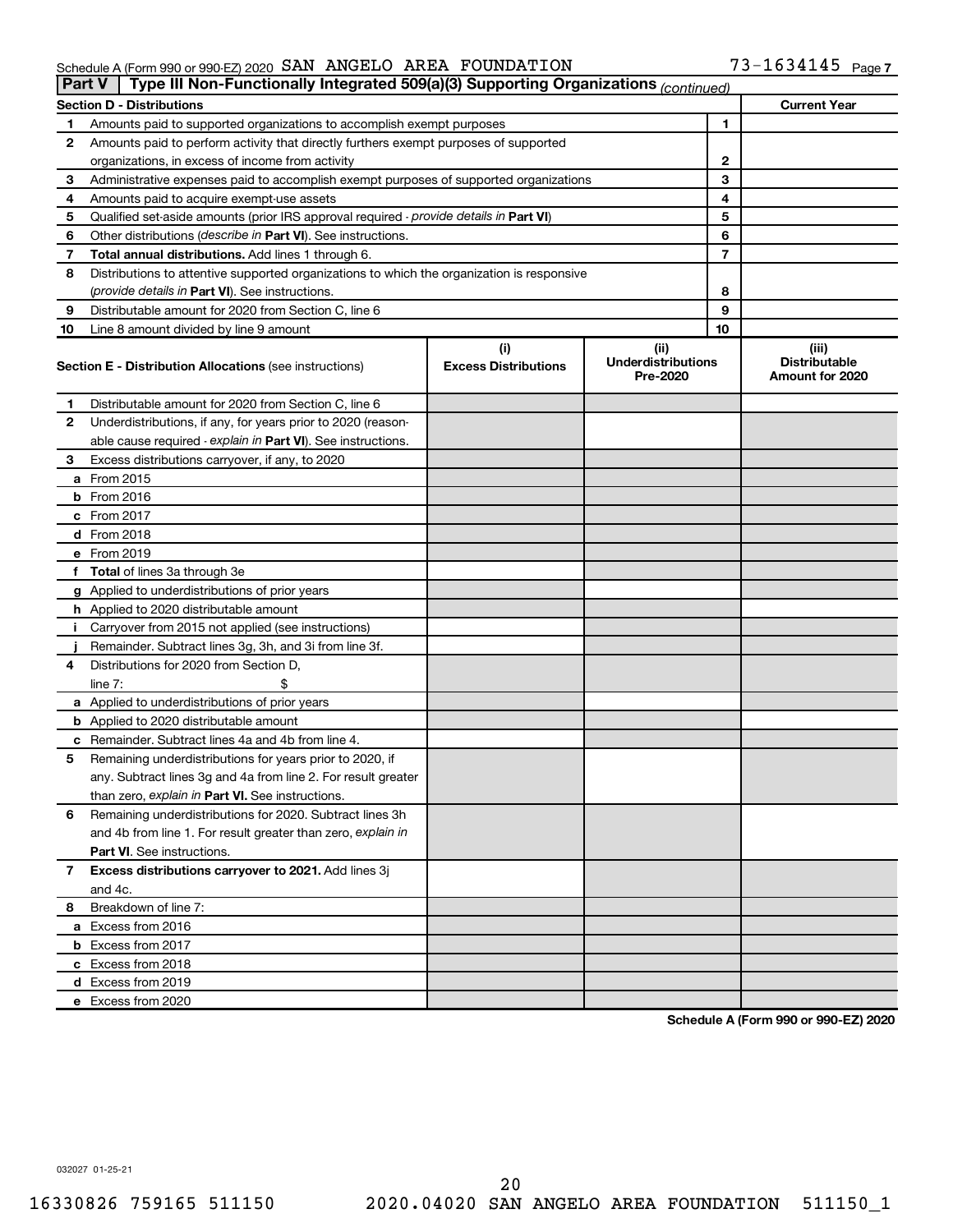|                 | Schedule A (Form 990 or 990-EZ) 2020 SAN ANGELO AREA FOUNDATION |  |    |  |                                                                                                                                                                                                                                                                                                                                                                                                                                   | 73-1634145 Page 8 |
|-----------------|-----------------------------------------------------------------|--|----|--|-----------------------------------------------------------------------------------------------------------------------------------------------------------------------------------------------------------------------------------------------------------------------------------------------------------------------------------------------------------------------------------------------------------------------------------|-------------------|
| <b>Part VI</b>  |                                                                 |  |    |  | Supplemental Information. Provide the explanations required by Part II, line 10; Part II, line 17a or 17b; Part III, line 12;<br>Part IV, Section A, lines 1, 2, 3b, 3c, 4b, 4c, 5a, 6, 9a, 9b, 9c, 11a, 11b, and 11c; Part IV, Section B, lines 1 and 2; Part IV, Section C,<br>line 1; Part IV, Section D, lines 2 and 3; Part IV, Section E, lines 1c, 2a, 2b, 3a, and 3b; Part V, line 1; Part V, Section B, line 1e; Part V, |                   |
|                 | (See instructions.)                                             |  |    |  | Section D, lines 5, 6, and 8; and Part V, Section E, lines 2, 5, and 6. Also complete this part for any additional information.                                                                                                                                                                                                                                                                                                   |                   |
|                 |                                                                 |  |    |  |                                                                                                                                                                                                                                                                                                                                                                                                                                   |                   |
|                 |                                                                 |  |    |  |                                                                                                                                                                                                                                                                                                                                                                                                                                   |                   |
|                 |                                                                 |  |    |  |                                                                                                                                                                                                                                                                                                                                                                                                                                   |                   |
|                 |                                                                 |  |    |  |                                                                                                                                                                                                                                                                                                                                                                                                                                   |                   |
|                 |                                                                 |  |    |  |                                                                                                                                                                                                                                                                                                                                                                                                                                   |                   |
|                 |                                                                 |  |    |  |                                                                                                                                                                                                                                                                                                                                                                                                                                   |                   |
|                 |                                                                 |  |    |  |                                                                                                                                                                                                                                                                                                                                                                                                                                   |                   |
|                 |                                                                 |  |    |  |                                                                                                                                                                                                                                                                                                                                                                                                                                   |                   |
|                 |                                                                 |  |    |  |                                                                                                                                                                                                                                                                                                                                                                                                                                   |                   |
|                 |                                                                 |  |    |  |                                                                                                                                                                                                                                                                                                                                                                                                                                   |                   |
|                 |                                                                 |  |    |  |                                                                                                                                                                                                                                                                                                                                                                                                                                   |                   |
|                 |                                                                 |  |    |  |                                                                                                                                                                                                                                                                                                                                                                                                                                   |                   |
|                 |                                                                 |  |    |  |                                                                                                                                                                                                                                                                                                                                                                                                                                   |                   |
|                 |                                                                 |  |    |  |                                                                                                                                                                                                                                                                                                                                                                                                                                   |                   |
|                 |                                                                 |  |    |  |                                                                                                                                                                                                                                                                                                                                                                                                                                   |                   |
|                 |                                                                 |  |    |  |                                                                                                                                                                                                                                                                                                                                                                                                                                   |                   |
|                 |                                                                 |  |    |  |                                                                                                                                                                                                                                                                                                                                                                                                                                   |                   |
|                 |                                                                 |  |    |  |                                                                                                                                                                                                                                                                                                                                                                                                                                   |                   |
|                 |                                                                 |  |    |  |                                                                                                                                                                                                                                                                                                                                                                                                                                   |                   |
|                 |                                                                 |  |    |  |                                                                                                                                                                                                                                                                                                                                                                                                                                   |                   |
|                 |                                                                 |  |    |  |                                                                                                                                                                                                                                                                                                                                                                                                                                   |                   |
|                 |                                                                 |  |    |  |                                                                                                                                                                                                                                                                                                                                                                                                                                   |                   |
|                 |                                                                 |  |    |  |                                                                                                                                                                                                                                                                                                                                                                                                                                   |                   |
|                 |                                                                 |  |    |  |                                                                                                                                                                                                                                                                                                                                                                                                                                   |                   |
|                 |                                                                 |  |    |  |                                                                                                                                                                                                                                                                                                                                                                                                                                   |                   |
|                 |                                                                 |  |    |  |                                                                                                                                                                                                                                                                                                                                                                                                                                   |                   |
|                 |                                                                 |  |    |  |                                                                                                                                                                                                                                                                                                                                                                                                                                   |                   |
|                 |                                                                 |  |    |  |                                                                                                                                                                                                                                                                                                                                                                                                                                   |                   |
|                 |                                                                 |  |    |  |                                                                                                                                                                                                                                                                                                                                                                                                                                   |                   |
|                 |                                                                 |  |    |  |                                                                                                                                                                                                                                                                                                                                                                                                                                   |                   |
|                 |                                                                 |  |    |  |                                                                                                                                                                                                                                                                                                                                                                                                                                   |                   |
|                 |                                                                 |  |    |  |                                                                                                                                                                                                                                                                                                                                                                                                                                   |                   |
|                 |                                                                 |  |    |  |                                                                                                                                                                                                                                                                                                                                                                                                                                   |                   |
|                 |                                                                 |  |    |  |                                                                                                                                                                                                                                                                                                                                                                                                                                   |                   |
|                 |                                                                 |  |    |  |                                                                                                                                                                                                                                                                                                                                                                                                                                   |                   |
| 032028 01-25-21 |                                                                 |  | 21 |  | Schedule A (Form 990 or 990-EZ) 2020                                                                                                                                                                                                                                                                                                                                                                                              |                   |
|                 | 16330826 759165 511150                                          |  |    |  | 2020.04020 SAN ANGELO AREA FOUNDATION                                                                                                                                                                                                                                                                                                                                                                                             | 511150_1          |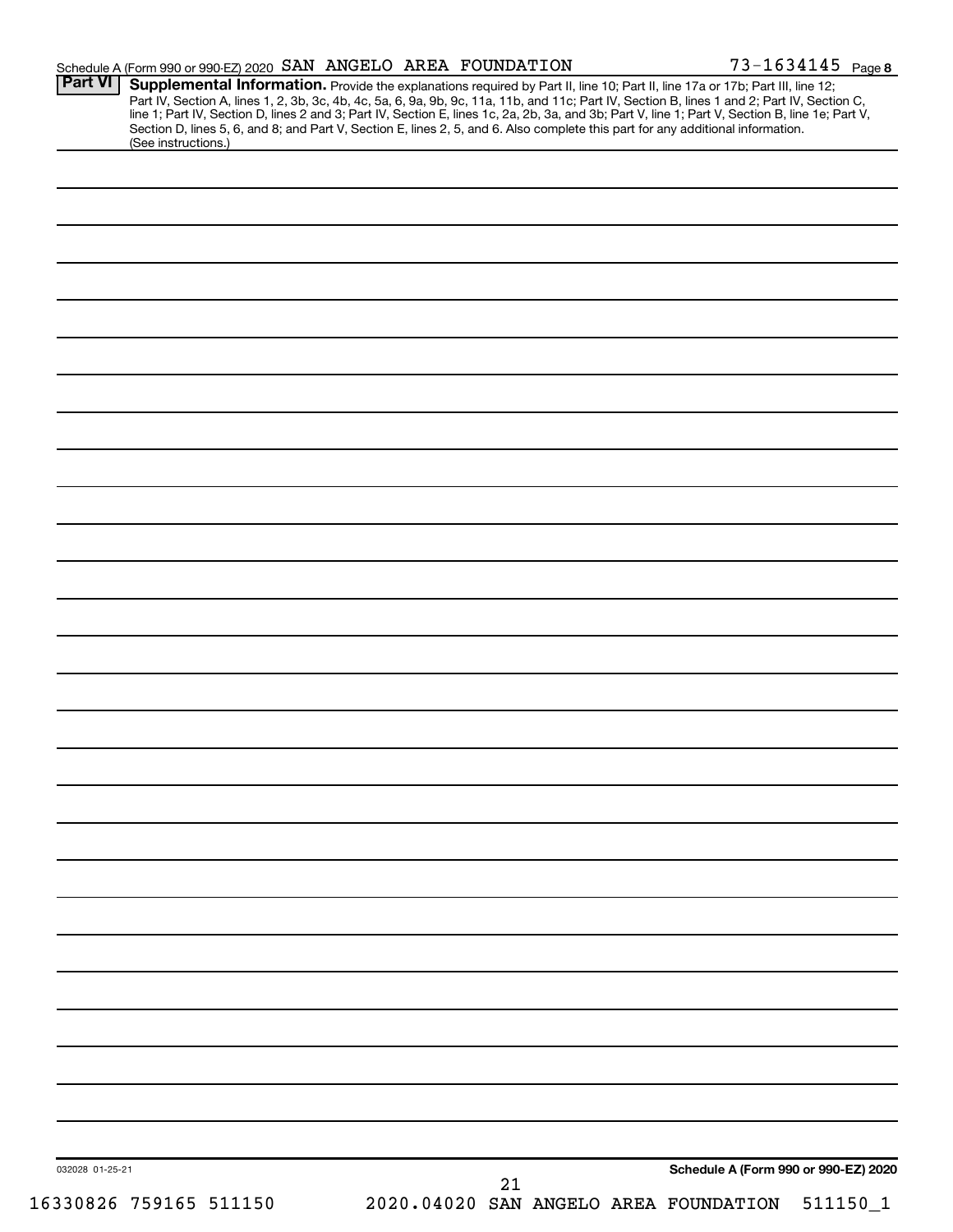Name of the organization

**Organization type** (check one):

Internal Revenue Service

# **Schedule B Schedule of Contributors**

**or 990-PF) | Attach to Form 990, Form 990-EZ, or Form 990-PF. | Go to www.irs.gov/Form990 for the latest information.** OMB No. 1545-0047

**2020**

**Employer identification number**

|  | SAN ANGELO AREA FOUNDATION |  |
|--|----------------------------|--|

| $3 - 1634145$ |  |  |  |  |
|---------------|--|--|--|--|
|               |  |  |  |  |

| Filers of:         | Section:                                                                  |
|--------------------|---------------------------------------------------------------------------|
| Form 990 or 990-FZ | $ \underline{X} $ 501(c)( 3) (enter number) organization                  |
|                    | 4947(a)(1) nonexempt charitable trust not treated as a private foundation |
|                    | 527 political organization                                                |
| Form 990-PF        | 501(c)(3) exempt private foundation                                       |
|                    | 4947(a)(1) nonexempt charitable trust treated as a private foundation     |
|                    | 501(c)(3) taxable private foundation                                      |

Check if your organization is covered by the General Rule or a Special Rule.

**Note:** Only a section 501(c)(7), (8), or (10) organization can check boxes for both the General Rule and a Special Rule. See instructions.

#### **General Rule**

 $\mathcal{L}^{\text{eff}}$ 

 $\mathcal{L}^{\text{eff}}$ 

For an organization filing Form 990, 990-EZ, or 990-PF that received, during the year, contributions totaling \$5,000 or more (in money or property) from any one contributor. Complete Parts I and II. See instructions for determining a contributor's total contributions.

#### **Special Rules**

- any one contributor, during the year, total contributions of the greater of (1) \$5,000; or (2) 2% of the amount on (i) Form 990, Part VIII, line 1h;  $\boxed{\text{X}}$  For an organization described in section 501(c)(3) filing Form 990 or 990-EZ that met the 33 1/3% support test of the regulations under sections 509(a)(1) and 170(b)(1)(A)(vi), that checked Schedule A (Form 990 or 990-EZ), Part II, line 13, 16a, or 16b, and that received from or (ii) Form 990-EZ, line 1. Complete Parts I and II.
- For an organization described in section 501(c)(7), (8), or (10) filing Form 990 or 990-EZ that received from any one contributor, during the year, total contributions of more than \$1,000 exclusively for religious, charitable, scientific, literary, or educational purposes, or for the prevention of cruelty to children or animals. Complete Parts I (entering "N/A" in column (b) instead of the contributor name and address), II, and III.  $\mathcal{L}^{\text{eff}}$

purpose. Don't complete any of the parts unless the General Rule applies to this organization because it received nonexclusively year, contributions exclusively for religious, charitable, etc., purposes, but no such contributions totaled more than \$1,000. If this box is checked, enter here the total contributions that were received during the year for an exclusively religious, charitable, etc., For an organization described in section 501(c)(7), (8), or (10) filing Form 990 or 990-EZ that received from any one contributor, during the religious, charitable, etc., contributions totaling \$5,000 or more during the year  $~\ldots\ldots\ldots\ldots\ldots\ldots\ldots\ldots\blacktriangleright~$ \$

**Caution:** An organization that isn't covered by the General Rule and/or the Special Rules doesn't file Schedule B (Form 990, 990-EZ, or 990-PF), **must** but it answer "No" on Part IV, line 2, of its Form 990; or check the box on line H of its Form 990-EZ or on its Form 990-PF, Part I, line 2, to certify that it doesn't meet the filing requirements of Schedule B (Form 990, 990-EZ, or 990-PF).

**For Paperwork Reduction Act Notice, see the instructions for Form 990, 990-EZ, or 990-PF. Schedule B (Form 990, 990-EZ, or 990-PF) (2020)** LHA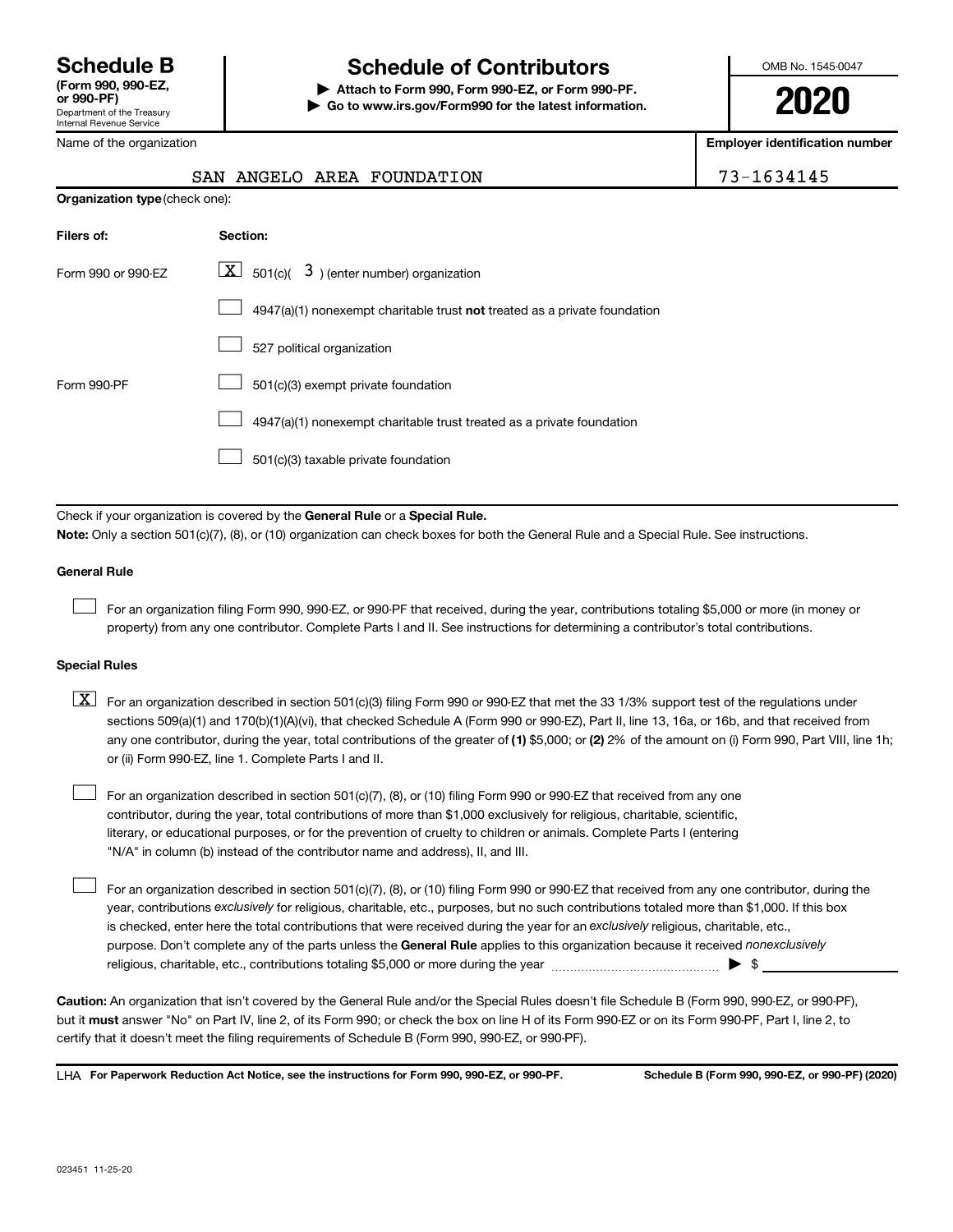**Employer identification number** 

73-1634145

#### SAN ANGELO AREA FOUNDATION

Part I **Contributors** (see instructions). Use duplicate copies of Part I if additional space is needed.  $(a)$  $(b)$  $(d)$ (c) No. Name, address, and ZIP + 4 **Total contributions** Type of contribution 1 Person Payroll 643,542. **Noncash** \$ (Complete Part II for noncash contributions.)  $(a)$  $(b)$  $(c)$  $(d)$ Name, address, and ZIP + 4 Type of contribution No. **Total contributions**  $\overline{a}$  $|\mathbf{X}|$ Person Payroll 350,000. **Noncash** \$ (Complete Part II for noncash contributions.)  $(a)$  $(b)$  $(c)$ (d) **Total contributions** No. Name, address, and ZIP + 4 **Type of contribution** 3  $\mathbf{x}$ Person Payroll 850,000. **Noncash** \$ (Complete Part II for noncash contributions.) (a)  $(b)$  $(c)$ (d) **Total contributions** Type of contribution No. Name, address, and ZIP + 4  $\lfloor x \rfloor$ 4 Person **Payroll** 394,944. **Noncash** \$ (Complete Part II for noncash contributions.)  $(a)$  $(b)$ (c) (d) Type of contribution No. Name, address, and ZIP + 4 **Total contributions** 5  $\lfloor x \rfloor$ Person Payroll 527,468. Noncash (Complete Part II for noncash contributions.)  $(d)$  $(a)$  $(b)$ (c) No. Name, address, and ZIP + 4 **Total contributions** Type of contribution 6 Person **Payroll** 217,752. **Noncash**  $\sqrt{x}$ \$ (Complete Part II for noncash contributions.) 023452 11-25-20 Schedule B (Form 990, 990-EZ, or 990-PF) (2020) 23

16330826 759165 511150

2020.04020 SAN ANGELO AREA FOUNDATION

511150 1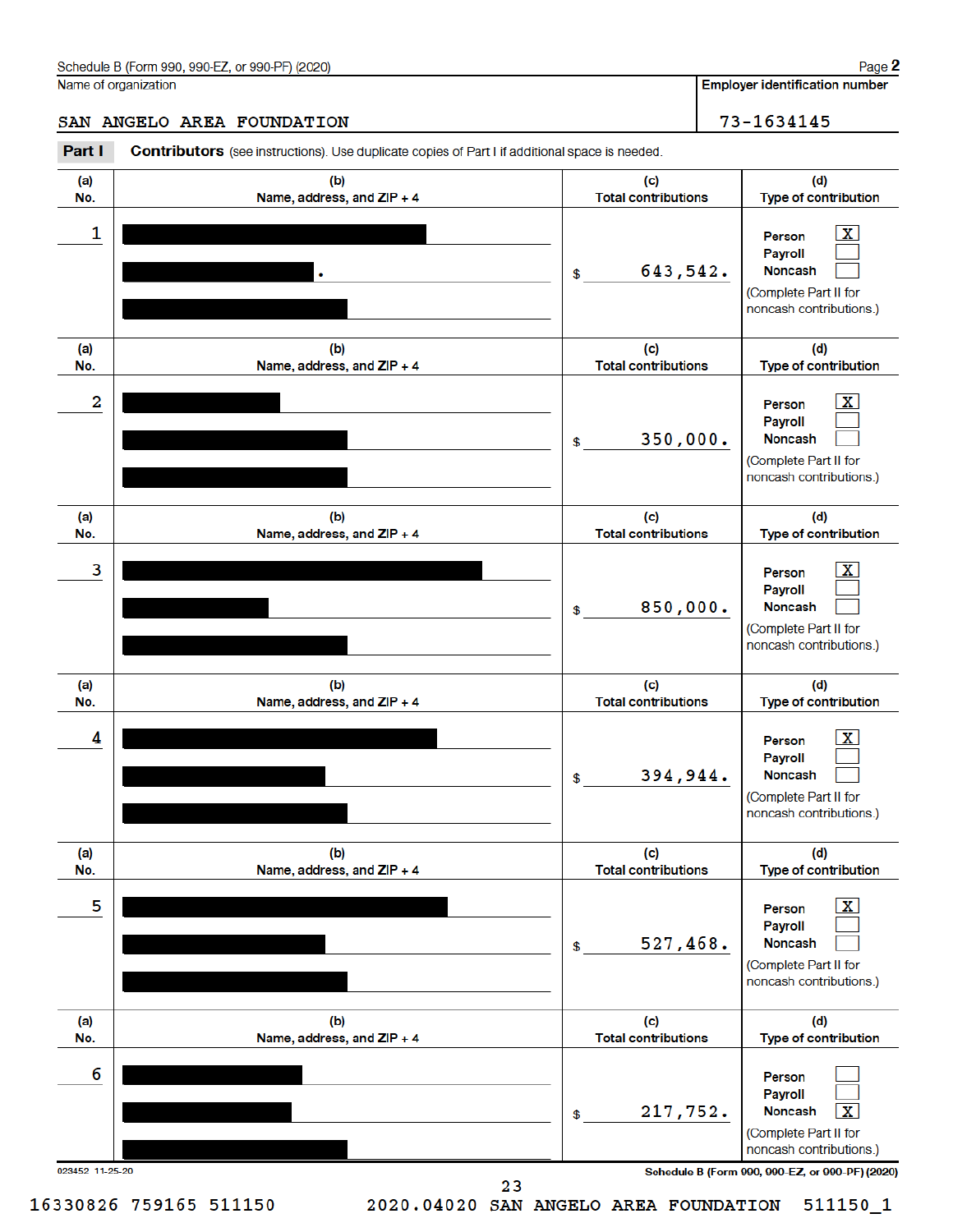**Employer identification number**

SAN ANGELO AREA FOUNDATION 73-1634145

#### 023452 11-25-20 **Schedule B (Form 990, 990-EZ, or 990-PF) (2020) (a) No. (b) Name, address, and ZIP + 4 (c) Total contributions (d) Type of contribution Person Payroll Noncash (a) No. (b) Name, address, and ZIP + 4 (c) Total contributions (d) Type of contribution Person Payroll Noncash (a) No. (b) Name, address, and ZIP + 4 (c) Total contributions (d) Type of contribution Person Payroll Noncash (a) No. (b) Name, address, and ZIP + 4 (c) Total contributions (d) Type of contribution Person Payroll Noncash (a) No. (b) Name, address, and ZIP + 4 (c) Total contributions (d) Type of contribution Person Payroll Noncash (a) No. (b) Name, address, and ZIP + 4 (c) Total contributions (d) Type of contribution Person Payroll Noncash** Part I Contributors (see instructions). Use duplicate copies of Part I if additional space is needed. \$ (Complete Part II for noncash contributions.) \$ (Complete Part II for noncash contributions.) \$ (Complete Part II for noncash contributions.) \$ (Complete Part II for noncash contributions.) \$ (Complete Part II for noncash contributions.) \$ (Complete Part II for noncash contributions.)  $\boxed{\textbf{X}}$  $\Box$  $\Box$  $\boxed{\textbf{X}}$  $\Box$  $\Box$  $\boxed{\textbf{X}}$  $\Box$  $\Box$  $\boxed{\text{X}}$  $\Box$  $\lceil \texttt{X} \rceil$  $\Box$  $\Box$  $\Box$  $\Box$  $\Box$  $\Box$  $7$   $|$  Person  $\overline{\text{X}}$ 250,000.  $8$  Person  $\overline{\text{X}}$ 275,000.  $9$  Person  $\overline{\text{X}}$ 284,200.  $10$  Person  $\overline{\text{X}}$ 1,001,644.

24

16330826 759165 511150 2020.04020 SAN ANGELO AREA FOUNDATION 511150\_1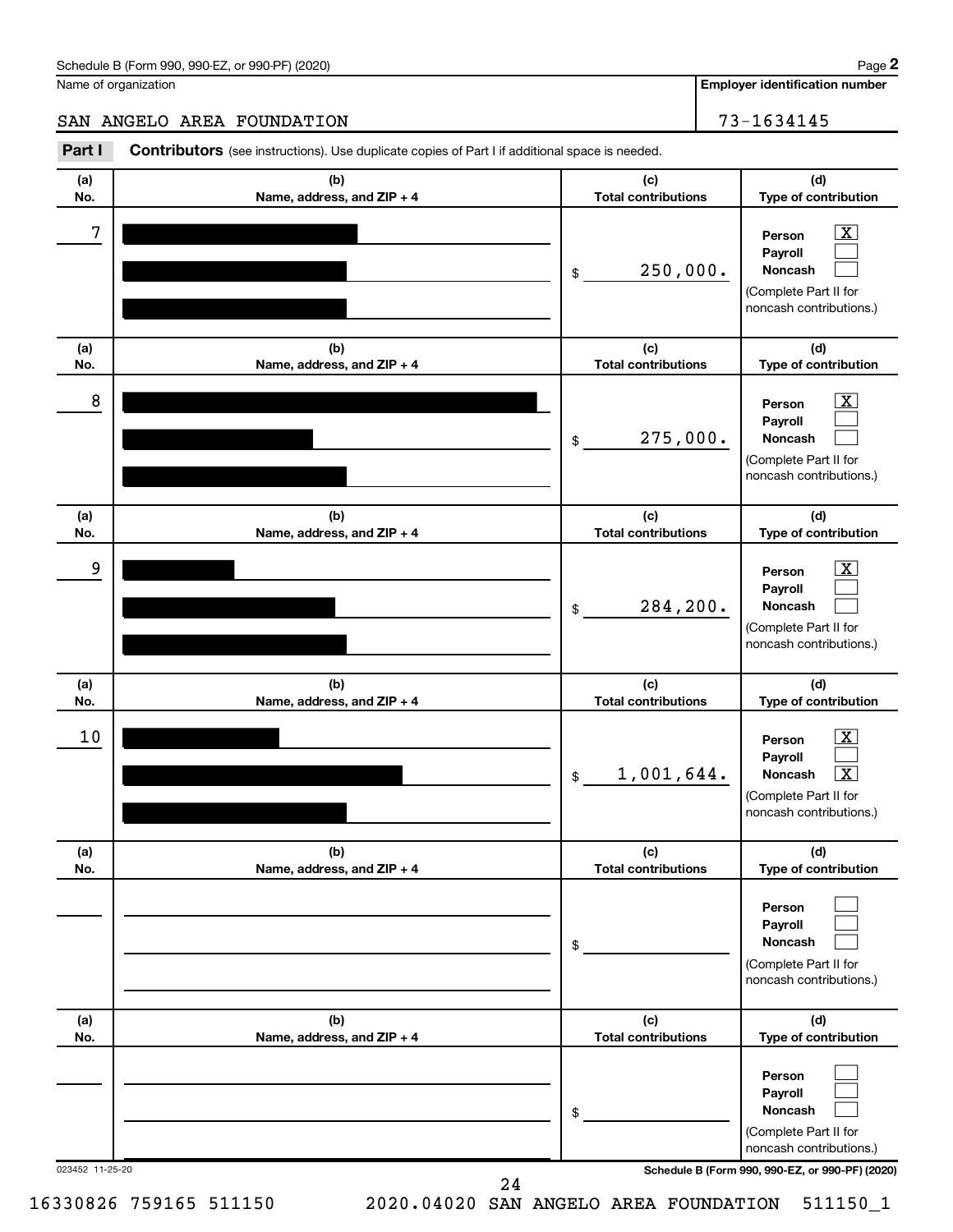Name of organization

**Employer identification number**

SAN ANGELO AREA FOUNDATION 73-1634145

Part II Noncash Property (see instructions). Use duplicate copies of Part II if additional space is needed.

| (a)<br>No.<br>from<br>Part I | (b)<br>Description of noncash property given          | (c)<br>FMV (or estimate)<br>(See instructions.) | (d)<br>Date received                            |
|------------------------------|-------------------------------------------------------|-------------------------------------------------|-------------------------------------------------|
| 6                            | PUBLICLY TRADED SECURITIES                            |                                                 |                                                 |
|                              |                                                       | 217,752.<br>$\mathfrak{S}$                      | 05/11/20                                        |
| (a)<br>No.<br>from<br>Part I | (b)<br>Description of noncash property given          | (c)<br>FMV (or estimate)<br>(See instructions.) | (d)<br>Date received                            |
| 10                           | PUBLICLY TRADED SECURITIES & \$405,200<br><b>CASH</b> |                                                 |                                                 |
|                              |                                                       | 1,001,644.<br>$\frac{1}{2}$                     | 11/25/20                                        |
| (a)<br>No.<br>from<br>Part I | (b)<br>Description of noncash property given          | (c)<br>FMV (or estimate)<br>(See instructions.) | (d)<br>Date received                            |
|                              |                                                       |                                                 |                                                 |
|                              |                                                       | \$                                              |                                                 |
| (a)<br>No.<br>from<br>Part I | (b)<br>Description of noncash property given          | (c)<br>FMV (or estimate)<br>(See instructions.) | (d)<br>Date received                            |
|                              |                                                       |                                                 |                                                 |
|                              |                                                       | \$                                              |                                                 |
| (a)<br>No.<br>from<br>Part I | (b)<br>Description of noncash property given          | (c)<br>FMV (or estimate)<br>(See instructions.) | (d)<br>Date received                            |
|                              |                                                       |                                                 |                                                 |
|                              |                                                       | \$                                              |                                                 |
| (a)<br>No.<br>from<br>Part I | (b)<br>Description of noncash property given          | (c)<br>FMV (or estimate)<br>(See instructions.) | (d)<br>Date received                            |
|                              |                                                       |                                                 |                                                 |
|                              |                                                       | \$                                              |                                                 |
| 023453 11-25-20              | 25                                                    |                                                 | Schedule B (Form 990, 990-EZ, or 990-PF) (2020) |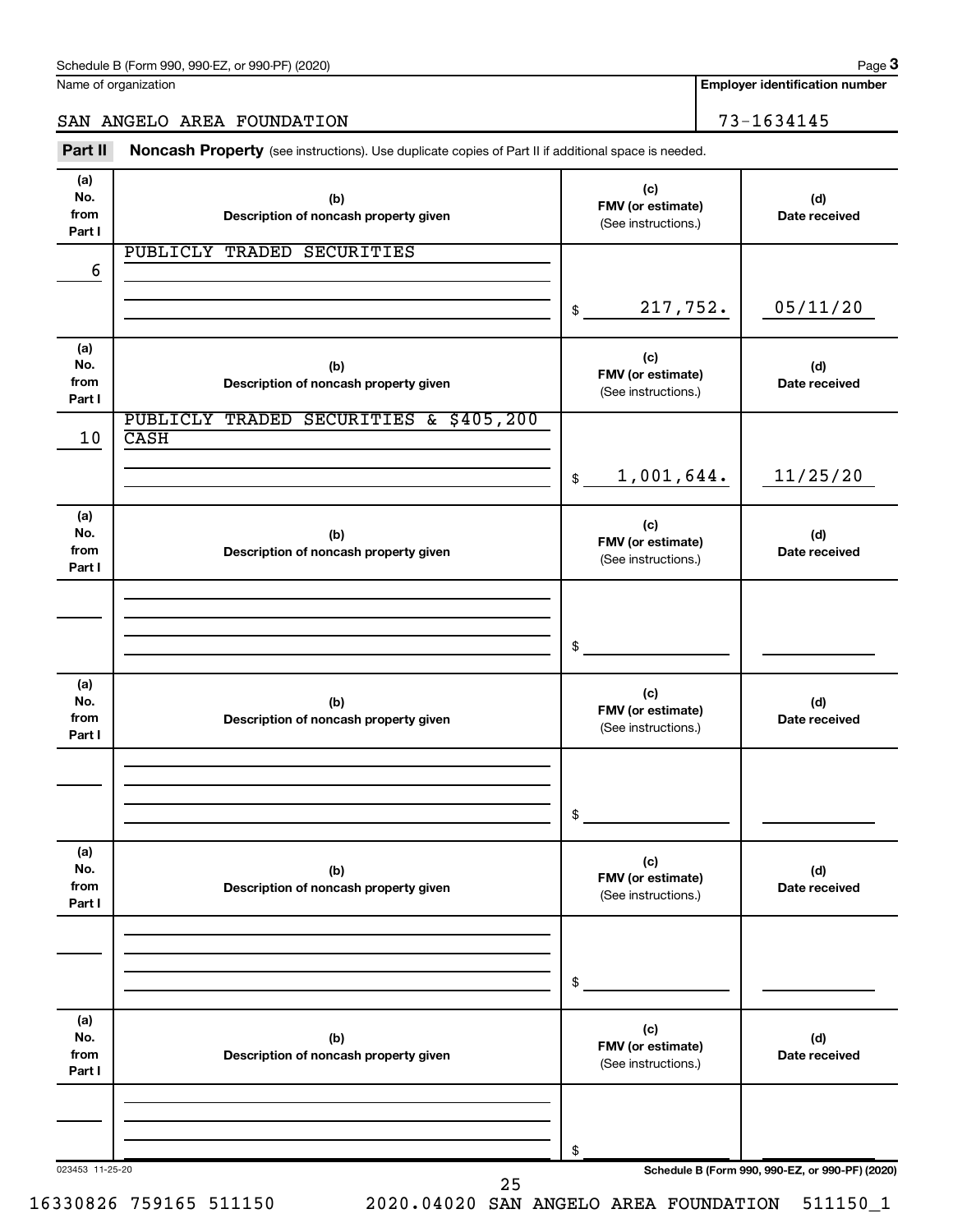**4**

|                            | Name of organization                                                                                                                                                                                                                                                                                                                                                                                                                                                                                        |                      |  |                                     | <b>Employer identification number</b>           |  |  |
|----------------------------|-------------------------------------------------------------------------------------------------------------------------------------------------------------------------------------------------------------------------------------------------------------------------------------------------------------------------------------------------------------------------------------------------------------------------------------------------------------------------------------------------------------|----------------------|--|-------------------------------------|-------------------------------------------------|--|--|
|                            | SAN ANGELO AREA FOUNDATION                                                                                                                                                                                                                                                                                                                                                                                                                                                                                  |                      |  |                                     | 73-1634145                                      |  |  |
| Part III                   | Exclusively religious, charitable, etc., contributions to organizations described in section 501(c)(7), (8), or (10) that total more than \$1,000 for the year<br>from any one contributor. Complete columns (a) through (e) and the following line entry. For organizations<br>completing Part III, enter the total of exclusively religious, charitable, etc., contributions of \$1,000 or less for the year. (Enter this info. once.)<br>Use duplicate copies of Part III if additional space is needed. |                      |  |                                     |                                                 |  |  |
| (a) No.<br>`from<br>Part I | (b) Purpose of gift                                                                                                                                                                                                                                                                                                                                                                                                                                                                                         | (c) Use of gift      |  | (d) Description of how gift is held |                                                 |  |  |
|                            |                                                                                                                                                                                                                                                                                                                                                                                                                                                                                                             |                      |  |                                     |                                                 |  |  |
|                            |                                                                                                                                                                                                                                                                                                                                                                                                                                                                                                             | (e) Transfer of gift |  |                                     |                                                 |  |  |
|                            | Transferee's name, address, and ZIP + 4                                                                                                                                                                                                                                                                                                                                                                                                                                                                     |                      |  |                                     | Relationship of transferor to transferee        |  |  |
| (a) No.<br>from            | (b) Purpose of gift                                                                                                                                                                                                                                                                                                                                                                                                                                                                                         | (c) Use of gift      |  |                                     | (d) Description of how gift is held             |  |  |
| Part I                     |                                                                                                                                                                                                                                                                                                                                                                                                                                                                                                             |                      |  |                                     |                                                 |  |  |
|                            |                                                                                                                                                                                                                                                                                                                                                                                                                                                                                                             | (e) Transfer of gift |  |                                     |                                                 |  |  |
|                            | Transferee's name, address, and ZIP + 4                                                                                                                                                                                                                                                                                                                                                                                                                                                                     |                      |  |                                     | Relationship of transferor to transferee        |  |  |
| (a) No.<br>`from<br>Part I | (b) Purpose of gift                                                                                                                                                                                                                                                                                                                                                                                                                                                                                         | (c) Use of gift      |  |                                     | (d) Description of how gift is held             |  |  |
|                            |                                                                                                                                                                                                                                                                                                                                                                                                                                                                                                             |                      |  |                                     |                                                 |  |  |
|                            |                                                                                                                                                                                                                                                                                                                                                                                                                                                                                                             |                      |  |                                     |                                                 |  |  |
|                            | Transferee's name, address, and ZIP + 4                                                                                                                                                                                                                                                                                                                                                                                                                                                                     |                      |  |                                     | Relationship of transferor to transferee        |  |  |
| (a) No.<br>from<br>Part I  | (b) Purpose of gift                                                                                                                                                                                                                                                                                                                                                                                                                                                                                         | (c) Use of gift      |  |                                     | (d) Description of how gift is held             |  |  |
|                            |                                                                                                                                                                                                                                                                                                                                                                                                                                                                                                             |                      |  |                                     |                                                 |  |  |
|                            | (e) Transfer of gift                                                                                                                                                                                                                                                                                                                                                                                                                                                                                        |                      |  |                                     |                                                 |  |  |
|                            | Transferee's name, address, and ZIP + 4                                                                                                                                                                                                                                                                                                                                                                                                                                                                     |                      |  |                                     | Relationship of transferor to transferee        |  |  |
|                            |                                                                                                                                                                                                                                                                                                                                                                                                                                                                                                             |                      |  |                                     |                                                 |  |  |
| 023454 11-25-20            |                                                                                                                                                                                                                                                                                                                                                                                                                                                                                                             | 26                   |  |                                     | Schedule B (Form 990, 990-EZ, or 990-PF) (2020) |  |  |

16330826 759165 511150 2020.04020 SAN ANGELO AREA FOUNDATION 511150\_1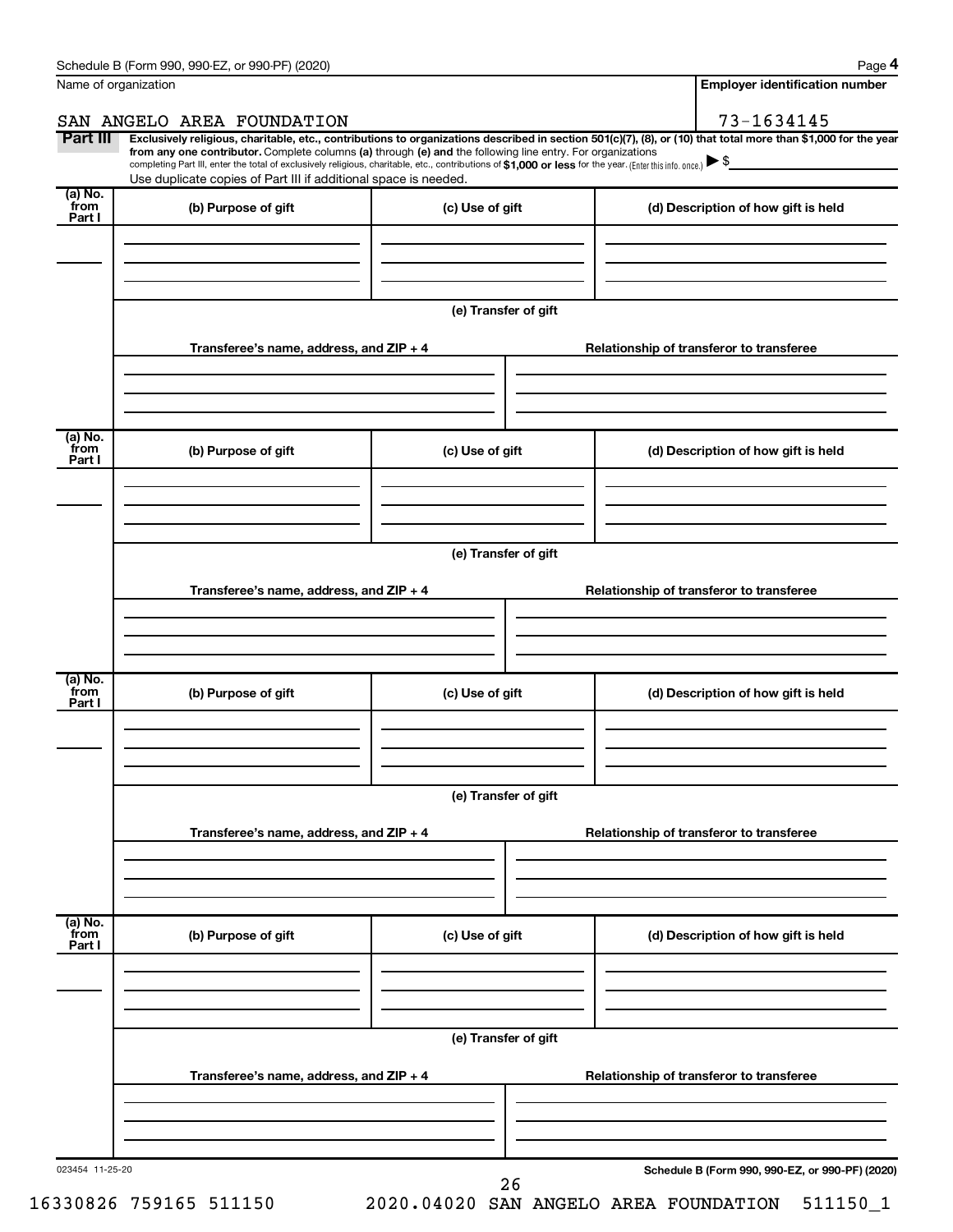| (Form 990) |  |
|------------|--|
|------------|--|

# **SCHEDULE D Supplemental Financial Statements**<br> **Form 990 2020**<br> **Part IV** line 6.7.8.9.10, 11a, 11b, 11d, 11d, 11d, 11d, 11d, 12a, 0r, 12b

**(Form 990) | Complete if the organization answered "Yes" on Form 990, Part IV, line 6, 7, 8, 9, 10, 11a, 11b, 11c, 11d, 11e, 11f, 12a, or 12b.**

**| Attach to Form 990. |Go to www.irs.gov/Form990 for instructions and the latest information.**



Department of the Treasury Internal Revenue Service

#### Name of the organization<br>
SAN ANGELO AREA FOUNDATION<br>
73-1634145 SAN ANGELO AREA FOUNDATION

|    |                                                                                                                                                | (a) Donor advised funds |                 | (b) Funds and other accounts                       |
|----|------------------------------------------------------------------------------------------------------------------------------------------------|-------------------------|-----------------|----------------------------------------------------|
| 1  |                                                                                                                                                |                         | $\overline{50}$ |                                                    |
| 2  | Aggregate value of contributions to (during year)                                                                                              | 2,521,422.              |                 |                                                    |
| 3  | Aggregate value of grants from (during year)                                                                                                   | 2,669,544.              |                 |                                                    |
| 4  |                                                                                                                                                | 20, 435, 333.           |                 |                                                    |
| 5  | Did the organization inform all donors and donor advisors in writing that the assets held in donor advised funds                               |                         |                 |                                                    |
|    |                                                                                                                                                |                         |                 | $\boxed{\text{X}}$ Yes                             |
| 6  | Did the organization inform all grantees, donors, and donor advisors in writing that grant funds can be used only                              |                         |                 |                                                    |
|    | for charitable purposes and not for the benefit of the donor or donor advisor, or for any other purpose conferring                             |                         |                 |                                                    |
|    |                                                                                                                                                |                         |                 | $\overline{\text{X}}$ Yes                          |
|    | Part II<br>Conservation Easements. Complete if the organization answered "Yes" on Form 990, Part IV, line 7.                                   |                         |                 |                                                    |
| 1. | Purpose(s) of conservation easements held by the organization (check all that apply).                                                          |                         |                 |                                                    |
|    | Preservation of land for public use (for example, recreation or education)                                                                     |                         |                 | Preservation of a historically important land area |
|    | Protection of natural habitat                                                                                                                  |                         |                 | Preservation of a certified historic structure     |
|    | Preservation of open space                                                                                                                     |                         |                 |                                                    |
| 2  | Complete lines 2a through 2d if the organization held a qualified conservation contribution in the form of a conservation easement on the last |                         |                 |                                                    |
|    | day of the tax year.                                                                                                                           |                         |                 | Held at the End of the Tax Year                    |
| а  |                                                                                                                                                |                         |                 | 2a                                                 |
|    |                                                                                                                                                |                         |                 | 2 <sub>b</sub>                                     |
|    |                                                                                                                                                |                         |                 | 2c                                                 |
| d  | Number of conservation easements included in (c) acquired after 7/25/06, and not on a historic structure                                       |                         |                 |                                                    |
|    | listed in the National Register [11, 2003] March 2014 The National Register [11, 2014] March 2014 The National                                 |                         |                 | 2d                                                 |
| 3  | Number of conservation easements modified, transferred, released, extinguished, or terminated by the organization during the tax               |                         |                 |                                                    |
|    | $year \blacktriangleright$                                                                                                                     |                         |                 |                                                    |
| 4  | Number of states where property subject to conservation easement is located >                                                                  |                         |                 |                                                    |
|    |                                                                                                                                                |                         |                 |                                                    |
|    |                                                                                                                                                |                         |                 |                                                    |
| 5  | Does the organization have a written policy regarding the periodic monitoring, inspection, handling of                                         |                         |                 |                                                    |
|    |                                                                                                                                                |                         |                 | Yes                                                |
| 6  | Staff and volunteer hours devoted to monitoring, inspecting, handling of violations, and enforcing conservation easements during the year      |                         |                 |                                                    |
|    |                                                                                                                                                |                         |                 |                                                    |
| 7  | Amount of expenses incurred in monitoring, inspecting, handling of violations, and enforcing conservation easements during the year            |                         |                 |                                                    |
|    | $\blacktriangleright$ s                                                                                                                        |                         |                 |                                                    |
| 8  | Does each conservation easement reported on line 2(d) above satisfy the requirements of section 170(h)(4)(B)(i)                                |                         |                 |                                                    |
|    |                                                                                                                                                |                         |                 | Yes                                                |
| 9  | In Part XIII, describe how the organization reports conservation easements in its revenue and expense statement and                            |                         |                 |                                                    |
|    | balance sheet, and include, if applicable, the text of the footnote to the organization's financial statements that describes the              |                         |                 |                                                    |
|    | organization's accounting for conservation easements.                                                                                          |                         |                 |                                                    |
|    | Organizations Maintaining Collections of Art, Historical Treasures, or Other Similar Assets.<br>Part III                                       |                         |                 |                                                    |
|    | Complete if the organization answered "Yes" on Form 990, Part IV, line 8.                                                                      |                         |                 |                                                    |
|    | 1a If the organization elected, as permitted under FASB ASC 958, not to report in its revenue statement and balance sheet works                |                         |                 |                                                    |
|    | of art, historical treasures, or other similar assets held for public exhibition, education, or research in furtherance of public              |                         |                 |                                                    |
|    | service, provide in Part XIII the text of the footnote to its financial statements that describes these items.                                 |                         |                 |                                                    |
|    | b If the organization elected, as permitted under FASB ASC 958, to report in its revenue statement and balance sheet works of                  |                         |                 |                                                    |
|    | art, historical treasures, or other similar assets held for public exhibition, education, or research in furtherance of public service,        |                         |                 |                                                    |
|    | provide the following amounts relating to these items:                                                                                         |                         |                 |                                                    |
|    |                                                                                                                                                |                         |                 |                                                    |
|    | (ii) Assets included in Form 990, Part X                                                                                                       |                         |                 | $\blacktriangleright$ \$                           |
| 2  | If the organization received or held works of art, historical treasures, or other similar assets for financial gain, provide                   |                         |                 |                                                    |
|    | the following amounts required to be reported under FASB ASC 958 relating to these items:                                                      |                         |                 |                                                    |
| а  |                                                                                                                                                |                         |                 | - \$                                               |
|    |                                                                                                                                                |                         |                 | $\blacktriangleright$ s                            |
|    | LHA For Paperwork Reduction Act Notice, see the Instructions for Form 990.                                                                     |                         |                 | Schedule D (Form 990) 2020                         |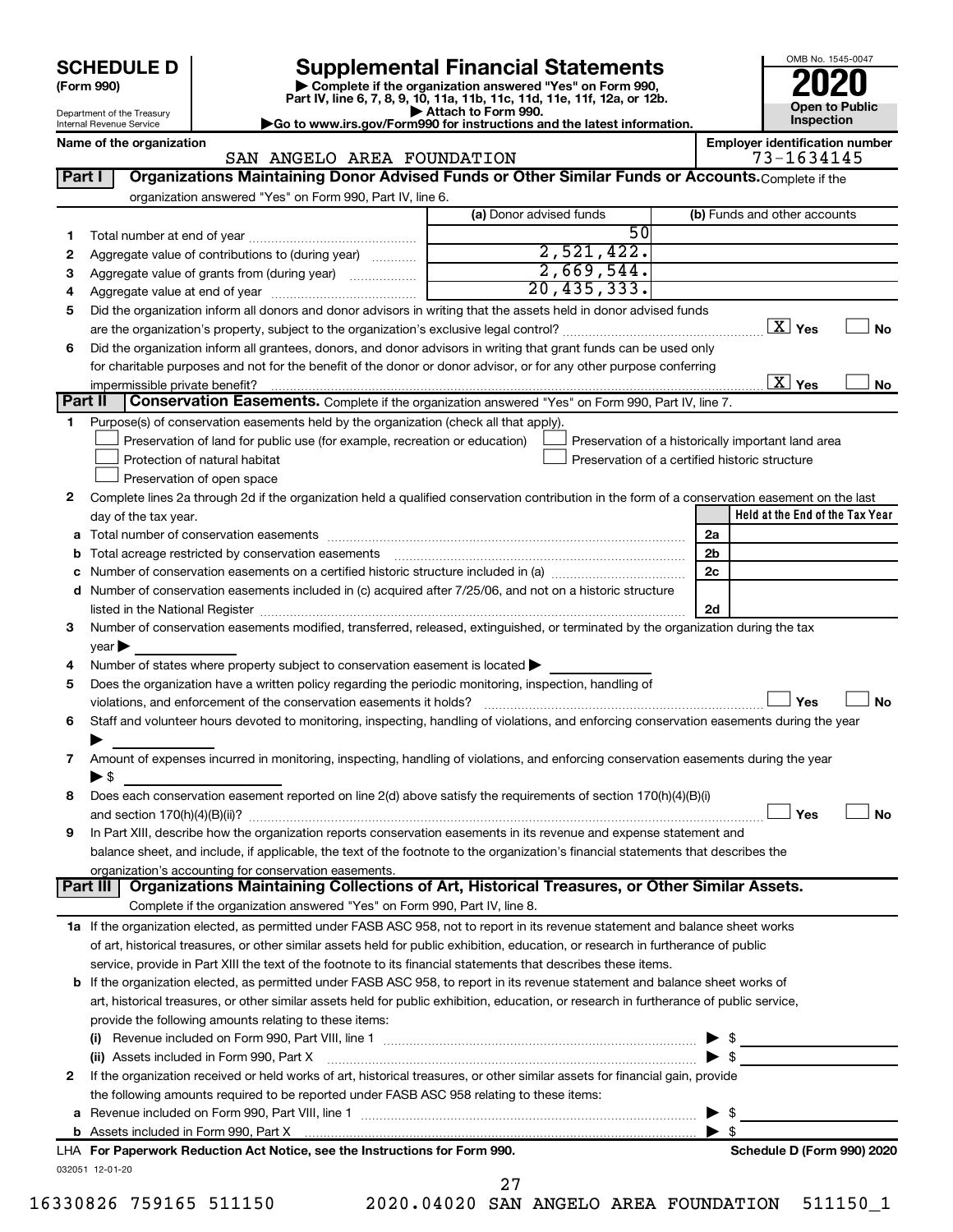|               | Schedule D (Form 990) 2020                                                                                                                                                                                                     | SAN ANGELO AREA FOUNDATION       |                                  |                          |                                      | 73-1634145 Page 2   |  |  |
|---------------|--------------------------------------------------------------------------------------------------------------------------------------------------------------------------------------------------------------------------------|----------------------------------|----------------------------------|--------------------------|--------------------------------------|---------------------|--|--|
|               | Organizations Maintaining Collections of Art, Historical Treasures, or Other Similar Assets (continued)<br>Part III                                                                                                            |                                  |                                  |                          |                                      |                     |  |  |
| З             | Using the organization's acquisition, accession, and other records, check any of the following that make significant use of its                                                                                                |                                  |                                  |                          |                                      |                     |  |  |
|               | collection items (check all that apply):                                                                                                                                                                                       |                                  |                                  |                          |                                      |                     |  |  |
| a             | Public exhibition                                                                                                                                                                                                              |                                  |                                  | Loan or exchange program |                                      |                     |  |  |
| b             | Scholarly research                                                                                                                                                                                                             |                                  | Other                            |                          |                                      |                     |  |  |
| с             | Preservation for future generations                                                                                                                                                                                            |                                  |                                  |                          |                                      |                     |  |  |
| 4             | Provide a description of the organization's collections and explain how they further the organization's exempt purpose in Part XIII.                                                                                           |                                  |                                  |                          |                                      |                     |  |  |
| 5             | During the year, did the organization solicit or receive donations of art, historical treasures, or other similar assets                                                                                                       |                                  |                                  |                          |                                      |                     |  |  |
|               | Yes<br>No                                                                                                                                                                                                                      |                                  |                                  |                          |                                      |                     |  |  |
|               | Part IV<br><b>Escrow and Custodial Arrangements.</b> Complete if the organization answered "Yes" on Form 990, Part IV, line 9, or                                                                                              |                                  |                                  |                          |                                      |                     |  |  |
|               | reported an amount on Form 990, Part X, line 21.                                                                                                                                                                               |                                  |                                  |                          |                                      |                     |  |  |
|               | 1a Is the organization an agent, trustee, custodian or other intermediary for contributions or other assets not included                                                                                                       |                                  |                                  |                          |                                      |                     |  |  |
|               |                                                                                                                                                                                                                                |                                  |                                  |                          |                                      | Yes<br>No           |  |  |
|               | b If "Yes," explain the arrangement in Part XIII and complete the following table:                                                                                                                                             |                                  |                                  |                          |                                      |                     |  |  |
|               |                                                                                                                                                                                                                                |                                  |                                  |                          |                                      | Amount              |  |  |
|               | c Beginning balance measurements and the contract of the contract of the contract of the contract of the contract of the contract of the contract of the contract of the contract of the contract of the contract of the contr |                                  |                                  |                          | 1c                                   |                     |  |  |
|               |                                                                                                                                                                                                                                |                                  |                                  |                          | 1d                                   |                     |  |  |
|               | e Distributions during the year manufactured and continuum control of the control of the control of the state of the state of the control of the control of the control of the control of the control of the control of the co |                                  |                                  |                          | 1e                                   |                     |  |  |
|               |                                                                                                                                                                                                                                |                                  |                                  |                          | 1f                                   |                     |  |  |
|               | 2a Did the organization include an amount on Form 990, Part X, line 21, for escrow or custodial account liability?                                                                                                             |                                  |                                  |                          | .                                    | Yes<br>No           |  |  |
| <b>Part V</b> | <b>b</b> If "Yes," explain the arrangement in Part XIII. Check here if the explanation has been provided on Part XIII<br><b>Endowment Funds.</b> Complete if the organization answered "Yes" on Form 990, Part IV, line 10.    |                                  |                                  |                          |                                      |                     |  |  |
|               |                                                                                                                                                                                                                                |                                  |                                  | (c) Two years back       | $\vert$ (d) Three years back $\vert$ | (e) Four years back |  |  |
|               |                                                                                                                                                                                                                                | (a) Current year<br>173,623,862. | (b) Prior year<br>141, 151, 272. | 147, 921, 158.           | 117,587,937.                         | 102,812,401.        |  |  |
|               | 1a Beginning of year balance                                                                                                                                                                                                   | 10,737,668.                      | 15,529,800.                      | 18, 454, 244.            | 12,617,712.                          | 10,737,345.         |  |  |
|               | c Net investment earnings, gains, and losses                                                                                                                                                                                   | 12,685,397.                      | 28, 225, 978.                    | $-12, 180, 306.$         | 25, 773, 682.                        | 10,707,798.         |  |  |
|               | <b>d</b> Grants or scholarships <i></i>                                                                                                                                                                                        | 12, 203, 474.                    | 12,027,595.                      | 12,844,210.              | 7,799,550                            | 5,390,986.          |  |  |
|               | e Other expenditures for facilities                                                                                                                                                                                            |                                  |                                  |                          |                                      |                     |  |  |
|               | and programs                                                                                                                                                                                                                   | 1,817,589.                       | 1,052,560.                       | $-1,017,522.$            | $-1,076,898.$                        | 45,758.             |  |  |
|               | f Administrative expenses                                                                                                                                                                                                      | 1, 182, 375.                     | $-1,796,967.$                    | 1, 217, 136.             | 1,335,521.                           | 1,232,863.          |  |  |
|               | <b>g</b> End of year balance $\ldots$                                                                                                                                                                                          | 181, 843, 489.                   | 173,623,862.                     | 141, 151, 272.           | 147, 921, 158.                       | 117,587,937.        |  |  |
| 2             | Provide the estimated percentage of the current year end balance (line 1g, column (a)) held as:                                                                                                                                |                                  |                                  |                          |                                      |                     |  |  |
|               | Board designated or quasi-endowment                                                                                                                                                                                            | 50.0000                          | %                                |                          |                                      |                     |  |  |
|               | <b>b</b> Permanent endowment $\blacktriangleright$                                                                                                                                                                             | %                                |                                  |                          |                                      |                     |  |  |
|               | 50.0000 $%$<br>$\mathbf c$ Term endowment $\blacktriangleright$                                                                                                                                                                |                                  |                                  |                          |                                      |                     |  |  |
|               | The percentages on lines 2a, 2b, and 2c should equal 100%.                                                                                                                                                                     |                                  |                                  |                          |                                      |                     |  |  |
|               | 3a Are there endowment funds not in the possession of the organization that are held and administered for the organization                                                                                                     |                                  |                                  |                          |                                      |                     |  |  |
|               | by:                                                                                                                                                                                                                            |                                  |                                  |                          |                                      | Yes<br>No           |  |  |
|               | (i)                                                                                                                                                                                                                            |                                  |                                  |                          |                                      | X<br>3a(i)          |  |  |
|               |                                                                                                                                                                                                                                |                                  |                                  |                          |                                      | х<br>3a(ii)         |  |  |
|               |                                                                                                                                                                                                                                |                                  |                                  |                          |                                      | 3b                  |  |  |
| 4             | Describe in Part XIII the intended uses of the organization's endowment funds.                                                                                                                                                 |                                  |                                  |                          |                                      |                     |  |  |
|               | Land, Buildings, and Equipment.<br><b>Part VI</b>                                                                                                                                                                              |                                  |                                  |                          |                                      |                     |  |  |
|               | Complete if the organization answered "Yes" on Form 990, Part IV, line 11a. See Form 990, Part X, line 10.                                                                                                                     |                                  |                                  |                          |                                      |                     |  |  |
|               | Description of property                                                                                                                                                                                                        | (a) Cost or other                |                                  | (b) Cost or other        | (c) Accumulated                      | (d) Book value      |  |  |
|               |                                                                                                                                                                                                                                | basis (investment)               |                                  | basis (other)            | depreciation                         |                     |  |  |
|               |                                                                                                                                                                                                                                |                                  |                                  | 222,954.                 |                                      | 222,954.            |  |  |
|               |                                                                                                                                                                                                                                |                                  |                                  | 2,842,459.               | 475,869.                             | 2,366,590.          |  |  |
|               |                                                                                                                                                                                                                                |                                  |                                  | 1, 103, 010.             | $77,066$ .                           | 1,025,944.          |  |  |
|               |                                                                                                                                                                                                                                |                                  |                                  | 278,030.                 | 225, 343.                            | 52,687.             |  |  |
|               |                                                                                                                                                                                                                                |                                  |                                  |                          |                                      |                     |  |  |
|               | Total. Add lines 1a through 1e. (Column (d) must equal Form 990, Part X, column (B), line 10c.)                                                                                                                                |                                  |                                  |                          |                                      | 3,668,175.          |  |  |

**Schedule D (Form 990) 2020**

032052 12-01-20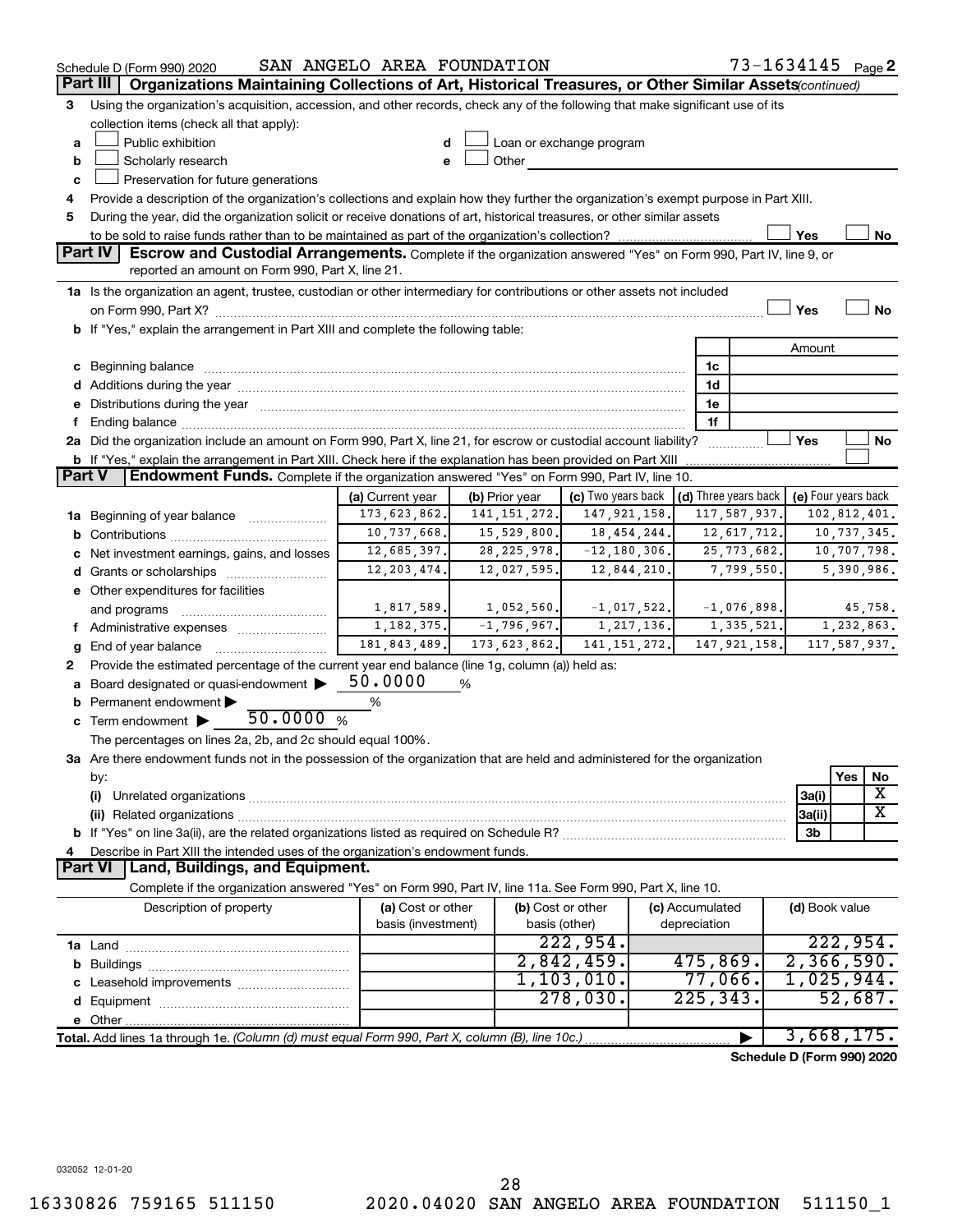| Schedule D (Form 990) 2020                      | SAN ANGELO AREA FOUNDATION | $73 - 1634145$ Page 3 |  |
|-------------------------------------------------|----------------------------|-----------------------|--|
| <b>Dart VIII</b> Investments - Other Securities |                            |                       |  |

| Complete if the organization answered "Yes" on Form 990, Part IV, line 11b. See Form 990, Part X, line 12.        |                 |                                                           |                |
|-------------------------------------------------------------------------------------------------------------------|-----------------|-----------------------------------------------------------|----------------|
| (a) Description of security or category (including name of security)                                              | (b) Book value  | (c) Method of valuation: Cost or end-of-year market value |                |
| (1) Financial derivatives                                                                                         |                 |                                                           |                |
| (2) Closely held equity interests                                                                                 |                 |                                                           |                |
| (3) Other                                                                                                         |                 |                                                           |                |
| (A) LIMITED PARTNERSHIPS                                                                                          | 221,751.        | <b>COST</b>                                               |                |
| BENEFICIAL INT IN<br>(B)                                                                                          |                 |                                                           |                |
| CHARITABLE REMAINDER<br>(C)                                                                                       |                 |                                                           |                |
| <b>TRUSTS</b><br>(D)                                                                                              | 9,009,513.      | <b>COST</b>                                               |                |
|                                                                                                                   |                 |                                                           |                |
| (E)                                                                                                               |                 |                                                           |                |
| (F)                                                                                                               |                 |                                                           |                |
| (G)                                                                                                               |                 |                                                           |                |
| (H)                                                                                                               | 9, 231, 264.    |                                                           |                |
| Total. (Col. (b) must equal Form 990, Part X, col. (B) line 12.) $\blacktriangleright$                            |                 |                                                           |                |
| Part VIII Investments - Program Related.                                                                          |                 |                                                           |                |
| Complete if the organization answered "Yes" on Form 990, Part IV, line 11c. See Form 990, Part X, line 13.        |                 |                                                           |                |
| (a) Description of investment                                                                                     | (b) Book value  | (c) Method of valuation: Cost or end-of-year market value |                |
| (1)                                                                                                               |                 |                                                           |                |
| (2)                                                                                                               |                 |                                                           |                |
| (3)                                                                                                               |                 |                                                           |                |
| (4)                                                                                                               |                 |                                                           |                |
| (5)                                                                                                               |                 |                                                           |                |
| (6)                                                                                                               |                 |                                                           |                |
| (7)                                                                                                               |                 |                                                           |                |
| (8)                                                                                                               |                 |                                                           |                |
| (9)                                                                                                               |                 |                                                           |                |
| Total. (Col. (b) must equal Form 990, Part X, col. (B) line 13.)                                                  |                 |                                                           |                |
| <b>Other Assets.</b><br>Part IX                                                                                   |                 |                                                           |                |
| Complete if the organization answered "Yes" on Form 990, Part IV, line 11d. See Form 990, Part X, line 15.        |                 |                                                           |                |
|                                                                                                                   | (a) Description |                                                           | (b) Book value |
| (1)                                                                                                               |                 |                                                           |                |
| (2)                                                                                                               |                 |                                                           |                |
| (3)                                                                                                               |                 |                                                           |                |
| (4)                                                                                                               |                 |                                                           |                |
| (5)                                                                                                               |                 |                                                           |                |
| (6)                                                                                                               |                 |                                                           |                |
| (7)                                                                                                               |                 |                                                           |                |
| (8)                                                                                                               |                 |                                                           |                |
| (9)                                                                                                               |                 |                                                           |                |
| Total. (Column (b) must equal Form 990, Part X, col. (B) line 15.)                                                |                 |                                                           |                |
| <b>Other Liabilities.</b><br>Part X                                                                               |                 |                                                           |                |
| Complete if the organization answered "Yes" on Form 990, Part IV, line 11e or 11f. See Form 990, Part X, line 25. |                 |                                                           |                |
| (a) Description of liability<br>1.                                                                                |                 |                                                           | (b) Book value |
| Federal income taxes<br>(1)                                                                                       |                 |                                                           |                |
| PRESENT VALUE OF CHARITABLE LEAD<br>(2)                                                                           |                 |                                                           |                |
| <b>ANNUITY TRUST</b><br>(3)                                                                                       |                 |                                                           | 101,057.       |
| <b>AGENCY ENDOWMENTS</b><br>(4)                                                                                   |                 |                                                           | 45,517,106.    |
| DEFERRED COMPENSATION<br>(5)                                                                                      |                 |                                                           | 186, 280.      |
| <b>INSURANCE PROCEEDS- ROOF</b>                                                                                   |                 |                                                           | 169,591.       |
| (6)                                                                                                               |                 |                                                           |                |
| (7)                                                                                                               |                 |                                                           |                |
| (8)                                                                                                               |                 |                                                           |                |
|                                                                                                                   |                 |                                                           |                |
| (9)                                                                                                               |                 |                                                           | 45,974,034.    |

organization's liability for uncertain tax positions under FASB ASC 740. Check here if the text of the footnote has been provided in Part XIII ...  $\fbox{\bf X}$ 

**Schedule D (Form 990) 2020**

032053 12-01-20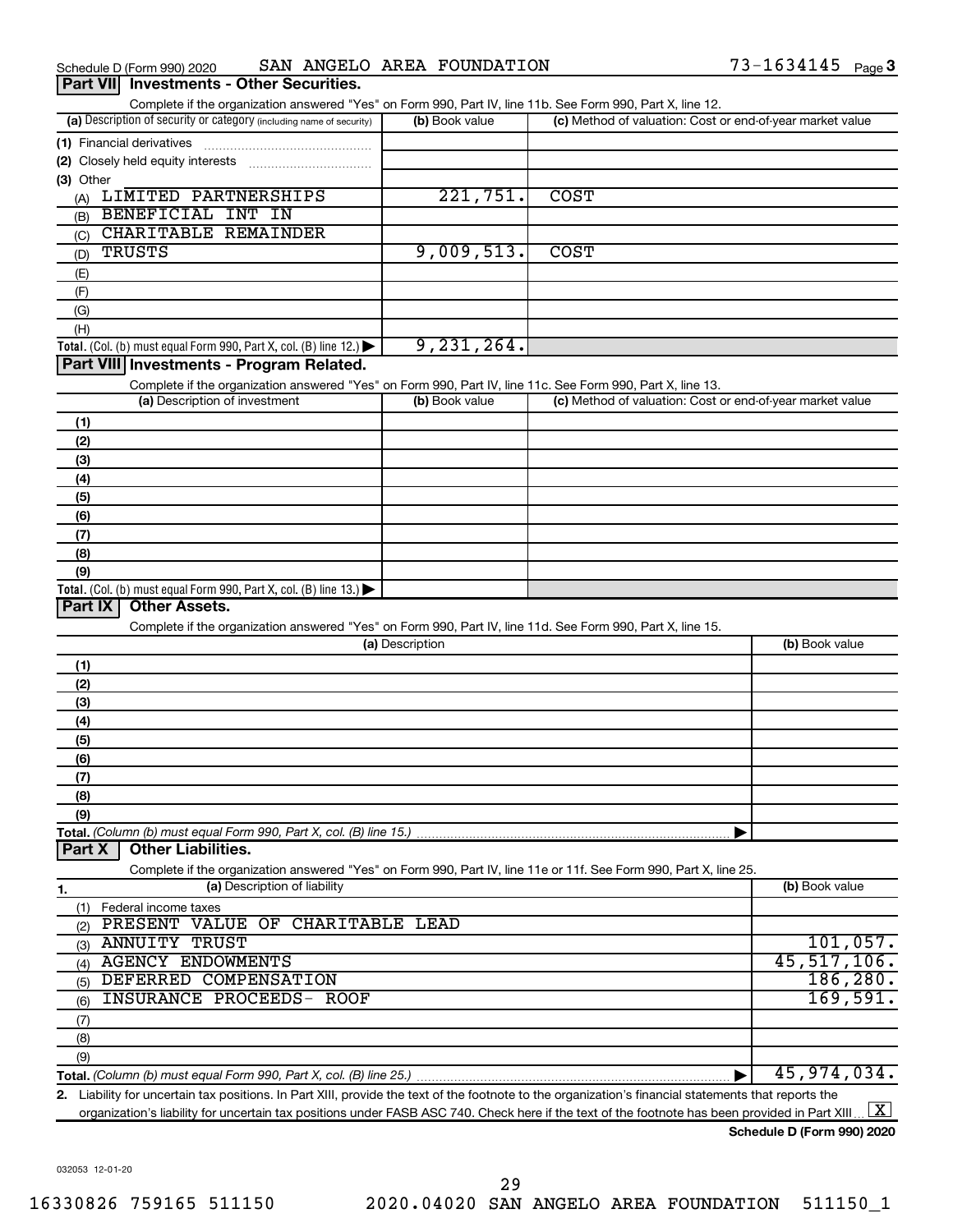|    | SAN ANGELO AREA FOUNDATION<br>Schedule D (Form 990) 2020                                                                                                                                                                       |                |               |                | $73 - 1634145$ Page 4 |
|----|--------------------------------------------------------------------------------------------------------------------------------------------------------------------------------------------------------------------------------|----------------|---------------|----------------|-----------------------|
|    | Reconciliation of Revenue per Audited Financial Statements With Revenue per Return.<br>Part XI                                                                                                                                 |                |               |                |                       |
|    | Complete if the organization answered "Yes" on Form 990, Part IV, line 12a.                                                                                                                                                    |                |               |                |                       |
| 1  | Total revenue, gains, and other support per audited financial statements [111] [11] Total revenue, gains, and other support per audited financial statements                                                                   |                |               | $\blacksquare$ | 18,960,827.           |
| 2  | Amounts included on line 1 but not on Form 990, Part VIII, line 12:                                                                                                                                                            |                |               |                |                       |
| a  |                                                                                                                                                                                                                                | 2a             | $-8,984,448.$ |                |                       |
|    |                                                                                                                                                                                                                                | 2 <sub>b</sub> |               |                |                       |
|    | Recoveries of prior year grants [111] matter contracts and prior year grants [11] matter contracts and a recovering to the contract of the contracts of prior year grants [11] matter contracts and a recovering to the contra | 2c             |               |                |                       |
| d  |                                                                                                                                                                                                                                | 2d             | 233, 248.     |                |                       |
| е  | Add lines 2a through 2d                                                                                                                                                                                                        |                |               | 2e             | $-8, 751, 200.$       |
| з  |                                                                                                                                                                                                                                |                |               | 3              | 27,712,027.           |
| 4  | Amounts included on Form 990, Part VIII, line 12, but not on line 1:                                                                                                                                                           |                |               |                |                       |
|    |                                                                                                                                                                                                                                |                | 278,581.      |                |                       |
| b  | Other (Describe in Part XIII.) <b>Construction Contract Construction</b> Chemistry Chemistry Chemistry Chemistry Chemistry                                                                                                     | 4 <sub>h</sub> | 4,803,153.    |                |                       |
| c. | Add lines 4a and 4b                                                                                                                                                                                                            |                |               | 4c             | 5,081,734.            |
|    |                                                                                                                                                                                                                                |                |               |                | 32,793,761.           |
|    |                                                                                                                                                                                                                                |                |               |                |                       |
|    | Part XII   Reconciliation of Expenses per Audited Financial Statements With Expenses per Return.                                                                                                                               |                |               |                |                       |
|    | Complete if the organization answered "Yes" on Form 990, Part IV, line 12a.                                                                                                                                                    |                |               |                |                       |
| 1  |                                                                                                                                                                                                                                |                |               | $\blacksquare$ | 10, 112, 166.         |
| 2  | Amounts included on line 1 but not on Form 990, Part IX, line 25:                                                                                                                                                              |                |               |                |                       |
| a  |                                                                                                                                                                                                                                | 2a             |               |                |                       |
| b  |                                                                                                                                                                                                                                | 2 <sub>b</sub> |               |                |                       |
|    |                                                                                                                                                                                                                                | 2 <sub>c</sub> |               |                |                       |
| d  | Other (Describe in Part XIII.) [100] [2010] [2010] [2010] [2010] [2010] [2010] [2010] [2010] [2010] [2010] [20                                                                                                                 | 2d             | 80, 192.      |                |                       |
|    | e Add lines 2a through 2d [11] manual contract and a set of the contract of the contract of the contract of the contract of the contract of the contract of the contract of the contract of the contract of the contract of th |                |               | 2е             | 80,192.               |
| 3  | Subtract line 2e from line 1 <b>manufacture in the contract of the 2e</b> from line 1                                                                                                                                          |                |               | $\mathbf{a}$   | 10,031,974.           |
| 4  | Amounts included on Form 990, Part IX, line 25, but not on line 1:                                                                                                                                                             |                |               |                |                       |
|    |                                                                                                                                                                                                                                | 4a             |               |                |                       |
| b  |                                                                                                                                                                                                                                | 4 <sub>b</sub> | 3,740,124.    |                |                       |
|    | Add lines 4a and 4b                                                                                                                                                                                                            |                |               | 4c             | 3,740,124.            |
|    | Part XIII Supplemental Information.                                                                                                                                                                                            |                |               | 5              | 13,772,098.           |

Provide the descriptions required for Part II, lines 3, 5, and 9; Part III, lines 1a and 4; Part IV, lines 1b and 2b; Part V, line 4; Part X, line 2; Part XI, lines 2d and 4b; and Part XII, lines 2d and 4b. Also complete this part to provide any additional information.

#### PART V, LINE 4:

### PART X, LINE 2:

032054 12-01-20 **Schedule D (Form 990) 2020** IN ACCORDANCE WITH ASC 740-10, ACCOUNTING FOR UNCERTAINTY IN INCOME TAXES, 30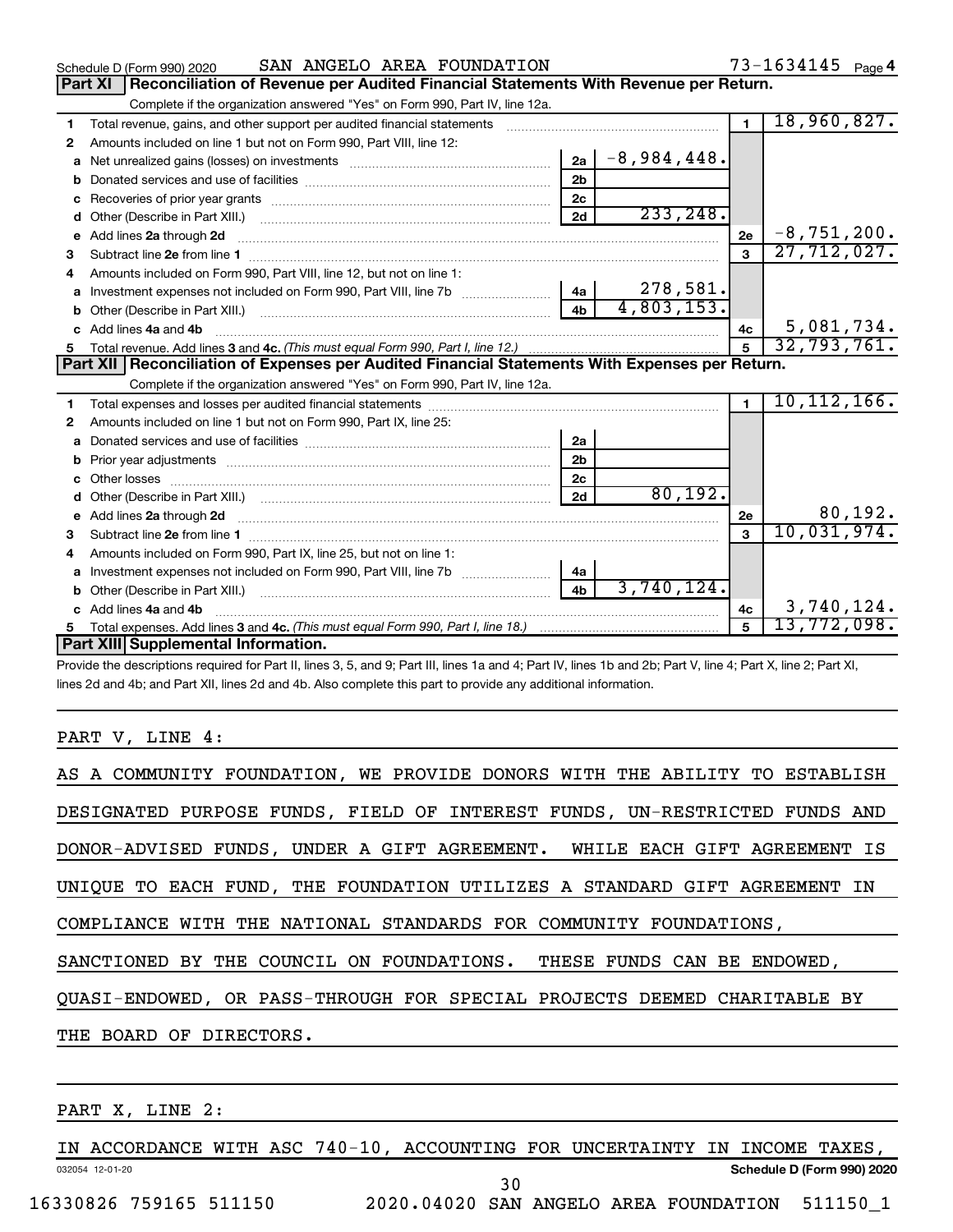| $73 - 1634145$ Page 5<br>Schedule D (Form 990) 2020 SAN ANGELO AREA FOUNDATION |
|--------------------------------------------------------------------------------|
| <b>Part XIII Supplemental Information (continued)</b>                          |
| MANAGEMENT HAS EVALUATED THE FOUNDATION'S TAX POSITIONS AND CONCLUDED THAT     |
| THE FOUNDATION HAD TAKEN NO UNCERTAIN TAX POSITIONS THAT REQUIRED              |
| ADJUSTMENT TO THE FINANCIAL STATEMENTS TO COMPLY WITH THE PROVISIONS OF        |
| THIS GUIDANCE. WITH A FEW EXCEPTIONS, THE FOUNDATION IS NO LONGER SUBJECT      |
| TO INCOME TAX EXAMINATIONS BY THE U.S. FEDERAL, STATE OR LOCAL TAX             |
| AUTHORITIES FOR YEARS BEFORE 2012.                                             |
|                                                                                |
| PART XI, LINE 2D - OTHER ADJUSTMENTS:                                          |
| 80,192.<br>RENTAL EXPENSES NETTED WITH REVENUE ON FORM 990                     |
| OTHER INCOME<br>153,056.                                                       |
| 233,248.<br>TOTAL TO SCHEDULE D, PART XI, LINE 2D                              |
|                                                                                |
| PART XI, LINE 4B - OTHER ADJUSTMENTS:                                          |
| LOSS FOR AGENCY ENDOWMENT FUND ON AUDIT PER SFAS 136<br>4,803,153.             |
|                                                                                |
| PART XII, LINE 2D - OTHER ADJUSTMENTS:                                         |
| 80, 192.<br>RENTAL EXPENSES NETTED WITH REVENUE ON FORM 990                    |
|                                                                                |
| PART XII, LINE 4B - OTHER ADJUSTMENTS:                                         |
| DISTR & EXP FOR AGENCY ENDOWMENT FUNDS REPORTED ON AUDIT                       |
| 3,461,543.<br>PER SFAS 136                                                     |
| 278,581.<br>INVESTMENT EXPENSES                                                |
| 3,740,124.<br>TOTAL TO SCHEDULE D, PART XII, LINE 4B                           |
|                                                                                |
|                                                                                |
|                                                                                |
|                                                                                |
|                                                                                |
| Schedule D (Form 990) 2020<br>032055 12-01-20                                  |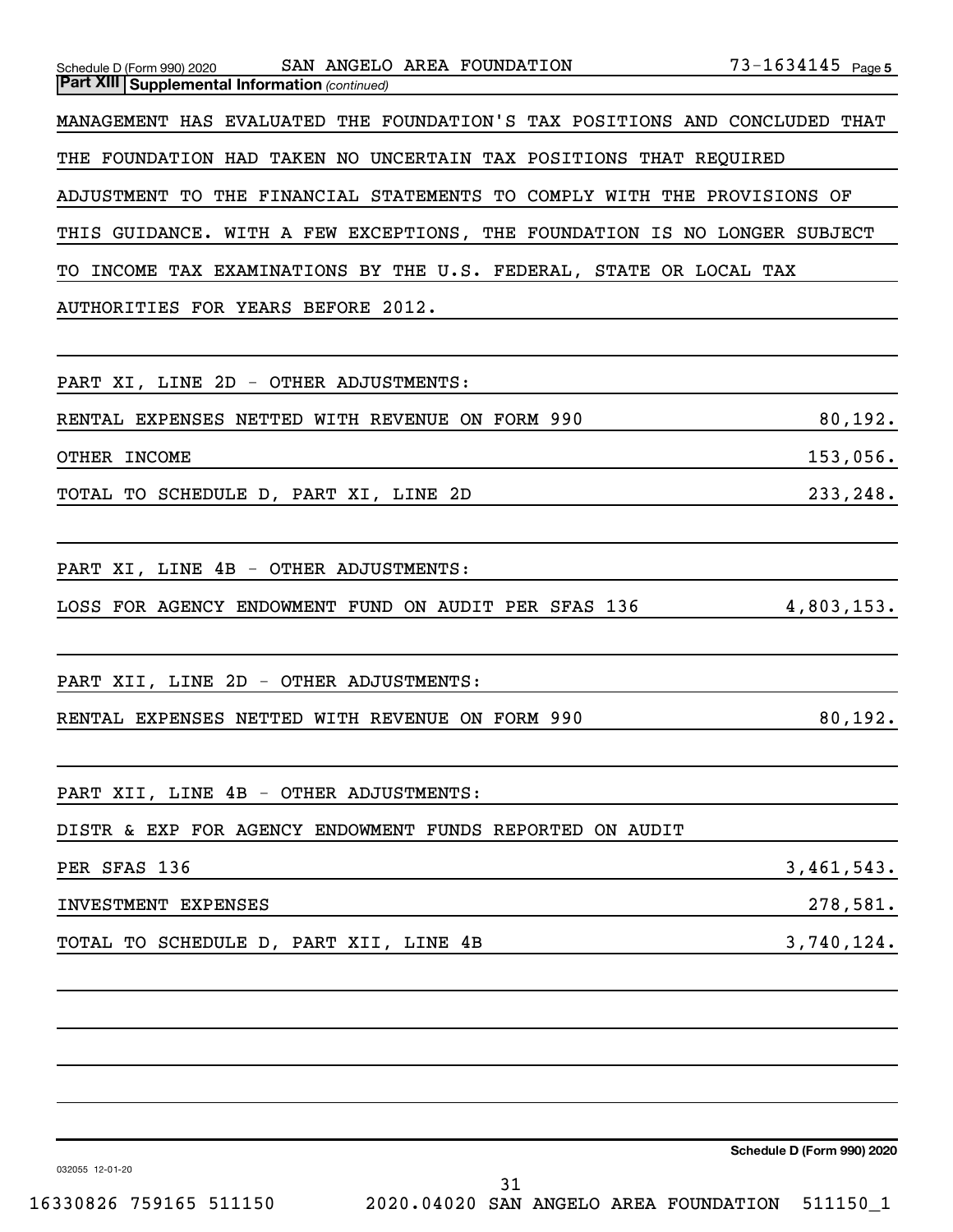| <b>SCHEDULE I</b><br>(Form 990)                                                                                                                                                                                                                                           |            | <b>Grants and Other Assistance to Organizations,</b><br>Governments, and Individuals in the United States |                                                                              |                                         |                                                                |                                          | OMB No. 1545-0047                                   |
|---------------------------------------------------------------------------------------------------------------------------------------------------------------------------------------------------------------------------------------------------------------------------|------------|-----------------------------------------------------------------------------------------------------------|------------------------------------------------------------------------------|-----------------------------------------|----------------------------------------------------------------|------------------------------------------|-----------------------------------------------------|
|                                                                                                                                                                                                                                                                           |            | Complete if the organization answered "Yes" on Form 990, Part IV, line 21 or 22.                          |                                                                              |                                         |                                                                |                                          |                                                     |
| Department of the Treasury<br>Internal Revenue Service                                                                                                                                                                                                                    |            |                                                                                                           | Attach to Form 990.<br>Go to www.irs.gov/Form990 for the latest information. |                                         |                                                                |                                          | <b>Open to Public</b><br>Inspection                 |
| Name of the organization<br>SAN ANGELO AREA FOUNDATION                                                                                                                                                                                                                    |            |                                                                                                           |                                                                              |                                         |                                                                |                                          | <b>Employer identification number</b><br>73-1634145 |
| Part I<br><b>General Information on Grants and Assistance</b>                                                                                                                                                                                                             |            |                                                                                                           |                                                                              |                                         |                                                                |                                          |                                                     |
| Does the organization maintain records to substantiate the amount of the grants or assistance, the grantees' eligibility for the grants or assistance, and the selection<br>$\mathbf 1$                                                                                   |            |                                                                                                           |                                                                              |                                         |                                                                |                                          | ∣ X   Yes<br>l No                                   |
| 2 Describe in Part IV the organization's procedures for monitoring the use of grant funds in the United States.<br>Part II                                                                                                                                                |            |                                                                                                           |                                                                              |                                         |                                                                |                                          |                                                     |
| Grants and Other Assistance to Domestic Organizations and Domestic Governments. Complete if the organization answered "Yes" on Form 990, Part IV, line 21, for any<br>recipient that received more than \$5,000. Part II can be duplicated if additional space is needed. |            |                                                                                                           |                                                                              |                                         |                                                                |                                          |                                                     |
| 1 (a) Name and address of organization<br>or government                                                                                                                                                                                                                   | $(b)$ EIN  | (c) IRC section<br>(if applicable)                                                                        | (d) Amount of<br>cash grant                                                  | (e) Amount of<br>non-cash<br>assistance | (f) Method of<br>valuation (book,<br>FMV, appraisal,<br>other) | (g) Description of<br>noncash assistance | (h) Purpose of grant<br>or assistance               |
| ABILENE CHRISTIAN UNIVERSITY PRESS                                                                                                                                                                                                                                        |            |                                                                                                           |                                                                              |                                         |                                                                |                                          |                                                     |
| <b>ACU BOX 29138</b>                                                                                                                                                                                                                                                      | 75-0851900 | 501(C)(3)                                                                                                 |                                                                              | $\mathbf 0$                             |                                                                |                                          | <b>EDUCATION</b>                                    |
| ABILENE, TX 79699                                                                                                                                                                                                                                                         |            |                                                                                                           | 7,500.                                                                       |                                         |                                                                |                                          |                                                     |
| ADULT LITERACY COUNCIL                                                                                                                                                                                                                                                    |            |                                                                                                           |                                                                              |                                         |                                                                |                                          |                                                     |
| P.O. BOX 2602                                                                                                                                                                                                                                                             |            |                                                                                                           |                                                                              |                                         |                                                                |                                          |                                                     |
| SAN ANGELO, TX 76902                                                                                                                                                                                                                                                      | 75-2195119 | 501(C)(3)                                                                                                 | 15,130.                                                                      | $\mathbf 0$                             |                                                                |                                          | <b>EDUCATION</b>                                    |
| ALCOHOL AND DRUG ABUSE COUNCIL FOR<br>THE CONCHO VALLEY - 3553 W HOUSTON                                                                                                                                                                                                  |            |                                                                                                           |                                                                              |                                         |                                                                |                                          |                                                     |
| HARTE EXPY - SAN ANGELO, TX 76901                                                                                                                                                                                                                                         | 75-1609328 | 501(C)(3)                                                                                                 | 19,848.                                                                      | $\mathbf 0$                             |                                                                |                                          | <b>HUMAN SERVICES</b>                               |
| ALTA LOMA ELEMENTARY<br>1700 N. GARFIELD                                                                                                                                                                                                                                  |            |                                                                                                           |                                                                              |                                         |                                                                |                                          |                                                     |
| SAN ANGELO, TX 76901                                                                                                                                                                                                                                                      | 75-6002404 | 501(C)(3)                                                                                                 | 6,464.                                                                       | 0                                       |                                                                |                                          | EDUCATION                                           |
| AMBLESIDE SCHOOL OF SAN ANGELO<br>511 W HARRIS AVE                                                                                                                                                                                                                        |            |                                                                                                           |                                                                              |                                         |                                                                |                                          |                                                     |
| SAN ANGELO, TX 76903                                                                                                                                                                                                                                                      | 47-0869323 | 501(C)(3)                                                                                                 | 10, 301.                                                                     | $\mathbf 0$                             |                                                                |                                          | <b>EDUCATION</b>                                    |
| AMERICAN RED CROSS<br>2141 OFFICE PARK                                                                                                                                                                                                                                    |            |                                                                                                           |                                                                              |                                         |                                                                |                                          |                                                     |
| SAN ANGELO, TX 76904                                                                                                                                                                                                                                                      | 53-0196605 | 501(C)(3)                                                                                                 | 5.643.                                                                       | 0.                                      |                                                                |                                          | DISASTER RELIEF                                     |
|                                                                                                                                                                                                                                                                           |            |                                                                                                           |                                                                              |                                         |                                                                |                                          | 174.                                                |
| 3                                                                                                                                                                                                                                                                         |            |                                                                                                           |                                                                              |                                         |                                                                |                                          |                                                     |

**For Paperwork Reduction Act Notice, see the Instructions for Form 990. Schedule I (Form 990) 2020** LHA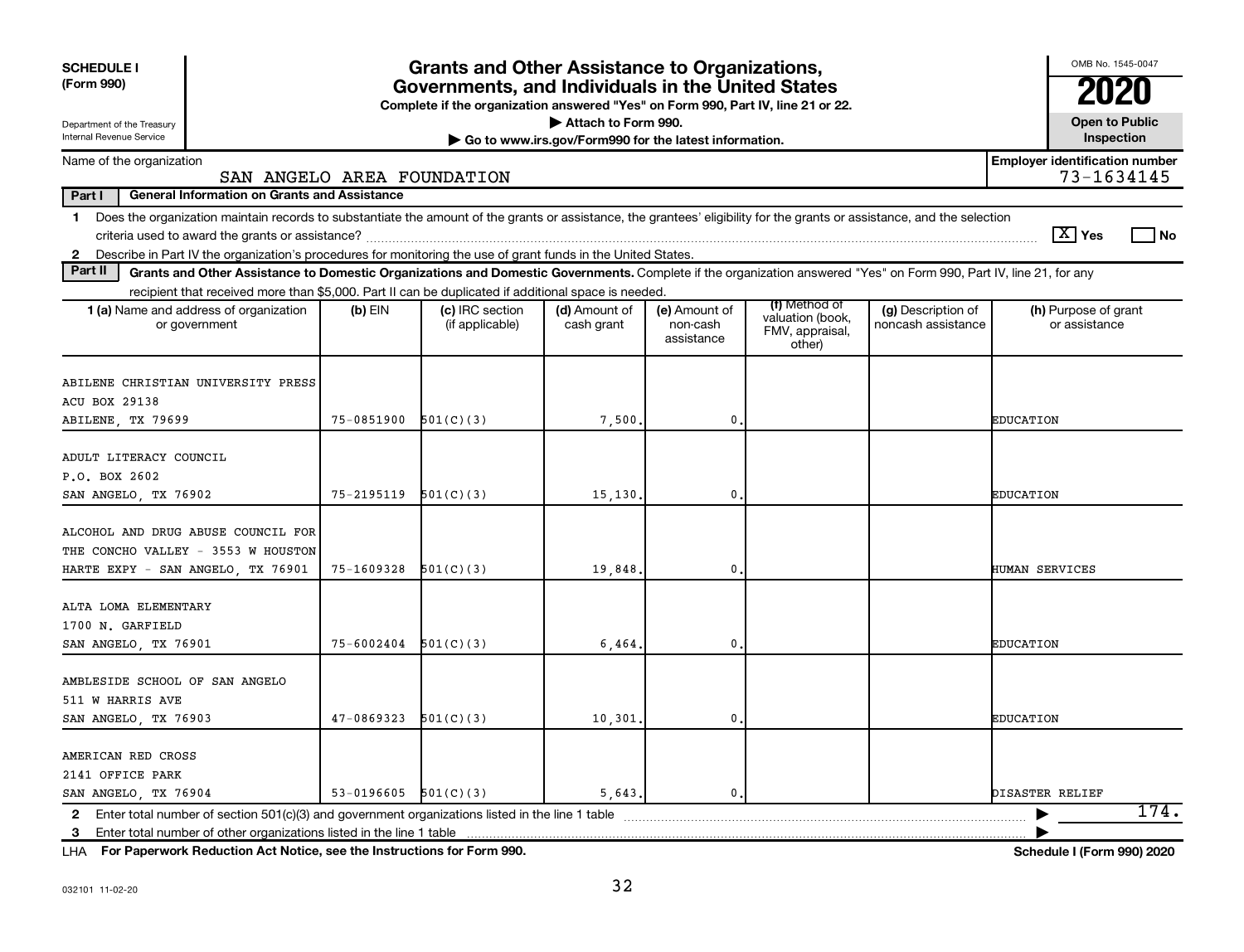| 13-1634145 | Page |
|------------|------|
|------------|------|

| Continuation of Grants and Other Assistance to Domestic Organizations and Domestic Governments (Schedule I (Form 990), Part II.)<br>Part II |                            |                                  |                             |                                         |                                                                |                                           |                                       |
|---------------------------------------------------------------------------------------------------------------------------------------------|----------------------------|----------------------------------|-----------------------------|-----------------------------------------|----------------------------------------------------------------|-------------------------------------------|---------------------------------------|
| (a) Name and address of<br>organization or government                                                                                       | $(b)$ EIN                  | (c) IRC section<br>if applicable | (d) Amount of<br>cash grant | (e) Amount of<br>non-cash<br>assistance | (f) Method of<br>valuation<br>(book, FMV,<br>appraisal, other) | (g) Description of<br>non-cash assistance | (h) Purpose of grant<br>or assistance |
|                                                                                                                                             |                            |                                  |                             |                                         |                                                                |                                           |                                       |
| ANGELO CATHOLIC SCHOOL<br>2315 S. A&M AVE.                                                                                                  |                            |                                  |                             |                                         |                                                                |                                           |                                       |
| SAN ANGELO, TX 76904                                                                                                                        | 75-1999991                 | 501(C)(3)                        | 68,143.                     | $\mathbf 0$                             |                                                                |                                           | <b>EDUCATION</b>                      |
| ANGELO CIVIC THEATRE<br>1936 SHERWOOD WAY<br>SAN ANGELO, TX 76901                                                                           | 75-0888979                 | 501(C)(3)                        | 22,258.                     | $\mathbf 0$                             |                                                                |                                           | CULTURAL ARTS                         |
|                                                                                                                                             |                            |                                  |                             |                                         |                                                                |                                           |                                       |
| ANGELO STATE UNIVERSITY ATHLETIC<br>DEPARTMENT - ASU STATION #10899 -<br>SAN ANGELO, TX 76909                                               | 75-6002403                 | 501(C)(3)                        | 15,900.                     | $\mathbf{0}$                            |                                                                |                                           | <b>EDUCATION</b>                      |
| ANGELO STATE UNIVERSITY FOUNDATION<br>ASU STATION #11009<br>SAN ANGELO, TX 76909                                                            | $75-1585285$ $501(C)(3)$   |                                  | 73,053.                     | $\mathbf 0$                             |                                                                |                                           | <b>EDUCATION</b>                      |
|                                                                                                                                             |                            |                                  |                             |                                         |                                                                |                                           |                                       |
| ANGELO STATE UNIVERSITY MEAT &<br>FOOD SCIENCE ASSOCIATION - 2601 W.<br>AVENUE N - SAN ANGELO, TX 76909                                     | 83-0507951                 | 501(C)(3)                        | 13,996.                     | $\mathbf 0$                             |                                                                |                                           | <b>EDUCATION</b>                      |
|                                                                                                                                             |                            |                                  |                             |                                         |                                                                |                                           |                                       |
| ANGLICAN CHURCH OF THE GOOD<br>SHEPHERD - 3355 W. BEAUREGARD -<br>SAN ANGELO, TX 76904                                                      | 75-1227498                 | 501(C)(3)                        | 13,688.                     | 0                                       |                                                                |                                           | RELIGIOUS                             |
|                                                                                                                                             |                            |                                  |                             |                                         |                                                                |                                           |                                       |
| APOLOGETICS PRESS                                                                                                                           |                            |                                  |                             |                                         |                                                                |                                           |                                       |
| 230 LANDMARK DRIVE<br>MONTGOMERY, AL 36117                                                                                                  | 58-1406077                 | 501(C)(3)                        | 20,000.                     | $\mathbf 0$                             |                                                                |                                           | RELIGIOUS                             |
|                                                                                                                                             |                            |                                  |                             |                                         |                                                                |                                           |                                       |
| ART IN UNCOMMON PLACES                                                                                                                      |                            |                                  |                             |                                         |                                                                |                                           |                                       |
| 2612 CIRCLE J STREET                                                                                                                        |                            |                                  |                             |                                         |                                                                |                                           |                                       |
| SAN ANGELO, TX 76901                                                                                                                        | 87-0777592                 | 501(C)(3)                        | 40,642.                     | $\mathbf{0}$                            |                                                                |                                           | CULTURAL ARTS                         |
| ARTHUR NAGEL CLINIC<br>P.O. BOX 519                                                                                                         |                            |                                  |                             |                                         |                                                                |                                           |                                       |
| BANDERA, TX 78003                                                                                                                           | $77 - 0697361$ $501(C)(3)$ |                                  | 10,000.                     | 0.                                      |                                                                |                                           | <b>HUMAN SERVICES</b>                 |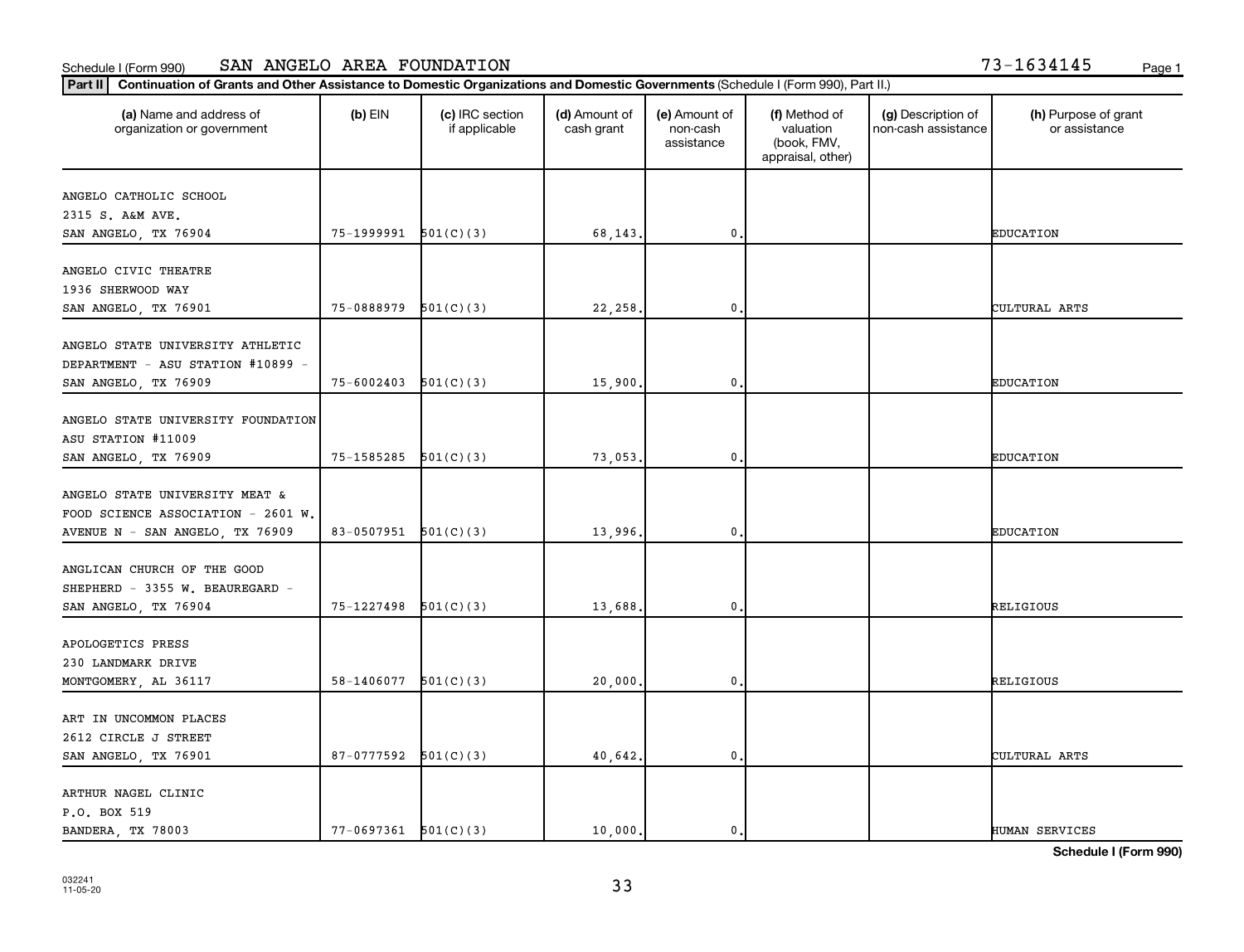| '3-1634145 |  | Page |
|------------|--|------|
|------------|--|------|

| Continuation of Grants and Other Assistance to Domestic Organizations and Domestic Governments (Schedule I (Form 990), Part II.)<br>Part II |                          |                                  |                             |                                         |                                                                |                                           |                                       |
|---------------------------------------------------------------------------------------------------------------------------------------------|--------------------------|----------------------------------|-----------------------------|-----------------------------------------|----------------------------------------------------------------|-------------------------------------------|---------------------------------------|
| (a) Name and address of<br>organization or government                                                                                       | $(b)$ EIN                | (c) IRC section<br>if applicable | (d) Amount of<br>cash grant | (e) Amount of<br>non-cash<br>assistance | (f) Method of<br>valuation<br>(book, FMV,<br>appraisal, other) | (g) Description of<br>non-cash assistance | (h) Purpose of grant<br>or assistance |
| ASU CATHOLIC NEWMAN CENTER                                                                                                                  |                          |                                  |                             |                                         |                                                                |                                           |                                       |
| 2451 DENA DRIVE<br>SAN ANGELO, TX 76903                                                                                                     | 75-1086360               | 501(C)(3)                        | 14,576.                     | 0,                                      |                                                                |                                           | RELIGIOUS                             |
| ASU DEPT OF NATURAL & BIOLOGICAL<br>SCIENCES - ASU STATION #11023 -                                                                         |                          |                                  |                             |                                         |                                                                |                                           |                                       |
| SAN ANGELO, TX 76909                                                                                                                        | $75-1585285$ $501(C)(3)$ |                                  | 5,556.                      | $\mathbf{0}$ .                          |                                                                |                                           | <b>EDUCATION</b>                      |
| AUSTIN AVENUE CHURCH OF CHRIST<br>1020 AUSTIN AVE.<br>BROWNWOOD, TX 76801                                                                   | 75-0908980               | 501(C)(3)                        | 15,000.                     | $\mathbf{0}$                            |                                                                |                                           | RELIGIOUS                             |
| BALLET SAN ANGELO<br>P.O. BOX 5092<br>SAN ANGELO, TX 76902                                                                                  | $75-1895746$ $501(C)(3)$ |                                  | 26,451.                     | $\mathbf 0$ .                           |                                                                |                                           | CULTURAL ARTS                         |
| BAMBERGER RANCH PRESERVE<br>2341 BLUE RIDGE DR.<br>JOHNSON CITY, TX 78636                                                                   | $30-0041245$ $501(C)(3)$ |                                  | 13,500.                     | $\mathbf 0$                             |                                                                |                                           | COMMUNITY DEVELOPMENT                 |
| BANDERA UNITED METHODIST CHURCH<br>P.O. BOX 128<br>BANDERA, TX 78003                                                                        | 74-2315743               | 501(C)(3)                        | 15,000.                     | $\mathbf{0}$                            |                                                                |                                           | RELIGIOUS                             |
| BAPTIST MEMORIALS MINISTRIES<br>902 N. MAIN ST.<br>SAN ANGELO, TX 76903                                                                     | 75-2755400               | 501(C)(3)                        | 8,075.                      | 0.                                      |                                                                |                                           | RELIGIOUS                             |
| BE THEATRE<br>19 WEST BEAUGARD<br>SAN ANGELO, TX 76903                                                                                      | 47-1890997               | 501(C)(3)                        | 28,060.                     | $\mathbf{0}$                            |                                                                |                                           | CULTURAL ARTS                         |
| BOYS AND GIRLS CLUB OF MENARD<br>P.O. BOX 1043<br>MENARD, TX 76859                                                                          | $26-3174725$ $501(C)(3)$ |                                  | 11,207.                     | 0.                                      |                                                                |                                           | YOUTH DEVELOPMENT                     |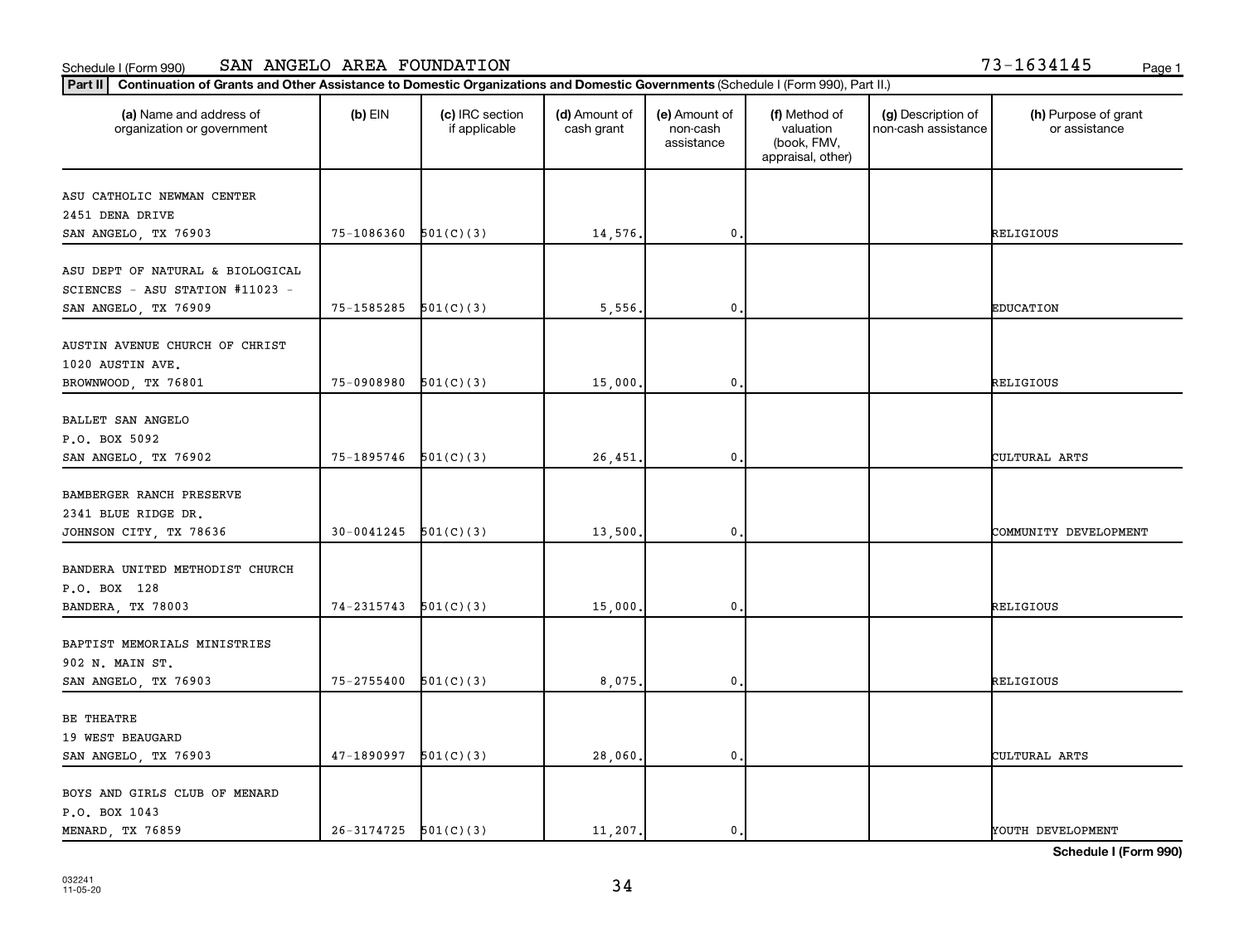|  | 3-1634145 |  |  |  |  |  | Page |
|--|-----------|--|--|--|--|--|------|
|--|-----------|--|--|--|--|--|------|

| Continuation of Grants and Other Assistance to Domestic Organizations and Domestic Governments (Schedule I (Form 990), Part II.)<br>Part II |                            |                                  |                             |                                         |                                                                |                                           |                                       |
|---------------------------------------------------------------------------------------------------------------------------------------------|----------------------------|----------------------------------|-----------------------------|-----------------------------------------|----------------------------------------------------------------|-------------------------------------------|---------------------------------------|
| (a) Name and address of<br>organization or government                                                                                       | $(b)$ EIN                  | (c) IRC section<br>if applicable | (d) Amount of<br>cash grant | (e) Amount of<br>non-cash<br>assistance | (f) Method of<br>valuation<br>(book, FMV,<br>appraisal, other) | (g) Description of<br>non-cash assistance | (h) Purpose of grant<br>or assistance |
| BOYS AND GIRLS CLUB OF SAN ANGELO,<br>INC - P.O. BOX 107 - SAN ANGELO,<br>TX 76902                                                          | $75-1216481$ $501(C)(3)$   |                                  | 86,420.                     | $\mathbf 0$                             |                                                                |                                           | YOUTH DEVELOPMENT                     |
| CAMPUS CRUSADE FOR CHRIST<br>P.O. BOX 628222<br>ORLANDO, FL 32862                                                                           | 95-6006173                 | 501(C)(3)                        | 5,000.                      | $\mathbf 0$                             |                                                                |                                           | RELIGIOUS                             |
| CASSIE'S PLACE<br>622 ASHFORD DRIVE<br>SAN ANGELO, TX 76901                                                                                 | 47-5533888                 | 501(C)(3)                        | 56,857.                     | $\mathbf 0$                             |                                                                |                                           | HUMAN DEVELOPMENT                     |
| CATHEDRAL OF THE SACRED HEART<br>20 E. BEAUREGARD<br>SAN ANGELO, TX 76903                                                                   | $75-1086083$ $501(C)(3)$   |                                  | 5,000.                      | $\mathbf 0$                             |                                                                |                                           | RELIGIOUS                             |
| CATHOLIC DIOCESE<br>P.O. BOX 1829<br>SAN ANGELO, TX 76902                                                                                   | 75-1086360                 | 501(C)(3)                        | 25,000.                     | $\mathbf 0$                             |                                                                |                                           | RELIGIOUS                             |
| CATHOLIC OUTREACH SERVICES OF SAN<br>ANGELO - 419 N. CHADBORNE - SAN<br>ANGELO, TX 76903                                                    | 75-2359744                 | 501(C)(3)                        | 28,511.                     | $\mathbf 0$                             |                                                                |                                           | RELIGIOUS                             |
| CHILDREN'S ADVOCACY CENTER OF TOM<br>GREEN COUNTY INC. - P.O. BOX 5195<br>- SAN ANGELO, TX 76902                                            | $75 - 2401001$ $501(C)(3)$ |                                  | 656,758.                    | $\mathbf 0$                             |                                                                |                                           | HUMAN SERVICES                        |
| CHILDREN'S BED PROJECT<br>4522 COLLEGE HILLS BLVD<br>SAN ANGELO, TX 76904                                                                   | 75-1170261                 | 501(C)(3)                        | 5,867.                      | $\mathbf{0}$                            |                                                                |                                           | YOUTH DEVELOPMENT                     |
| CHRISTIAN CHURCH OF SAN ANGELO<br>4064 S. BRYANT<br>SAN ANGELO, TX 76903                                                                    | $75-1687645$ $501(C)(3)$   |                                  | 5.000.                      | 0.                                      |                                                                |                                           | RELIGIOUS                             |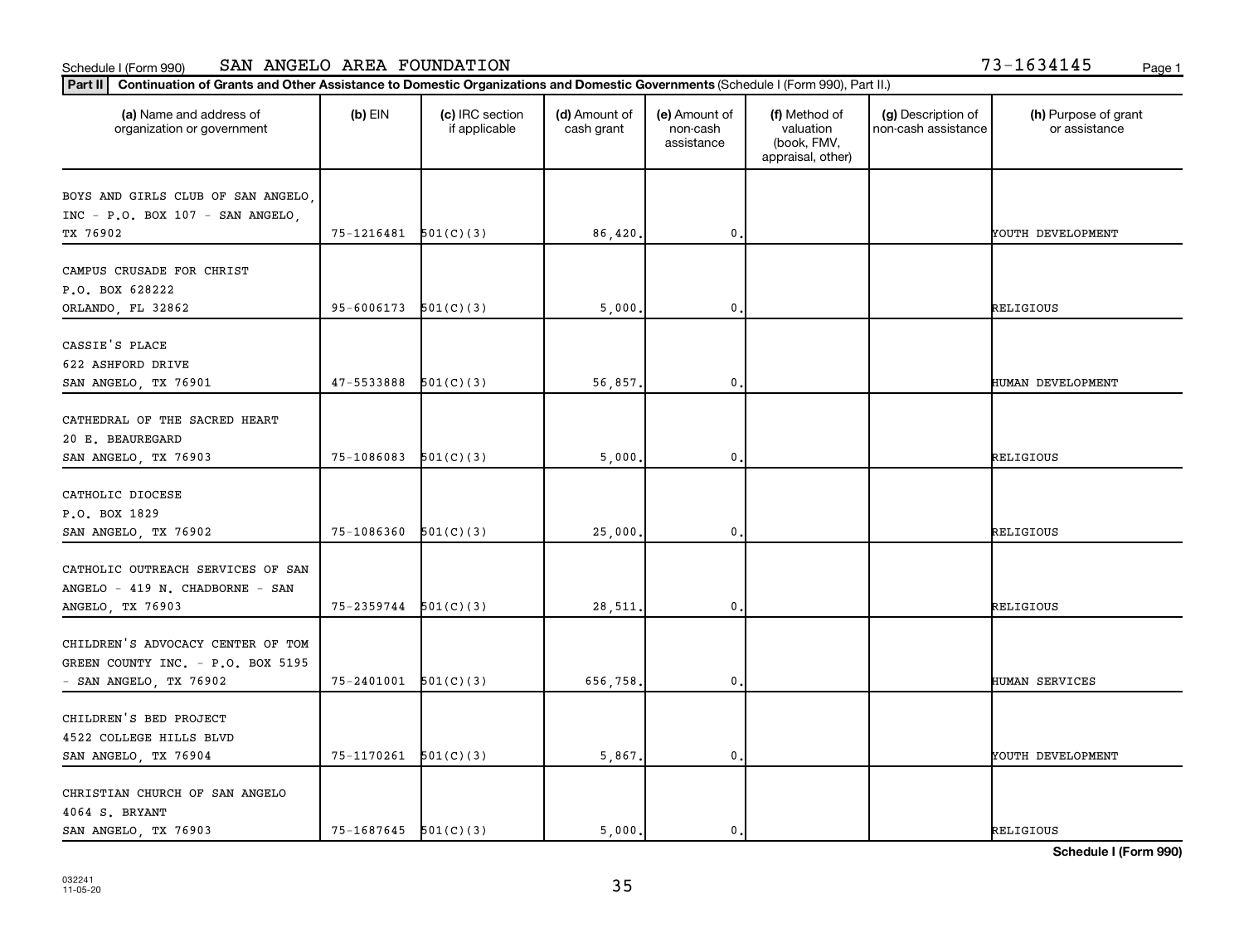| 13-1634145 | Page |
|------------|------|
|------------|------|

| Continuation of Grants and Other Assistance to Domestic Organizations and Domestic Governments (Schedule I (Form 990), Part II.)<br>Part II |                          |                                  |                             |                                         |                                                                |                                           |                                       |
|---------------------------------------------------------------------------------------------------------------------------------------------|--------------------------|----------------------------------|-----------------------------|-----------------------------------------|----------------------------------------------------------------|-------------------------------------------|---------------------------------------|
| (a) Name and address of<br>organization or government                                                                                       | $(b)$ EIN                | (c) IRC section<br>if applicable | (d) Amount of<br>cash grant | (e) Amount of<br>non-cash<br>assistance | (f) Method of<br>valuation<br>(book, FMV,<br>appraisal, other) | (g) Description of<br>non-cash assistance | (h) Purpose of grant<br>or assistance |
| CHRISTIAN SCIENCE SOCIETY OF SAN<br>ANGELO - 3306 LOOP 306 - SAN<br>ANGELO, TX 76904                                                        | 75-6037047               | 501(C)(3)                        | 25,288.                     | 0                                       |                                                                |                                           | RELIGIOUS                             |
| CHRISTIANS IN ACTION, INC.<br>1505 S. CHADBOURNE<br>SAN ANGELO, TX 76903                                                                    | 75-1776646               | 501(C)(3)                        | 7,096.                      | 0                                       |                                                                |                                           | HUMAN SERVICES                        |
| CHRISTOVAL INDEPENDENT SCHOOL<br>DISTRICT - P.O. BOX 162 -<br>CHRISTOVAL, TX 76935                                                          | 75-6000408               | 501(C)(3)                        | 2,995,000.                  | 0                                       |                                                                |                                           | <b>EDUCATION</b>                      |
| CHRISTOVAL VOLUNTEER FIRE<br>DEPARTMENT - P.O. BOX 193 -<br>CHRISTOVAL, TX 76935                                                            | $75-1836206$ $501(C)(3)$ |                                  | 8,339.                      | $\mathbf 0$ .                           |                                                                |                                           | PUBLIC SAFETY                         |
| CIVIL AIR PATROL SAN ANGELO<br>COMPOSITE SQUADRON - 11254 MOUNT<br>NEBO - SAN ANGELO, TX 76903                                              | 75-6037853               | 501(C)(3)                        | 28,307.                     | 0                                       |                                                                |                                           | YOUTH DEVELOPMENT                     |
| CONCHO VALLEY BIBLICAL COUNSELING<br>CENTER - 2601 FREELAND AVE. - SAN<br>ANGELO, TX 76901                                                  | 75-1401716               | 501(C)(3)                        | 35,441.                     | 0                                       |                                                                |                                           | RELIGIOUS                             |
| CONCHO VALLEY COMMUNITY ACTION<br>P.O. BOX 671<br>SAN ANGELO, TX 76902                                                                      | $75-1227772$ $501(C)(3)$ |                                  | 25,953.                     | $\mathbf 0$                             |                                                                |                                           | HUMAN SERVICES                        |
| CONCHO VALLEY HOME FOR GIRLS, INC<br>412 PREUSSER<br>SAN ANGELO, TX 76903                                                                   | 23-7102643               | 501(C)(3)                        | 55,477.                     | 0                                       |                                                                |                                           | YOUTH DEVELOPMENT                     |
| CONCHO VALLEY MASTER GARDENERS<br>738 ABERNATHY RD.<br>SAN ANGELO, TX 76905                                                                 | $20-4088302$ $501(C)(3)$ |                                  | 28,794.                     | 0.                                      |                                                                |                                           | COMMUNITY DEVELOPMENT                 |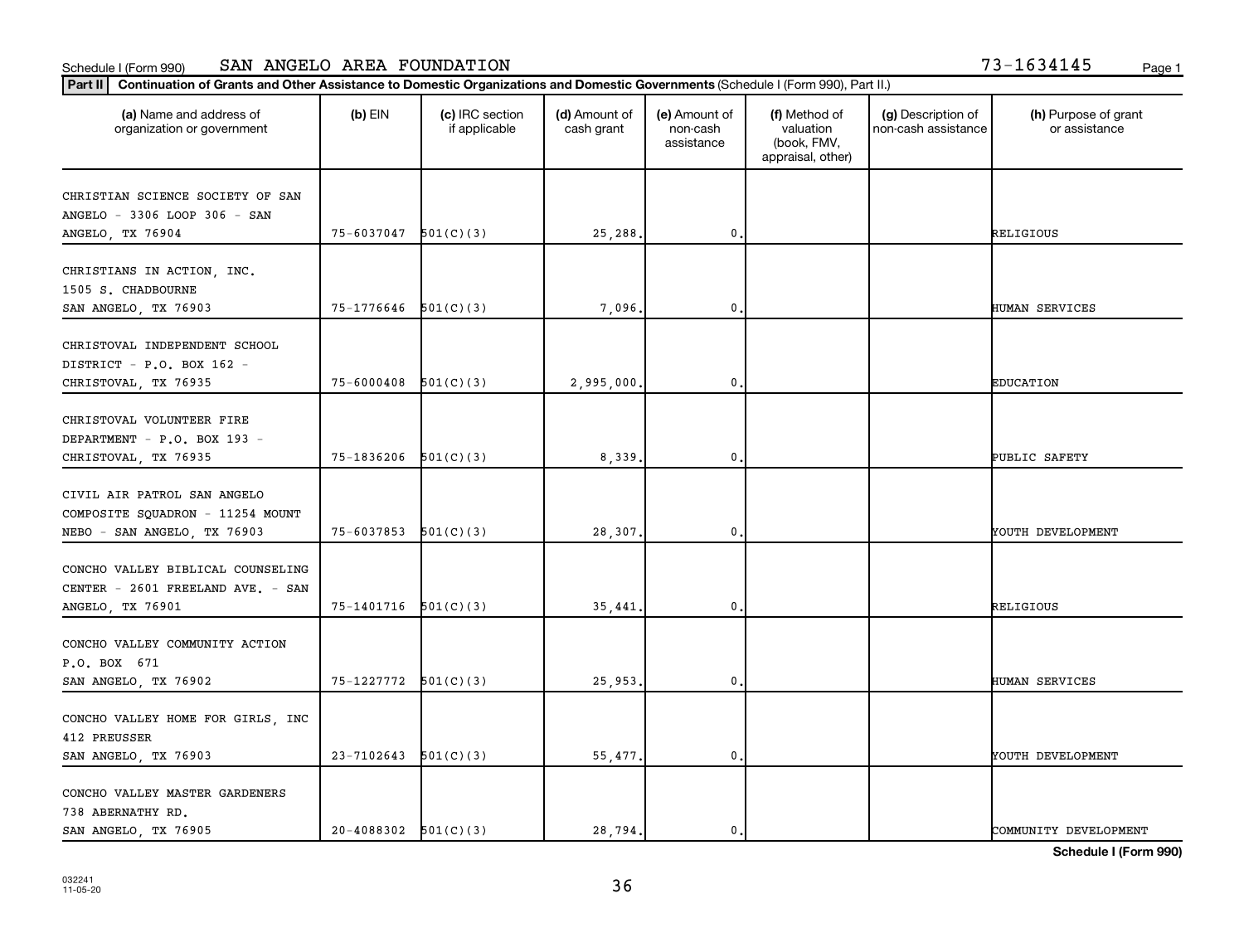| Continuation of Grants and Other Assistance to Domestic Organizations and Domestic Governments (Schedule I (Form 990), Part II.)<br>  Part II |                            |                                  |                             |                                         |                                                                |                                           |                                       |
|-----------------------------------------------------------------------------------------------------------------------------------------------|----------------------------|----------------------------------|-----------------------------|-----------------------------------------|----------------------------------------------------------------|-------------------------------------------|---------------------------------------|
| (a) Name and address of<br>organization or government                                                                                         | $(b)$ EIN                  | (c) IRC section<br>if applicable | (d) Amount of<br>cash grant | (e) Amount of<br>non-cash<br>assistance | (f) Method of<br>valuation<br>(book, FMV,<br>appraisal, other) | (g) Description of<br>non-cash assistance | (h) Purpose of grant<br>or assistance |
| CONCHO VALLEY PAWS<br>4001 SUNSET DR.<br>SAN ANGELO, TX 76904                                                                                 | $75 - 6030459$ $501(C)(3)$ |                                  | 97,967.                     | $\mathbf{0}$                            |                                                                |                                           | COMMUNITY DEVELOPMENT                 |
| CONCHO VALLEY REGIONAL FOOD BANK<br>OF TEXAS, INC - BOX 1207 - SAN<br>ANGELO, TX 76902                                                        | 75-1897032 501(C)(3)       |                                  | 120,531.                    | 0                                       |                                                                |                                           | HUMAN SERVICES                        |
| CONCHO VALLEY TURNING POINT<br>P.O. BOX 60072<br>SAN ANGELO, TX 76906                                                                         | 32-0292036                 | 501(C)(3)                        | 49,748.                     | 0                                       |                                                                |                                           | HUMAN SERVICES                        |
| CONGREGATION BETH ISRAEL<br>2708 TANGLEWOOD<br>SAN ANGELO, TX 76904                                                                           | 75-6188122 501(C)(3)       |                                  | 6,448,                      | 0                                       |                                                                |                                           | RELIGIOUS                             |
| CORNERSTONE CHRISTIAN SCHOOL<br>1502 N. JEFFERSON<br>SAN ANGELO, TX 76901                                                                     | $75 - 2123230$ $501(C)(3)$ |                                  | 233,753.                    | 0                                       |                                                                |                                           | <b>EDUCATION</b>                      |
| COVID-19 COMMUNITY RESPONSE<br>221 S. IRVING ST.<br>SAN ANGELO, TX 76903                                                                      | 73-1634145                 | 501(C)(3)                        | 13,603.                     | 0                                       |                                                                |                                           | HUMAN SERVICES                        |
| CRITTER SHACK RESCUE<br>P.O. BOX 192<br>WALL, TX 76957                                                                                        | 41-2090330                 | 501(C)(3)                        | 41,987.                     | 0                                       |                                                                |                                           | COMMUNITY DEVELOPMENT                 |
| CROCKETT COUNTY CARE CENTER<br>P.O. BOX 640<br>OZONA, TX 76943                                                                                | $75 - 6000895$ $501(C)(3)$ |                                  | 8,603.                      | $\mathbf{0}$                            |                                                                |                                           | <b>HUMAN SERVICES</b>                 |
| CROSSVILLE CHURCH OF CHRIST<br>423 NORTH MAIN<br>CROSSVILLE, TN 38557                                                                         | 62-1235763 $501(C)(3)$     |                                  | 10,000.                     | $\mathbf 0$ .                           |                                                                |                                           | <b>RELIGIOUS</b>                      |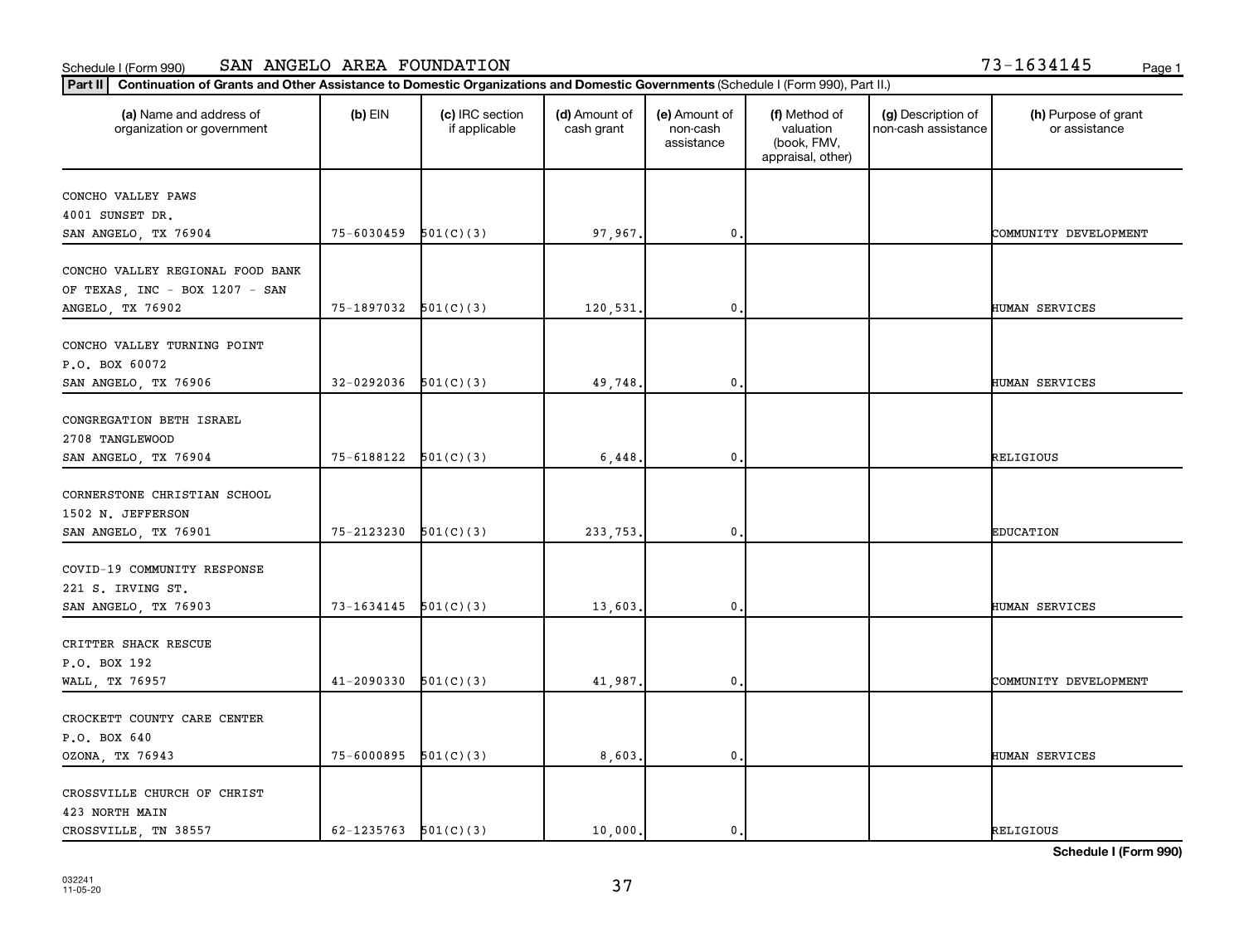#### **Part II Continuation of Grants and Other Assistance to Domestic Organizations and Domestic Governments** (Sch Schedule I (Form 990) SAN ANGELO AREA FOUNDATION 73-1634145 Page 1

| '3-1634145 |  | Page |
|------------|--|------|
|------------|--|------|

| Continuation of Grants and Other Assistance to Domestic Organizations and Domestic Governments (Schedule I (Form 990), Part II.)<br>$ $ Part II |                          |                                  |                             |                                         |                                                                |                                           |                                       |
|-------------------------------------------------------------------------------------------------------------------------------------------------|--------------------------|----------------------------------|-----------------------------|-----------------------------------------|----------------------------------------------------------------|-------------------------------------------|---------------------------------------|
| (a) Name and address of<br>organization or government                                                                                           | $(b)$ EIN                | (c) IRC section<br>if applicable | (d) Amount of<br>cash grant | (e) Amount of<br>non-cash<br>assistance | (f) Method of<br>valuation<br>(book, FMV,<br>appraisal, other) | (g) Description of<br>non-cash assistance | (h) Purpose of grant<br>or assistance |
| <b>CURA BRASIL</b>                                                                                                                              |                          |                                  |                             |                                         |                                                                |                                           |                                       |
| P.O. BOX 3289                                                                                                                                   |                          |                                  |                             |                                         |                                                                |                                           |                                       |
| SAN ANGELO, TX 76902                                                                                                                            | 45-5386488               | 501(C)(3)                        | 14,000.                     | $\mathbf 0$ .                           |                                                                |                                           | HUMAN SERVICES                        |
| D.E.S.K.                                                                                                                                        |                          |                                  |                             |                                         |                                                                |                                           |                                       |
| 30 W. BEAUREGARD                                                                                                                                |                          |                                  |                             |                                         |                                                                |                                           |                                       |
| SAN ANGELO, TX 76903                                                                                                                            | 42-1634891               | 501(C)(3)                        | 9,765.                      | $\mathbf 0$                             |                                                                |                                           | <b>EDUCATION</b>                      |
| DOWNTOWN SAN ANGELO INC.                                                                                                                        |                          |                                  |                             |                                         |                                                                |                                           |                                       |
| 24 W. CONCHO AVE.                                                                                                                               |                          |                                  |                             |                                         |                                                                |                                           |                                       |
| SAN ANGELO, TX 76903                                                                                                                            | 03-0534387               | 501(C)(3)                        | 21, 151.                    | $\mathbf 0$                             |                                                                |                                           | COMMUNITY DEVELOPMENT                 |
|                                                                                                                                                 |                          |                                  |                             |                                         |                                                                |                                           |                                       |
| DR. JAMES DOBSON'S FAMILY TALK                                                                                                                  |                          |                                  |                             |                                         |                                                                |                                           |                                       |
| 540 ELKTON DRIVE STE 201                                                                                                                        |                          |                                  |                             |                                         |                                                                |                                           |                                       |
| COLORADO SPRINGS, CO 80907                                                                                                                      | 27-1394708               | 501(C)(3)                        | 10,000.                     | $\mathbf 0$ .                           |                                                                |                                           | RELIGIOUS                             |
|                                                                                                                                                 |                          |                                  |                             |                                         |                                                                |                                           |                                       |
| EL DORADO YOUTH CORPS,<br>$INC./SERVICE - P.O. BOX 105 -$                                                                                       |                          |                                  |                             |                                         |                                                                |                                           |                                       |
| ELDORADO, TX 76936                                                                                                                              | 26-1666158               | 501(C)(3)                        | 7,132.                      | $\mathbf 0$                             |                                                                |                                           | HUMAN SERVICES                        |
|                                                                                                                                                 |                          |                                  |                             |                                         |                                                                |                                           |                                       |
| EMMANUEL EPISCOPAL CHURCH                                                                                                                       |                          |                                  |                             |                                         |                                                                |                                           |                                       |
| 3 S. RANDOLPH ST.                                                                                                                               |                          |                                  |                             |                                         |                                                                |                                           |                                       |
| SAN ANGELO, TX 76903                                                                                                                            | 75-0863849               | 501(C)(3)                        | 12,500.                     | $\mathbf 0$                             |                                                                |                                           | RELIGIOUS                             |
|                                                                                                                                                 |                          |                                  |                             |                                         |                                                                |                                           |                                       |
| EPISCOPAL RELIEF AND DEVELOPMENT                                                                                                                |                          |                                  |                             |                                         |                                                                |                                           |                                       |
| 815 2ND AVE.                                                                                                                                    |                          |                                  |                             |                                         |                                                                |                                           |                                       |
| NEW YORK, NY 10017                                                                                                                              | 73-1635264               | 501(C)(3)                        | 18,900.                     | $\mathbf 0$                             |                                                                |                                           | RELIGIOUS                             |
| FAMILY MATTERS                                                                                                                                  |                          |                                  |                             |                                         |                                                                |                                           |                                       |
| SUITE A-120                                                                                                                                     |                          |                                  |                             |                                         |                                                                |                                           |                                       |
| SCOTTSDALE, AZ 85254                                                                                                                            | 86-0439625               | 501(C)(3)                        | 335,000.                    | $\mathbf 0$                             |                                                                |                                           | HUMAN SERVICES                        |
|                                                                                                                                                 |                          |                                  |                             |                                         |                                                                |                                           |                                       |
| FEED MY HUNGRY CHILDREN                                                                                                                         |                          |                                  |                             |                                         |                                                                |                                           |                                       |
| P.O. BOX 83775                                                                                                                                  |                          |                                  |                             |                                         |                                                                |                                           |                                       |
| PHOENIX, AZ 85071                                                                                                                               | $81-0455105$ $501(C)(3)$ |                                  | 5,000.                      | $\mathbf 0$                             |                                                                |                                           | HUMAN SERVICES                        |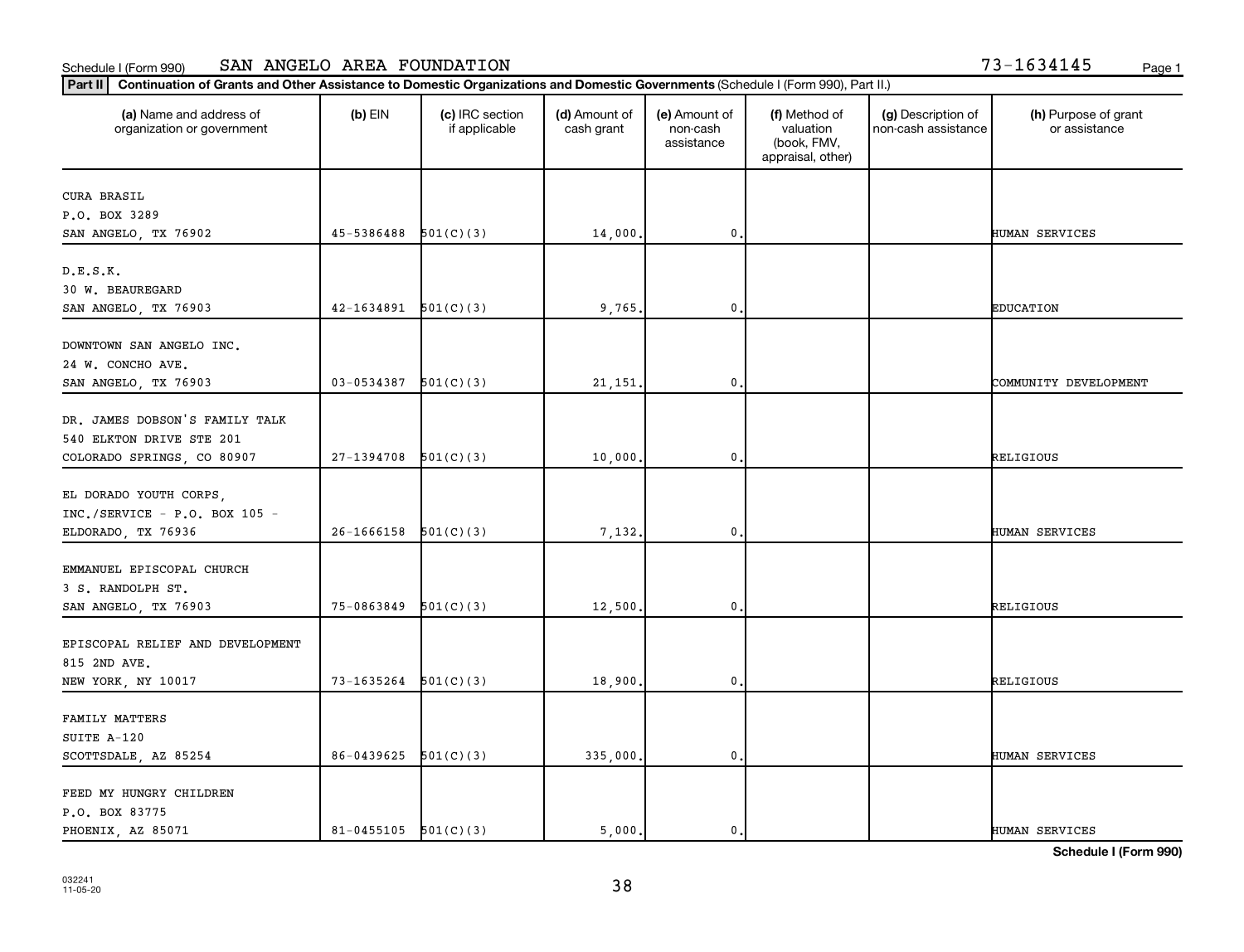| $3 - 1634145$ | Page |
|---------------|------|
|---------------|------|

| Continuation of Grants and Other Assistance to Domestic Organizations and Domestic Governments (Schedule I (Form 990), Part II.)<br>$ $ Part II |                          |                                  |                             |                                         |                                                                |                                           |                                       |
|-------------------------------------------------------------------------------------------------------------------------------------------------|--------------------------|----------------------------------|-----------------------------|-----------------------------------------|----------------------------------------------------------------|-------------------------------------------|---------------------------------------|
| (a) Name and address of<br>organization or government                                                                                           | $(b)$ EIN                | (c) IRC section<br>if applicable | (d) Amount of<br>cash grant | (e) Amount of<br>non-cash<br>assistance | (f) Method of<br>valuation<br>(book, FMV,<br>appraisal, other) | (g) Description of<br>non-cash assistance | (h) Purpose of grant<br>or assistance |
| FEED THE CHILDREN                                                                                                                               |                          |                                  |                             |                                         |                                                                |                                           |                                       |
| 333 N. MERIDIAN AVE                                                                                                                             |                          |                                  |                             |                                         |                                                                |                                           |                                       |
| OKLAHOMA CITY, OK 73107                                                                                                                         | 73-6108657               | 501(C)(3)                        | 5,000.                      | $\mathbf 0$ .                           |                                                                |                                           | HUMAN SERVICES                        |
| FELLOWSHIP OF CHRISTIAN ATHLETES<br>P.O. BOX 3711                                                                                               |                          |                                  |                             |                                         |                                                                |                                           |                                       |
| SAN ANGELO, TX 76902                                                                                                                            | 44-0610626               | 501(C)(3)                        | 12,658.                     | $\mathbf 0$                             |                                                                |                                           | RELIGIOUS                             |
| FIRST BAPTIST CHURCH<br>P.O. BOX 2138<br>SAN ANGELO, TX 76903                                                                                   | 75-0808781               | 501(C)(3)                        | 17,539.                     | $\mathbf 0$                             |                                                                |                                           | <b>RELIGIOUS</b>                      |
|                                                                                                                                                 |                          |                                  |                             |                                         |                                                                |                                           |                                       |
| FIRST BAPTIST CHURCH OF DALLAS<br>1707 SAN JACINTO STREET                                                                                       |                          |                                  |                             |                                         |                                                                |                                           |                                       |
| DALLAS, TX 75201                                                                                                                                | $75-0926762$ $501(C)(3)$ |                                  | 10,000.                     | $\mathbf 0$ .                           |                                                                |                                           | RELIGIOUS                             |
| FIRST CHRISTIAN CHURCH<br>P.O. BOX 791                                                                                                          |                          |                                  |                             |                                         |                                                                |                                           |                                       |
| MERTZON, TX 76941                                                                                                                               | 75-1947631               | 501(C)(3)                        | 70,615.                     | $\mathbf 0$                             |                                                                |                                           | RELIGIOUS                             |
| FIRST PRESBYTERIAN CHURCH<br>32 NORTH IRVING<br>SAN ANGELO, TX 76903                                                                            | 75-0904033               | 501(C)(3)                        | 233,000.                    | $\mathbf 0$                             |                                                                |                                           | RELIGIOUS                             |
| FIRST UNITED METHODIST CHURCH<br>P.O. BOX 675                                                                                                   |                          |                                  |                             |                                         |                                                                |                                           |                                       |
| SONORA, TX 76950                                                                                                                                | 75-1723553               | 501(C)(3)                        | 10,000.                     | $\mathbf 0$                             |                                                                |                                           | RELIGIOUS                             |
| FORT CHADBOURNE FOUNDATION<br>651 FORT CHADBOURNE RD<br>BRONTE, TX 76933                                                                        | 75-2804188               | 501(C)(3)                        | 12,376.                     | $\mathbf 0$                             |                                                                |                                           | HISTORIC PRESERVATION                 |
|                                                                                                                                                 |                          |                                  |                             |                                         |                                                                |                                           |                                       |
| FORT CONCHO FOUNDATION<br>630 S OAKES ST                                                                                                        |                          |                                  |                             |                                         |                                                                |                                           |                                       |
| SAN ANGELO, TX 76903                                                                                                                            | $75-1605975$ $501(C)(3)$ |                                  | 33,450.                     | $\mathbf 0$                             |                                                                |                                           | HISTORIC PRESERVATION                 |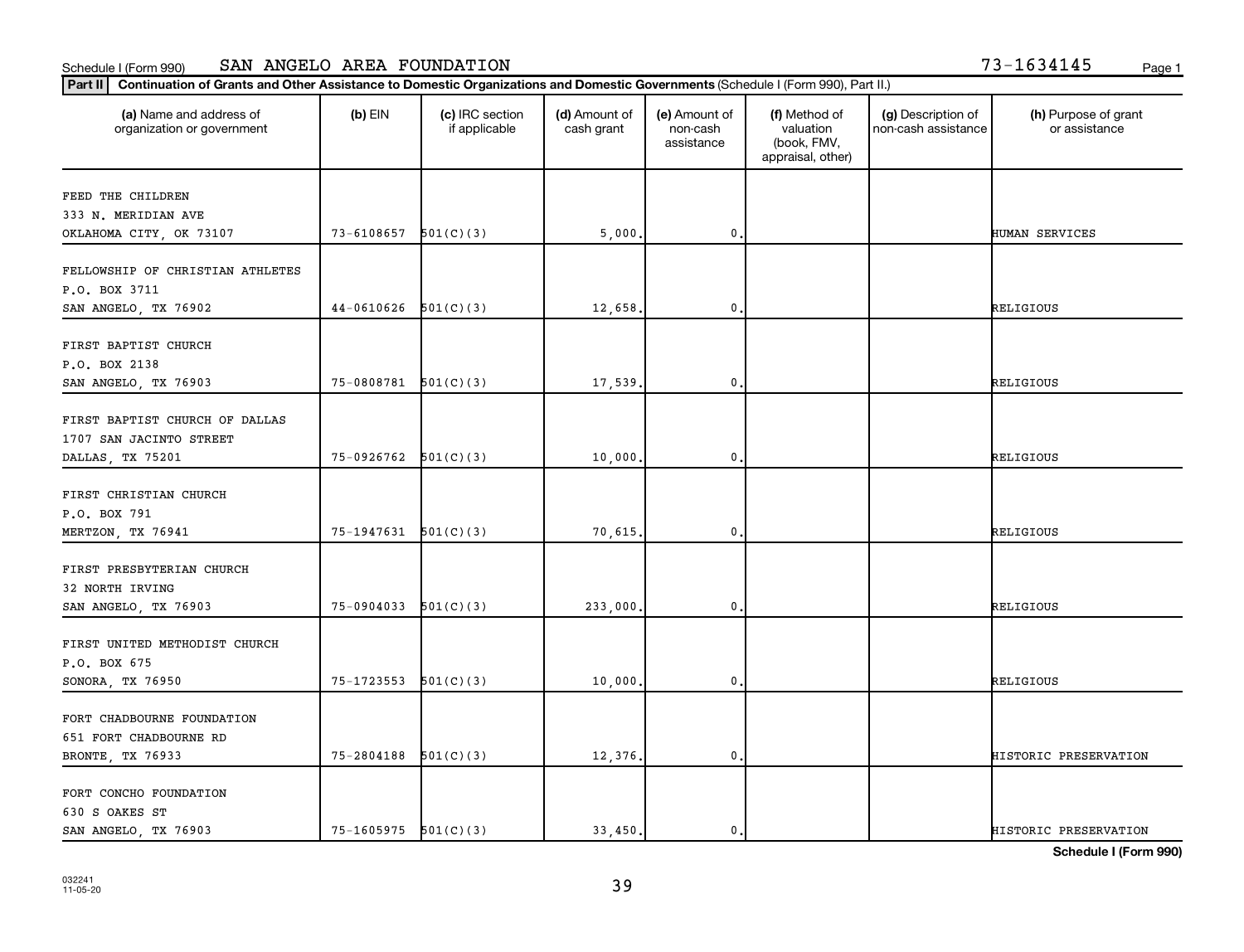| Part II   Continuation of Grants and Other Assistance to Domestic Organizations and Domestic Governments (Schedule I (Form 990), Part II.) |            |                                  |                             |                                         |                                                                |                                           |                                       |
|--------------------------------------------------------------------------------------------------------------------------------------------|------------|----------------------------------|-----------------------------|-----------------------------------------|----------------------------------------------------------------|-------------------------------------------|---------------------------------------|
| (a) Name and address of<br>organization or government                                                                                      | $(b)$ EIN  | (c) IRC section<br>if applicable | (d) Amount of<br>cash grant | (e) Amount of<br>non-cash<br>assistance | (f) Method of<br>valuation<br>(book, FMV,<br>appraisal, other) | (g) Description of<br>non-cash assistance | (h) Purpose of grant<br>or assistance |
| FORT CONCHO NATIONAL HISTORIC                                                                                                              |            |                                  |                             |                                         |                                                                |                                           |                                       |
| LANDMARK - 630 S. OAKES - SAN                                                                                                              |            |                                  |                             |                                         |                                                                |                                           |                                       |
| ANGELO, TX 76903                                                                                                                           | 75-1605975 | 501(C)(3)                        | 9,252                       | $\mathbf 0$                             |                                                                |                                           | HISTORIC PRESERVATION                 |
|                                                                                                                                            |            |                                  |                             |                                         |                                                                |                                           |                                       |
| FRESH START MINISTRIES OF SAN                                                                                                              |            |                                  |                             |                                         |                                                                |                                           |                                       |
| ANGELO - P.O. BOX 3653 - SAN                                                                                                               |            |                                  |                             |                                         |                                                                |                                           |                                       |
| ANGELO, TX 76902                                                                                                                           | 81-4528010 | 501(C)(3)                        | 6,550                       | 0                                       |                                                                |                                           | HUMAN SERVICES                        |
|                                                                                                                                            |            |                                  |                             |                                         |                                                                |                                           |                                       |
| FRIENDS OF THE IRION COUNTY                                                                                                                |            |                                  |                             |                                         |                                                                |                                           |                                       |
| LIBRARY - P.O. BOX 654 - MERTZON,                                                                                                          |            |                                  |                             |                                         |                                                                |                                           |                                       |
| TX 76941                                                                                                                                   | 26-3290568 | 501(C)(3)                        | 5,000                       | 0                                       |                                                                |                                           | COMMUNITY DEVELOPMENT                 |
| GALILEE COMMUNITY DEVELOPMENT                                                                                                              |            |                                  |                             |                                         |                                                                |                                           |                                       |
| CORPORATION - 1404 S. OAKES ST. -                                                                                                          |            |                                  |                             |                                         |                                                                |                                           |                                       |
| SAN ANGELO, TX 76903                                                                                                                       | 75-2865891 | 501(C)(3)                        | 5,058                       | $\mathbf 0$                             |                                                                |                                           | <b>HOUSING/SHELTER</b>                |
|                                                                                                                                            |            |                                  |                             |                                         |                                                                |                                           |                                       |
| GIRL SCOUTS CENTRAL TEXAS COUNCIL-                                                                                                         |            |                                  |                             |                                         |                                                                |                                           |                                       |
| EL CAMINO PROGRAM CENTER - 304 W.                                                                                                          |            |                                  |                             |                                         |                                                                |                                           |                                       |
| AVE A - SAN ANGELO, TX 76903                                                                                                               | 75-1162671 | 501(C)(3)                        | 6,324                       | $\pmb{0}$                               |                                                                |                                           | YOUTH DEVELOPMENT                     |
|                                                                                                                                            |            |                                  |                             |                                         |                                                                |                                           |                                       |
| GLEN MEADOWS BAPTIST CHURCH                                                                                                                |            |                                  |                             |                                         |                                                                |                                           |                                       |
| 6002 KNICKERBOCKER                                                                                                                         |            |                                  |                             |                                         |                                                                |                                           |                                       |
| SAN ANGELO, TX 76904                                                                                                                       | 75-2404829 | 501(C)(3)                        | 20,000                      | $\mathbf 0$                             |                                                                |                                           | RELIGIOUS                             |
|                                                                                                                                            |            |                                  |                             |                                         |                                                                |                                           |                                       |
| <b>GOLIAD ELEMENTARY</b><br>3902 GOLIAD                                                                                                    |            |                                  |                             |                                         |                                                                |                                           |                                       |
|                                                                                                                                            | 75-6002404 | 501(C)(3)                        |                             | 0                                       |                                                                |                                           | <b>EDUCATION</b>                      |
| SAN ANGELO, TX 76903                                                                                                                       |            |                                  | 5,862                       |                                         |                                                                |                                           |                                       |
| GRAPE CREEK UNITED METHODIST                                                                                                               |            |                                  |                             |                                         |                                                                |                                           |                                       |
| CHURCH - 8045 HWY 87 N - SAN                                                                                                               |            |                                  |                             |                                         |                                                                |                                           |                                       |
| ANGELO, TX 76901                                                                                                                           | 75-2644099 | 501(C)(3)                        | 9,852.                      | 0                                       |                                                                |                                           | RELIGIOUS                             |
|                                                                                                                                            |            |                                  |                             |                                         |                                                                |                                           |                                       |
| HABITAT FOR HUMANITY                                                                                                                       |            |                                  |                             |                                         |                                                                |                                           |                                       |
| 401 N CHADBOURNE STREET                                                                                                                    |            |                                  |                             |                                         |                                                                |                                           |                                       |
| SAN ANGELO, TX 76903                                                                                                                       | 75-2532858 | 501(C)(3)                        | 22,463.                     | 0.                                      |                                                                |                                           | COMMUNITY DEVELOPMENT                 |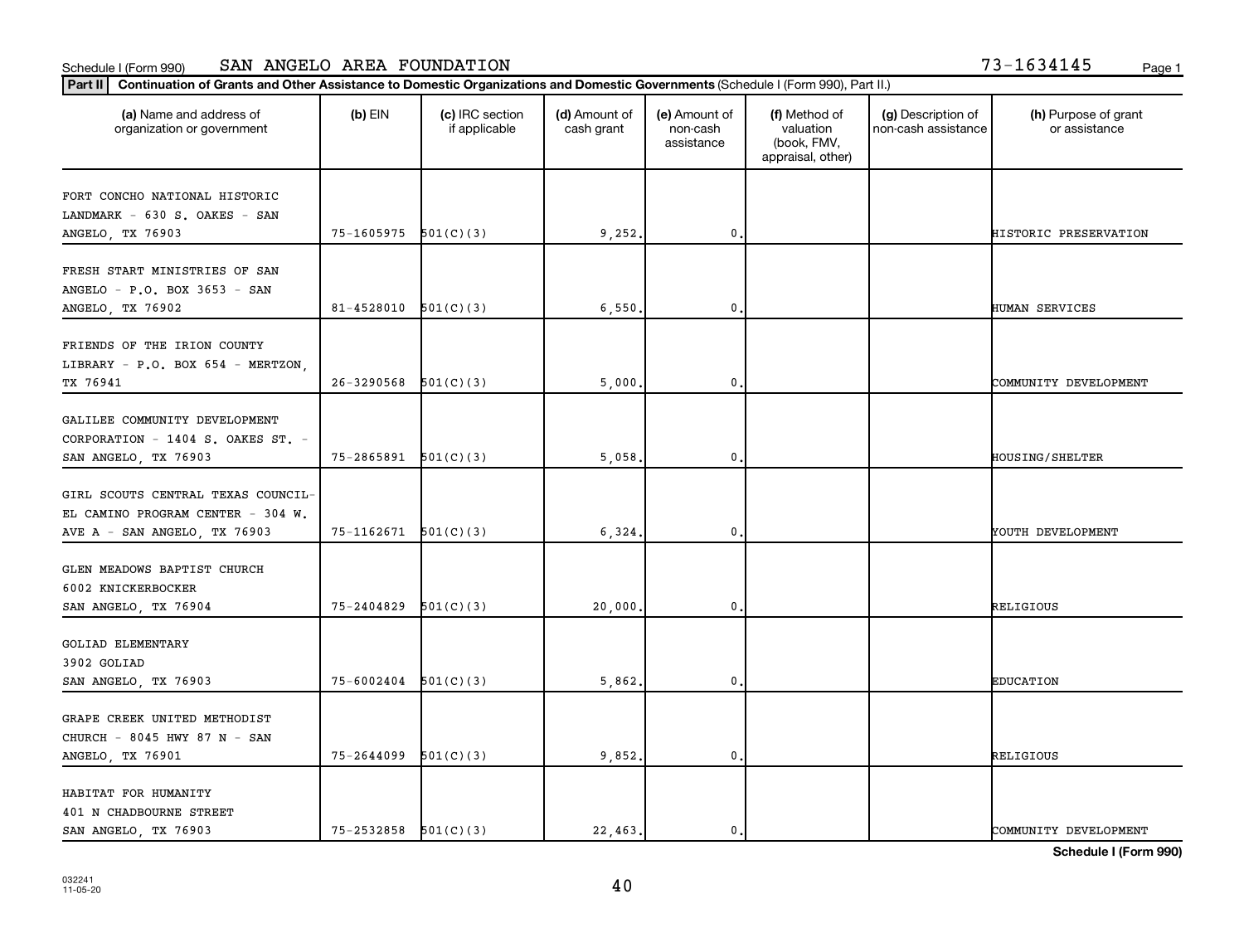| $3 - 1634145$ | Page |
|---------------|------|
|---------------|------|

| (a) Name and address of<br>organization or government | $(b)$ EIN                | (c) IRC section<br>if applicable | (d) Amount of<br>cash grant | (e) Amount of<br>non-cash<br>assistance | (f) Method of<br>valuation<br>(book, FMV,<br>appraisal, other) | (g) Description of<br>non-cash assistance | (h) Purpose of grant<br>or assistance |
|-------------------------------------------------------|--------------------------|----------------------------------|-----------------------------|-----------------------------------------|----------------------------------------------------------------|-------------------------------------------|---------------------------------------|
| HEIFER PROJECT INTERNATIONAL                          |                          |                                  |                             |                                         |                                                                |                                           |                                       |
| 1 WORLD AVENUE                                        |                          |                                  |                             |                                         |                                                                |                                           |                                       |
| LITTLE ROCK, AR 72202                                 | $35-1019477$ $501(C)(3)$ |                                  | 18,900.                     | 0                                       |                                                                |                                           | HUMAN SERVICES                        |
| HERITAGE PARK                                         |                          |                                  |                             |                                         |                                                                |                                           |                                       |
| 36 E TWOHIG AVENUE, STE 110                           |                          |                                  |                             |                                         |                                                                |                                           |                                       |
| SAN ANGELO, TX 76903                                  | 73-1634145               | 501(C)(3)                        | 20,661.                     | 0                                       |                                                                |                                           | COMMUNITY DEVELOPMENT                 |
| HOLY ANGELS CHURCH                                    |                          |                                  |                             |                                         |                                                                |                                           |                                       |
| 2202 RUTGERS ST.                                      |                          |                                  |                             |                                         |                                                                |                                           |                                       |
| SAN ANGELO, TX 76904                                  | 75-1086083               | 501(C)(3)                        | 25,000.                     | 0                                       |                                                                |                                           | RELIGIOUS                             |
|                                                       |                          |                                  |                             |                                         |                                                                |                                           |                                       |
| HOUSE OF FAITH-SAN ANGELO<br>321 MONTECITO DR.        |                          |                                  |                             |                                         |                                                                |                                           |                                       |
| SAN ANGELO, TX 76903                                  | 74-2694406               | 501(C)(3)                        | 179,750.                    | 0                                       |                                                                |                                           | RELIGIOUS                             |
|                                                       |                          |                                  |                             |                                         |                                                                |                                           |                                       |
| HOUZE OF POWER                                        |                          |                                  |                             |                                         |                                                                |                                           |                                       |
| 4215 ARMSTRONG                                        |                          |                                  |                             |                                         |                                                                |                                           |                                       |
| SAN ANGELO, TX 76903                                  | $83-4160282$ $501(C)(3)$ |                                  | 9,487.                      | 0                                       |                                                                |                                           | RELIGIOUS                             |
| ICD BRIDGES                                           |                          |                                  |                             |                                         |                                                                |                                           |                                       |
| P.O. BOX 5018                                         |                          |                                  |                             |                                         |                                                                |                                           |                                       |
| SAN ANGELO, TX 76902                                  | 75-1584080               | 501(C)(3)                        | 33.247.                     | 0                                       |                                                                |                                           | HOUSING/SHELTER                       |
| INSTITUTE OF COGNITIVE                                |                          |                                  |                             |                                         |                                                                |                                           |                                       |
| DEVELOPMENT, INC. - P.O. BOX 5018                     |                          |                                  |                             |                                         |                                                                |                                           |                                       |
| - SAN ANGELO, TX 76902                                | 75-1584080               | 501(C)(3)                        | 27,500.                     | $\mathbf 0$                             |                                                                |                                           | HUMAN SERVICES                        |
|                                                       |                          |                                  |                             |                                         |                                                                |                                           |                                       |
| J.P.W. LEARNING CENTER                                |                          |                                  |                             |                                         |                                                                |                                           |                                       |
| 403 W. WASHINGTON                                     |                          |                                  |                             |                                         |                                                                |                                           |                                       |
| SAN ANGELO, TX 76903                                  | 75-2066135               | 501(C)(3)                        | 10,000.                     | 0                                       |                                                                |                                           | <b>EDUCATION</b>                      |
| JACKSONVILLE CHURCH OF CHRIST                         |                          |                                  |                             |                                         |                                                                |                                           |                                       |
| 329 NISBEL STREET                                     |                          |                                  |                             |                                         |                                                                |                                           |                                       |
| JACKSONVILLE, AL 36265                                | 63-0838274 $501(C)(3)$   |                                  | 5.000.                      | $\mathbf{0}$ .                          |                                                                |                                           | <b>RELIGIOUS</b>                      |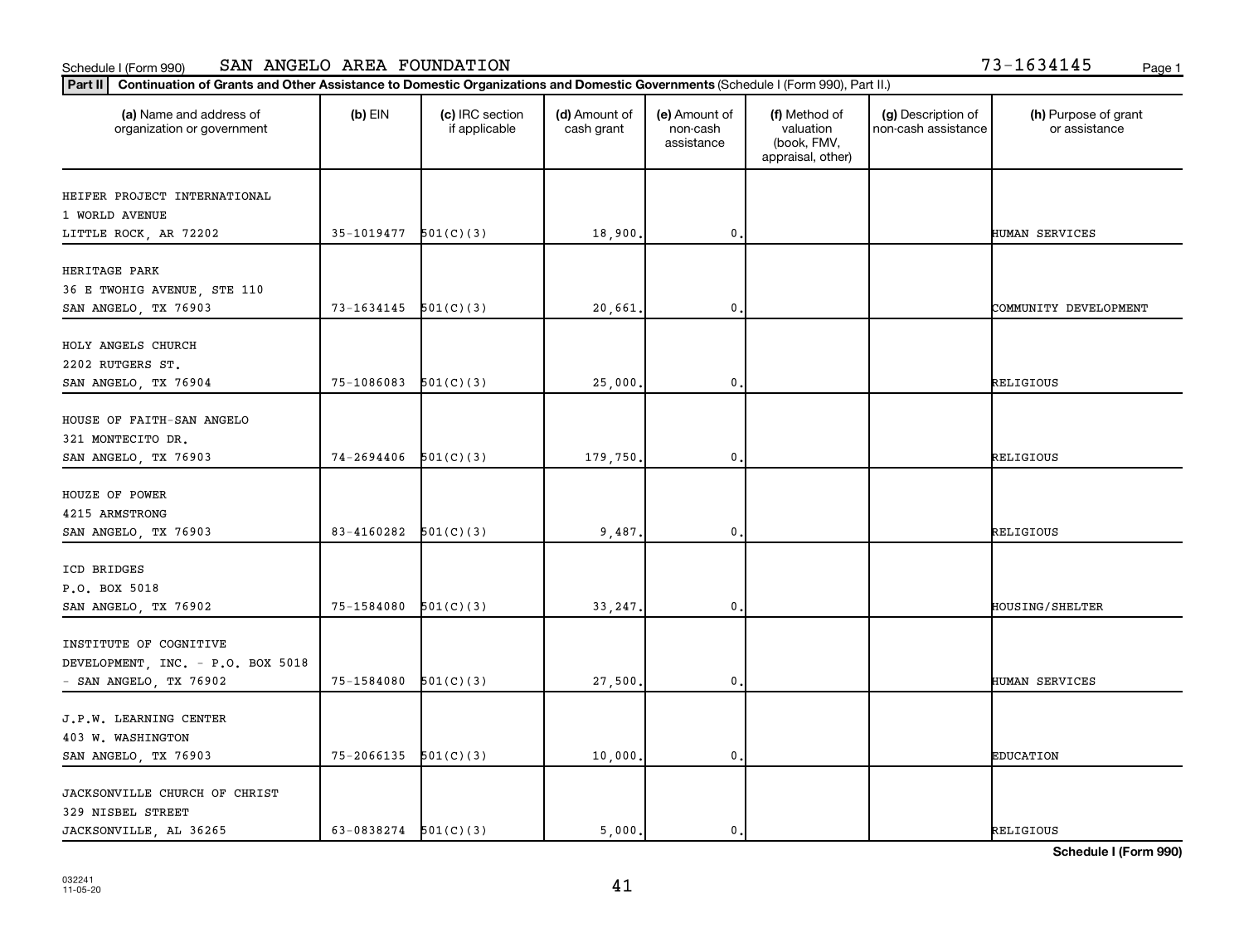| $3 - 1634145$<br>Page |
|-----------------------|
|-----------------------|

| (a) Name and address of<br>organization or government | $(b)$ EIN                  | (c) IRC section<br>if applicable | (d) Amount of<br>cash grant | (e) Amount of<br>non-cash<br>assistance | (f) Method of<br>valuation<br>(book, FMV,<br>appraisal, other) | (g) Description of<br>non-cash assistance | (h) Purpose of grant<br>or assistance |
|-------------------------------------------------------|----------------------------|----------------------------------|-----------------------------|-----------------------------------------|----------------------------------------------------------------|-------------------------------------------|---------------------------------------|
| JAMES PHILLIPS WILLIAMS MEMORIAL                      |                            |                                  |                             |                                         |                                                                |                                           |                                       |
| FOUNDATION - 403 W WASHINGTON                         |                            |                                  |                             |                                         |                                                                |                                           |                                       |
| DRIVE - SAN ANGELO, TX 76903                          | $75-2066135$ $501(C)(3)$   |                                  | 7,657.                      | $\mathbf 0$                             |                                                                |                                           | COMMUNITY DEVELOPMENT                 |
|                                                       |                            |                                  |                             |                                         |                                                                |                                           |                                       |
| JOSEPH THOMAS FOUNDATION                              |                            |                                  |                             |                                         |                                                                |                                           |                                       |
| 940 ARROYO DR.                                        |                            |                                  |                             |                                         |                                                                |                                           |                                       |
| SAN ANGELO, TX 76903                                  | 26-2569438                 | 501(C)(3)                        | 5,000.                      | $\mathbf 0$                             |                                                                |                                           | HUMAN SERVICES                        |
|                                                       |                            |                                  |                             |                                         |                                                                |                                           |                                       |
| JOSHUA 1:2 FELLOWSHIP                                 |                            |                                  |                             |                                         |                                                                |                                           |                                       |
| P.O. BOX 5701                                         |                            |                                  |                             |                                         |                                                                |                                           |                                       |
| SAN ANGELO, TX 76901                                  | $75 - 2306376$ $501(C)(3)$ |                                  | 7.110.                      | $\mathbf{0}$                            |                                                                |                                           | RELIGIOUS                             |
|                                                       |                            |                                  |                             |                                         |                                                                |                                           |                                       |
| JOURNEY BIBLE CHURCH                                  |                            |                                  |                             |                                         |                                                                |                                           |                                       |
| 2819 LOOP 306                                         |                            |                                  |                             |                                         |                                                                |                                           |                                       |
| SAN ANGELO, TX 76902                                  | 76-0824090                 | 501(C)(3)                        | 11,812.                     | $\mathbf 0$                             |                                                                |                                           | RELIGIOUS                             |
| JUNIOR LEAGUE OF SAN ANGELO INC.                      |                            |                                  |                             |                                         |                                                                |                                           |                                       |
| P.O. BOX 3033                                         |                            |                                  |                             |                                         |                                                                |                                           |                                       |
| SAN ANGELO, TX 76902                                  | 75-0878540                 | 501(C)(3)                        | 31, 171.                    | $\mathbf 0$                             |                                                                |                                           | COMMUNITY DEVELOPMENT                 |
|                                                       |                            |                                  |                             |                                         |                                                                |                                           |                                       |
| KEEPERS OF HOPE                                       |                            |                                  |                             |                                         |                                                                |                                           |                                       |
| P.O. BOX 3703                                         |                            |                                  |                             |                                         |                                                                |                                           |                                       |
| SAN ANGELO, TX 76902                                  | 83-3749691                 | 501(C)(3)                        | 5,508.                      | 0                                       |                                                                |                                           | HUMAN SERVICES                        |
|                                                       |                            |                                  |                             |                                         |                                                                |                                           |                                       |
| LA ESPERANZA CLINIC, INC.                             |                            |                                  |                             |                                         |                                                                |                                           |                                       |
| 2029 W. BEAUREGARD                                    |                            |                                  |                             |                                         |                                                                |                                           |                                       |
| SAN ANGELO, TX 76901                                  | $74 - 2699762$ $501(C)(3)$ |                                  | 15,948.                     | $\mathbf 0$ .                           |                                                                |                                           | <b>HEALTH</b>                         |
|                                                       |                            |                                  |                             |                                         |                                                                |                                           |                                       |
| LAMAR ELEMENTARY SCHOOL                               |                            |                                  |                             |                                         |                                                                |                                           |                                       |
| 3444 SCHOOLHOUSE                                      |                            |                                  |                             |                                         |                                                                |                                           |                                       |
| SAN ANGELO, TX 76904                                  | 75-6002404                 | 501(C)(3)                        | 7,241.                      | $\mathbf 0$                             |                                                                |                                           | <b>EDUCATION</b>                      |
|                                                       |                            |                                  |                             |                                         |                                                                |                                           |                                       |
| LAURA W. BUSH INSTITUTE                               |                            |                                  |                             |                                         |                                                                |                                           |                                       |
| 5301 KNICKERBOCKER RD., STE. 200                      |                            |                                  |                             |                                         |                                                                |                                           |                                       |
| SAN ANGELO, TX 76904                                  | $75 - 6002403$ $501(C)(3)$ |                                  | 25,000.                     | 0.                                      |                                                                |                                           | <b>EDUCATION</b>                      |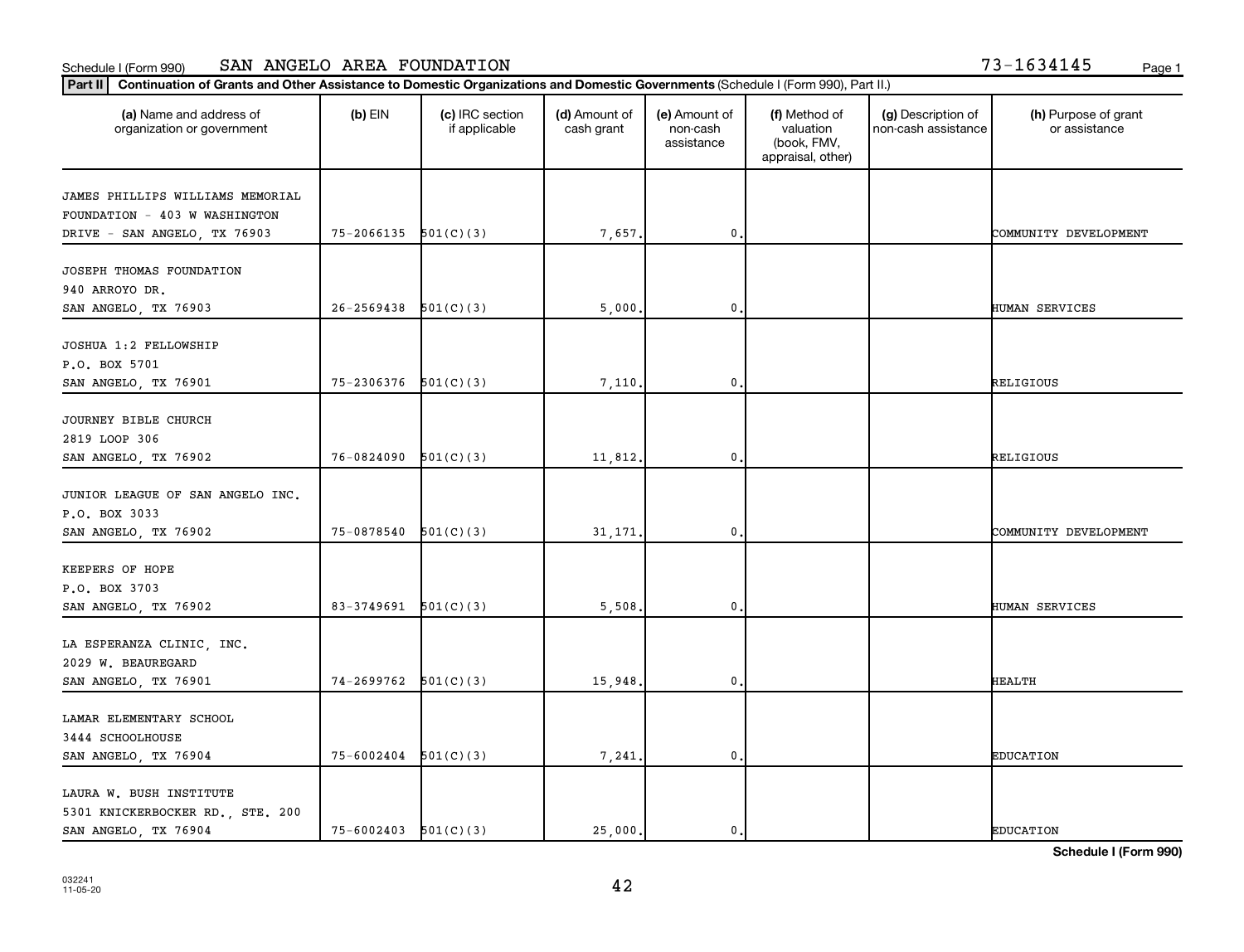#### **Part II Continuation of Grants and Other Assistance to Domestic Organizations and Domestic Governments** (Sch Schedule I (Form 990) SAN ANGELO AREA FOUNDATION 73-1634145 Page 1

| '3-1634145 |  |  |  |  | Page |
|------------|--|--|--|--|------|
|------------|--|--|--|--|------|

| $ $ Part II<br>Continuation of Grants and Other Assistance to Domestic Organizations and Domestic Governments (Schedule I (Form 990), Part II.) |                          |                                  |                             |                                         |                                                                |                                           |                                       |
|-------------------------------------------------------------------------------------------------------------------------------------------------|--------------------------|----------------------------------|-----------------------------|-----------------------------------------|----------------------------------------------------------------|-------------------------------------------|---------------------------------------|
| (a) Name and address of<br>organization or government                                                                                           | $(b)$ EIN                | (c) IRC section<br>if applicable | (d) Amount of<br>cash grant | (e) Amount of<br>non-cash<br>assistance | (f) Method of<br>valuation<br>(book, FMV,<br>appraisal, other) | (g) Description of<br>non-cash assistance | (h) Purpose of grant<br>or assistance |
| LAURA W. BUSH INSTITUTE FOR                                                                                                                     |                          |                                  |                             |                                         |                                                                |                                           |                                       |
| WOMEN'S HEALTH - 5301                                                                                                                           |                          |                                  |                             |                                         |                                                                |                                           |                                       |
| KNICKERBOCKER RD., STE. 200 - SAN                                                                                                               |                          |                                  |                             |                                         |                                                                |                                           |                                       |
| ANGELO, TX 76904                                                                                                                                | $75-1585285$ $501(C)(3)$ |                                  | 27,998.                     | $\mathbf 0$ .                           |                                                                |                                           | <b>EDUCATION</b>                      |
| LEE MIDDLE SCHOOL                                                                                                                               |                          |                                  |                             |                                         |                                                                |                                           |                                       |
| 2500 SHERWOOD WAY                                                                                                                               |                          |                                  |                             |                                         |                                                                |                                           |                                       |
| SAN ANGELO, TX 76901                                                                                                                            | 75-6002404               | 501(C)(3)                        | 5,395.                      | $\mathbf 0$                             |                                                                |                                           | <b>EDUCATION</b>                      |
|                                                                                                                                                 |                          |                                  |                             |                                         |                                                                |                                           |                                       |
| LIFE OUTREACH INTERNATIONAL                                                                                                                     |                          |                                  |                             |                                         |                                                                |                                           |                                       |
| P.O. BOX 982000                                                                                                                                 |                          |                                  |                             |                                         |                                                                |                                           |                                       |
| FORT WORTH, TX 76182                                                                                                                            | 75-2684727               | 501(C)(3)                        | 14,600.                     | 0                                       |                                                                |                                           | <b>RELIGIOUS</b>                      |
|                                                                                                                                                 |                          |                                  |                             |                                         |                                                                |                                           |                                       |
| MABELVALE CHURCH OF CHRIST                                                                                                                      |                          |                                  |                             |                                         |                                                                |                                           |                                       |
| 10820 MABELVALE                                                                                                                                 |                          |                                  |                             |                                         |                                                                |                                           |                                       |
| MABELVALE, AR 72103                                                                                                                             | 22-2150426               | 501(C)(3)                        | 7,000.                      | $\mathbf 0$ .                           |                                                                |                                           | RELIGIOUS                             |
|                                                                                                                                                 |                          |                                  |                             |                                         |                                                                |                                           |                                       |
| MASSIE MEMORIAL FOUNDATION                                                                                                                      |                          |                                  |                             |                                         |                                                                |                                           |                                       |
| P.O. BOX 3501                                                                                                                                   |                          |                                  |                             |                                         |                                                                |                                           |                                       |
| SAN ANGELO, TX 76902                                                                                                                            | 23-7077630               | 501(C)(3)                        | 5,000.                      | $\mathbf 0$                             |                                                                |                                           | <b>EDUCATION</b>                      |
|                                                                                                                                                 |                          |                                  |                             |                                         |                                                                |                                           |                                       |
| MEALS FOR THE ELDERLY                                                                                                                           |                          |                                  |                             |                                         |                                                                |                                           |                                       |
| 310 E. HOUSTON HARTE                                                                                                                            |                          |                                  |                             |                                         |                                                                |                                           |                                       |
| SAN ANGELO, TX 76903                                                                                                                            | 51-0159134               | 501(C)(3)                        | 148,715.                    | $\mathbf 0$                             |                                                                |                                           | <b>HUMAN SERVICES</b>                 |
|                                                                                                                                                 |                          |                                  |                             |                                         |                                                                |                                           |                                       |
| MENARD PIONEER CEMETERY FUND                                                                                                                    |                          |                                  |                             |                                         |                                                                |                                           |                                       |
| P.O. BOX 981                                                                                                                                    |                          |                                  |                             |                                         |                                                                |                                           |                                       |
| MENARD, TX 76859                                                                                                                                | 75-6377159               | 501(C)(3)                        | 7,500.                      | $\mathbf 0$                             |                                                                |                                           | COMMUNITY DEVELOPMENT                 |
|                                                                                                                                                 |                          |                                  |                             |                                         |                                                                |                                           |                                       |
| MENARD PUBLIC LIBRARY                                                                                                                           |                          |                                  |                             |                                         |                                                                |                                           |                                       |
| P.O. BOX 404                                                                                                                                    |                          |                                  |                             |                                         |                                                                |                                           |                                       |
| MENARD, TX 76859                                                                                                                                | 75-6049150               | 501(C)(3)                        | 5,000.                      | $\mathbf 0$                             |                                                                |                                           | HUMAN SERVICES                        |
| METCALFE- SPENCE CEMETERY                                                                                                                       |                          |                                  |                             |                                         |                                                                |                                           |                                       |
| 221 S. IRVING ST.                                                                                                                               |                          |                                  |                             |                                         |                                                                |                                           |                                       |
| SAN ANGELO, TX 76903                                                                                                                            | $84-3959218$ $501(C)(3)$ |                                  | 25,000.                     | $\mathbf 0$                             |                                                                |                                           | HISTORIC PRESERVATION                 |
|                                                                                                                                                 |                          |                                  |                             |                                         |                                                                |                                           |                                       |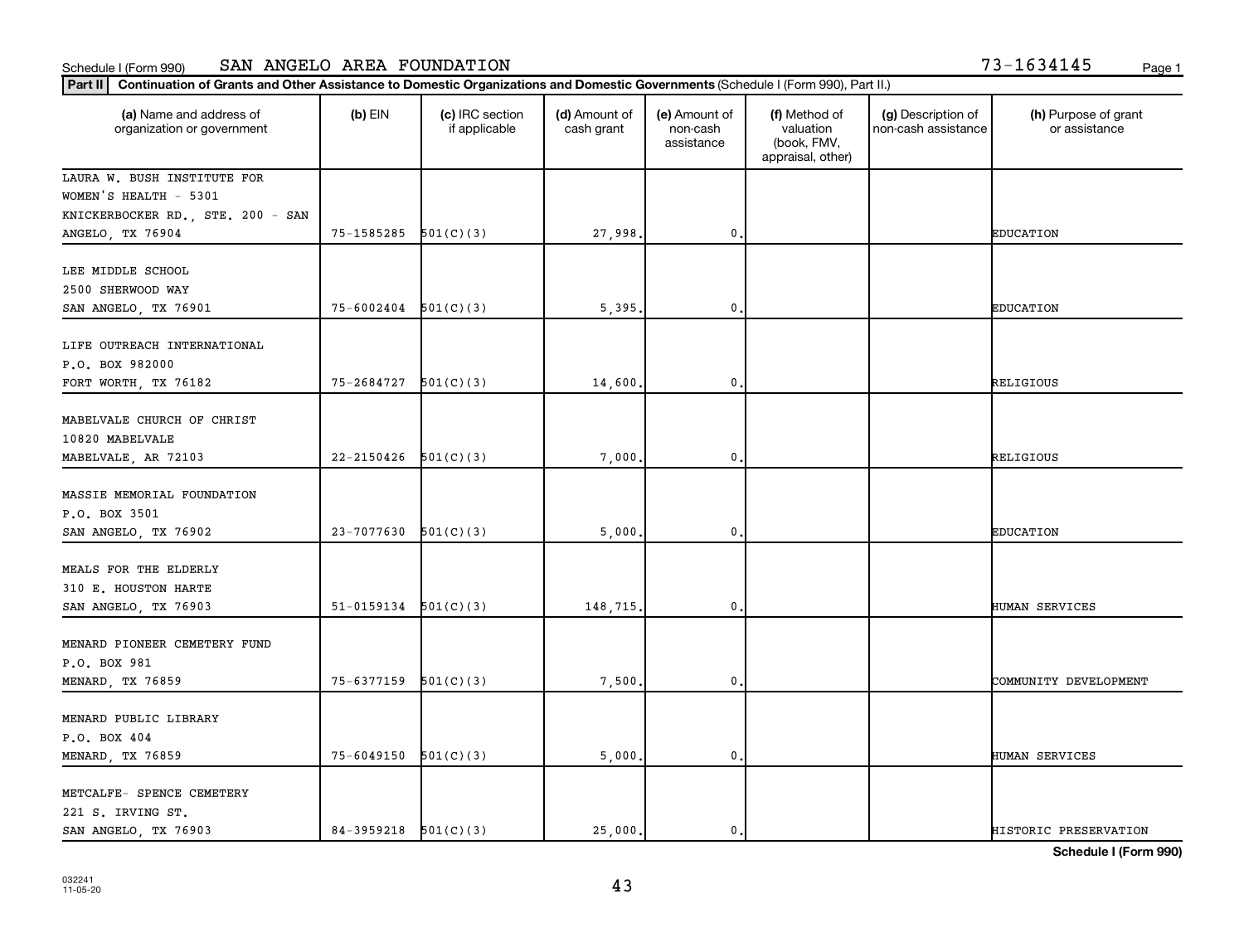|  |  | '3-1634145 | Page |
|--|--|------------|------|
|  |  |            |      |

| (a) Name and address of<br>organization or government                                       | $(b)$ EIN                  | (c) IRC section<br>if applicable | (d) Amount of<br>cash grant | (e) Amount of<br>non-cash<br>assistance | (f) Method of<br>valuation<br>(book, FMV,<br>appraisal, other) | (g) Description of<br>non-cash assistance | (h) Purpose of grant<br>or assistance |
|---------------------------------------------------------------------------------------------|----------------------------|----------------------------------|-----------------------------|-----------------------------------------|----------------------------------------------------------------|-------------------------------------------|---------------------------------------|
| MT. CARMEL HERMITAGE                                                                        |                            |                                  |                             |                                         |                                                                |                                           |                                       |
| P.O. BOX 337                                                                                |                            |                                  |                             |                                         |                                                                |                                           |                                       |
| CHRISTOVAL, TX 76935                                                                        | 54-2134524                 | 501(C)(3)                        | 43,614.                     | $\mathbf{0}$                            |                                                                |                                           | RELIGIOUS                             |
| NEW MEXICO CHRISTIAN CHILDREN'S<br>HOME - 1356 NEW MEXICO - PORTALES                        |                            |                                  |                             |                                         |                                                                |                                           |                                       |
| NM 88130                                                                                    | 85-6018576                 | 501(C)(3)                        | 60,000                      | $\mathbf 0$                             |                                                                |                                           | <b>EDUCATION</b>                      |
| OUR LADY OF GRACE MONASTERY<br>6202 CR 339                                                  |                            |                                  |                             |                                         |                                                                |                                           |                                       |
| CHRISTOVAL, TX 76935                                                                        | 75-1086360                 | 501(C)(3)                        | 10,000.                     | $\mathbf 0$ .                           |                                                                |                                           | RELIGIOUS                             |
| OZONA COMMUNITY CENTER, INC.<br>P.O. BOX 471<br>OZONA, TX 76943                             | 75-1897769                 | 501(C)(3)                        | 17,297.                     | $\mathbf 0$                             |                                                                |                                           | COMMUNITY DEVELOPMENT                 |
| POTTER'S HAND CHRISTIAN SCHOOL<br>342 S. CHADBOURNE                                         |                            |                                  |                             |                                         |                                                                |                                           |                                       |
| SAN ANGELO, TX 76903                                                                        | 46-2690759                 | 501(C)(3)                        | 7,544.                      | $\mathbf 0$                             |                                                                |                                           | <b>EDUCATION</b>                      |
| PREGNANCY HELP CENTER OF THE<br>CONCHO VALLEY - 2525 SHERWOOD WAY<br>- SAN ANGELO, TX 76901 | 75-2381411                 | 501(C)(3)                        | 111,065.                    | $\mathbf 0$                             |                                                                |                                           | HUMAN SERVICES                        |
|                                                                                             |                            |                                  |                             |                                         |                                                                |                                           |                                       |
| PROJECT DIGNIDAD<br>313 W. AVENUE N.                                                        |                            |                                  |                             |                                         |                                                                |                                           |                                       |
| SAN ANGELO, TX 76903                                                                        | $75 - 1577914$ $501(C)(3)$ |                                  | 9,740.                      | $\mathbf 0$ .                           |                                                                |                                           | HUMAN SERVICES                        |
| RAINBOW ROOM<br>622 S. OAKS AVE.                                                            |                            |                                  |                             |                                         |                                                                |                                           |                                       |
| SAN ANGELO, TX 76903                                                                        | 20-1429140                 | 501(C)(3)                        | 12,774.                     | $\mathbf{0}$                            |                                                                |                                           | HUMAN SERVICES                        |
| RED RAIDER CLUB<br>P.O. BOX 456                                                             |                            |                                  |                             |                                         |                                                                |                                           |                                       |
| LUBBOCK TX 79408                                                                            | $75 - 6064579$ $501(C)(3)$ |                                  | 10,000.                     | 0.                                      |                                                                |                                           | <b>EDUCATION</b>                      |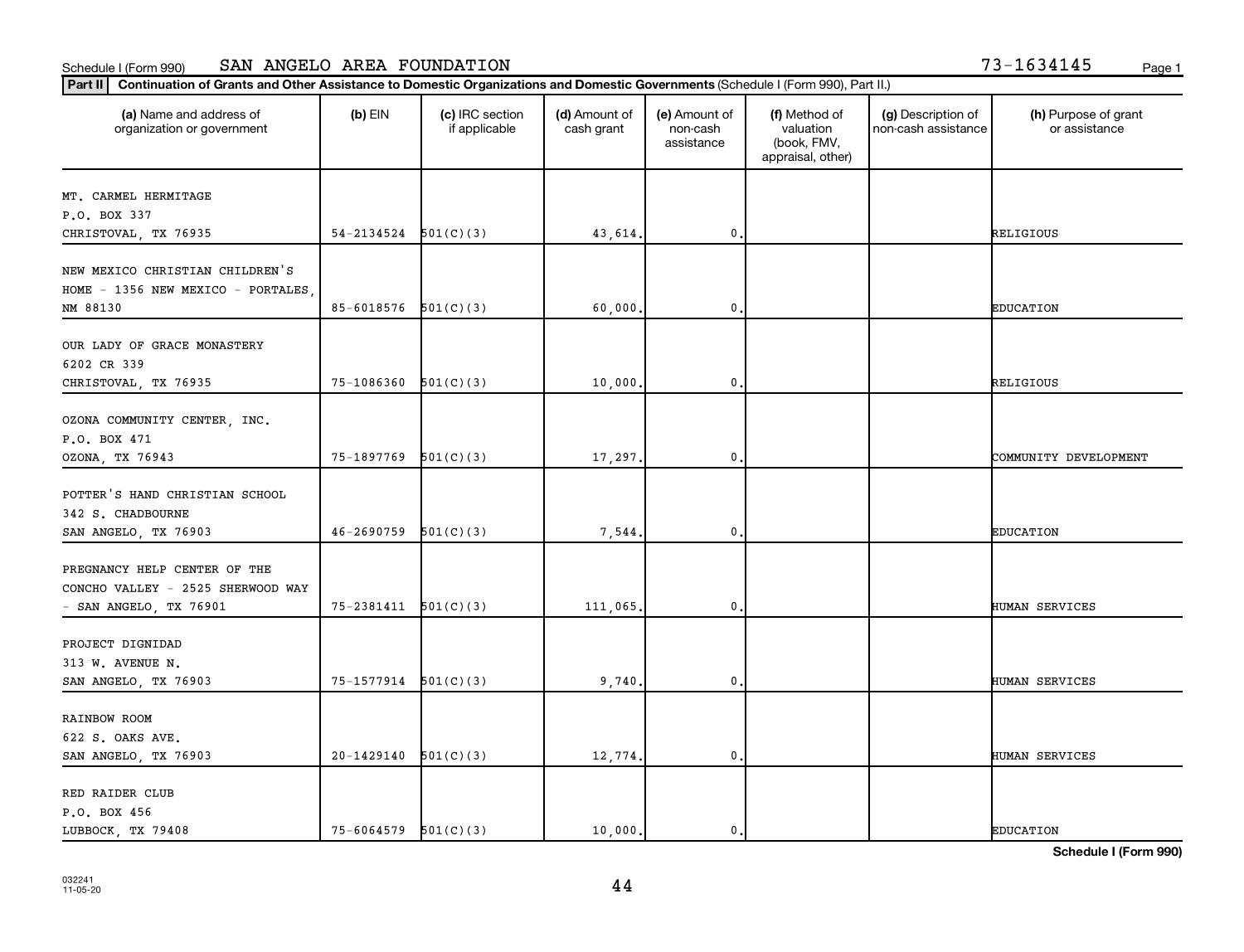| '3-1634145 |  | Page |
|------------|--|------|
|------------|--|------|

| Part II                                                                                  | Continuation of Grants and Other Assistance to Domestic Organizations and Domestic Governments (Schedule I (Form 990), Part II.) |                                  |                             |                                         |                                                                |                                           |                                       |  |  |
|------------------------------------------------------------------------------------------|----------------------------------------------------------------------------------------------------------------------------------|----------------------------------|-----------------------------|-----------------------------------------|----------------------------------------------------------------|-------------------------------------------|---------------------------------------|--|--|
| (a) Name and address of<br>organization or government                                    | $(b)$ EIN                                                                                                                        | (c) IRC section<br>if applicable | (d) Amount of<br>cash grant | (e) Amount of<br>non-cash<br>assistance | (f) Method of<br>valuation<br>(book, FMV,<br>appraisal, other) | (g) Description of<br>non-cash assistance | (h) Purpose of grant<br>or assistance |  |  |
| ROANOKE CHURCH OF CHRIST                                                                 |                                                                                                                                  |                                  |                             |                                         |                                                                |                                           |                                       |  |  |
| P.O. BOX 737                                                                             |                                                                                                                                  |                                  |                             |                                         |                                                                |                                           |                                       |  |  |
| ROANOKE, TX 76262                                                                        | 75-1235819                                                                                                                       | 501(C)(3)                        | 60,000.                     | 0,                                      |                                                                |                                           | RELIGIOUS                             |  |  |
| RUST STREET MINISTRIES<br>803 RUST ST                                                    |                                                                                                                                  |                                  |                             |                                         |                                                                |                                           |                                       |  |  |
| SAN ANGELO, TX 76903                                                                     | 75-2950303                                                                                                                       | 501(C)(3)                        | 122,552.                    | $\mathbf 0$ .                           |                                                                |                                           | RELIGIOUS                             |  |  |
| SAINT JOHNS EPISCOPAL CHURCH<br>P.O. BOX 1100<br>SONORA, TX 76950                        | 75-6027934                                                                                                                       | 501(C)(3)                        | 69,366.                     | $\mathbf{0}$                            |                                                                |                                           | RELIGIOUS                             |  |  |
|                                                                                          |                                                                                                                                  |                                  |                             |                                         |                                                                |                                           |                                       |  |  |
| SAINT MARY'S SCHOOL                                                                      |                                                                                                                                  |                                  |                             |                                         |                                                                |                                           |                                       |  |  |
| 900 HILLSBOROUGH                                                                         |                                                                                                                                  |                                  |                             |                                         |                                                                |                                           |                                       |  |  |
| RALEIGH, NC 27603                                                                        | $56-0532314$ $501(C)(3)$                                                                                                         |                                  | 15,000.                     | 0,                                      |                                                                |                                           | <b>EDUCATION</b>                      |  |  |
| SAN ANGELO ART CLUB<br>119 W 1ST ST<br>SAN ANGELO, TX 76903                              | 75-6037393                                                                                                                       | 501(C)(3)                        | 13,028.                     | $\mathbf 0$                             |                                                                |                                           | CULTURAL ARTS                         |  |  |
|                                                                                          |                                                                                                                                  |                                  |                             |                                         |                                                                |                                           |                                       |  |  |
| SAN ANGELO BROADWAY ACADEMY YOUTH<br>THEATER - 10 N TAYLOR ST. - SAN<br>ANGELO, TX 76901 | 27-1832775                                                                                                                       | 501(C)(3)                        | 10,101                      | $\mathbf{0}$                            |                                                                |                                           | CULTURAL ARTS                         |  |  |
| SAN ANGELO CHRISTIAN ACADEMY<br>518 COUNTRY CLUB RD.                                     |                                                                                                                                  |                                  |                             |                                         |                                                                |                                           |                                       |  |  |
| SAN ANGELO, TX 76904                                                                     | 20-0216446                                                                                                                       | 501(C)(3)                        | 161,676.                    | 0.                                      |                                                                |                                           | <b>EDUCATION</b>                      |  |  |
| SAN ANGELO EARLY CHILDHOOD CENTER<br>619 JULIAN ST.<br>SAN ANGELO, TX 76903              | 75-0968319                                                                                                                       | 501(C)(3)                        | 13,389.                     | $\mathbf{0}$                            |                                                                |                                           | HUMAN SERVICES                        |  |  |
| SAN ANGELO MUSEUM OF FINE ARTS<br>1 LOVE STREET<br>SAN ANGELO, TX 76903                  | $75-1776765$ $501(C)(3)$                                                                                                         |                                  | 229, 116.                   | 0.                                      |                                                                |                                           | CULTURAL ARTS                         |  |  |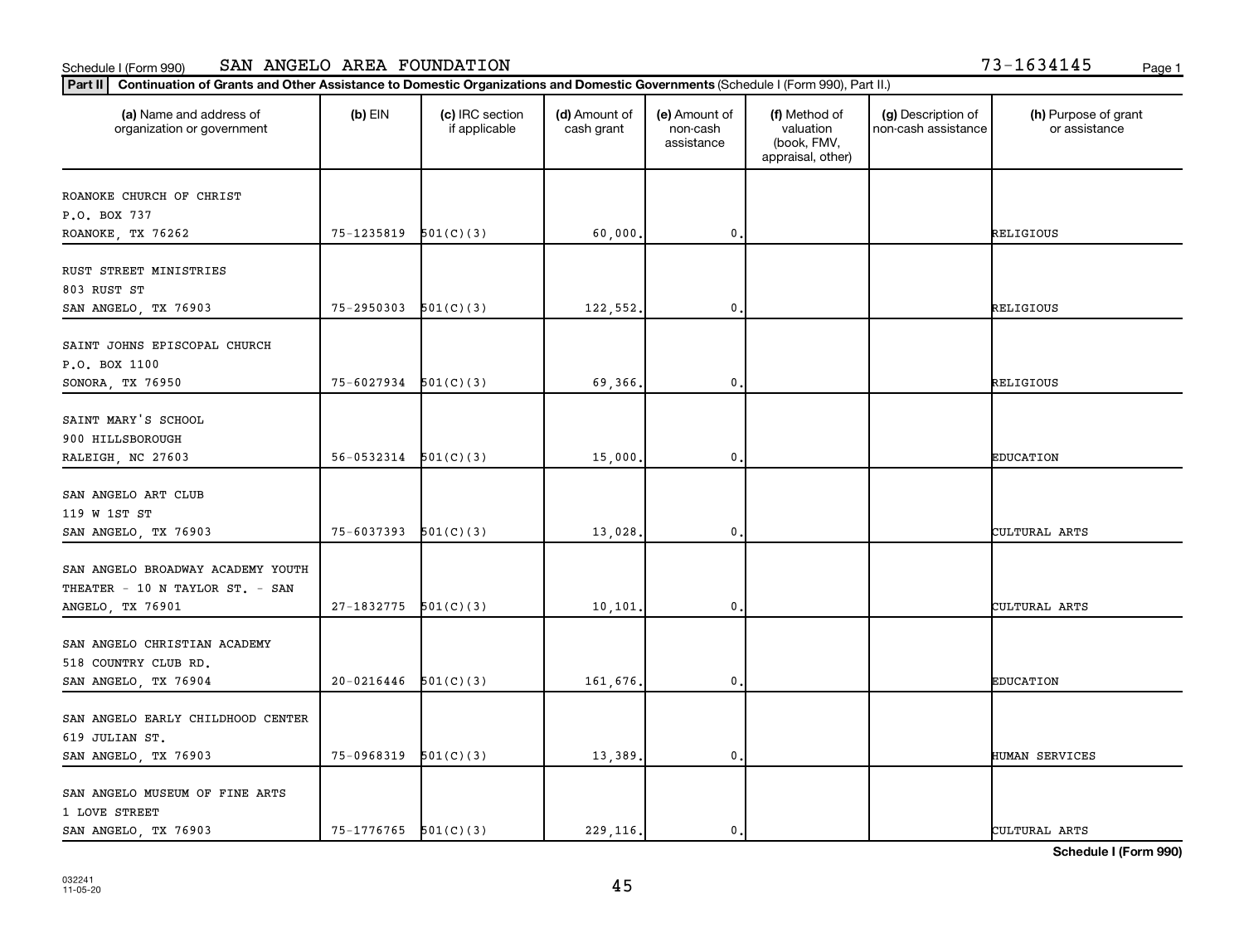| 73-1634145 | Page |  |  |  |  |  |  |  |  |  |
|------------|------|--|--|--|--|--|--|--|--|--|
|------------|------|--|--|--|--|--|--|--|--|--|

| (a) Name and address of<br>organization or government | $(b)$ EIN                  | (c) IRC section<br>if applicable | (d) Amount of<br>cash grant | (e) Amount of<br>non-cash<br>assistance | (f) Method of<br>valuation<br>(book, FMV,<br>appraisal, other) | (g) Description of<br>non-cash assistance | (h) Purpose of grant<br>or assistance |
|-------------------------------------------------------|----------------------------|----------------------------------|-----------------------------|-----------------------------------------|----------------------------------------------------------------|-------------------------------------------|---------------------------------------|
| SAN ANGELO PERFORMING ARTS CENTER                     |                            |                                  |                             |                                         |                                                                |                                           |                                       |
| 82 GILLIS ST.                                         |                            |                                  |                             |                                         |                                                                |                                           |                                       |
| SAN ANGELO, TX 76903                                  | $45-3031837$ $501(C)(3)$   |                                  | 57,500.                     | $\pmb{0}$                               |                                                                |                                           | CULTURAL ARTS                         |
| SAN ANGELO PERFORMING ARTS                            |                            |                                  |                             |                                         |                                                                |                                           |                                       |
| COALITION INC. - 221 S IRVING ST                      |                            |                                  |                             |                                         |                                                                |                                           |                                       |
| SAN ANGELO, TX 76903                                  | 45-3031837                 | 501(C)(3)                        | 22,047.                     | $\mathbf 0$                             |                                                                |                                           | CULTURAL ARTS                         |
|                                                       |                            |                                  |                             |                                         |                                                                |                                           |                                       |
| SAN ANGELO SCHOOLS FOUNDATION                         |                            |                                  |                             |                                         |                                                                |                                           |                                       |
| 2129 VALLEYVIEW DRIVE                                 |                            |                                  |                             |                                         |                                                                |                                           |                                       |
| SAN ANGELO, TX 76904                                  | $75 - 2184551$ $501(C)(3)$ |                                  | 10,063.                     | 0.                                      |                                                                |                                           | <b>EDUCATION</b>                      |
|                                                       |                            |                                  |                             |                                         |                                                                |                                           |                                       |
| SAN ANGELO STOCK SHOW AND RODEO                       |                            |                                  |                             |                                         |                                                                |                                           |                                       |
| ASSOCIATION - 200 W 43RD STREET -                     |                            |                                  |                             |                                         |                                                                |                                           |                                       |
| SAN ANGELO, TX 76903                                  | $75-0871755$ $501(C)(3)$   |                                  | 20,030.                     | $\mathbf{0}$                            |                                                                |                                           | ANIMAL WELFARE                        |
|                                                       |                            |                                  |                             |                                         |                                                                |                                           |                                       |
| SAN ANGELO SYMPHONY                                   |                            |                                  |                             |                                         |                                                                |                                           |                                       |
| PO BOX 5922                                           |                            |                                  |                             |                                         |                                                                |                                           |                                       |
| SAN ANGELO, TX 76902                                  | 75-6003857                 | 501(C)(3)                        | 19,003.                     | $\mathbf 0$                             |                                                                |                                           | CULTURAL ARTS                         |
| SAN ANTONIO 1000 CANCER GENOME                        |                            |                                  |                             |                                         |                                                                |                                           |                                       |
| PROJECT - 601 CONTOUR DR - SAN                        |                            |                                  |                             |                                         |                                                                |                                           |                                       |
| ANTONIO, TX 78212                                     | 46-5020113                 | 501(C)(3)                        | 9,000.                      | 0,                                      |                                                                |                                           | HUMAN SERVICES                        |
|                                                       |                            |                                  |                             |                                         |                                                                |                                           |                                       |
| SANTA RITA ELEMENTARY                                 |                            |                                  |                             |                                         |                                                                |                                           |                                       |
| 615 S MADISON STREET                                  |                            |                                  |                             |                                         |                                                                |                                           |                                       |
| SAN ANGELO, TX 76901                                  | 83-0371223                 | 501(C)(3)                        | 6,990.                      | $\mathbf 0$                             |                                                                |                                           | <b>EDUCATION</b>                      |
| SHANNON MEDICAL CENTER -                              |                            |                                  |                             |                                         |                                                                |                                           |                                       |
| CHILDREN'S MIRACLE NETWORK - 120                      |                            |                                  |                             |                                         |                                                                |                                           |                                       |
| E. HARRIS AVE. - SAN ANGELO, TX                       |                            |                                  |                             |                                         |                                                                |                                           |                                       |
| 76903                                                 | 75-2559845                 | 501(C)(3)                        | 10,792.                     | 0.                                      |                                                                |                                           | <b>HEALTH</b>                         |
|                                                       |                            |                                  |                             |                                         |                                                                |                                           |                                       |
| SIERRA VISTA CHILD DEVELOPMENT                        |                            |                                  |                             |                                         |                                                                |                                           |                                       |
| 4522 COLLEGE HILLS                                    |                            |                                  |                             |                                         |                                                                |                                           |                                       |
| SAN ANGELO, TX 76904                                  | $75-1170260$ $501(C)(3)$   |                                  | 5,659.                      | 0.                                      |                                                                |                                           | YOUTH DEVELOPMENT                     |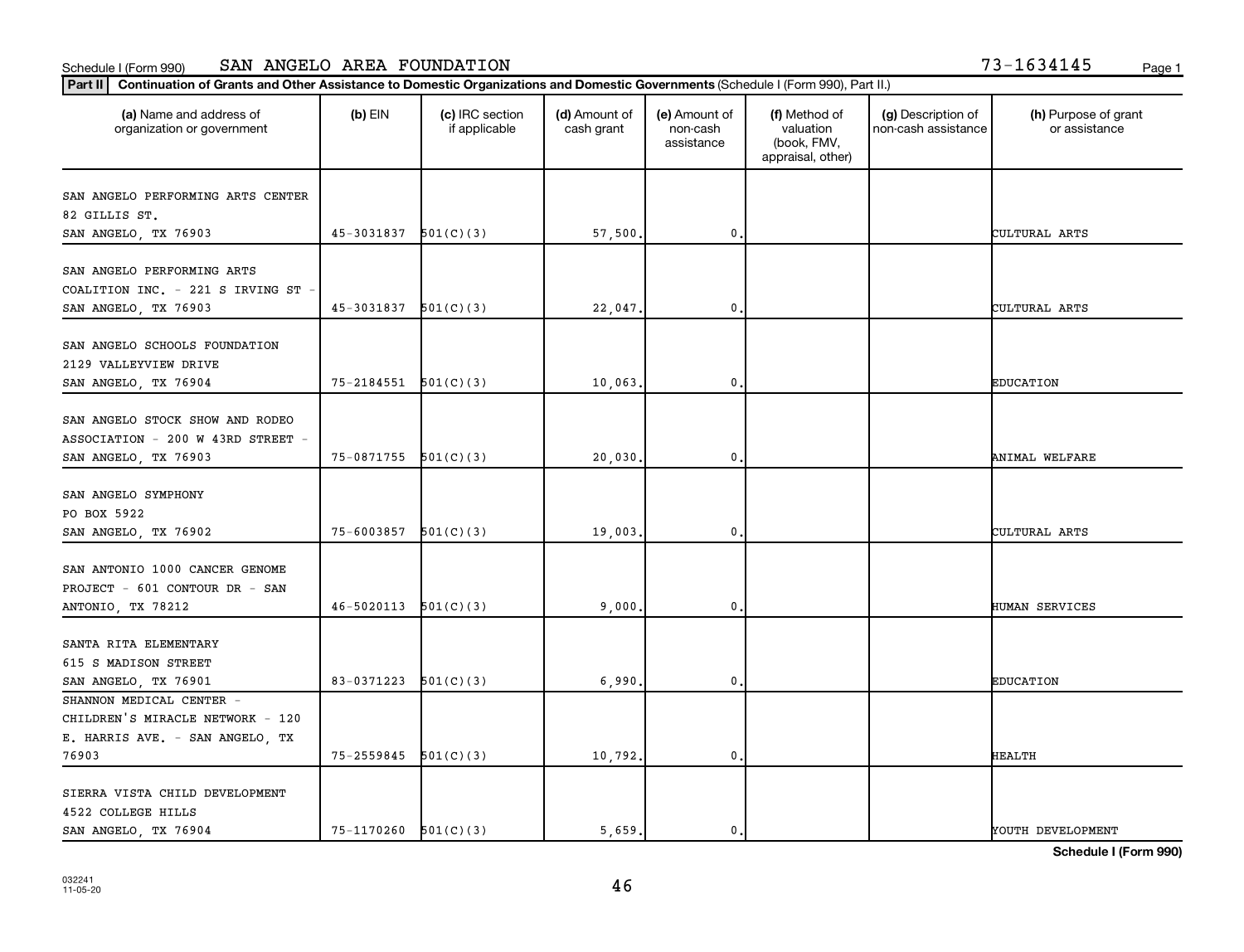| $3 - 1634145$ | Page |
|---------------|------|
|---------------|------|

| Continuation of Grants and Other Assistance to Domestic Organizations and Domestic Governments (Schedule I (Form 990), Part II.)<br>Part II |                            |                                  |                             |                                         |                                                                |                                           |                                       |
|---------------------------------------------------------------------------------------------------------------------------------------------|----------------------------|----------------------------------|-----------------------------|-----------------------------------------|----------------------------------------------------------------|-------------------------------------------|---------------------------------------|
| (a) Name and address of<br>organization or government                                                                                       | $(b)$ EIN                  | (c) IRC section<br>if applicable | (d) Amount of<br>cash grant | (e) Amount of<br>non-cash<br>assistance | (f) Method of<br>valuation<br>(book, FMV,<br>appraisal, other) | (g) Description of<br>non-cash assistance | (h) Purpose of grant<br>or assistance |
| SIERRA VISTA UNITED METHODIST<br>CHURCH - 4522 COLLEGE HILLS BLVD<br>SAN ANGELO, TX 76904                                                   | 75-1170261                 | 501(C)(3)                        | 8,400.                      | $\mathbf{0}$                            |                                                                |                                           | RELIGIOUS                             |
| SONORA INDEPENDENT SCHOOL DISTRICT<br>807 S CONCHO AVENUE<br>SONORA, TX 76950                                                               | $75 - 6002465$ 501(C)(3)   |                                  | 11,000.                     | $\mathbf{0}$                            |                                                                |                                           | <b>EDUCATION</b>                      |
| SONRISAS THERAPEUTIC RIDING INC.<br>5185 S BRYANT LANE<br>SAN ANGELO, TX 76904                                                              | 75-2173731                 | 501(C)(3)                        | 28,780.                     | $\mathbf{0}$                            |                                                                |                                           | HUMAN SERVICES                        |
| SOUTHAVEN CHURCH OF CHRIST<br>1483 BROOKHAVEN DR.<br>SOUTHAVEN, MS 38671                                                                    | 78-0224428                 | 501(C)(3)                        | 12,000.                     | $\mathbf{0}$                            |                                                                |                                           | RELIGIOUS                             |
| SOUTHGATE CHURCH OF CHRIST<br>528 COUNTRY CLUB<br>SAN ANGELO, TX 76904                                                                      | $75-1910113$ $501(C)(3)$   |                                  | 15,000.                     | $\mathbf 0$                             |                                                                |                                           | RELIGIOUS                             |
| ST. JOHN'S LUTHERAN CHURCH<br>1100 W. PARSONAGE ST.<br>WINTERS, TX 79567                                                                    | 75-1495319                 | 501(C)(3)                        | 32,858.                     | $\mathbf 0$                             |                                                                |                                           | RELIGIOUS                             |
| ST. MARGARET OF SCOTLAND PARISH<br>2619 ERA AVE.<br>SAN ANGELO, TX 76905                                                                    | $75-1871758$ $501(C)(3)$   |                                  | 8,478                       | 0.                                      |                                                                |                                           | RELIGIOUS                             |
| ST. PAUL PRESBYTERIAN CHURCH<br>11 NORTH PARK ST.<br>SAN ANGELO, TX 76901                                                                   | 75-0843188                 | 501(C)(3)                        | 49,978                      | $\mathbf{0}$                            |                                                                |                                           | RELIGIOUS                             |
| STERLING CITY FIRST UNITED<br>METHODIST PRE-SCHOOL - P.O. BOX<br>311 - STERLING CITY, TX 76951                                              | $75 - 1529785$ $501(C)(3)$ |                                  | 10,504.                     | 0.                                      |                                                                |                                           | RELIGIOUS                             |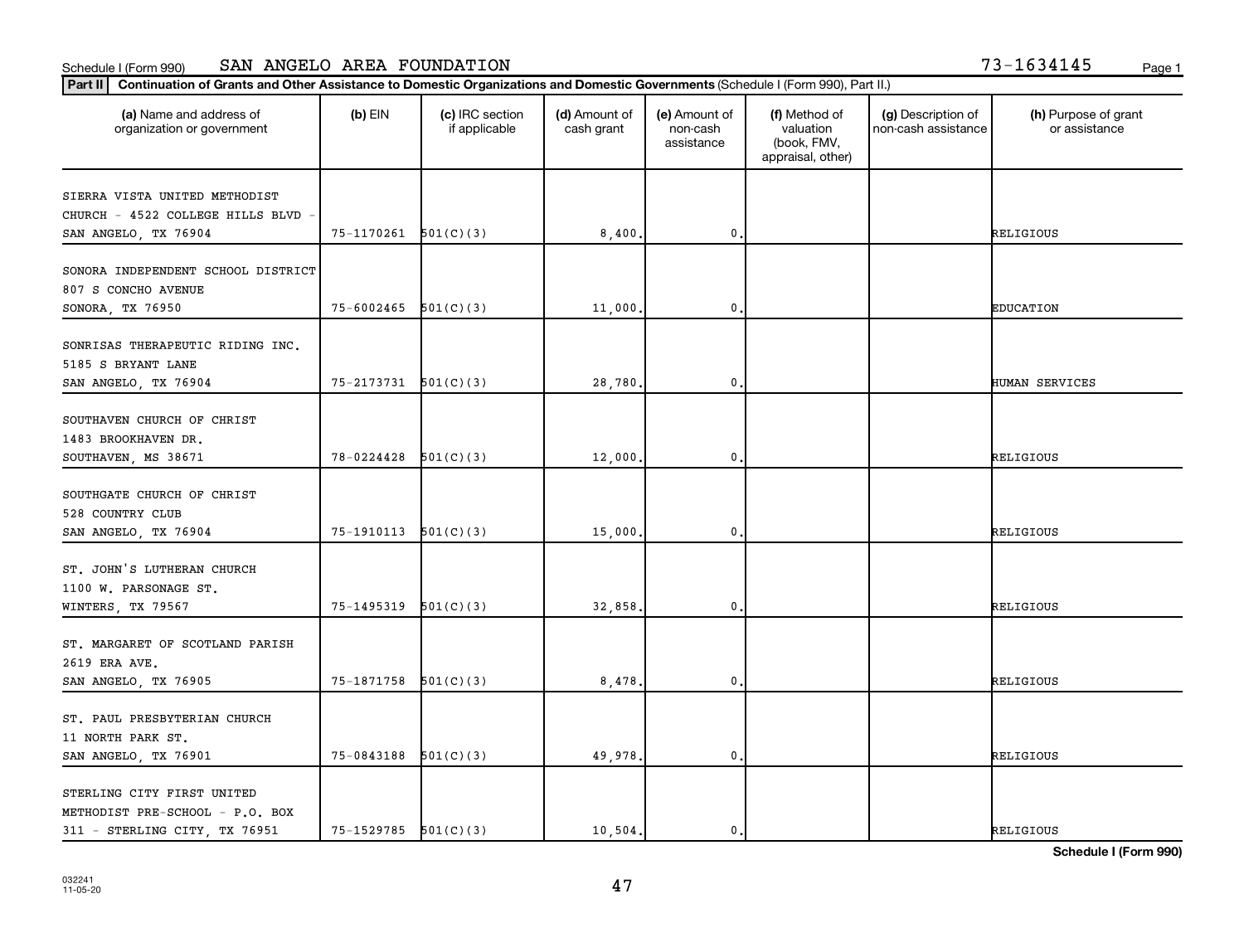|  | $3 - 1634145$ |  |  | Page |
|--|---------------|--|--|------|
|  |               |  |  |      |

| Continuation of Grants and Other Assistance to Domestic Organizations and Domestic Governments (Schedule I (Form 990), Part II.)<br>Part II |                            |                                  |                             |                                         |                                                                |                                           |                                       |
|---------------------------------------------------------------------------------------------------------------------------------------------|----------------------------|----------------------------------|-----------------------------|-----------------------------------------|----------------------------------------------------------------|-------------------------------------------|---------------------------------------|
| (a) Name and address of<br>organization or government                                                                                       | $(b)$ EIN                  | (c) IRC section<br>if applicable | (d) Amount of<br>cash grant | (e) Amount of<br>non-cash<br>assistance | (f) Method of<br>valuation<br>(book, FMV,<br>appraisal, other) | (g) Description of<br>non-cash assistance | (h) Purpose of grant<br>or assistance |
| STERLING CITY INDEPENDENT SCHOOL<br>DISTRICT - P.O. BOX 786 - STERLING<br>CITY, TX 76951                                                    | $75 - 6002522$ $501(C)(3)$ |                                  | 75,750.                     | $\mathbf{0}$                            |                                                                |                                           | <b>EDUCATION</b>                      |
| STERLING COUNTY SENIOR CITIZENS<br>415 STADIUM<br>STERLING CITY, TX 76951                                                                   | $75-2534665$ $501(C)(3)$   |                                  | 10,000.                     | 0                                       |                                                                |                                           | <b>HUMAN SERVICES</b>                 |
| SUTTON COUNTY CHILD WELFARE BOARD<br>P.O. BOX 171<br>SONORA, TX 76950                                                                       | 76-0382473                 | 501(C)(3)                        | 5,000.                      | 0                                       |                                                                |                                           | HUMAN SERVICES                        |
| SUTTON COUNTY FOOD PANTRY AND<br>RESOURCE CENTER - P.O. BOX 497 -<br>SONORA, TX 76950                                                       | 46-5446589                 | 501(C)(3)                        | 28,152.                     | 0                                       |                                                                |                                           | HUMAN SERVICES                        |
| SUTTON COUNTY HEALTH FOUNDATION<br>P.O. BOX 18<br>SONORA, TX 76950                                                                          | $04-3642997$ $501(C)(3)$   |                                  | 49,927.                     | 0                                       |                                                                |                                           | <b>HUMAN SERVICES</b>                 |
| TALL FOUNDATION, INC.<br>2137 TAMU<br>COLLEGE STATION, TX 77843                                                                             | 74-2764303                 | 501(C)(3)                        | 7,000.                      | 0                                       |                                                                |                                           | YOUTH DEVELOPMENT                     |
| TEXAS A&M UNIVERSITY 12TH MAN<br>FOUNDATION - PO DRAWER L-1 -<br>COLLEGE STATION, TX 77844                                                  | $74-1185725$ $501(C)(3)$   |                                  | 40,000.                     | 0                                       |                                                                |                                           | <b>EDUCATION</b>                      |
| TEXAS AGRILIFE RESEARCH AND<br>EXPTENSION CENTER - 7887 US HWY 87<br>- SAN ANGELO, TX 76901                                                 | $74-1238434$ $501(C)(3)$   |                                  | 5,000.                      | 0                                       |                                                                |                                           | YOUTH DEVELOPMENT                     |
| TEXAS DISTRICT OF THE LUTHERAN<br>CHURCH- MISSOURI SYNOD - 7900 EAST<br>HIGHWAY - AUSTIN, TX 78724                                          | $74-1189681$ $501(C)(3)$   |                                  | 25,000.                     | 0.                                      |                                                                |                                           | <b>RELIGIOUS</b>                      |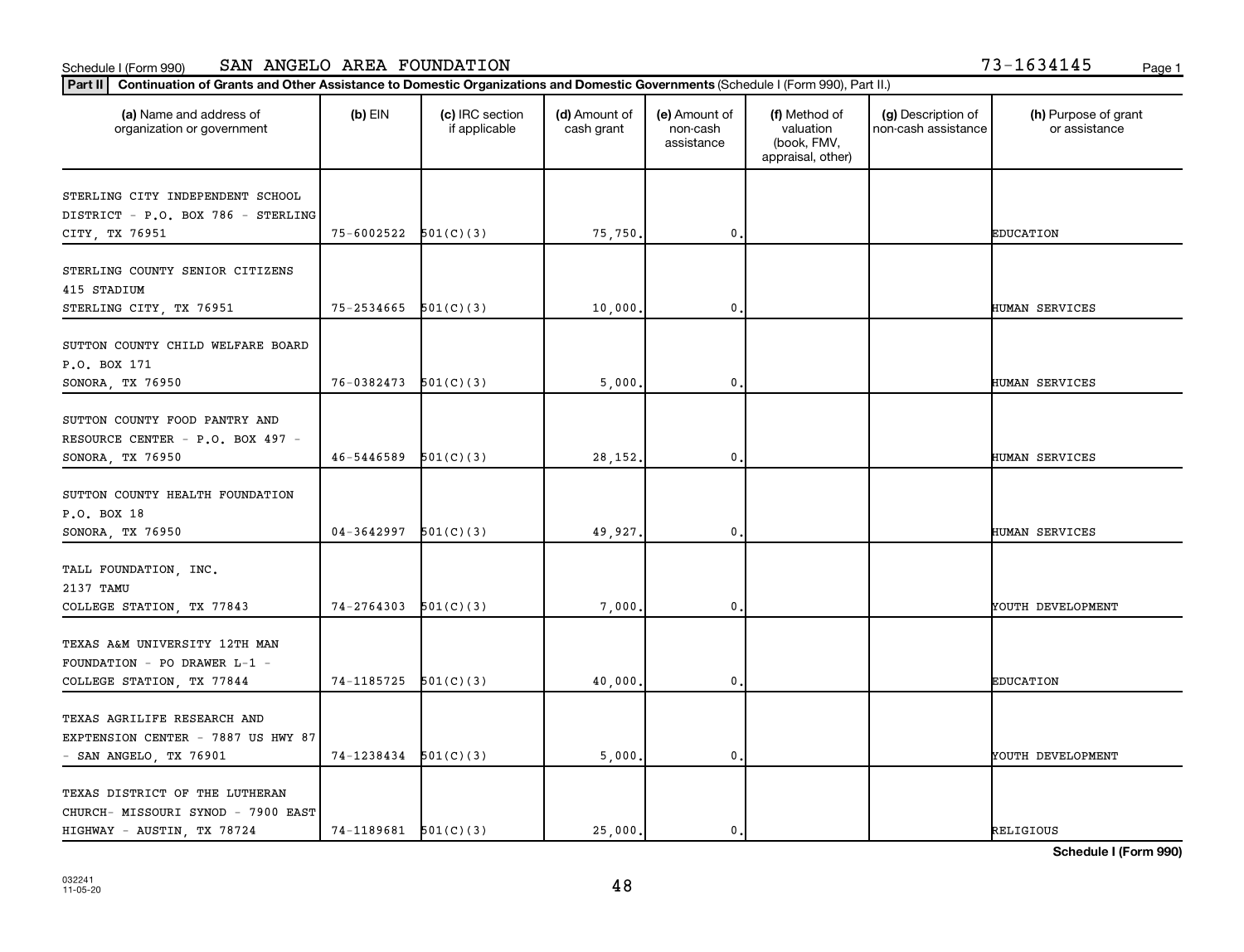|  | 13-1634145 | Page |
|--|------------|------|
|  |            |      |

| (a) Name and address of<br>organization or government | $(b)$ EIN                  | (c) IRC section<br>if applicable | (d) Amount of<br>cash grant | (e) Amount of<br>non-cash<br>assistance | (f) Method of<br>valuation<br>(book, FMV,<br>appraisal, other) | (g) Description of<br>non-cash assistance | (h) Purpose of grant<br>or assistance |
|-------------------------------------------------------|----------------------------|----------------------------------|-----------------------------|-----------------------------------------|----------------------------------------------------------------|-------------------------------------------|---------------------------------------|
| TEXAS EXES - SAN ANGELO CHAPTER                       |                            |                                  |                             |                                         |                                                                |                                           |                                       |
| 314 W. HARRIS AVE.                                    |                            |                                  |                             |                                         |                                                                |                                           |                                       |
| SAN ANGELO, TX 76903                                  | 74-1109640                 | 501(C)(3)                        | 5,236.                      | $\mathbf{0}$                            |                                                                |                                           | <b>EDUCATION</b>                      |
|                                                       |                            |                                  |                             |                                         |                                                                |                                           |                                       |
| TEXAS LEADERSHIP CHARTER ACADEMY                      |                            |                                  |                             |                                         |                                                                |                                           |                                       |
| P.O. BOX 61726                                        |                            |                                  |                             |                                         |                                                                |                                           |                                       |
| SAN ANGELO, TX 76906                                  | 75-2890597                 | 501(C)(3)                        | 41,050.                     | $\mathbf 0$                             |                                                                |                                           | YOUTH DEVELOPMENT                     |
| TEXAS SOUTHWEST COUNCIL - BOY                         |                            |                                  |                             |                                         |                                                                |                                           |                                       |
| SCOUTS OF AMERICA - 104 VETERANS                      |                            |                                  |                             |                                         |                                                                |                                           |                                       |
| MEMORIAL DRIVE - SAN ANGELO, TX                       |                            |                                  |                             |                                         |                                                                |                                           |                                       |
| 76902                                                 | 75-0800617                 | 501(C)(3)                        | 139,235.                    | $\mathbf{0}$                            |                                                                |                                           | YOUTH DEVELOPMENT                     |
|                                                       |                            |                                  |                             |                                         |                                                                |                                           |                                       |
| THE ARC OF SAN ANGELO INC.                            |                            |                                  |                             |                                         |                                                                |                                           |                                       |
| P.O. BOX 1922                                         |                            |                                  |                             |                                         |                                                                |                                           |                                       |
| SAN ANGELO, TX 76902                                  | 75-1242148                 | 501(C)(3)                        | 13,061.                     | $\mathbf{0}$                            |                                                                |                                           | HUMAN SERVICES                        |
| THE CHAPIN SCHOOL                                     |                            |                                  |                             |                                         |                                                                |                                           |                                       |
| 100 E END AVE                                         |                            |                                  |                             |                                         |                                                                |                                           |                                       |
| NEW YORK, NY 10028                                    | 13-1635257                 | 501(C)(3)                        | 8,333.                      | $\mathbf{0}$                            |                                                                |                                           | <b>EDUCATION</b>                      |
|                                                       |                            |                                  |                             |                                         |                                                                |                                           |                                       |
| THE GARDEN KINGDOM MASTERY ACADEMY                    |                            |                                  |                             |                                         |                                                                |                                           |                                       |
| 6400 SPY GLASS DR.                                    |                            |                                  |                             |                                         |                                                                |                                           |                                       |
| SAN ANGELO, TX 79604                                  | 82-0668852                 | 501(C)(3)                        | 10,127.                     | 0                                       |                                                                |                                           | <b>EDUCATION</b>                      |
|                                                       |                            |                                  |                             |                                         |                                                                |                                           |                                       |
| THE HOSPICE OF SAN ANGELO                             |                            |                                  |                             |                                         |                                                                |                                           |                                       |
| FOUNDATION - $P.O.$ BOX 62211 - SAN                   |                            |                                  |                             |                                         |                                                                |                                           |                                       |
| ANGELO, TX 76906                                      | 75-2129019                 | 501(C)(3)                        | 6,532.                      | $\mathbf 0$ .                           |                                                                |                                           | HUMAN SERVICES                        |
|                                                       |                            |                                  |                             |                                         |                                                                |                                           |                                       |
| THE SALVATION ARMY                                    |                            |                                  |                             |                                         |                                                                |                                           |                                       |
| PO BOX 589                                            |                            |                                  |                             |                                         |                                                                |                                           |                                       |
| SAN ANGELO, TX 76902                                  | 90-0337669                 | 501(C)(3)                        | 81,878.                     | $\mathbf 0$                             |                                                                |                                           | HUMAN SERVICES                        |
|                                                       |                            |                                  |                             |                                         |                                                                |                                           |                                       |
| THROUGH GOD COMES JUSTICE MINISTRY                    |                            |                                  |                             |                                         |                                                                |                                           |                                       |
| P.O. BOX 3126                                         |                            |                                  |                             |                                         |                                                                |                                           |                                       |
| SAN ANGELO, TX 76902                                  | $75 - 2778164$ $501(C)(3)$ |                                  | 6,839.                      | 0.                                      |                                                                |                                           | <b>RELIGIOUS</b>                      |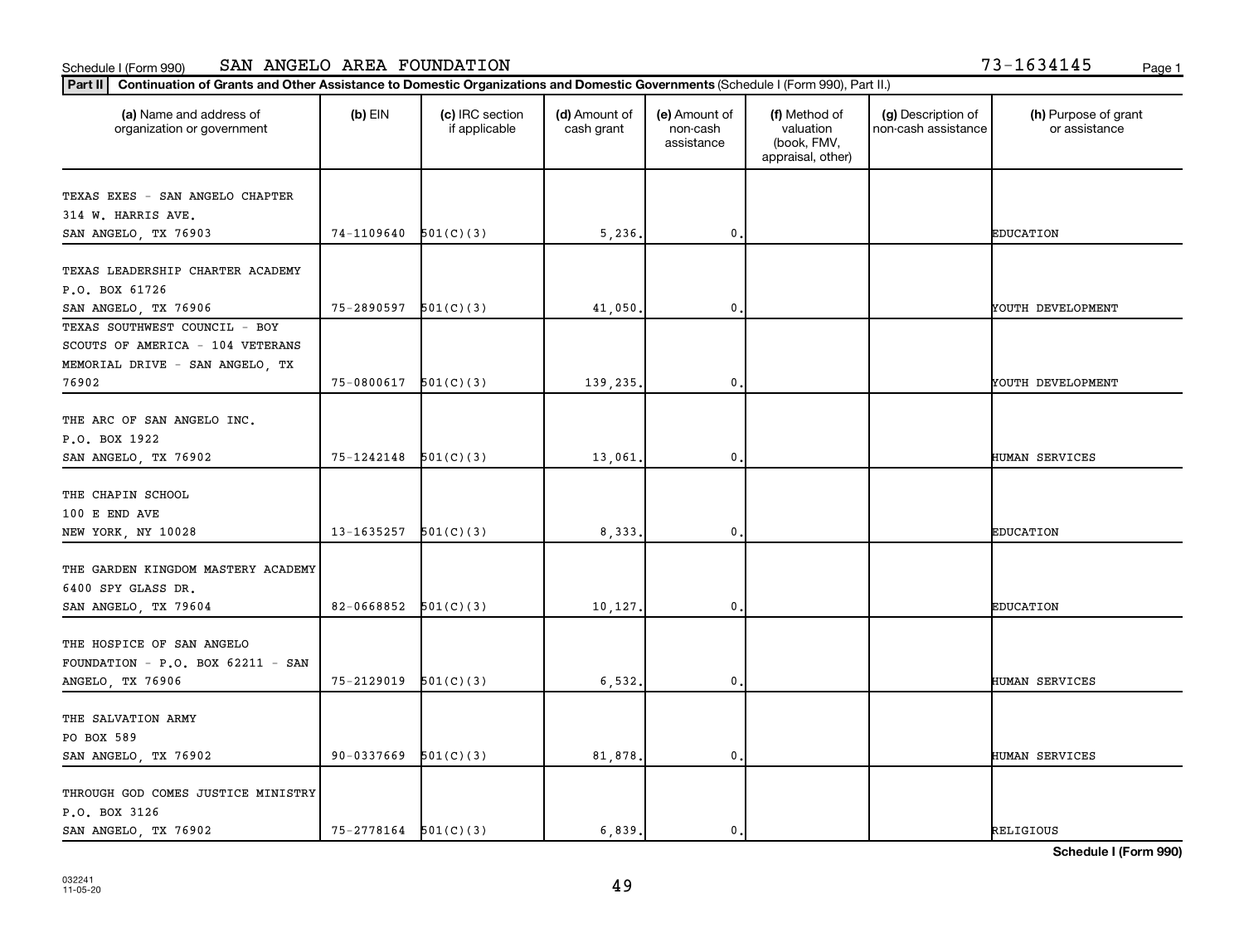| (a) Name and address of<br>organization or government | $(b)$ EIN                  | (c) IRC section<br>if applicable | (d) Amount of<br>cash grant | (e) Amount of<br>non-cash<br>assistance | (f) Method of<br>valuation<br>(book, FMV,<br>appraisal, other) | (g) Description of<br>non-cash assistance | (h) Purpose of grant<br>or assistance |
|-------------------------------------------------------|----------------------------|----------------------------------|-----------------------------|-----------------------------------------|----------------------------------------------------------------|-------------------------------------------|---------------------------------------|
| TOM GREEN 4-H SCHOLARSHIP                             |                            |                                  |                             |                                         |                                                                |                                           |                                       |
| 113 WEST                                              |                            |                                  |                             |                                         |                                                                |                                           |                                       |
| SAN ANGELO, TX 76903                                  | 82-3813942                 | 501(C)(3)                        | 26,599.                     | $\mathbf{0}$                            |                                                                |                                           | YOUTH DEVELOPMENT                     |
| TOM GREEN COUNTY                                      |                            |                                  |                             |                                         |                                                                |                                           |                                       |
| 112 W. BEAUREGARD                                     |                            |                                  |                             |                                         |                                                                |                                           |                                       |
| SAN ANGELO, TX 76903                                  | 75-6001184                 | 501(C)(3)                        | 50,000.                     | 0                                       |                                                                |                                           | COMMUNITY DEVELOPMENT                 |
|                                                       |                            |                                  |                             |                                         |                                                                |                                           |                                       |
| TOM GREEN COUNTY LIBRARY                              |                            |                                  |                             |                                         |                                                                |                                           |                                       |
| 113 W BEAUREGARD                                      |                            |                                  |                             |                                         |                                                                |                                           |                                       |
| SAN ANGELO, TX 76903                                  | 75-6001184                 | 501(C)(3)                        | 124,945.                    | $\mathbf{0}$                            |                                                                |                                           | COMMUNITY DEVELOPMENT                 |
|                                                       |                            |                                  |                             |                                         |                                                                |                                           |                                       |
| TRINITY LUTHERAN CHURCH                               |                            |                                  |                             |                                         |                                                                |                                           |                                       |
| 3536 YMCA DRIVE                                       |                            |                                  |                             |                                         |                                                                |                                           |                                       |
| SAN ANGELO, TX 76904                                  | 75-6003634                 | 501(C)(3)                        | 37,812.                     | $\mathbf{0}$                            |                                                                |                                           | RELIGIOUS                             |
| TRINITY LUTHERAN SCHOOL AND EARLY                     |                            |                                  |                             |                                         |                                                                |                                           |                                       |
| CHILDHOOD CENTER - 3516 LUTHERAN                      |                            |                                  |                             |                                         |                                                                |                                           |                                       |
| WAY - SAN ANGELO, TX 76904                            | 75-6003634                 | 501(C)(3)                        | 12,707.                     | 0                                       |                                                                |                                           | YOUTH DEVELOPMENT                     |
|                                                       |                            |                                  |                             |                                         |                                                                |                                           |                                       |
| UNITED WAY OF THE CONCHO VALLEY                       |                            |                                  |                             |                                         |                                                                |                                           |                                       |
| PO BOX 3710                                           |                            |                                  |                             |                                         |                                                                |                                           |                                       |
| SAN ANGELO, TX 76902                                  | 75-0859662                 | 501(C)(3)                        | 167,242.                    | 0                                       |                                                                |                                           | HUMAN SERVICES                        |
|                                                       |                            |                                  |                             |                                         |                                                                |                                           |                                       |
| UNITY CHURCH OF SAN ANGELO                            |                            |                                  |                             |                                         |                                                                |                                           |                                       |
| 5237 S. BRYANT BLVD                                   |                            |                                  |                             |                                         |                                                                |                                           |                                       |
| SAN ANGELO, TX 76904                                  | $75 - 6439603$ $501(C)(3)$ |                                  | 9,006.                      | $\mathbf 0$                             |                                                                |                                           | RELIGIOUS                             |
|                                                       |                            |                                  |                             |                                         |                                                                |                                           |                                       |
| WALL ELEMENTARY SCHOOL                                |                            |                                  |                             |                                         |                                                                |                                           |                                       |
| P.O. BOX 259                                          |                            |                                  |                             |                                         |                                                                |                                           |                                       |
| WALL, TX 76957                                        | 75-0131329                 | 501(C)(3)                        | 10,000.                     | $\mathbf 0$                             |                                                                |                                           | <b>EDUCATION</b>                      |
| WESLEY UMC DAILY BREAD PROGRAM                        |                            |                                  |                             |                                         |                                                                |                                           |                                       |
| 301 W 18TH STREET                                     |                            |                                  |                             |                                         |                                                                |                                           |                                       |
| SAN ANGELO, TX 76903                                  | $56 - 2563807$ $501(C)(3)$ |                                  | 78,423.                     | 0.                                      |                                                                |                                           | RELIGIOUS                             |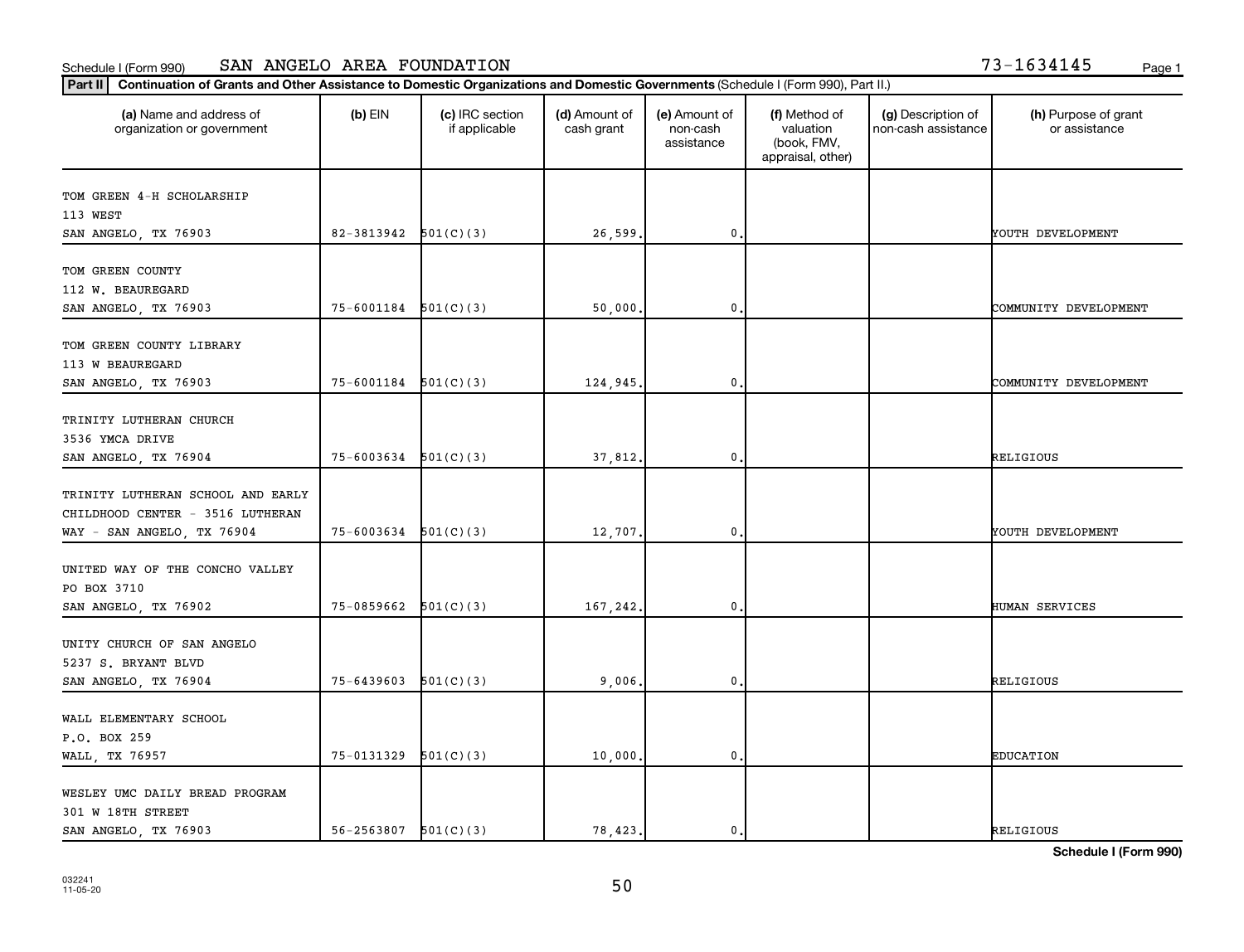| 73-1634145 |  | Page |  |  |  |  |  |  |  |  |
|------------|--|------|--|--|--|--|--|--|--|--|
|------------|--|------|--|--|--|--|--|--|--|--|

| Part II Continuation of Grants and Other Assistance to Domestic Organizations and Domestic Governments (Schedule I (Form 990), Part II.) |                          |                                  |                             |                                         |                                                                |                                           |                                       |  |  |  |
|------------------------------------------------------------------------------------------------------------------------------------------|--------------------------|----------------------------------|-----------------------------|-----------------------------------------|----------------------------------------------------------------|-------------------------------------------|---------------------------------------|--|--|--|
| (a) Name and address of<br>organization or government                                                                                    | $(b)$ EIN                | (c) IRC section<br>if applicable | (d) Amount of<br>cash grant | (e) Amount of<br>non-cash<br>assistance | (f) Method of<br>valuation<br>(book, FMV,<br>appraisal, other) | (g) Description of<br>non-cash assistance | (h) Purpose of grant<br>or assistance |  |  |  |
| WEST MAIN CHURCH OF CHRIST<br>2460 WEST MAIN<br>TUPELO, MS 38801                                                                         | 64-0689216 $501(C)(3)$   |                                  | 15,000.                     | 0.                                      |                                                                |                                           | RELIGIOUS                             |  |  |  |
| WEST TEXAS BOYS RANCH<br>10223 BOYS RANCH ROAD<br>SAN ANGELO, TX 76904                                                                   | $75-0954831$ $501(C)(3)$ |                                  | 112,382.                    | $\mathbf 0$ .                           |                                                                |                                           | YOUTH DEVELOPMENT                     |  |  |  |
| WEST TEXAS COUNSELING & GUIDANCE<br>242 N MAGDALEN ST<br>SAN ANGELO, TX 76903                                                            | 75-1561599               | 501(C)(3)                        | 228,774.                    | $\mathbf 0$                             |                                                                |                                           | YOUTH DEVELOPMENT                     |  |  |  |
| WEST TEXAS REHABILITATION CENTER<br>3001 S. JACKSON<br>SAN ANGELO, TX 76904                                                              | $75-0868320$ $501(C)(3)$ |                                  | 500,189.                    | $\mathbf 0$ .                           |                                                                |                                           | HUMAN SERVICES                        |  |  |  |
| YOUNG LIFE - SAN ANGELO AREA #<br>$TX-102 - P.0$ . BOX 61816 - SAN<br>ANGELO, TX 76906                                                   | $84-0385934$ $501(C)(3)$ |                                  | 39, 342.                    | $\mathbf 0$ .                           |                                                                |                                           | YOUTH DEVELOPMENT                     |  |  |  |
| YOUNG MEN'S CHRISTIAN ASSOCIATION<br>OF SAN ANGELO - 353 S. RANDOLPH<br>ST. - SAN ANGELO, TX 76903                                       | 75-0800698               | 501(C)(3)                        | 46,062.                     | $\mathbf 0$                             |                                                                |                                           | YOUTH DEVELOPMENT                     |  |  |  |
|                                                                                                                                          |                          |                                  |                             |                                         |                                                                |                                           |                                       |  |  |  |
|                                                                                                                                          |                          |                                  |                             |                                         |                                                                |                                           |                                       |  |  |  |
|                                                                                                                                          |                          |                                  |                             |                                         |                                                                |                                           |                                       |  |  |  |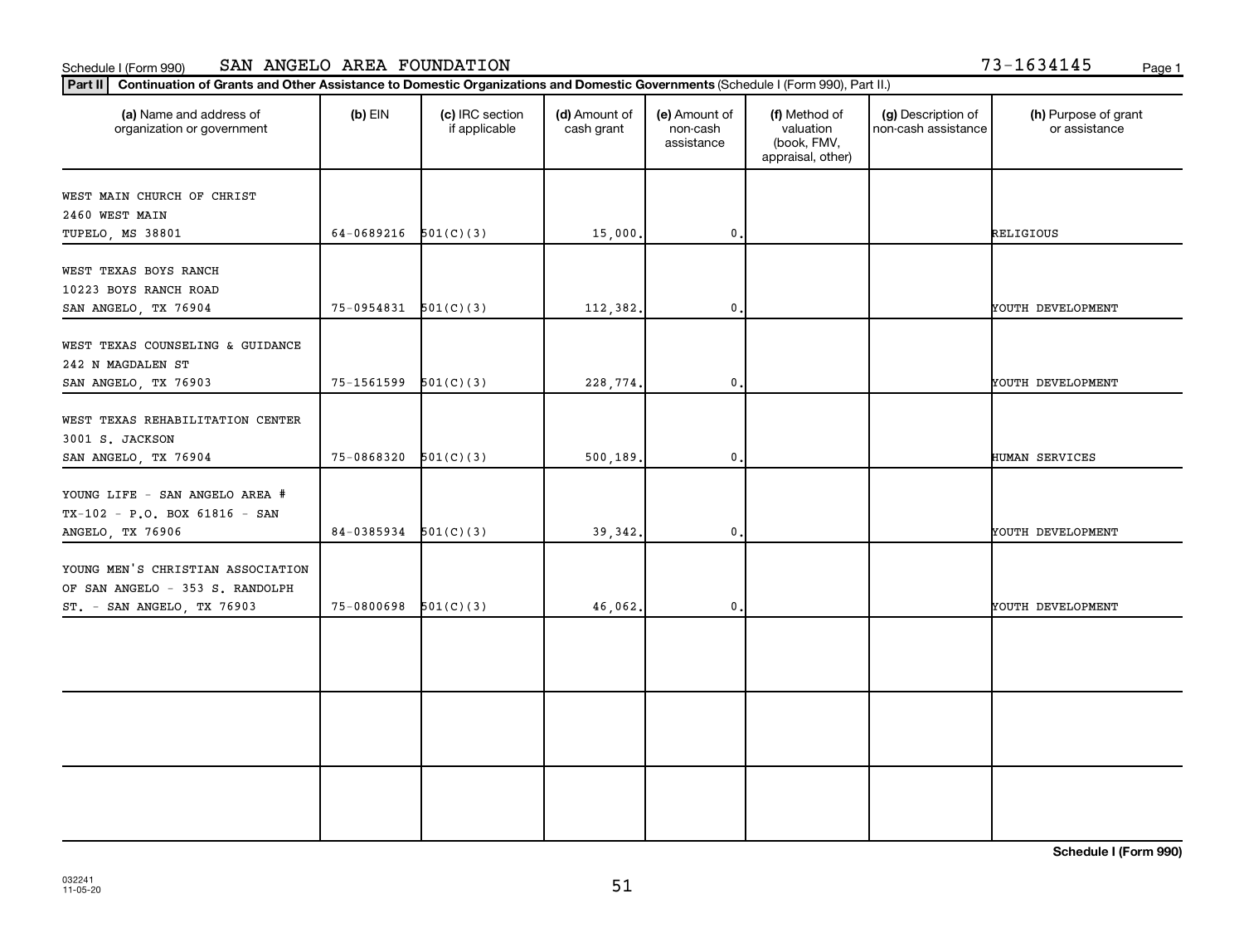#### Schedule I (Form 990) 2020 **SAN ANGELO AREA FOUNDATION** Page

**2**

Part III | Grants and Other Assistance to Domestic Individuals. Complete if the organization answered "Yes" on Form 990, Part IV, line 22. Part III can be duplicated if additional space is needed.

| (a) Type of grant or assistance                                                                                                                      | (b) Number of<br>recipients | (c) Amount of<br>cash grant | (d) Amount of non-<br>cash assistance | (e) Method of valuation<br>(book, FMV, appraisal, other) | (f) Description of noncash assistance |
|------------------------------------------------------------------------------------------------------------------------------------------------------|-----------------------------|-----------------------------|---------------------------------------|----------------------------------------------------------|---------------------------------------|
|                                                                                                                                                      |                             |                             |                                       |                                                          |                                       |
| SCHOLARSHIPS FOR AREA STUDENTS ATTENDING VARIOUS                                                                                                     |                             |                             |                                       |                                                          |                                       |
| LOCAL COLLEGES AND UNIVERSITIES.                                                                                                                     | 731                         | 1,345,202.                  | $\mathbf{0}$ .                        |                                                          |                                       |
|                                                                                                                                                      |                             |                             |                                       |                                                          |                                       |
|                                                                                                                                                      |                             |                             |                                       |                                                          |                                       |
| SONORA FLOOD RELIEF ASSISTANCE TO INDIVIDUALS                                                                                                        |                             | 8,957.                      | 0.                                    |                                                          |                                       |
|                                                                                                                                                      |                             |                             |                                       |                                                          |                                       |
|                                                                                                                                                      |                             |                             |                                       |                                                          |                                       |
| SAN ANGELO DISASTER RELIEF                                                                                                                           |                             | 1,000.                      | $\mathbf{0}$ .                        |                                                          |                                       |
|                                                                                                                                                      |                             |                             |                                       |                                                          |                                       |
|                                                                                                                                                      |                             |                             |                                       |                                                          |                                       |
|                                                                                                                                                      |                             |                             |                                       |                                                          |                                       |
|                                                                                                                                                      |                             |                             |                                       |                                                          |                                       |
|                                                                                                                                                      |                             |                             |                                       |                                                          |                                       |
|                                                                                                                                                      |                             |                             |                                       |                                                          |                                       |
| Part IV<br>Supplemental Information. Provide the information required in Part I, line 2; Part III, column (b); and any other additional information. |                             |                             |                                       |                                                          |                                       |

PART I, LINE 2:

THE FOUNDATION REQUIRES GRANT RECIPIENTS OF DISCRETIONARY OR PROACTIVE

GRANTS TO PROVIDE THEIR PLANS FOR EVALUATION AND IMPACT PRIOR TO ANY

FUNDING. IF A GRANT IS APPROVED, EACH EVALUATION AND MONITORING OF A GRANT

IS AGREED UPON IN A GRANT AGREEMENT, WHICH PROVIDES FOR FOLLOW-UP SITE

VISITS, REPORTS, DOCUMENTATION AND SUBSEQUENT EVALUATION TO ENSURE PROCEEDS

FROM THE GRANT WERE USED ACCORDING TO THE GRANT REQUEST.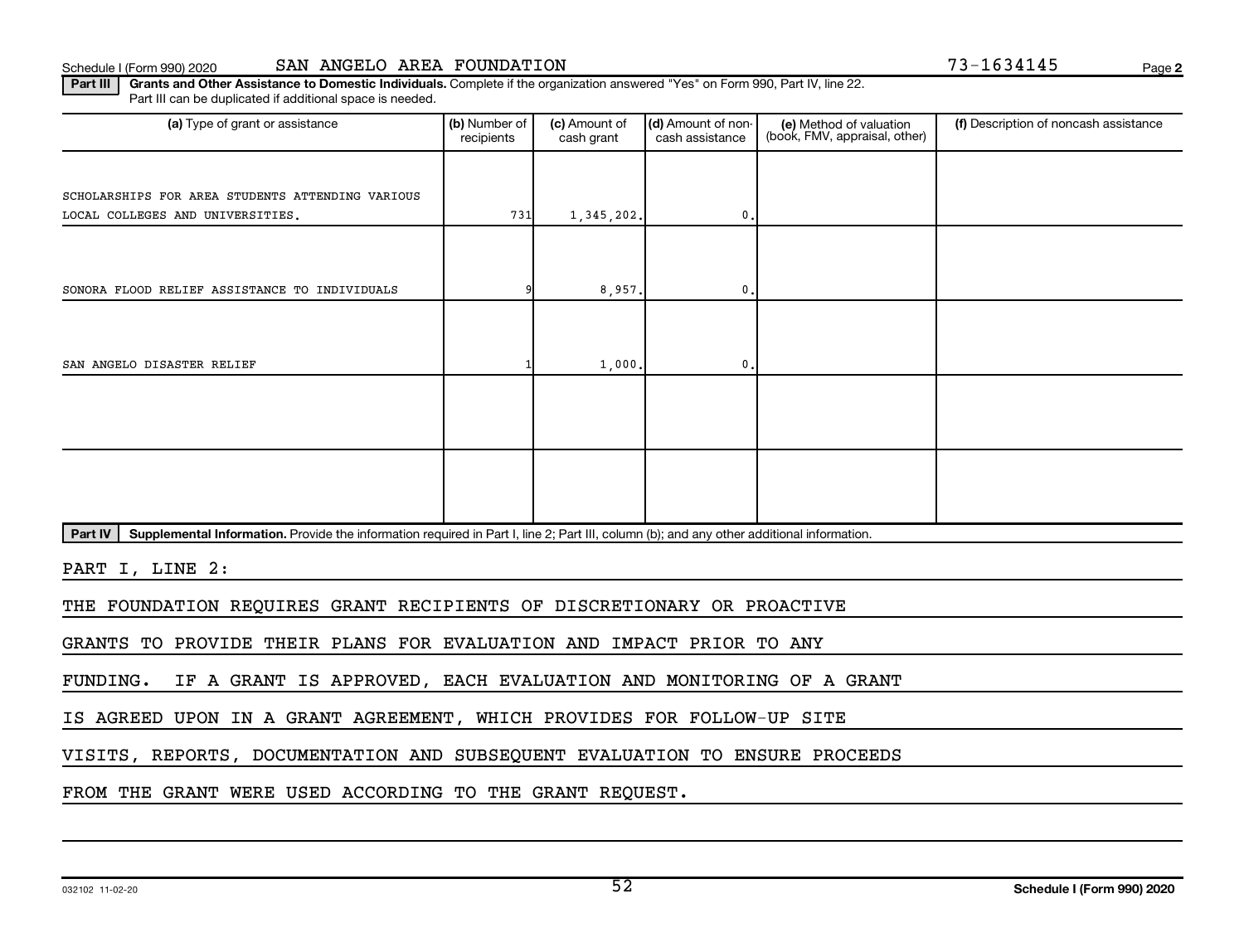|                                                                                                                           | <b>Compensation Information</b><br><b>SCHEDULE J</b>                                                                                    |                                                                                                                                                                                                                                      |                                       |                            |                         |                         |  |  |  |
|---------------------------------------------------------------------------------------------------------------------------|-----------------------------------------------------------------------------------------------------------------------------------------|--------------------------------------------------------------------------------------------------------------------------------------------------------------------------------------------------------------------------------------|---------------------------------------|----------------------------|-------------------------|-------------------------|--|--|--|
|                                                                                                                           | (Form 990)                                                                                                                              | For certain Officers, Directors, Trustees, Key Employees, and Highest                                                                                                                                                                |                                       |                            |                         |                         |  |  |  |
|                                                                                                                           |                                                                                                                                         | <b>Compensated Employees</b>                                                                                                                                                                                                         |                                       |                            |                         |                         |  |  |  |
|                                                                                                                           | Department of the Treasury                                                                                                              | Complete if the organization answered "Yes" on Form 990, Part IV, line 23.<br>Attach to Form 990.                                                                                                                                    |                                       | <b>Open to Public</b>      |                         |                         |  |  |  |
|                                                                                                                           | Internal Revenue Service                                                                                                                | Go to www.irs.gov/Form990 for instructions and the latest information.                                                                                                                                                               |                                       |                            | Inspection              |                         |  |  |  |
|                                                                                                                           | Name of the organization                                                                                                                |                                                                                                                                                                                                                                      | <b>Employer identification number</b> |                            |                         |                         |  |  |  |
|                                                                                                                           |                                                                                                                                         | SAN ANGELO AREA FOUNDATION                                                                                                                                                                                                           |                                       | 73-1634145                 |                         |                         |  |  |  |
| <b>Questions Regarding Compensation</b><br>Part I                                                                         |                                                                                                                                         |                                                                                                                                                                                                                                      |                                       |                            |                         |                         |  |  |  |
|                                                                                                                           |                                                                                                                                         |                                                                                                                                                                                                                                      |                                       |                            | <b>Yes</b>              | No                      |  |  |  |
| 1a Check the appropriate box(es) if the organization provided any of the following to or for a person listed on Form 990, |                                                                                                                                         |                                                                                                                                                                                                                                      |                                       |                            |                         |                         |  |  |  |
|                                                                                                                           |                                                                                                                                         | Part VII, Section A, line 1a. Complete Part III to provide any relevant information regarding these items.                                                                                                                           |                                       |                            |                         |                         |  |  |  |
|                                                                                                                           | First-class or charter travel                                                                                                           | Housing allowance or residence for personal use                                                                                                                                                                                      |                                       |                            |                         |                         |  |  |  |
|                                                                                                                           | Travel for companions                                                                                                                   | Payments for business use of personal residence                                                                                                                                                                                      |                                       |                            |                         |                         |  |  |  |
|                                                                                                                           |                                                                                                                                         | Health or social club dues or initiation fees<br>Tax indemnification and gross-up payments                                                                                                                                           |                                       |                            |                         |                         |  |  |  |
|                                                                                                                           |                                                                                                                                         | Discretionary spending account<br>Personal services (such as maid, chauffeur, chef)                                                                                                                                                  |                                       |                            |                         |                         |  |  |  |
|                                                                                                                           |                                                                                                                                         |                                                                                                                                                                                                                                      |                                       |                            |                         |                         |  |  |  |
|                                                                                                                           |                                                                                                                                         | <b>b</b> If any of the boxes on line 1a are checked, did the organization follow a written policy regarding payment or                                                                                                               |                                       |                            | х                       |                         |  |  |  |
|                                                                                                                           |                                                                                                                                         | reimbursement or provision of all of the expenses described above? If "No," complete Part III to explain                                                                                                                             |                                       | 1b                         |                         |                         |  |  |  |
| 2                                                                                                                         |                                                                                                                                         | Did the organization require substantiation prior to reimbursing or allowing expenses incurred by all directors,                                                                                                                     |                                       | $\mathbf{2}$               | X                       |                         |  |  |  |
|                                                                                                                           |                                                                                                                                         |                                                                                                                                                                                                                                      |                                       |                            |                         |                         |  |  |  |
| 3                                                                                                                         |                                                                                                                                         | Indicate which, if any, of the following the organization used to establish the compensation of the organization's                                                                                                                   |                                       |                            |                         |                         |  |  |  |
|                                                                                                                           |                                                                                                                                         | CEO/Executive Director. Check all that apply. Do not check any boxes for methods used by a related organization to                                                                                                                   |                                       |                            |                         |                         |  |  |  |
|                                                                                                                           |                                                                                                                                         |                                                                                                                                                                                                                                      |                                       |                            |                         |                         |  |  |  |
|                                                                                                                           | establish compensation of the CEO/Executive Director, but explain in Part III.<br>Compensation committee<br>Written employment contract |                                                                                                                                                                                                                                      |                                       |                            |                         |                         |  |  |  |
|                                                                                                                           | $\overline{X}$ Compensation survey or study<br>Independent compensation consultant                                                      |                                                                                                                                                                                                                                      |                                       |                            |                         |                         |  |  |  |
|                                                                                                                           | Approval by the board or compensation committee<br>Form 990 of other organizations                                                      |                                                                                                                                                                                                                                      |                                       |                            |                         |                         |  |  |  |
|                                                                                                                           |                                                                                                                                         |                                                                                                                                                                                                                                      |                                       |                            |                         |                         |  |  |  |
| 4                                                                                                                         |                                                                                                                                         | During the year, did any person listed on Form 990, Part VII, Section A, line 1a, with respect to the filing                                                                                                                         |                                       |                            |                         |                         |  |  |  |
|                                                                                                                           | organization or a related organization:                                                                                                 |                                                                                                                                                                                                                                      |                                       |                            |                         |                         |  |  |  |
| а                                                                                                                         |                                                                                                                                         | Receive a severance payment or change-of-control payment?                                                                                                                                                                            |                                       | 4a                         |                         | х                       |  |  |  |
|                                                                                                                           |                                                                                                                                         |                                                                                                                                                                                                                                      |                                       | 4b                         | $\overline{\textbf{x}}$ |                         |  |  |  |
| c                                                                                                                         |                                                                                                                                         | Participate in or receive payment from an equity-based compensation arrangement?                                                                                                                                                     |                                       | 4c                         |                         | $\overline{\mathbf{X}}$ |  |  |  |
|                                                                                                                           |                                                                                                                                         | If "Yes" to any of lines 4a-c, list the persons and provide the applicable amounts for each item in Part III.                                                                                                                        |                                       |                            |                         |                         |  |  |  |
|                                                                                                                           |                                                                                                                                         |                                                                                                                                                                                                                                      |                                       |                            |                         |                         |  |  |  |
|                                                                                                                           |                                                                                                                                         | Only section 501(c)(3), 501(c)(4), and 501(c)(29) organizations must complete lines 5-9.                                                                                                                                             |                                       |                            |                         |                         |  |  |  |
|                                                                                                                           |                                                                                                                                         | For persons listed on Form 990, Part VII, Section A, line 1a, did the organization pay or accrue any compensation                                                                                                                    |                                       |                            |                         |                         |  |  |  |
|                                                                                                                           | contingent on the revenues of:                                                                                                          |                                                                                                                                                                                                                                      |                                       |                            |                         |                         |  |  |  |
|                                                                                                                           |                                                                                                                                         |                                                                                                                                                                                                                                      |                                       | 5a                         |                         | х                       |  |  |  |
|                                                                                                                           |                                                                                                                                         |                                                                                                                                                                                                                                      |                                       | 5b                         |                         | $\overline{\mathbf{X}}$ |  |  |  |
|                                                                                                                           |                                                                                                                                         | If "Yes" on line 5a or 5b, describe in Part III.                                                                                                                                                                                     |                                       |                            |                         |                         |  |  |  |
|                                                                                                                           |                                                                                                                                         | 6 For persons listed on Form 990, Part VII, Section A, line 1a, did the organization pay or accrue any compensation                                                                                                                  |                                       |                            |                         |                         |  |  |  |
|                                                                                                                           | contingent on the net earnings of:                                                                                                      |                                                                                                                                                                                                                                      |                                       |                            |                         |                         |  |  |  |
| a                                                                                                                         |                                                                                                                                         | The organization? <b>With the contract of the contract of the contract of the contract of the contract of the contract of the contract of the contract of the contract of the contract of the contract of the contract of the co</b> |                                       | 6а                         |                         | х                       |  |  |  |
|                                                                                                                           |                                                                                                                                         |                                                                                                                                                                                                                                      |                                       | 6b                         |                         | $\overline{\mathbf{X}}$ |  |  |  |
|                                                                                                                           |                                                                                                                                         | If "Yes" on line 6a or 6b, describe in Part III.                                                                                                                                                                                     |                                       |                            |                         |                         |  |  |  |
|                                                                                                                           |                                                                                                                                         | 7 For persons listed on Form 990, Part VII, Section A, line 1a, did the organization provide any nonfixed payments                                                                                                                   |                                       |                            |                         |                         |  |  |  |
|                                                                                                                           |                                                                                                                                         |                                                                                                                                                                                                                                      |                                       | 7                          |                         | x                       |  |  |  |
| 8                                                                                                                         |                                                                                                                                         | Were any amounts reported on Form 990, Part VII, paid or accrued pursuant to a contract that was subject to the                                                                                                                      |                                       |                            |                         |                         |  |  |  |
|                                                                                                                           |                                                                                                                                         |                                                                                                                                                                                                                                      |                                       | 8                          |                         | х                       |  |  |  |
| 9                                                                                                                         |                                                                                                                                         | If "Yes" on line 8, did the organization also follow the rebuttable presumption procedure described in                                                                                                                               |                                       |                            |                         |                         |  |  |  |
|                                                                                                                           |                                                                                                                                         |                                                                                                                                                                                                                                      |                                       | 9                          |                         |                         |  |  |  |
|                                                                                                                           |                                                                                                                                         | LHA For Paperwork Reduction Act Notice, see the Instructions for Form 990.                                                                                                                                                           |                                       | Schedule J (Form 990) 2020 |                         |                         |  |  |  |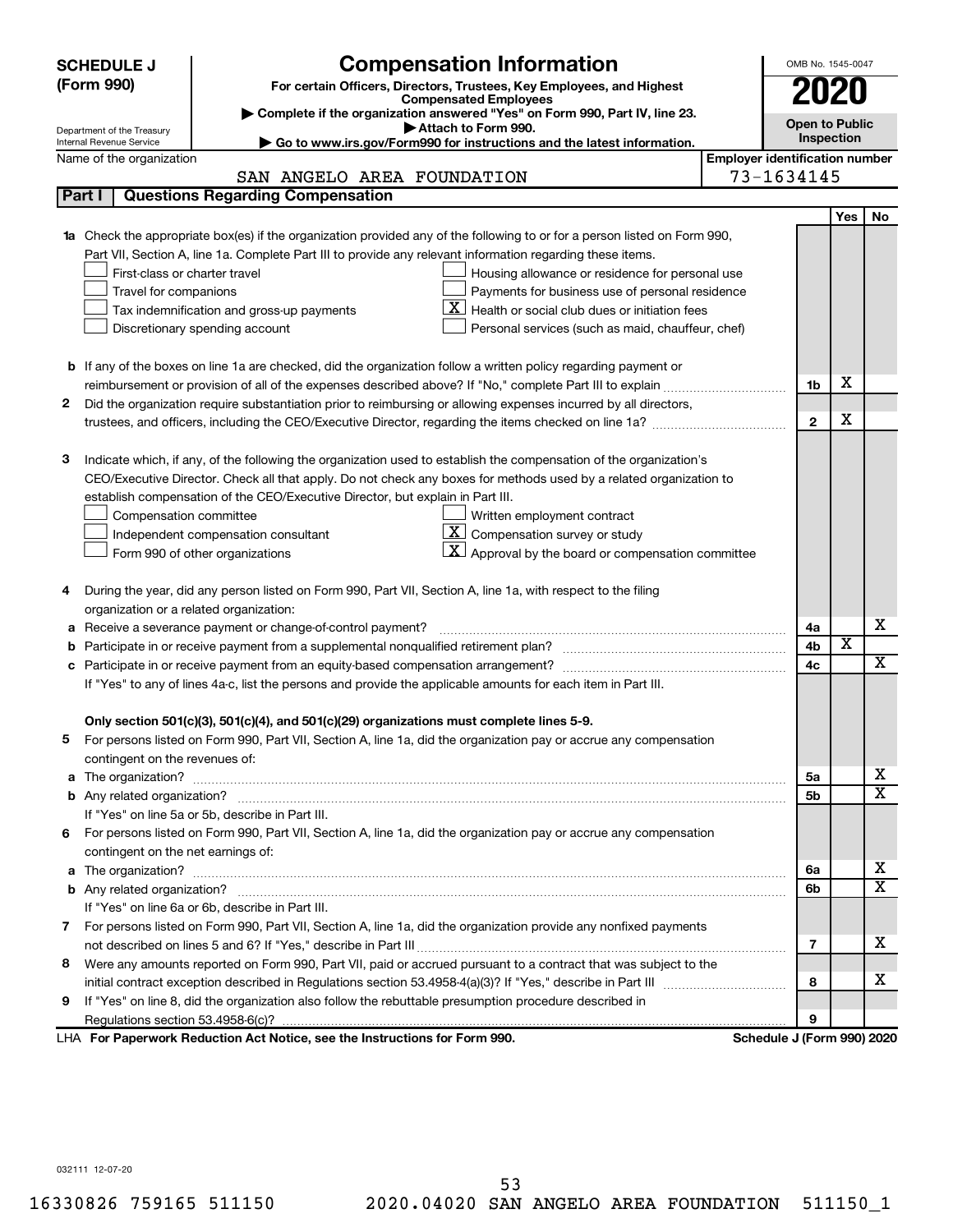#### **Part II Officers, Directors, Trustees, Key Employees, and Highest Compensated Employees.** Use duplicate copies if additional space is needed.

For each individual whose compensation must be reported on Schedule J, report compensation from the organization on row (i) and from related organizations, described in the instructions, on row (ii). Do not list any individuals that aren't listed on Form 990, Part VII.

Note: The sum of columns (B)(i)-(iii) for each listed individual must equal the total amount of Form 990, Part VII, Section A, line 1a, applicable column (D) and (E) amounts for that individual.

|                    |                   |                          | (B) Breakdown of W-2 and/or 1099-MISC compensation |                                           | (C) Retirement and             | (D) Nontaxable              | (E) Total of columns        | (F) Compensation                                           |
|--------------------|-------------------|--------------------------|----------------------------------------------------|-------------------------------------------|--------------------------------|-----------------------------|-----------------------------|------------------------------------------------------------|
| (A) Name and Title |                   | (i) Base<br>compensation | (ii) Bonus &<br>incentive<br>compensation          | (iii) Other<br>reportable<br>compensation | other deferred<br>compensation | benefits                    | $(B)(i)$ - $(D)$            | in column (B)<br>reported as deferred<br>on prior Form 990 |
| MATT LEWIS<br>(1)  | (i)               | 200,000.                 | $\overline{0}$ .                                   | $\overline{0}$ .                          | 45,533.                        | 4,800.                      | 250, 333.                   | $\overline{0}$ .                                           |
| PRESIDENT & CEO    | (ii)              | $\overline{0}$ .         | $\overline{0}$ .                                   | $\overline{0}$ .                          | $\overline{0}$ .               | $\overline{\mathfrak{o}}$ . | $\overline{\mathfrak{o}}$ . | $\overline{0}$ .                                           |
|                    | (i)               |                          |                                                    |                                           |                                |                             |                             |                                                            |
|                    | (ii)              |                          |                                                    |                                           |                                |                             |                             |                                                            |
|                    | $(\sf{i})$        |                          |                                                    |                                           |                                |                             |                             |                                                            |
|                    | (ii)              |                          |                                                    |                                           |                                |                             |                             |                                                            |
|                    | $(\sf{i})$        |                          |                                                    |                                           |                                |                             |                             |                                                            |
|                    | (ii)              |                          |                                                    |                                           |                                |                             |                             |                                                            |
|                    | (i)               |                          |                                                    |                                           |                                |                             |                             |                                                            |
|                    | (ii)              |                          |                                                    |                                           |                                |                             |                             |                                                            |
|                    | (i)               |                          |                                                    |                                           |                                |                             |                             |                                                            |
|                    | (ii)              |                          |                                                    |                                           |                                |                             |                             |                                                            |
|                    | (i)               |                          |                                                    |                                           |                                |                             |                             |                                                            |
|                    | (ii)              |                          |                                                    |                                           |                                |                             |                             |                                                            |
|                    | $(\sf{i})$        |                          |                                                    |                                           |                                |                             |                             |                                                            |
|                    | (ii)              |                          |                                                    |                                           |                                |                             |                             |                                                            |
|                    | $(\sf{i})$        |                          |                                                    |                                           |                                |                             |                             |                                                            |
|                    | (i)<br>$(\sf{i})$ |                          |                                                    |                                           |                                |                             |                             |                                                            |
|                    | (i)               |                          |                                                    |                                           |                                |                             |                             |                                                            |
|                    | (i)               |                          |                                                    |                                           |                                |                             |                             |                                                            |
|                    | (ii)              |                          |                                                    |                                           |                                |                             |                             |                                                            |
|                    | (i)               |                          |                                                    |                                           |                                |                             |                             |                                                            |
|                    | (ii)              |                          |                                                    |                                           |                                |                             |                             |                                                            |
|                    | (i)               |                          |                                                    |                                           |                                |                             |                             |                                                            |
|                    | (ii)              |                          |                                                    |                                           |                                |                             |                             |                                                            |
|                    | (i)               |                          |                                                    |                                           |                                |                             |                             |                                                            |
|                    | (ii)              |                          |                                                    |                                           |                                |                             |                             |                                                            |
|                    | (i)               |                          |                                                    |                                           |                                |                             |                             |                                                            |
|                    | (ii)              |                          |                                                    |                                           |                                |                             |                             |                                                            |
|                    | $(\sf{i})$        |                          |                                                    |                                           |                                |                             |                             |                                                            |
|                    | (ii)              |                          |                                                    |                                           |                                |                             |                             |                                                            |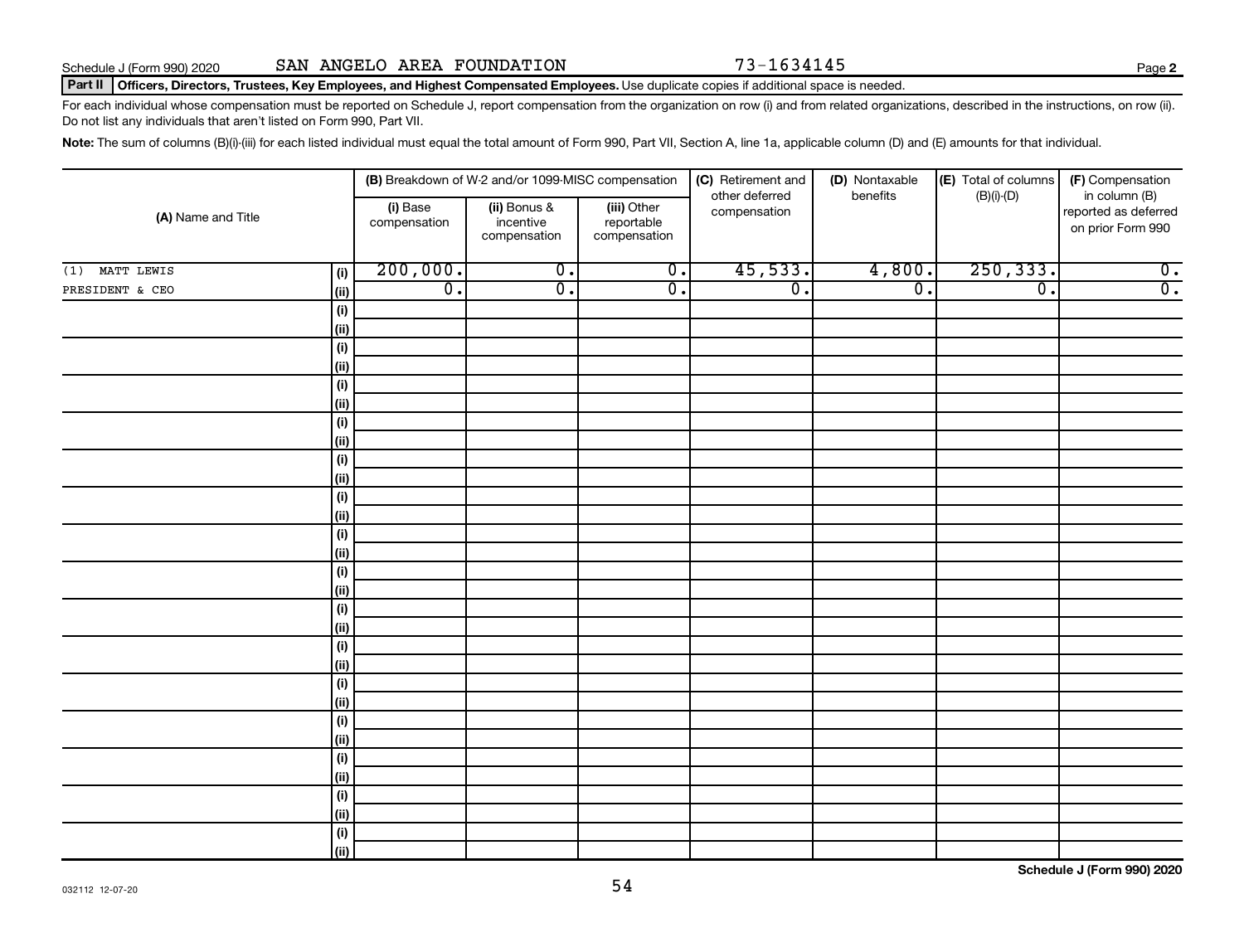#### **Part III Supplemental Information**

Provide the information, explanation, or descriptions required for Part I, lines 1a, 1b, 3, 4a, 4b, 4c, 5a, 5b, 6a, 6b, 7, and 8, and for Part II. Also complete this part for any additional information.

SCHEDULE J, LINE I, COLUMN C

SCHEDULE J PART I QUESTION 4(B) SUPPLEMENTAL NONQUALIFIED RETIREMENT

PLAN: MATT LEWIS, \$33,533 INCREASED VALUE.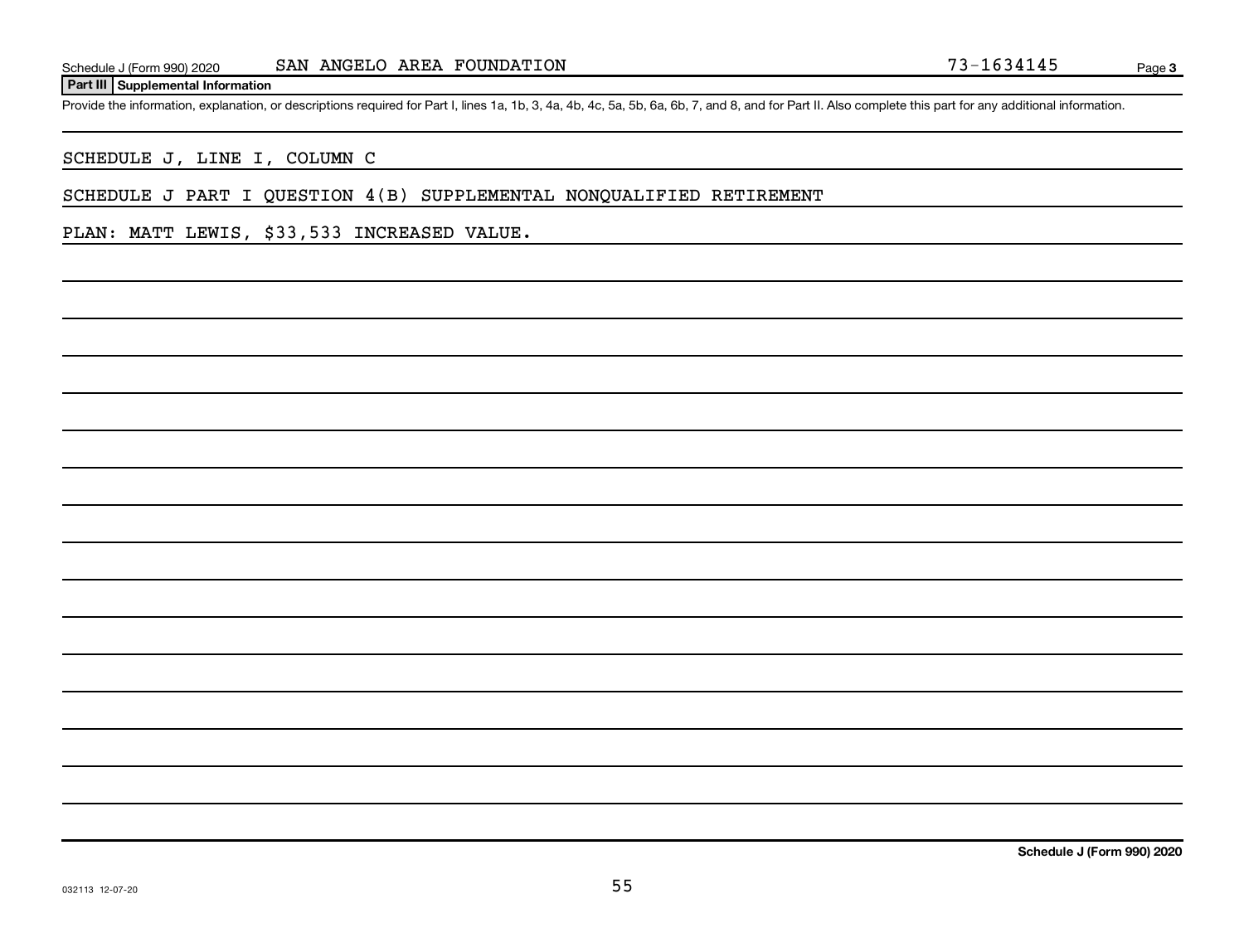#### **SCHEDULE M (Form 990)**

# **Noncash Contributions**

OMB No. 1545-0047

**Employer identification number**

| Department of the Treasury |
|----------------------------|
| Internal Revenue Service   |
|                            |

◆ Complete if the organizations answered "Yes" on Form 990, Part IV, lines 29 or 30.<br>● Complete if the organizations answered "Yes" on Form 990, Part IV, lines 29 or 30. **Attach to Form 990.**  $\blacktriangleright$ 

**Open to Public Inspection**

**Go to www.irs.gov/Form990 for instructions and the latest information.** J

## SAN ANGELO AREA FOUNDATION 73-1634145

| <b>Part I</b> | <b>Types of Property</b>                                                                                                       |                       |                               |                                                |                              |     |     |    |
|---------------|--------------------------------------------------------------------------------------------------------------------------------|-----------------------|-------------------------------|------------------------------------------------|------------------------------|-----|-----|----|
|               |                                                                                                                                | (a)                   | (b)                           | (c)                                            | (d)                          |     |     |    |
|               |                                                                                                                                | Check if              | Number of<br>contributions or | Noncash contribution<br>amounts reported on    | Method of determining        |     |     |    |
|               |                                                                                                                                | applicable            |                               | items contributed Form 990, Part VIII, line 1g | noncash contribution amounts |     |     |    |
| 1             |                                                                                                                                |                       |                               |                                                |                              |     |     |    |
| 2             |                                                                                                                                |                       |                               |                                                |                              |     |     |    |
| З             | Art - Fractional interests                                                                                                     |                       |                               |                                                |                              |     |     |    |
| 4             | Books and publications                                                                                                         |                       |                               |                                                |                              |     |     |    |
| 5             | Clothing and household goods                                                                                                   |                       |                               |                                                |                              |     |     |    |
| 6             | Cars and other vehicles                                                                                                        |                       |                               |                                                |                              |     |     |    |
| 7             |                                                                                                                                |                       |                               |                                                |                              |     |     |    |
| 8             |                                                                                                                                |                       |                               |                                                |                              |     |     |    |
| 9             | Securities - Publicly traded                                                                                                   | $\overline{\text{x}}$ | 26                            | 1,210,500.FMV                                  |                              |     |     |    |
| 10            | Securities - Closely held stock                                                                                                |                       |                               |                                                |                              |     |     |    |
| 11            | Securities - Partnership, LLC, or                                                                                              |                       |                               |                                                |                              |     |     |    |
|               | trust interests                                                                                                                |                       |                               |                                                |                              |     |     |    |
| 12            |                                                                                                                                |                       |                               |                                                |                              |     |     |    |
| 13            | Qualified conservation contribution -                                                                                          |                       |                               |                                                |                              |     |     |    |
|               |                                                                                                                                |                       |                               |                                                |                              |     |     |    |
| 14            | Qualified conservation contribution - Other                                                                                    |                       |                               |                                                |                              |     |     |    |
| 15            | Real estate - Residential                                                                                                      |                       |                               |                                                |                              |     |     |    |
| 16            | Real estate - Commercial                                                                                                       |                       |                               |                                                |                              |     |     |    |
| 17            |                                                                                                                                |                       |                               |                                                |                              |     |     |    |
| 18            |                                                                                                                                |                       |                               |                                                |                              |     |     |    |
| 19            |                                                                                                                                |                       |                               |                                                |                              |     |     |    |
| 20            | Drugs and medical supplies                                                                                                     |                       |                               |                                                |                              |     |     |    |
| 21            |                                                                                                                                |                       |                               |                                                |                              |     |     |    |
| 22            |                                                                                                                                |                       |                               |                                                |                              |     |     |    |
| 23            |                                                                                                                                |                       |                               |                                                |                              |     |     |    |
| 24            |                                                                                                                                |                       |                               |                                                |                              |     |     |    |
| 25            | Other $\blacktriangleright$                                                                                                    |                       |                               |                                                |                              |     |     |    |
| 26            | Other                                                                                                                          |                       |                               |                                                |                              |     |     |    |
| 27            | Other                                                                                                                          |                       |                               |                                                |                              |     |     |    |
| 28            | Other                                                                                                                          |                       |                               |                                                |                              |     |     |    |
| 29            | Number of Forms 8283 received by the organization during the tax year for contributions                                        |                       |                               |                                                |                              |     |     |    |
|               | for which the organization completed Form 8283, Part V, Donee Acknowledgement                                                  |                       |                               | 29                                             |                              |     |     |    |
|               |                                                                                                                                |                       |                               |                                                |                              |     | Yes | No |
|               | 30a During the year, did the organization receive by contribution any property reported in Part I, lines 1 through 28, that it |                       |                               |                                                |                              |     |     |    |
|               | must hold for at least three years from the date of the initial contribution, and which isn't required to be used for          |                       |                               |                                                |                              |     |     |    |
|               |                                                                                                                                |                       |                               |                                                |                              | 30a |     | x  |
| b             | If "Yes," describe the arrangement in Part II.                                                                                 |                       |                               |                                                |                              |     |     |    |
| 31            | Does the organization have a gift acceptance policy that requires the review of any nonstandard contributions?                 |                       |                               |                                                |                              | 31  | х   |    |
|               | 32a Does the organization hire or use third parties or related organizations to solicit, process, or sell noncash              |                       |                               |                                                |                              |     |     |    |
|               | contributions?                                                                                                                 |                       |                               |                                                |                              | 32a |     | x  |

**For Paperwork Reduction Act Notice, see the Instructions for Form 990. Schedule M (Form 990) 2020** LHA describe in Part II.

**33** If the organization didn't report an amount in column (c) for a type of property for which column (a) is checked,

032141 11-23-20

**b** If "Yes," describe in Part II.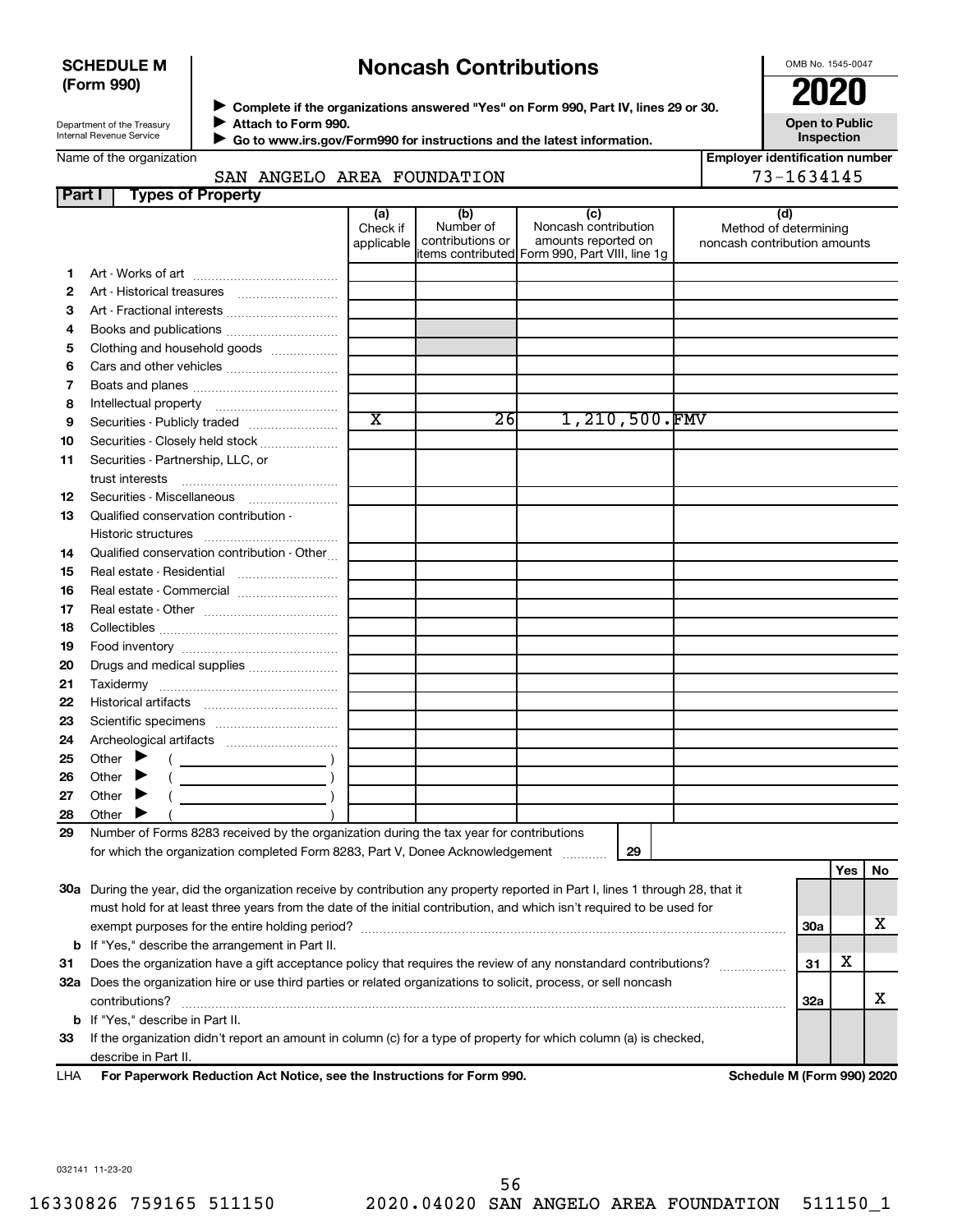Provide the information required by Part I, lines 30b, 32b, and 33, and whether the organization is reporting in Part I, column (b), the number of contributions, the number of items received, or a combination of both. Also complete this part for any additional information. **Part II Supplemental Information.**

| 032142 11-23-20        |                                                |    |  | Schedule M (Form 990) 2020 |
|------------------------|------------------------------------------------|----|--|----------------------------|
|                        |                                                | 57 |  |                            |
| 16330826 759165 511150 | 2020.04020 SAN ANGELO AREA FOUNDATION 511150_1 |    |  |                            |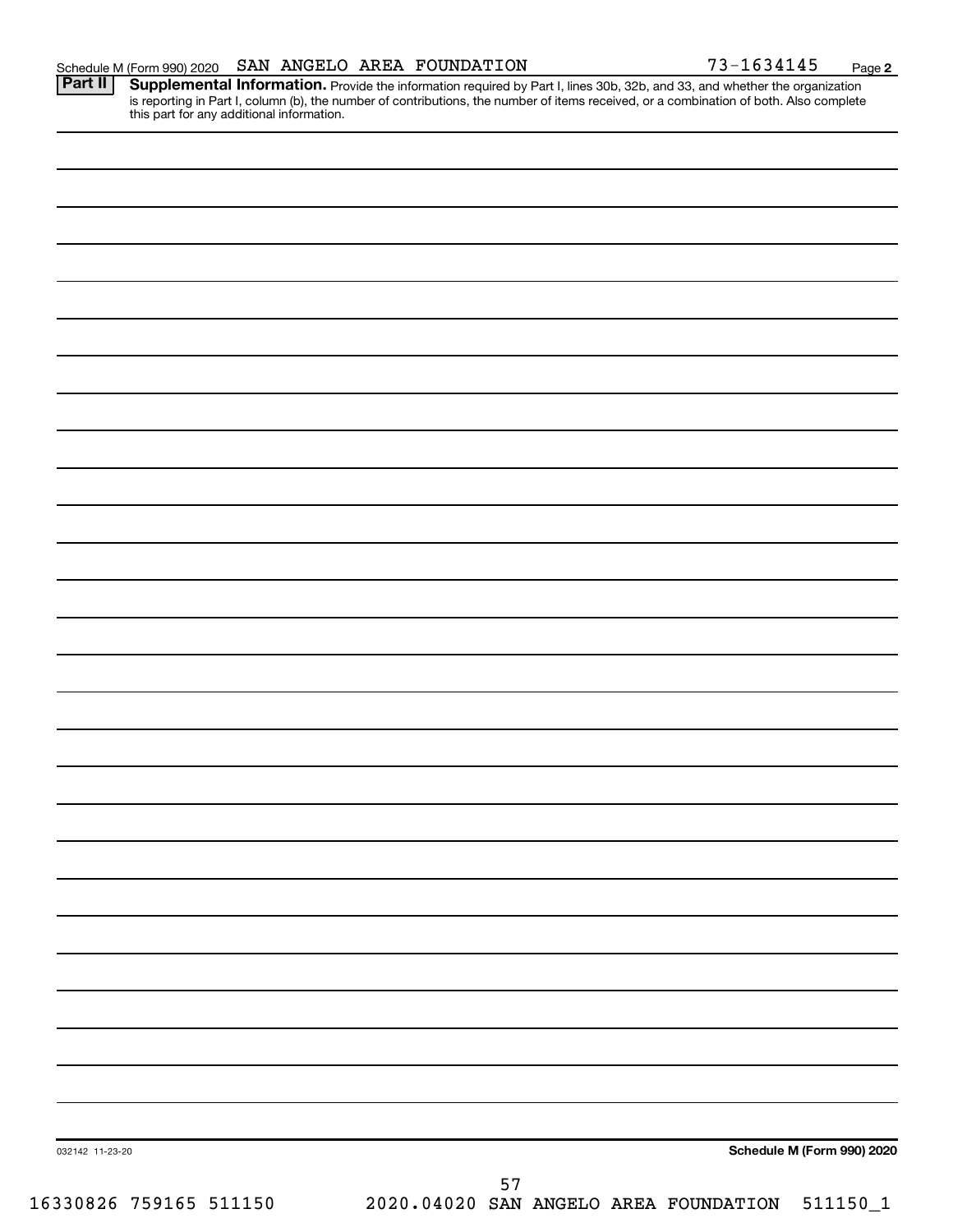Department of the Treasury **(Form 990 or 990-EZ)**

Name of the organization

Internal Revenue Service

**Complete to provide information for responses to specific questions on Form 990 or 990-EZ or to provide any additional information. | Attach to Form 990 or 990-EZ. | Go to www.irs.gov/Form990 for the latest information. SCHEDULE O Supplemental Information to Form 990 or 990-EZ 2020**<br>(Form 990 or 990-EZ) Complete to provide information for responses to specific questions on



**Employer identification number**

SAN ANGELO AREA FOUNDATION 73-1634145

FORM 990, PART VI, SECTION B, LINE 11B:

SAAF'S GOVERNING BODY HAS ESTABLISHED A FINANCIAL COMMITTEE AND AN AUDIT COMMITTEE TO REVIEW FORM 990, PRIOR TO ITS ANNUAL FILING. EACH YEAR, FORM 990 IS DISTRIBUTED ELECTRONICALLY TO ALL MEMBERS OF THESE COMMITTEES FOR REVIEW. ANY COMMENTS OR QUESTIONS ARE HANDLED THROUGH THE CEO'S OFFICE IN CONCERT WITH THE FOUNDATION'S AUDITOR. ONCE ALL PARTIES AGREE WITH THE ACCURACY OF THE FORM 990, THEN THE PRESIDENT & CEO OF SAAF SIGNS AND FILES SAID FORM 990.

FORM 990, PART VI, SECTION B, LINE 12C:

SAAF REQUIRES BOARD MEMBERS TO REVIEW AND SIGN THE APPROVED CONFLICT OF INTEREST POLICY ACCEPTANCE STATEMENT AND DISCLOSE ANNUALLY ANY POTENTIAL CONFLICTS OF INTEREST. THIS PROCESS IS COMPLETED AT THE FIRST BOARD MEETING OF THE CALENDAR YEAR. SAAF EXECUTIVE COMMITTEE AND CEO REVIEW THESE STATEMENTS, INVESTIGATE AND DISCLOSE ANY POTENTIAL ISSUES AND ARE SUBSEQUENTLY ADDRESSED BY THE BOARD, IF NEEDED.

FORM 990, PART VI, SECTION B, LINE 15:

032211 11-20-20 **For Paperwork Reduction Act Notice, see the Instructions for Form 990 or 990-EZ. Schedule O (Form 990 or 990-EZ) 2020** LHA SAAF ANNUALLY PARTICIPATES IN THE COUNCIL ON FOUNDATION'S COMPENSATION SURVEY AND IS ABLE TO ASCERTAIN COMPARABLE DATA ON A NATIONAL AND REGIONAL BASIS AS WELL AS ASSET SIZE, TO DETERMINE APPROPRIATE SALARY RANGES FOR ITS CEO AS WELL AS OTHER EMPLOYEES OF THE ORGANIZATION TO ALLOW IT THE ABILITY TO ATTRACT AND RETAIN QUALITY STAFF. THE SAAF BOARD OF DIRECTOR'S EXECUTIVE COMMITTEE ANNUALLY PERFORMS A PERFORMANCE REVIEW OF THE PRESIDENT & CEO. THIS REVIEW IS COMPLETED BY EACH MEMBER OF THE COMMITTEE (FIVE PERSONS) AND IN TURN THE BOARD CHAIRMAN COMPILES THE REVIEWS INTO ONE MASTER REVIEW. 58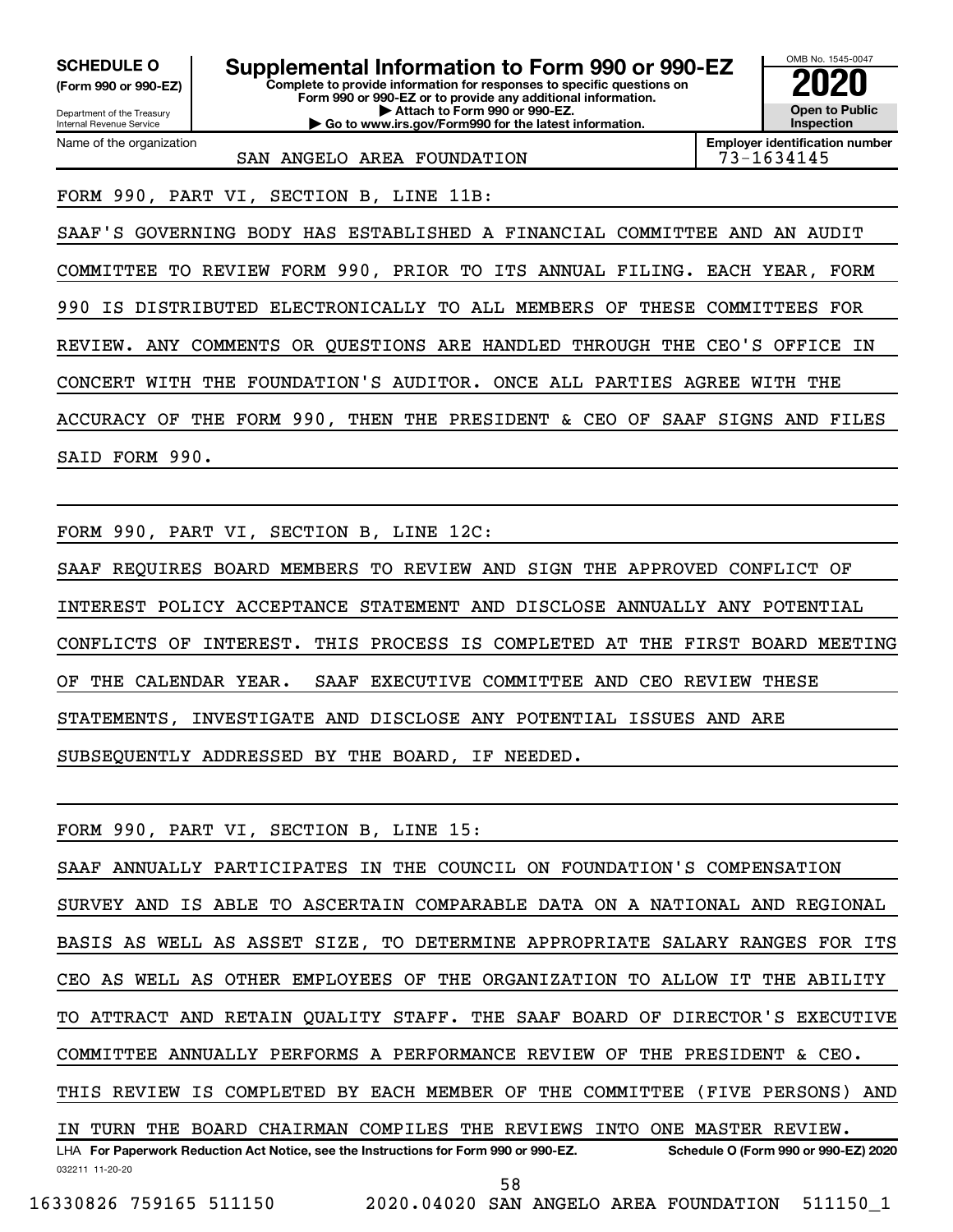| Schedule O (Form 990 or 990-EZ) 2020                                                 | Page 2                                              |
|--------------------------------------------------------------------------------------|-----------------------------------------------------|
| Name of the organization<br>SAN ANGELO AREA FOUNDATION                               | <b>Employer identification number</b><br>73-1634145 |
| THIS REVIEW IS THEN DISTRIBUTED TO THE ENTIRE BOARD OF DIRECTORS FOR                 |                                                     |
| FURTHER COMMENT. THE BOARD OF DIRECTORS THEN REVIEWS THIS REPORT WITH THE            |                                                     |
| PRESIDENT & CEO, RECOGNIZING ACCOMPLISHMENTS, AREA TO EXCEL AND ESTABLISH            |                                                     |
| <b>FUTURE GOALS.</b><br>THE BOARD OF DIRECTORS USES THE AFOREMENTIONED SALARY SURVEY |                                                     |
| AS WELL AS ITS OWN KNOWLEDGE OF SIMILAR PROFESSIONAL POSITIONS IN THE                |                                                     |
| COMMUNITY, ALONG WITH ITS PERFORMANCE REVIEW, TO ESTABLISH THE COMPENSATION          |                                                     |
| PACKAGE FOR THE CEO. THE CEO ANNUALLY REVIEWS THE STAFF OF SAAF AND ALSO             |                                                     |
| USES THIS SAME COUNCIL ON FOUNDATION'S SURVEY DATA FOR RECOMMENDING                  |                                                     |
| COMPENSATION FOR THE REMAINDER OF SAAF STAFF AND MAKES SAID RECOMMENDATION           |                                                     |
| ANNUALLY TO THE BOARD OF DIRECTORS FOR THEIR CONSIDERATION OF ANY                    |                                                     |
| COMPENSATION CHANGES FOR OTHER STAFF OF SAAF.                                        |                                                     |
|                                                                                      |                                                     |
| FORM 990, PART VI, SECTION C, LINE 19:                                               |                                                     |
| SAAF MAKES AVAILABLE, UPON REQUEST, ITS GOVERNING DOCUMENTS, CONFLICTS OF            |                                                     |
| INTEREST POLICY, ITS AUDITED FINANCIAL STATEMENTS AND FILED FORM 990, TO             |                                                     |
| THE PUBLIC. THE PUBLIC MAY REQUEST THIS INFORMATION VIA THE SAAF WEBSITE,            |                                                     |
| OR BY PHONE OR IN WRITING.                                                           |                                                     |
|                                                                                      |                                                     |
| FORM 990, PART XI, LINE 9, CHANGES IN NET ASSETS:                                    |                                                     |
| REVENUE (LOSS) FOR AGENCY ENDOWMENT FUNDS PER SFAS #136                              | $-4,803,153.$                                       |
| GRANTS & EXPENSES MADE FROM AGENCY ENDOWMENT FUNDS PER SFAS                          |                                                     |
| #136                                                                                 | 3,461,541.                                          |
| CHANGE IN VALUE OF SPLIT INTEREST AGREEMENT                                          | $-1,817,588.$                                       |
| <b>OTHER</b>                                                                         | 153,058.                                            |
| TOTAL TO FORM 990, PART XI, LINE 9                                                   | $-3,006,142$ .                                      |
|                                                                                      |                                                     |
| PART XI, LINE 2C                                                                     |                                                     |
| THE POLICY TO HAVE A COMMITTEE TO OVERSEE THE AUDIT OF THE FINANCIAL                 |                                                     |
| 032212 11-20-20                                                                      | Schedule O (Form 990 or 990-EZ) 2020                |

16330826 759165 511150 2020.04020 SAN ANGELO AREA FOUNDATION 511150\_1

59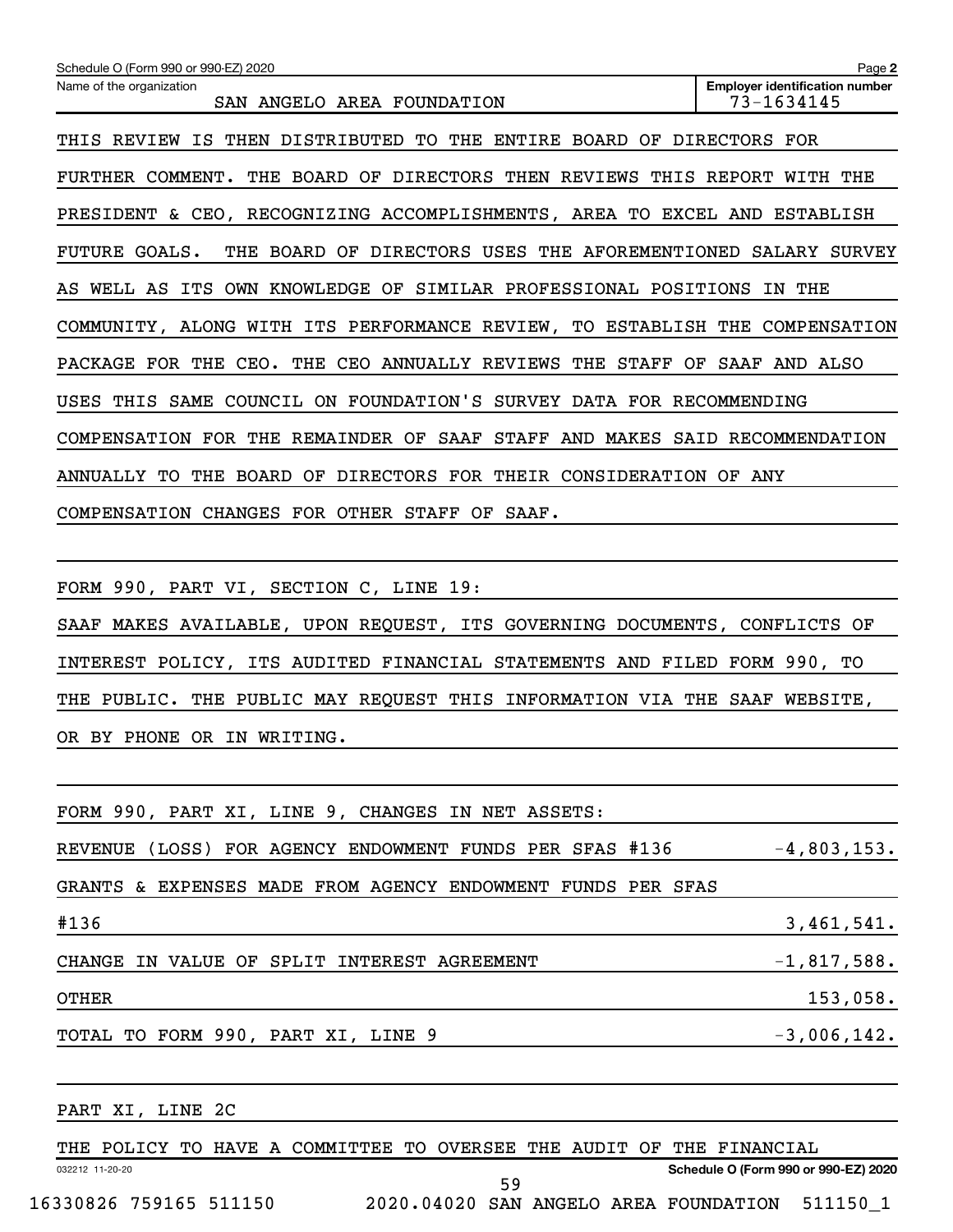|  | Schedule O (Form 990 or 990-EZ) 2020 |  | Paqe |
|--|--------------------------------------|--|------|
|--|--------------------------------------|--|------|

Name of the organization

**Employer identification number**

STATEMENTS AND SELECTION OF INDEPENDENT ACCOUNTANTS HAS NOT CHANGED

FROM THE PRIOR YEAR. THAT COMMITTEE WAS IN PLACE IN PRIOR YEARS ALSO.

PART I, LINE 6

15 BOARD MEMBERS AND 30 GRANT APPLICATION COMMITTEE MEMBERS AND 20

#### ADDITIONAL VOLUNTEERS.

032212 11-20-20

60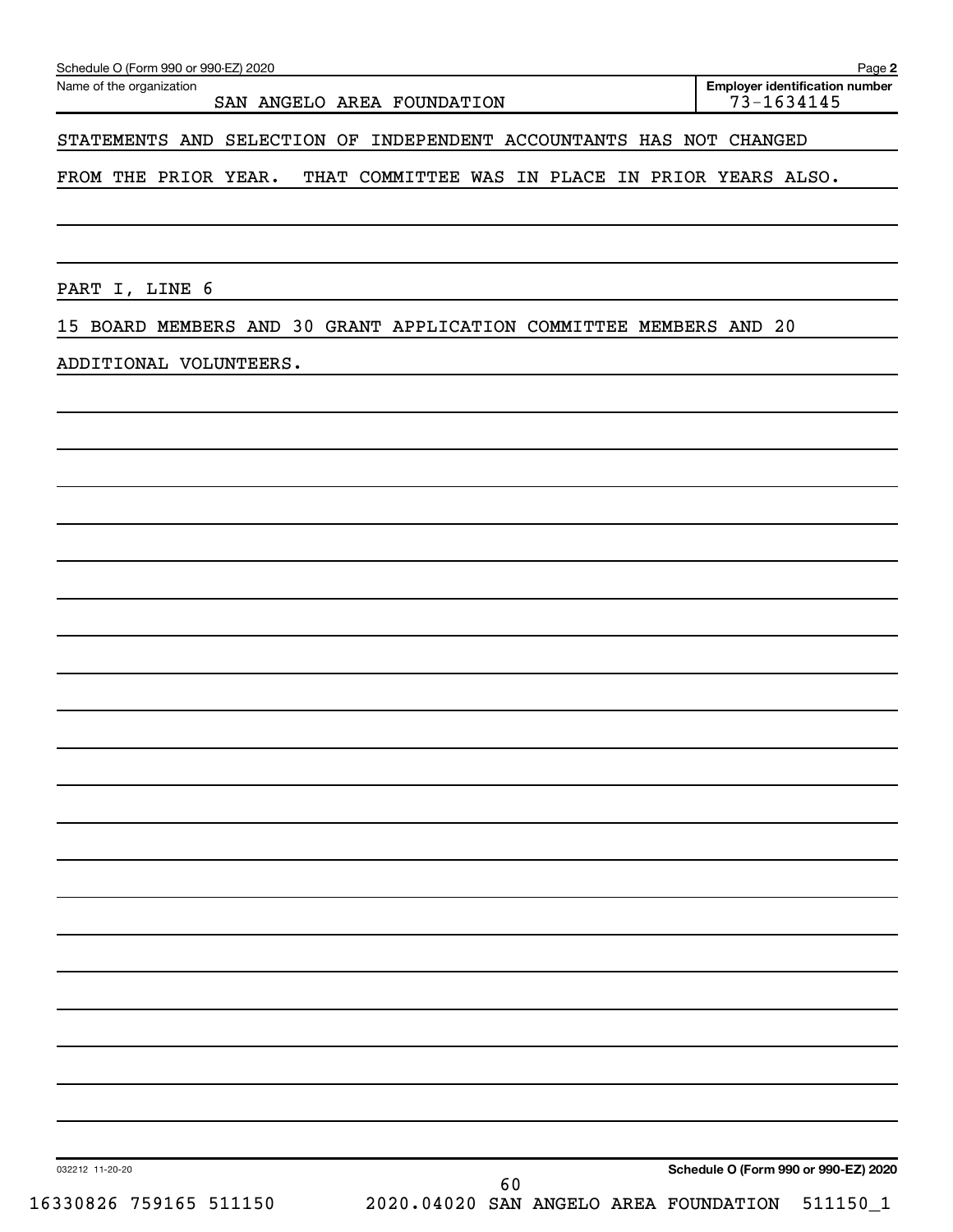#### **2020 DEPRECIATION AND AMORTIZATION REPORT**

#### $FORM 990 PAGE 10$

| Asset<br>No. | Description                  | Date<br>Acquired | Method              | Life | $\begin{matrix} 0 \\ 0 \\ n \end{matrix}$ | Line<br>No. | Unadjusted<br>Cost Or Basis | <b>Bus</b><br>$\frac{0}{0}$<br>Excl | Section 179<br>Expense | Reduction In<br><b>Basis</b> | <b>Basis For</b><br>Depreciation | Beginning<br>Accumulated<br>Depreciation | Current<br>Sec 179<br>Expense | <b>Current Year</b><br>Deduction | Ending<br>Accumulated<br>Depreciation |
|--------------|------------------------------|------------------|---------------------|------|-------------------------------------------|-------------|-----------------------------|-------------------------------------|------------------------|------------------------------|----------------------------------|------------------------------------------|-------------------------------|----------------------------------|---------------------------------------|
|              | MANAGEMENT AND GENERAL       |                  |                     |      |                                           |             |                             |                                     |                        |                              |                                  |                                          |                               |                                  |                                       |
|              | 1 SOFTWARE                   | VARIOUS          | SL                  | .000 |                                           | 16          | 54,409.                     |                                     |                        |                              | 54,409.                          | 54,409.                                  |                               | $\mathbf{0}$ .                   | 54,409.                               |
|              | 2 OFFICE EQUIPMENT           | VARIOUS          | $\operatorname{SL}$ | .000 |                                           | 16          | 978.                        |                                     |                        |                              | 978                              | 978.                                     |                               | $\mathbf 0$ .                    | 978.                                  |
|              | 3 OFFICE FURNITURE           | VARIOUS          | SL                  | .000 |                                           | 16          | 29, 315.                    |                                     |                        |                              | 29,315                           | 29, 315.                                 |                               | $\mathbf{0}$ .                   | 29, 315.                              |
|              | 5 OFFICE EQUIPMENT           | $12/31/14$ SL    |                     | .000 |                                           | 16          | 1,958.                      |                                     |                        |                              | 1,958                            | 1,656.                                   |                               | 280.                             | 1,936.                                |
|              | 9 OFFICE FURNITURE           | $12/31/14$ SL    |                     | .000 |                                           | 16          | 55,461.                     |                                     |                        |                              | 55,461.                          | 46,705.                                  |                               | 7,923.                           | 54,628.                               |
|              | 14 SAAF OFFICE BUILDING      | VARIOUS          | SL                  | .000 |                                           | 16          | 658,809.                    |                                     |                        |                              | 658,809                          | 100,193.                                 |                               | 16,470                           | 116,663.                              |
|              | 15 SAAF FURNITURE & FIXTURES | VARIOUS          | SL                  | .000 |                                           | 16          | 6,974.                      |                                     |                        |                              | 6,974.                           | 6,974.                                   |                               | $\mathbf{0}$ .                   | 6,974.                                |
|              | 17 SAAF FURNITURE & FIXTURES | 12/31/14 SL      |                     | .000 |                                           | 16          | 4,723.                      |                                     |                        |                              | 4,723.                           | 4,722.                                   |                               | 0.                               | 4,722.                                |
|              | 18 SAAF OFFICE BUILDING      | $12/31/14$ SL    |                     | .000 |                                           | 16          | 477,431.                    |                                     |                        |                              | 477,431.                         | 64,700.                                  |                               | 11,849                           | 76,549.                               |
|              | 20 OFFICE EQUIPMENT          | $12/31/15$ SL    |                     | .000 |                                           | 16          | 4,386.                      |                                     |                        |                              | 4,386.                           | 4,386.                                   |                               | $\mathbf{0}$                     | 4,386.                                |
|              | 21 SAAF OFFICE BUILDING      | $12/31/15$ SL    |                     | .000 |                                           | 16          | 4,224.                      |                                     |                        |                              | 4,224.                           | 512.                                     |                               | 106.                             | 618.                                  |
|              | 22 OFFICE FURNITURE          | $12/31/16$ SL    |                     | .000 |                                           | 16          | 2,500.                      |                                     |                        |                              | 2,500.                           | 1,369.                                   |                               | 357.                             | 1,726.                                |
|              | 23 OFFICE EQUIPMENT          | $12/31/16$ SL    |                     | .000 |                                           | 16          | 4,807.                      |                                     |                        |                              | 4,807.                           | 2,336.                                   |                               | 1,496.                           | 3,832.                                |
|              | 24 SOFTWARE                  | $12/31/16$ SL    |                     | .000 |                                           | 16          | 18,750.                     |                                     |                        |                              | 18,750                           | 18,750.                                  |                               | 0                                | 18,750.                               |
|              | 26 SAAF FURNITURE & FIXTURES | $12/31/17$ SL    |                     | .000 |                                           | 16          | 971.                        |                                     |                        |                              | 971                              | 582.                                     |                               | 194.                             | 776.                                  |
|              | 27 OFFICE EQUIPMENT          | $12/31/18$ SL    |                     | .000 |                                           | 16          | 2,170.                      |                                     |                        |                              | 2,170                            | 633.                                     |                               | 543.                             | 1,176.                                |
|              | 28 SAAF OFFICE BUILDING      | VARIOUS SL       |                     | .000 |                                           | 16          | 988, 214.                   |                                     |                        |                              | 988, 214.                        | 150,291.                                 |                               | 24,705.                          | 174,996.                              |

028111 04-01-20

(D) - Asset disposed \* ITC, Salvage, Bonus, Commercial Revitalization Deduction, GO Zone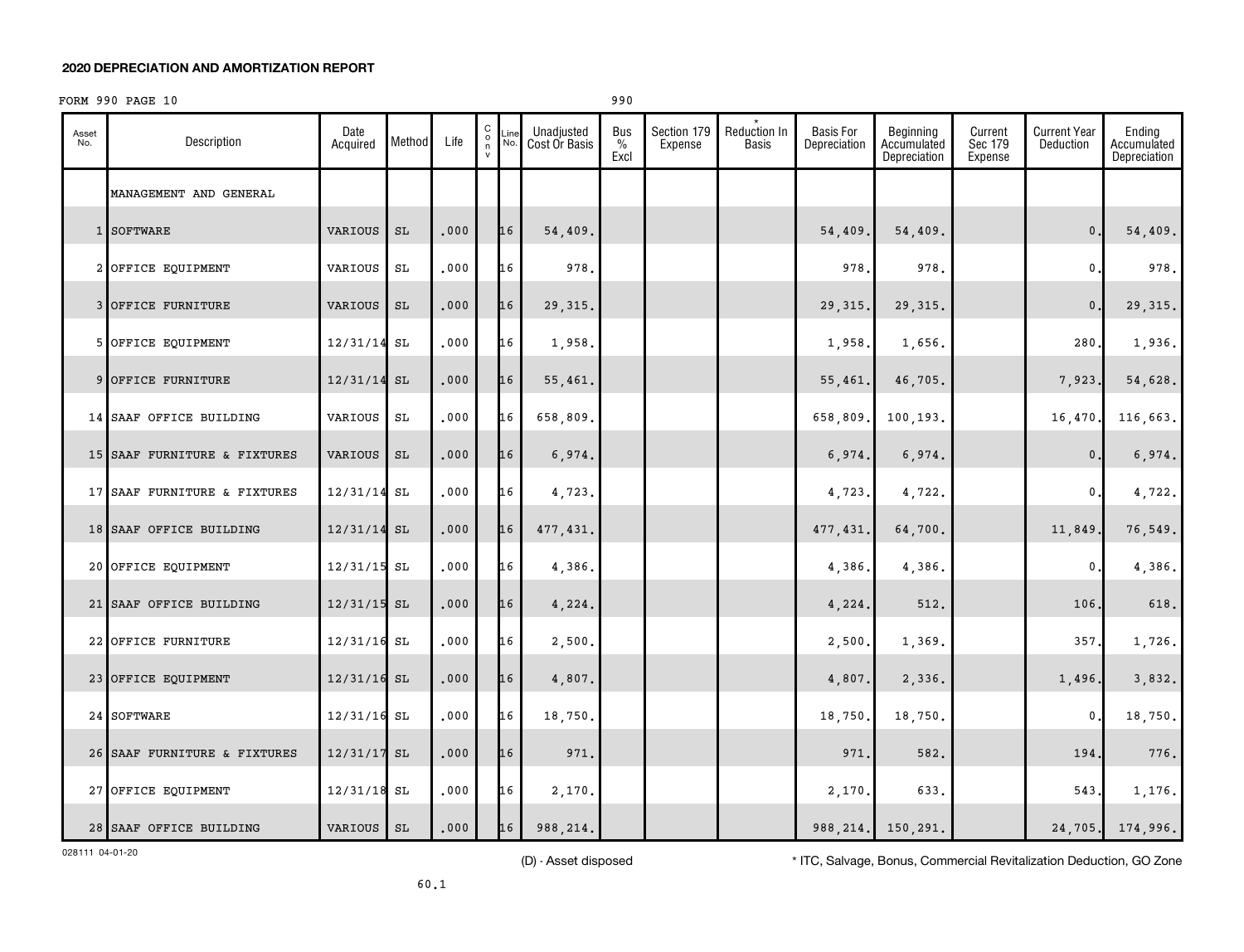#### **2020 DEPRECIATION AND AMORTIZATION REPORT**

### FORM 990 PAGE 10 990

| Asset<br>No. | Description                                   | Date<br>Acquired | Method | Life | 0000 | Line<br>No. | Unadjusted<br>Cost Or Basis | <b>Bus</b><br>$\frac{0}{0}$<br>Excl | Section 179<br>Expense | Reduction In<br><b>Basis</b> | <b>Basis For</b><br>Depreciation | Beginning<br>Accumulated<br>Depreciation | Current<br>Sec 179<br>Expense | <b>Current Year</b><br>Deduction | Ending<br>Accumulated<br>Depreciation |
|--------------|-----------------------------------------------|------------------|--------|------|------|-------------|-----------------------------|-------------------------------------|------------------------|------------------------------|----------------------------------|------------------------------------------|-------------------------------|----------------------------------|---------------------------------------|
|              | 29 SAAF FURNITURE & FIXTURES                  | VARIOUS          | SL     | .000 |      | 16          | 10,461.                     |                                     |                        |                              | 10,461                           | 10,461.                                  |                               | 0                                | 10,461.                               |
|              | 30 SAAF FURNITURE & FIXTURES                  | 12/31/14         | SL     | .000 |      | 16          | 7,084.                      |                                     |                        |                              | 7,084.                           | 7,085.                                   |                               | $-1$                             | 7,084.                                |
|              | 31 SAAF OFFICE BUILDING                       | 12/31/14 SL      |        | .000 |      | 16          | 716,146.                    |                                     |                        |                              | 716,146                          | 97,048.                                  |                               | 17,773                           | 114,821.                              |
|              | 32 SAAF OFFICE BUILDING                       | $02/25/15$ SL    |        | .000 |      | 16          | 6,336.                      |                                     |                        |                              | 6,336.                           | 764.                                     |                               | 158                              | 922.                                  |
|              | SAAF FURNITURE & FIXTURES<br>33 BLINDS        | $01/19/17$ SL    |        | .000 |      | 16          | 1,456.                      |                                     |                        |                              | 1,456                            | 873.                                     |                               | 291                              | 1,164.                                |
|              | 34 SAAF OFFICE BUILDING                       | 08/26/19 SL      |        | .000 |      | 16          | 10,759.                     |                                     |                        |                              | 10,759                           | 477.                                     |                               | 812                              | 1,289.                                |
|              | 36 SAAF OFFICE BUILDING                       | 08/26/19 SL      |        | .000 |      | 16          | 7,173.                      |                                     |                        |                              | 7,173                            | 318                                      |                               | 541                              | 859.                                  |
|              | 37 IMPROVEMENTS- HERITAGE PARK                | $12/31/19$ SL    |        | .000 |      | 16          | 556,077.                    |                                     |                        |                              | 556,077.                         | 38,470.                                  |                               | 38,596.                          | 77,066.                               |
|              | 38 OFFICE EQUIPMENT                           | 12/31/19 SL      |        | .000 |      | 16          | 8,660.                      |                                     |                        |                              | 8,660                            |                                          |                               | 0                                |                                       |
|              | 39 SAAF OFFICE BUILDING                       | 08/01/20 SL      |        | .000 |      | 16          | 322,725.                    |                                     |                        |                              | 322,725.                         |                                          |                               | $\mathbf{0}$                     |                                       |
|              | 40 SAAF OFFICE BUILDING                       | 08/01/20 SL      |        | .000 |      | 16          | 215,150.                    |                                     |                        |                              | 215,150                          |                                          |                               | $\mathbf{0}$                     |                                       |
|              | 41 OFFICE EQUIPMENT                           | $06/04/20$ SL    |        | .000 |      | 16          | 30,227.                     |                                     |                        |                              | 30,227.                          |                                          |                               | $\mathbf{0}$ .                   |                                       |
|              | * 990 PAGE 10 TOTAL<br>MANAGEMENT AND GENERAL |                  |        |      |      |             | 4,208,334.                  |                                     |                        |                              | 4,208,334.                       | 644,007.                                 |                               | 122,093                          | 766, 100.                             |
|              | * GRAND TOTAL 990 PAGE 10<br><b>DEPR</b>      |                  |        |      |      |             | 4,208,334.                  |                                     |                        |                              | 4,208,334.                       | 644,007.                                 |                               | 122,093                          | 766, 100.                             |
|              |                                               |                  |        |      |      |             |                             |                                     |                        |                              |                                  |                                          |                               |                                  |                                       |
|              | CURRENT YEAR ACTIVITY                         |                  |        |      |      |             |                             |                                     |                        |                              |                                  |                                          |                               |                                  |                                       |
|              | BEGINNING BALANCE                             |                  |        |      |      |             | 3,640,232.                  |                                     |                        |                              | 0.3,640,232.                     | 644,007.                                 |                               |                                  | 766,100.                              |
|              | ACQUISITIONS                                  |                  |        |      |      |             | 568, 102.                   |                                     |                        | 0.                           | 568,102.                         | $\mathsf{0}\,$ .                         |                               |                                  | 0.                                    |

028111 04-01-20

(D) - Asset disposed \* ITC, Salvage, Bonus, Commercial Revitalization Deduction, GO Zone